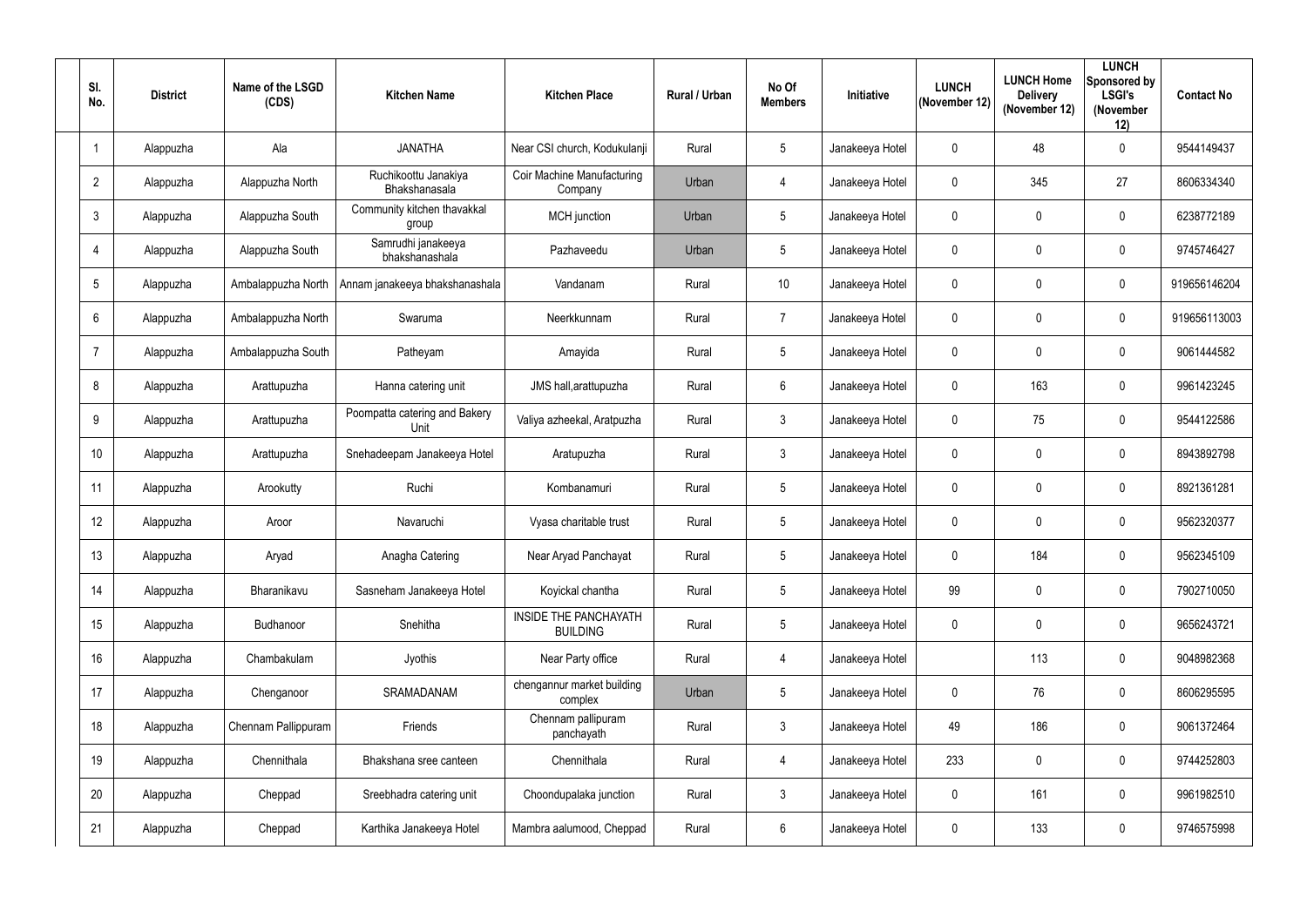| SI.<br>No. | <b>District</b> | Name of the LSGD<br>(CDS) | <b>Kitchen Name</b>                     | <b>Kitchen Place</b>                           | <b>Rural / Urban</b> | No Of<br><b>Members</b> | <b>Initiative</b> | <b>LUNCH</b><br>(November 12) | <b>LUNCH Home</b><br><b>Delivery</b><br>(November 12) | <b>LUNCH</b><br>Sponsored by<br><b>LSGI's</b><br>(November<br>12) | <b>Contact No</b> |
|------------|-----------------|---------------------------|-----------------------------------------|------------------------------------------------|----------------------|-------------------------|-------------------|-------------------------------|-------------------------------------------------------|-------------------------------------------------------------------|-------------------|
| 22         | Alappuzha       | Cheriyanad                | <b>DARSANA</b>                          | <b>Near GOLDEN PALACE</b><br><b>AUDITORIUM</b> | Rural                | $5\phantom{.0}$         | Janakeeya Hotel   | $\mathbf 0$                   | 106                                                   | $\mathbf 0$                                                       | 9747958424        |
| 23         | Alappuzha       | Cherthala Municipality    | Santwanam                               | Ward 10                                        | Urban                | $5\phantom{.0}$         | Janakeeya Hotel   | $\mathbf 0$                   | 0                                                     | $\mathbf 0$                                                       | 8848178001        |
| 24         | Alappuzha       | Cherthala Municipality    | <b>NULM</b> canteen                     | Cherthala Municipality                         | Urban                | $5\phantom{.0}$         | Janakeeya Hotel   | $\mathbf 0$                   | $\mathbf 0$                                           | $\mathbf 0$                                                       | 6282870356        |
| 25         | Alappuzha       | Cherthala South           | Kashinandana                            | Cherthala S                                    | Rural                | 10                      | Janakeeya Hotel   | $\mathbf 0$                   | $\overline{0}$                                        | $\boldsymbol{0}$                                                  | 9745940057        |
| 26         | Alappuzha       | Cheruthana                | Sreedurga janakeeya hotel               | Near govt HSS aayaparambu                      | Rural                | 4                       | Janakeeya Hotel   | $\mathbf 0$                   | 0                                                     | $\mathbf 0$                                                       | 9961178936        |
| 27         | Alappuzha       | Chettikulangara           | SREE VINAYAKA JANAKEEYA<br><b>HOTEL</b> | <b>KARIPUZHA</b>                               | Rural                | $\mathbf{3}$            | Janakeeya Hotel   | 232                           | $\overline{0}$                                        | $\mathbf 0$                                                       | 9656810109        |
| 28         | Alappuzha       | Chingoli                  | souhridam unit                          | karthikappally I p school                      | Rural                | 3 <sup>1</sup>          | Janakeeya Hotel   | 89                            | 95                                                    | $\mathbf 0$                                                       | 7559808470        |
| 29         | Alappuzha       | Chunakkara                | Vanitha Canteen                         | Chunakkara                                     | Rural                | $\mathbf{3}$            | Janakeeya Hotel   | 98                            | $\mathbf 0$                                           | $\mathbf 0$                                                       | 9400509985        |
| 30         | Alappuzha       | Devikulangara             | Thripthi                                | Buds school, devikulangara                     | Rural                | $\overline{4}$          | Janakeeya Hotel   | $\mathbf 0$                   | 73                                                    | $\mathbf 0$                                                       | 9746712528        |
| 31         | Alappuzha       | Edathua                   | Theertham                               | Edathua market                                 | Rural                | 3 <sup>1</sup>          | Janakeeya Hotel   | $\mathbf 0$                   | 91                                                    | $\mathbf 0$                                                       | 9544351169        |
| 32         | Alappuzha       | Ezhupunna                 | Neethipeedam                            | Eramalloor                                     | Rural                | $8\,$                   | Janakeeya Hotel   | $\mathbf 0$                   | $\overline{0}$                                        | $\mathbf 0$                                                       | 9946790986        |
| 33         | Alappuzha       | Harippad                  | Swad                                    | A private Hotel's Kitchen                      | Urban                | 4                       | Janakeeya Hotel   | $\pmb{0}$                     | $\overline{0}$                                        | $\mathbf 0$                                                       | 9562373933        |
| 34         | Alappuzha       | Kadakkarappally           | Soorya                                  | Kandamangalam temple<br>auditorium             | Rural                | $5\phantom{.0}$         | Janakeeya Hotel   | $\boldsymbol{0}$              | $\mathbf 0$                                           | $\mathbf 0$                                                       | 9895266763        |
| 35         | Alappuzha       | Kainakary                 | Sivakashi                               | Near Panchayath                                | Rural                | $5\phantom{.0}$         | Janakeeya Hotel   | $\mathbf 0$                   | 78                                                    | $\mathbf 0$                                                       | 8111821552        |
| 36         | Alappuzha       | Kandalloor                | Annapoorna Hotel                        | Near Velanchira junction                       | Rural                | $\overline{4}$          | Janakeeya Hotel   | $\pmb{0}$                     | 89                                                    | $\mathbf 0$                                                       | -9747600181       |
| 37         | Alappuzha       | Kanjikuzhy                | Santhwanam                              | Opposite NSS college                           | Rural                | $5\overline{)}$         | Janakeeya Hotel   | $\pmb{0}$                     | $\mathbf 0$                                           | $\mathbf 0$                                                       | 9605307328        |
| 38         | Alappuzha       | Karthikappally            | Ruchi                                   | Community hall                                 | Rural                | $6\overline{6}$         | Janakeeya Hotel   | $\pmb{0}$                     | $\mathbf 0$                                           | $\pmb{0}$                                                         | 9747607478        |
| 39         | Alappuzha       | Karuvatta                 | Karunya janakeeya hotel                 | Near Aashramam junction                        | Rural                | $6\overline{6}$         | Janakeeya Hotel   | $\pmb{0}$                     | $\mathbf 0$                                           | $\mathbf 0$                                                       | 916282508791      |
| 40         | Alappuzha       | Kavalam                   | Koottukari Janakeeya Hotel              | Near Permanent Outlet                          | Rural                | 5 <sub>5</sub>          | Janakeeya Hotel   | $\pmb{0}$                     | $\mathbf 0$                                           | $\mathbf 0$                                                       | 9744173219        |
| 41         | Alappuzha       | Kayamkulam West           | palazhy catering unit                   | Kallummood junction                            | Urban                | $5\phantom{.0}$         | Janakeeya Hotel   | $\boldsymbol{0}$              | 257                                                   | $\pmb{0}$                                                         | 9388819110        |
| 42         | Alappuzha       | Kodamthurath              | <b>MATRUSAKTHI</b>                      | KUTHIYATHODE                                   | Rural                | $5\overline{)}$         | Janakeeya Hotel   | $\boldsymbol{0}$              | $\mathbf 0$                                           | $\bm{0}$                                                          | 8281687439        |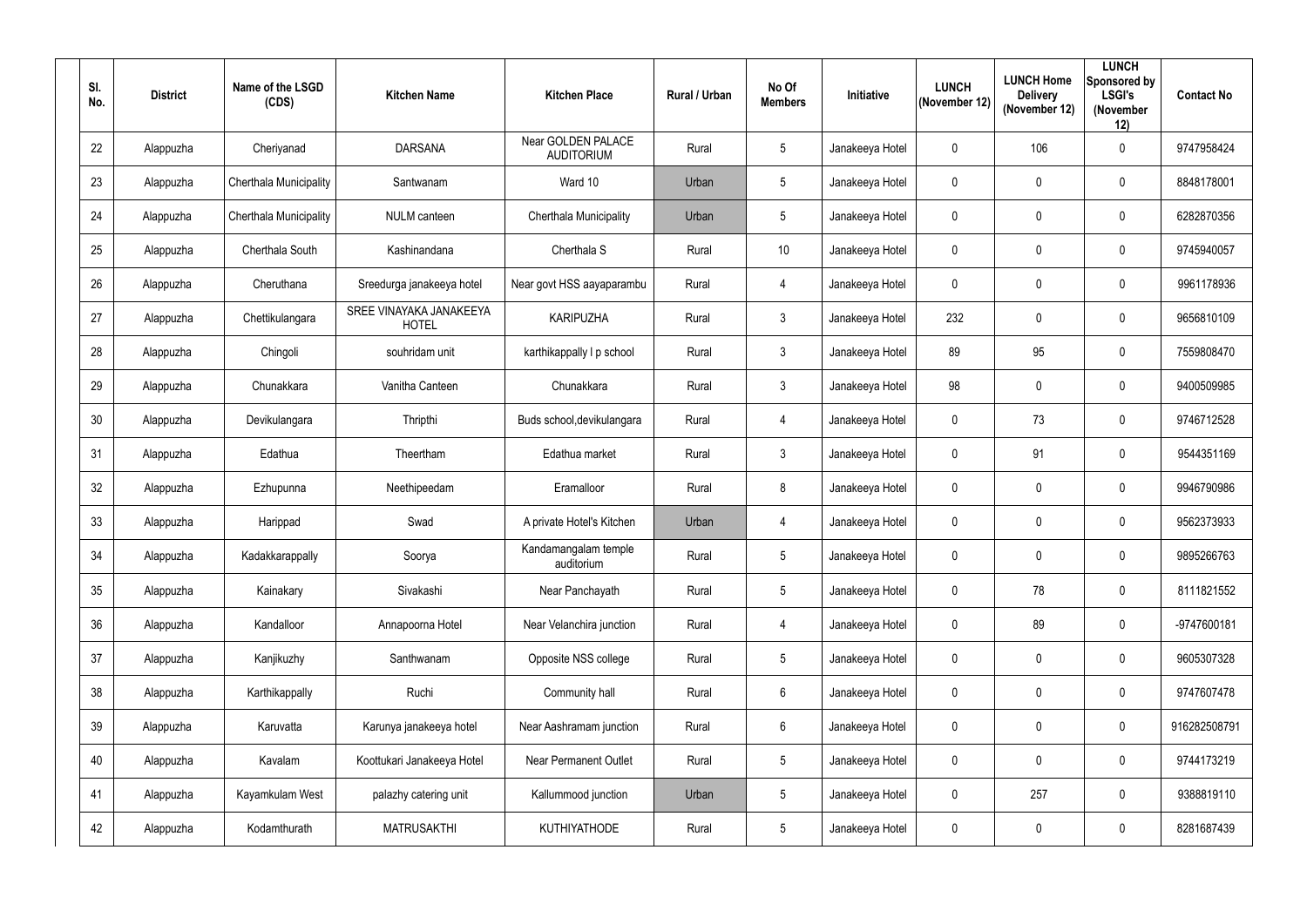|    | SI.<br>No. | <b>District</b> | Name of the LSGD<br>(CDS)   | <b>Kitchen Name</b>                    | <b>Kitchen Place</b>                   | <b>Rural / Urban</b> | No Of<br><b>Members</b> | Initiative      | <b>LUNCH</b><br>(November 12) | <b>LUNCH Home</b><br><b>Delivery</b><br>(November 12) | <b>LUNCH</b><br>Sponsored by<br><b>LSGI's</b><br>(November<br>12) | <b>Contact No</b> |
|----|------------|-----------------|-----------------------------|----------------------------------------|----------------------------------------|----------------------|-------------------------|-----------------|-------------------------------|-------------------------------------------------------|-------------------------------------------------------------------|-------------------|
| 87 | 43         | Alappuzha       | Krishnapuram                | Kanivu catering unit                   | Near SCB, kappil                       | Rural                | 4                       | Janakeeya Hotel | $\mathbf 0$                   | 20                                                    | $\mathbf 0$                                                       | 9544047480        |
|    | 44         | Alappuzha       | Kumarapuram                 | Mahadeva jankeeya hotel                | Near kavarattu temple                  | Rural                | $\mathbf{3}$            | Janakeeya Hotel | $\mathbf 0$                   | 0                                                     | $\mathbf 0$                                                       | 918606736168      |
|    | 45         | Alappuzha       | Kumarapuram                 | Navodhaya janakeeya hotel              | Kumarapuram                            | Rural                | $\mathfrak{Z}$          | Janakeeya Hotel | $\mathbf 0$                   | 0                                                     | $\mathbf 0$                                                       | 9037499871        |
|    | 46         | Alappuzha       | Kuthiyathode                | Ruchi Janakeeya Hotel                  | Near kuthiyathode panchayath<br>office | Rural                | $5\overline{)}$         | Janakeeya Hotel | $\mathbf 0$                   | 0                                                     | $\mathbf 0$                                                       | 9249269374        |
|    | 47         | Alappuzha       | Mannanchery                 | Snehitha                               | Panchayat building                     | Rural                | $\overline{4}$          | Janakeeya Hotel | 47                            | 50                                                    | $\mathbf 0$                                                       | 9544461740        |
|    | 48         | Alappuzha       | Mannar                      | Snehadhara                             | Kunnathur devasom                      | Rural                | $5\phantom{.0}$         | Janakeeya Hotel | 190                           | 0                                                     | $\mathbf 0$                                                       | 9567853570        |
|    | 49         | Alappuzha       | Mararikulam South           | Snehasparsham                          | Kattoor                                | Rural                | $\overline{4}$          | Janakeeya Hotel | $\mathbf 0$                   | 10                                                    | $\mathbf 0$                                                       | 9747881642        |
|    | 50         | Alappuzha       | Mavelikara<br>Municipality  | Ruchi janakeeya hotel                  | Municipality building                  | Urban                | 10                      | Janakeeya Hotel | 65                            | 0                                                     | $\mathbf 0$                                                       | 8289996136        |
|    | 51         | Alappuzha       | Mavelikkara<br>Thamarakulam | Thripthi Catering                      | Thamarakulam                           | Rural                | $5\phantom{.0}$         | Janakeeya Hotel | 138                           | 0                                                     | $\mathbf 0$                                                       | 8281558036        |
|    | 52         | Alappuzha       | Mavelikkara<br>Thekkekara   | Bhai catering                          | Pallarimangalam                        | Rural                | $5\phantom{.0}$         | Janakeeya Hotel | 183                           | 0                                                     | $\mathbf 0$                                                       | 9539851155        |
|    | 53         | Alappuzha       | Mavelikkara<br>Thekkekara   | SNEHATHEERAM JANAKEEYA<br><b>HOTEL</b> | KURATHIKAD                             | Rural                | 4                       | Janakeeya Hotel | $\mathbf 0$                   | 0                                                     | $\mathbf 0$                                                       |                   |
|    | 54         | Alappuzha       | Muhamma                     | <b>SNV Catering</b>                    | Near Community Health<br>Centre        | Rural                | $5\phantom{.0}$         | Janakeeya Hotel | $\mathbf 0$                   | 170                                                   | $\mathbf 0$                                                       | 9605388763        |
|    | 55         | Alappuzha       | Mulakkuzha                  | Snehathanal                            | Mulakkuzha                             | Rural                | $5\phantom{.0}$         | Janakeeya Hotel | $\mathbf 0$                   | 32                                                    | $\mathbf 0$                                                       | 9037085079        |
|    | 56         | Alappuzha       | Muttar                      | Ruchi Catering Unit                    | Panchayat Building                     | Rural                |                         | Janakeeya Hotel | $\mathbf 0$                   | $\mathbf 0$                                           | $\mathbf 0$                                                       | 9072276826        |
|    | 57         | Alappuzha       | Nedumudy                    | Oruma                                  | Champakulam                            | Rural                | $5\phantom{.0}$         | Janakeeya Hotel | $\pmb{0}$                     | 85                                                    | $\mathbf 0$                                                       | 9188536147        |
|    | 58         | Alappuzha       | Neelamperoor                | Amrutha Janakeeya<br>Bhakshanasala     | Panchayat Building                     | Rural                | $\mathbf{3}$            | Janakeeya Hotel | $\mathbf 0$                   | 0                                                     | $\mathbf 0$                                                       | 9656167060        |
|    | 59         | Alappuzha       | Nooranad                    | Amma Canteen                           | Inside market place, Noornad           | Rural                | $5\phantom{.0}$         | Janakeeya Hotel | 175                           | $\pmb{0}$                                             | $\mathbf 0$                                                       | 7034377340        |
|    | 60         | Alappuzha       | Palamel                     | Arogya Canteen                         | Panchayat office compound              | Rural                | $\overline{4}$          | Janakeeya Hotel | 307                           | 0                                                     | $\mathbf 0$                                                       | 9497107651        |
|    | 61         | Alappuzha       | Pallippad                   | Annapoorneswari catering unit          | Irattakulangara junction               | Rural                | $5\overline{)}$         | Janakeeya Hotel | $\pmb{0}$                     | 0                                                     | $\mathbf 0$                                                       | 9562318624        |
|    | 62         | Alappuzha       | Panavally                   | Harikrishnan                           | near nalpatheneswaram<br>temple        | Rural                | $\mathbf 1$             | Janakeeya Hotel | $\pmb{0}$                     | 0                                                     | $\mathbf 0$                                                       | 9961774363        |
|    | 63         | Alappuzha       | Pandanad                    | Sreebhadra                             | Muthavazhi                             | Rural                | $5\overline{)}$         | Janakeeya Hotel | $\pmb{0}$                     | 60                                                    | $\mathbf 0$                                                       | 9947120239        |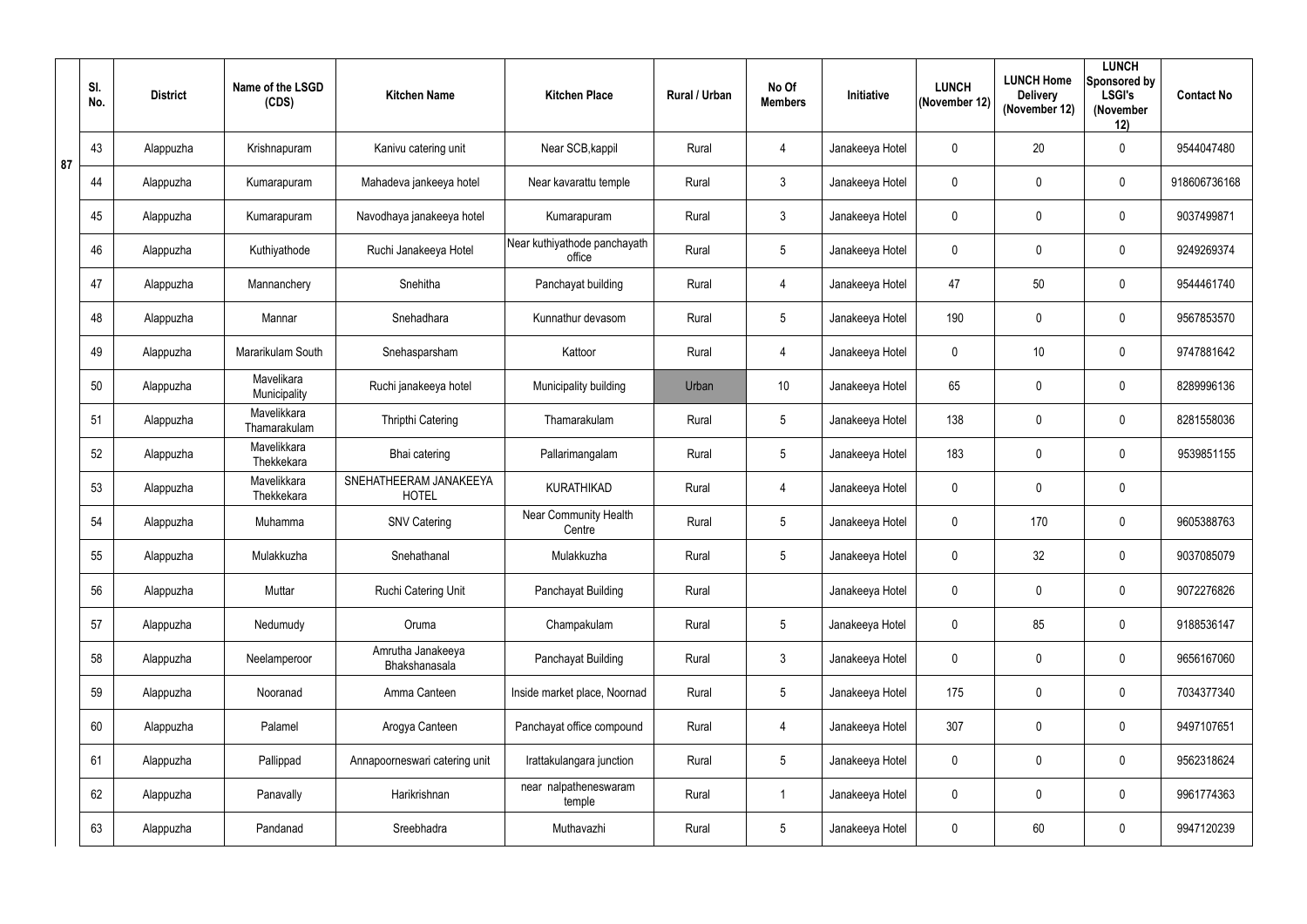| SI.<br>No. | <b>District</b> | Name of the LSGD<br>(CDS) | <b>Kitchen Name</b>         | <b>Kitchen Place</b>                                        | <b>Rural / Urban</b> | No Of<br><b>Members</b> | Initiative      | <b>LUNCH</b><br>(November 12) | <b>LUNCH Home</b><br><b>Delivery</b><br>(November 12) | <b>LUNCH</b><br>Sponsored by<br><b>LSGI's</b><br>(November<br>12) | <b>Contact No</b> |
|------------|-----------------|---------------------------|-----------------------------|-------------------------------------------------------------|----------------------|-------------------------|-----------------|-------------------------------|-------------------------------------------------------|-------------------------------------------------------------------|-------------------|
| 64         | Alappuzha       | Pathiyoor                 | Dakshina catering unit      | Mahalekshmi auditorium,<br>kareelakulangara                 | Rural                | $5\overline{)}$         | Janakeeya Hotel | $\mathbf 0$                   | 121                                                   | $\mathbf 0$                                                       | 9048200655        |
| 65         | Alappuzha       | Pattanakkad               | Aparna                      | Opposite of pattanakkad<br>gramapanchayath                  | Rural                | $5\phantom{.0}$         | Janakeeya Hotel | $\mathbf 0$                   | $\mathbf 0$                                           | $\mathbf 0$                                                       | 9037450634        |
| 66         | Alappuzha       | Perumbalam                | Amritham                    | Near by govt hospital                                       | Rural                | $\overline{4}$          | Janakeeya Hotel | $\mathbf 0$                   | $\mathbf 0$                                           | $\mathbf 0$                                                       | 8592809257        |
| 67         | Alappuzha       | Pulincunnu                | Nanma Janakeeya Hotel       | Near Krishi Bhavan                                          | Rural                | $5\phantom{.0}$         | Janakeeya Hotel | $\mathbf 0$                   | 0                                                     | $\boldsymbol{0}$                                                  | 9544752465        |
| 68         | Alappuzha       | Puliyoor                  | <b>UPPUM MULAKUM</b>        | <b>INSIDE PANCHAYATH</b><br><b>COMPOUND</b>                 | Rural                | $5\phantom{.0}$         | Janakeeya Hotel | $\mathbf 0$                   | 105                                                   | $\mathbf 0$                                                       | 6238836314        |
| 69         | Alappuzha       | Punnapra North            | Annapoorneshwary            | Janajagrithi                                                | Rural                | $\overline{4}$          | Janakeeya Hotel | $\mathbf 0$                   | $\overline{0}$                                        | $\mathbf 0$                                                       | 8129450136        |
| 70         | Alappuzha       | Punnapra South            | Thripthy janakeeya hotel    | Punnapra south                                              | Rural                | 9                       | Janakeeya Hotel | $\mathbf 0$                   | $\mathbf 0$                                           | $\mathbf 0$                                                       | 9846179646        |
| 71         | Alappuzha       | Purakad                   | Pulari                      | Purakkad gp                                                 | Rural                | $5\phantom{.0}$         | Janakeeya Hotel | $\mathbf 0$                   | $\mathbf 0$                                           | $\mathbf 0$                                                       | 7034494313        |
| 72         | Alappuzha       | Purakad                   | Thiruvonam catering service | Thottappally                                                | Rural                | $\overline{4}$          | Janakeeya Hotel | $\pmb{0}$                     | $\overline{0}$                                        | $\mathbf 0$                                                       |                   |
| 73         | Alappuzha       | Ramankary                 | Kudumbashree Vanitha Hotel  | Ramankary Town, Opposite<br>Judicial First Class Magistrate | Rural                | 4                       | Janakeeya Hotel | $\mathbf 0$                   | $\mathbf 0$                                           | $\mathbf 0$                                                       | 8281314746        |
| 74         | Alappuzha       | Thaicattussery            | Unarv                       | Thyakattusheri junction                                     | Rural                | $\overline{4}$          | Janakeeya Hotel | $\mathbf 0$                   | $\overline{0}$                                        | $\mathbf 0$                                                       | 9605897567        |
| 75         | Alappuzha       | Thakazhy                  | Thripthi Thakazhy           | <b>GBHSS Thakazhy</b>                                       | Rural                | $6\phantom{.}$          | Janakeeya Hotel | $\mathbf 0$                   | 104                                                   | $\mathbf 0$                                                       | 9747405368        |
| 76         | Alappuzha       | Thalavady                 | Sakthi                      | Panayanbnoorkavu Temple<br>Auditorium                       | Rural                | 5 <sup>5</sup>          | Janakeeya Hotel | $\boldsymbol{0}$              | $\mathbf 0$                                           | $\mathbf 0$                                                       |                   |
| 77         | Alappuzha       | Thannermukkom             | Patheyam                    | Panchayath office                                           | Rural                | $\overline{4}$          | Janakeeya Hotel | $\mathbf 0$                   | $\mathbf 0$                                           | $\mathbf 0$                                                       | 9633933288        |
| 78         | Alappuzha       | Thazhakkara               | Akshaya catering            | Building at glassfactory<br>junction                        | Rural                | $5\overline{)}$         | Janakeeya Hotel | 140                           | $\mathbf 0$                                           | $\mathbf 0$                                                       | 9847177930        |
| 79         | Alappuzha       | Thiruvanvandoor           | <b>SREE KRISHNA</b>         | Near pravinkoodu junction,                                  | Rural                | $5\overline{)}$         | Janakeeya Hotel | $\mathbf 0$                   | 123                                                   | $\mathbf 0$                                                       | 9446627175        |
| 80         | Alappuzha       | Thrikkunnappuzha          | Akshara janakeeya hotel     | KV jetty road                                               | Rural                | $5\overline{)}$         | Janakeeya Hotel | $\mathbf 0$                   | $\mathbf 0$                                           | $\pmb{0}$                                                         | 918891921223      |
| 81         | Alappuzha       | Thuravoor                 | RUCHI JANAKEEYA HOTEL       | Near alakkaparambu                                          | Rural                | $5\overline{)}$         | Janakeeya Hotel | $\mathbf 0$                   | $\mathbf 0$                                           | $\mathbf 0$                                                       | 8157934346        |
| 82         | Alappuzha       | Vallikunnam               | Samthripthi                 | Padayanivattom temple<br>Auditorium                         | Rural                | $\overline{4}$          | Janakeeya Hotel | 83                            | $\mathbf 0$                                           | $\mathbf 0$                                                       | 8078962129        |
| 83         | Alappuzha       | Vayalar                   | Five star                   | Near Nagamkulangara Market                                  | Rural                | $5\phantom{.0}$         | Janakeeya Hotel | $\boldsymbol{0}$              | $\mathbf 0$                                           | $\mathbf 0$                                                       | 8606081847        |
| 84         | Alappuzha       | Veeyapuram                | Karuthal                    | Payippad LPS                                                | Rural                | $5\overline{)}$         | Janakeeya Hotel | $\pmb{0}$                     | $\mathbf 0$                                           | $\pmb{0}$                                                         | 8606846513        |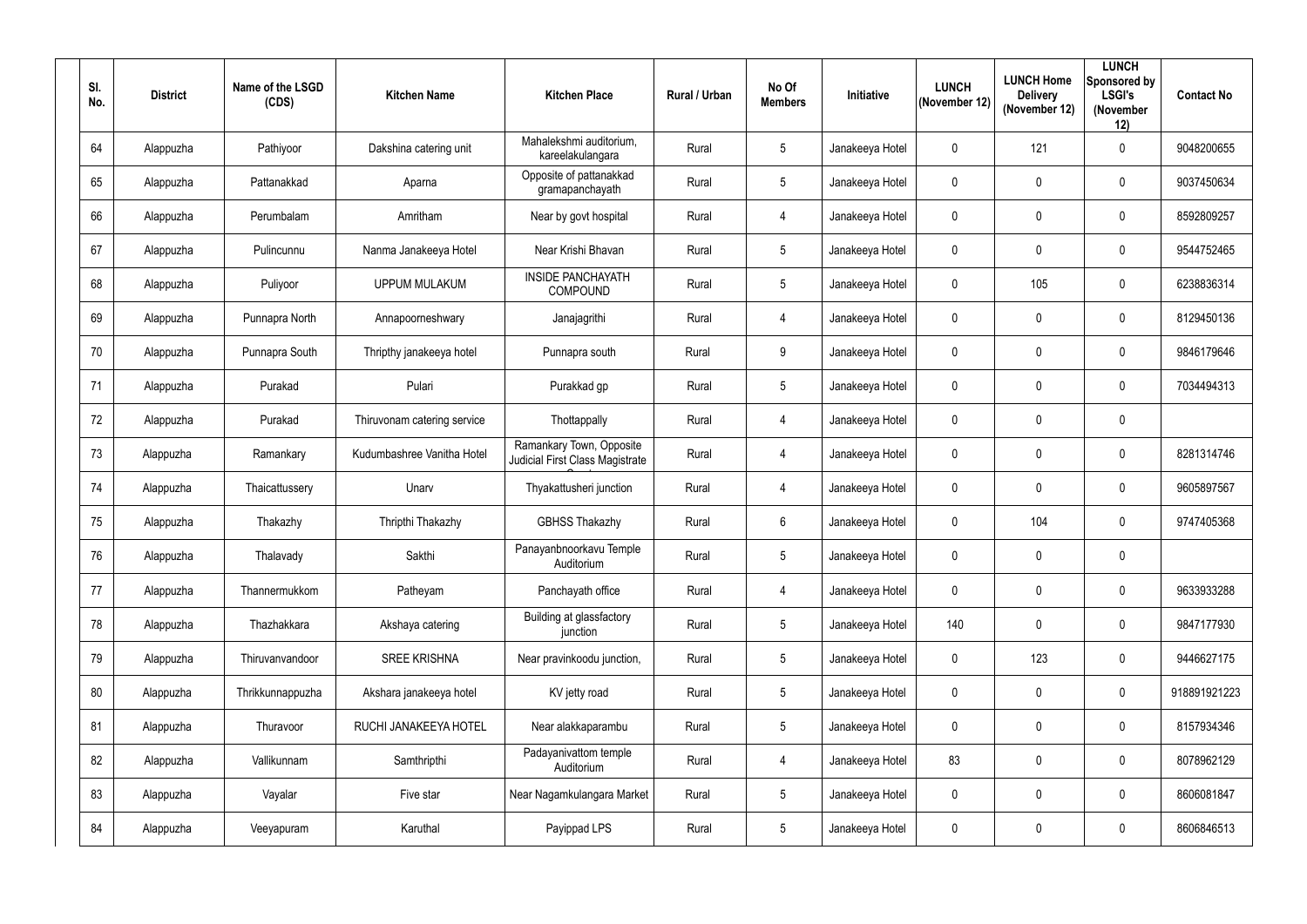|    | SI.<br>No.     | <b>District</b> | Name of the LSGD<br>(CDS) | <b>Kitchen Name</b>              | <b>Kitchen Place</b>                            | <b>Rural / Urban</b> | No Of<br><b>Members</b> | Initiative      | <b>LUNCH</b><br>(November 12) | <b>LUNCH Home</b><br><b>Delivery</b><br>(November 12) | <b>LUNCH</b><br>Sponsored by<br><b>LSGI's</b><br>(November<br>12) | <b>Contact No</b> |
|----|----------------|-----------------|---------------------------|----------------------------------|-------------------------------------------------|----------------------|-------------------------|-----------------|-------------------------------|-------------------------------------------------------|-------------------------------------------------------------------|-------------------|
|    | 85             | Alappuzha       | Veliyanad                 | Manus Janakeeya Hotel            | Kurishmoodu, Near Veliyanadu<br>Grama Panchayat | Rural                | $\mathfrak{Z}$          | Janakeeya Hotel | $\mathbf 0$                   | 0                                                     | $\mathbf 0$                                                       | 8086782924        |
|    | 86             | Alappuzha       | Venmoney                  | Annapoorna                       | Poyka                                           | Rural                | 5                       | Janakeeya Hotel | $\mathbf 0$                   | 166                                                   | $\mathbf 0$                                                       |                   |
| 87 |                |                 |                           |                                  |                                                 |                      | 407                     |                 | 2128                          | 3319                                                  | 27                                                                |                   |
|    |                | Ernakulam       | Aikkaranad                | Subiksha Janakeeya Hotel         | Kolancherry                                     | Rural                | $\overline{4}$          | Janakeeya Hotel | 413                           | 0                                                     | $\overline{0}$                                                    | 9496215730        |
|    | $\overline{2}$ | Ernakulam       | Alengade                  | Thanima foods                    | Koduvazhanga                                    | Rural                | $3\overline{3}$         | Janakeeya Hotel | 66                            | 0                                                     | $\mathbf 0$                                                       | 9349013322        |
|    | $\mathbf{3}$   | Ernakulam       | Alengade                  | Mr.Bakers                        | Malikam peedika                                 | Rural                | $\mathfrak{Z}$          | Janakeeya Hotel | 47                            | 40                                                    | $\overline{0}$                                                    | 9633887779        |
|    | 4              | Ernakulam       | Alengade                  | Kasthurba kitchen                | Neerikkode                                      | Rural                | $\mathfrak{Z}$          | Janakeeya Hotel | 130                           | 0                                                     | $\overline{0}$                                                    | 9526260253        |
|    | 5              | Ernakulam       | Amballoor                 | Dhanshree catering               | St.ignatius schools Amballur                    | Rural                | 5                       | Janakeeya Hotel | 14                            | $\boldsymbol{0}$                                      | $\mathbf 0$                                                       | 8330081552        |
|    | 6              | Ernakulam       | Angamaly                  | Cafe Shree Canteen               | <b>Municipality Canteen</b>                     | Urban                | 5                       | Janakeeya Hotel | 352                           | $\mathbf 0$                                           | $\mathbf 0$                                                       | 9656927253        |
|    | -7             | Ernakulam       | Arakuzha                  | Ruchi Janakeeya hotel, Arakkuzha | Pandappilly                                     | Rural                | 5                       | Janakeeya Hotel | 125                           | 0                                                     | $\mathbf 0$                                                       | 9744864225        |
|    | 8              | Ernakulam       | Assamannoor               | New Life kudumbasree Hotel       | Cherukunnam                                     | Rural                | $\mathfrak{Z}$          | Janakeeya Hotel | 149                           | $\pmb{0}$                                             | $\overline{0}$                                                    | 9656729450        |
|    | 9              | Ernakulam       | Avoly                     | Janakeeya Hotel, Avoli           | Hostel Junction, Avoli                          | Rural                | $\mathfrak{Z}$          | Janakeeya Hotel | 241                           | 0                                                     | $\mathbf 0$                                                       | 9847983621        |
|    | 10             | Ernakulam       | Ayyampuzha                | Five Star Hotel and Catering     | Panchayat Junction                              | Rural                | 4                       | Janakeeya Hotel | 165                           | 0                                                     | $\mathbf 0$                                                       | 9744836324        |
|    | 11             | Ernakulam       | Chendamangalam            | Anugraha Kudumbashree hotel      | Vadakkumpuram                                   | Rural                | 5                       | Janakeeya Hotel | 122                           | 0                                                     | $\overline{0}$                                                    | 9061419729        |
|    | 12             | Ernakulam       | Chengamanade              | Mythri janakeeya hotel           | Purayar                                         | Rural                | 5                       | Janakeeya Hotel | $\mathbf 0$                   | 154                                                   | $\overline{0}$                                                    | 9496172362        |
|    | 13             | Ernakulam       | Cheranalloor              | Chaithanya                       | <b>Community Hall</b>                           | Rural                | $6\overline{6}$         | Janakeeya Hotel | 67                            | 162                                                   | $\overline{0}$                                                    | 9995156639        |
|    | 14             | Ernakulam       | Cheranalloor              | Adukkala                         | Chittoor                                        | Rural                | 5                       | Janakeeya Hotel | $\mathbf 0$                   | $\pmb{0}$                                             | $\overline{0}$                                                    | 808922128         |
|    | 15             | Ernakulam       | Chittattukara             | krishna cafe                     | chittattukara jn.                               | Rural                | $\mathfrak{Z}$          | Janakeeya Hotel | 250                           | 0                                                     | $\mathbf 0$                                                       |                   |
|    | 16             | Ernakulam       | Choornikkara              | Metro hotel                      | Ambattukavu                                     | Rural                | $\mathfrak{Z}$          | Janakeeya Hotel | 300                           | 0                                                     | $\overline{0}$                                                    | 9605319455        |
|    | 17             | Ernakulam       | Chottanikkara             | Ahalya Cafe                      | Kottayatthupara                                 | Rural                | $6\overline{6}$         | Janakeeya Hotel | 63                            | 0                                                     | $\overline{0}$                                                    | 9567512337        |
|    | 18             | Ernakulam       | Maneed                    | Coral Island                     | Maneed                                          | Rural                | $\overline{4}$          | Janakeeya Hotel | 120                           | $\boldsymbol{0}$                                      | $\overline{0}$                                                    | 7012652495        |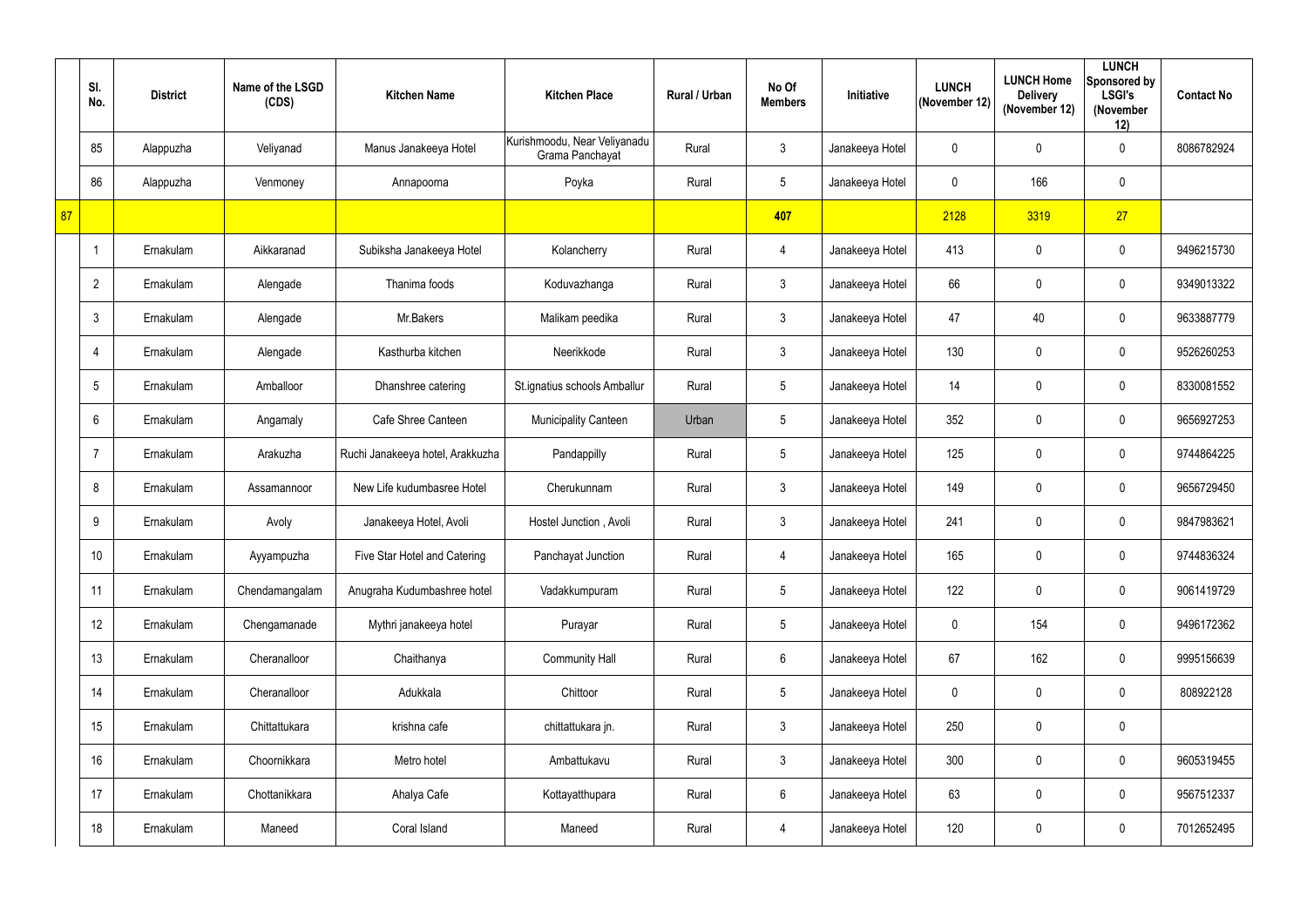| SI.<br>No. | <b>District</b> | Name of the LSGD<br>(CDS) | <b>Kitchen Name</b>                   | <b>Kitchen Place</b>                      | Rural / Urban | No Of<br><b>Members</b> | Initiative      | <b>LUNCH</b><br>(November 12) | <b>LUNCH Home</b><br><b>Delivery</b><br>(November 12) | <b>LUNCH</b><br>Sponsored by<br><b>LSGI's</b><br>(November<br>12) | <b>Contact No</b> |
|------------|-----------------|---------------------------|---------------------------------------|-------------------------------------------|---------------|-------------------------|-----------------|-------------------------------|-------------------------------------------------------|-------------------------------------------------------------------|-------------------|
| 19         | Ernakulam       | Edathala                  | Souhridam Kudumbashree canteen        | Edathala                                  | Rural         | $\mathbf{3}$            | Janakeeya Hotel | 245                           | $\mathbf 0$                                           | $\overline{0}$                                                    | 9745769363        |
| 20         | Ernakulam       | Edathala                  | Veetiloru oonne                       | Manalimukke                               | Rural         | $\mathbf{3}$            | Janakeeya Hotel | 204                           | $\mathbf 0$                                           | $\overline{0}$                                                    | 9745769363        |
| 21         | Ernakulam       | Edavanakkad               | Royal Hotel                           | Edavanakad                                | Rural         | $\mathbf{3}$            | Janakeeya Hotel | 71                            | 0                                                     | $\overline{0}$                                                    | 7902933414        |
| 22         | Ernakulam       | Elanji                    | janakiya hotel elanji                 | elanji punjayathu junction                | Rural         | $5\overline{)}$         | Janakeeya Hotel | 46                            | $\overline{0}$                                        | $\overline{0}$                                                    | 9947990787        |
| 23         | Ernakulam       | Eloor                     | Nalanandhana janakeeya hotel          | Eloor                                     | Urban         | 4                       | Janakeeya Hotel | 168                           | $\overline{0}$                                        | $\overline{0}$                                                    | 9562885391        |
| 24         | Ernakulam       | Ezhikkara                 | Sree Rajarajeswari Janakeeya<br>Hotel | Ezhikkara                                 | Rural         | $5\phantom{.0}$         | Janakeeya Hotel | 115                           | $\mathbf 0$                                           | $\overline{0}$                                                    | 8921579011        |
| 25         | Ernakulam       | Kadungalloor              | Snehitha janakeeya hotel              | Kadungalloor                              | Rural         | $\mathbf{3}$            | Janakeeya Hotel | 118                           | $\mathbf 0$                                           | $\overline{0}$                                                    | 9567418674        |
| 26         | Ernakulam       | Kalady                    | Jyothi Vanitha Canteen                | Kalady                                    | Rural         | $5\phantom{.0}$         | Janakeeya Hotel | 299                           | $\mathbf 0$                                           | $\overline{0}$                                                    | 9544624439        |
| 27         | Ernakulam       | <b>Kalamassery East</b>   | Nanma janakeeya hotel                 | HMT, kalammassery                         | Urban         | $\mathfrak{Z}$          | Janakeeya Hotel | 313                           | $\mathbf 0$                                           | $\mathbf 0$                                                       | 9895535089        |
| 28         | Ernakulam       | <b>Kalamassery West</b>   | Pulari janakeeya hotel                | Kunamthai                                 | Urban         | $\mathbf{3}$            | Janakeeya Hotel | 433                           | 0                                                     | $\overline{0}$                                                    | 7736594305        |
| 29         | Ernakulam       | Kalamassery West          | Kismath janakeeya hotel               | Vattekkunnam                              | Urban         | $\mathfrak{Z}$          | Janakeeya Hotel | 213                           | $\overline{0}$                                        | $\overline{0}$                                                    | 8075879290        |
| 30         | Ernakulam       | Kalloorkkad               | Puthuma Janakeeya Hotel               | Kallorkkad                                | Rural         | 3                       | Janakeeya Hotel | 112                           | $\overline{0}$                                        | $\overline{0}$                                                    | 7558091353        |
| 31         | Ernakulam       | Kanjoor                   | Ammachiyude Adukkala                  | Parappuram                                | Rural         | $\mathbf{3}$            | Janakeeya Hotel | 180                           | $\mathbf 0$                                           | $\mathbf 0$                                                       | 6238583699        |
| 32         | Ernakulam       | Karumalloor               | Koottayma janakeeya hotel             | Kariyachira                               | Rural         | $\overline{4}$          | Janakeeya Hotel | $\mathbf 0$                   | $\mathbf 0$                                           | $\mathbf 0$                                                       | 9746484979        |
| 33         | Ernakulam       | Kavalangad                | Five star Janakeeya Hotel             | Nellimattom                               | Rural         | $5\phantom{.0}$         | Janakeeya Hotel | 295                           | $\mathbf 0$                                           | $\mathbf 0$                                                       | 9744705648        |
| 34         | Ernakulam       | Keezhmad                  | Sadyalayam janakeeya hotel            | Keezhmad                                  | Rural         | $5\overline{)}$         | Janakeeya Hotel | 85                            | $\mathbf 0$                                           | $\mathbf 0$                                                       | 9846027221        |
| 35         | Ernakulam       | Kochi East                | ANNAPOORNA JANAKEEYA<br><b>HOTEL</b>  | ALINCHUVADU                               | Urban         | $5\phantom{.0}$         | Janakeeya Hotel | 295                           | $\mathbf 0$                                           | $\mathbf 0$                                                       | 9567529849        |
| 36         | Ernakulam       | Kochi East                | YUMMEES KITCHEN                       | VADUTHALA                                 | Urban         | $5\phantom{.0}$         | Janakeeya Hotel | 102                           | 40                                                    | $\mathbf 0$                                                       |                   |
| 37         | Ernakulam       | Kochi East                | ORUMA KITCHEN                         | <b>PACHALAM</b>                           | Urban         | 3 <sup>1</sup>          | Janakeeya Hotel | 290                           | $\mathbf 0$                                           | $\mathbf 0$                                                       | 9744763589        |
| 38         | Ernakulam       | Kochi East                | <b>PONPULARI</b>                      | <b>KEERHI NAGAR,</b><br><b>ELAMAKKARA</b> | Urban         | 3                       | Janakeeya Hotel | 307                           | 1204                                                  | $\pmb{0}$                                                         | 8289818357        |
| 39         | Ernakulam       | Kochi East                | <b>RUCHI CATERING</b>                 | PUNNACKAL                                 | Urban         | $5\phantom{.0}$         | Janakeeya Hotel | 298                           | 78                                                    | $\boldsymbol{0}$                                                  | 9947080022        |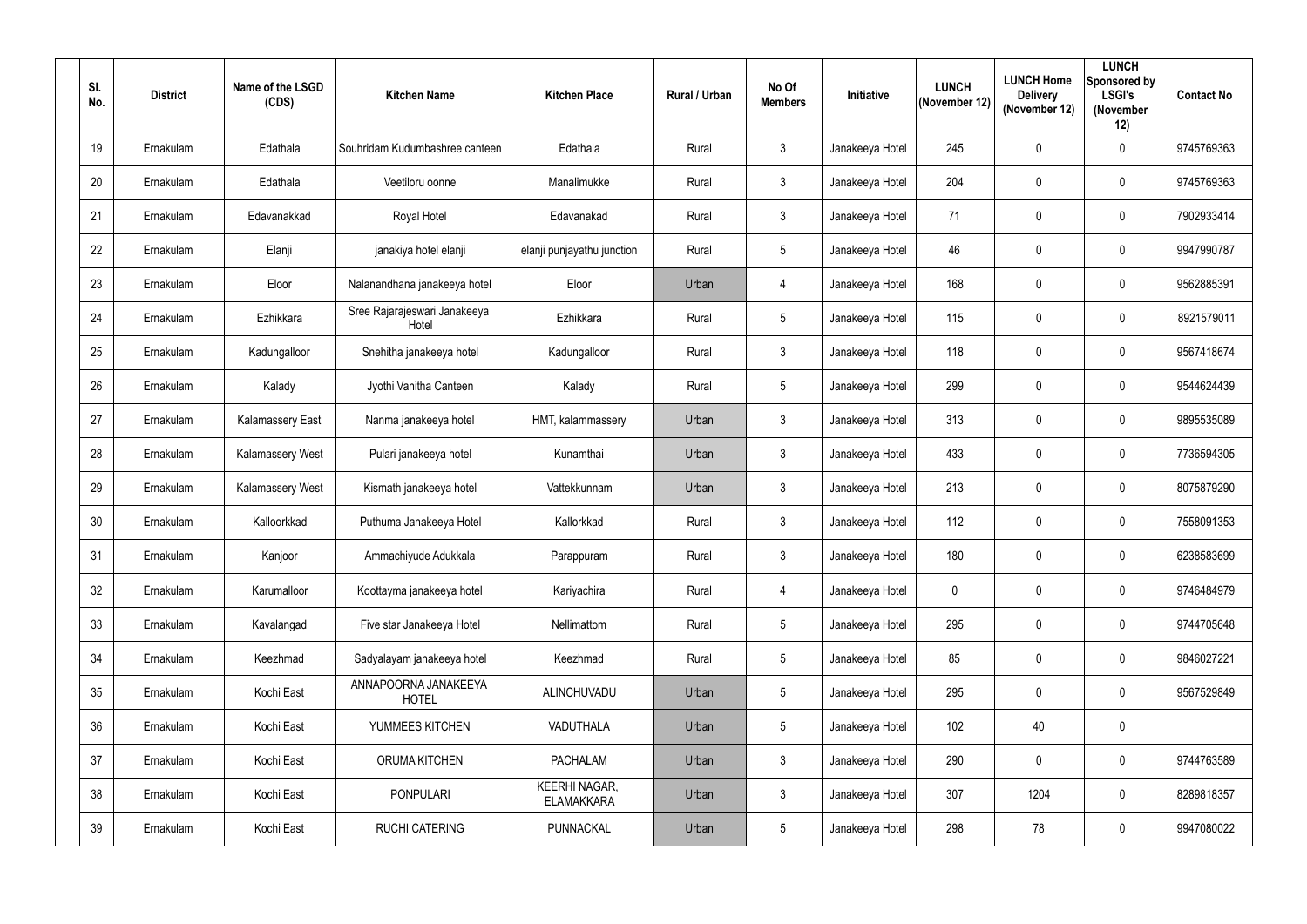|       | SI.<br>No. | <b>District</b> | Name of the LSGD<br>(CDS) | <b>Kitchen Name</b>                  | <b>Kitchen Place</b>      | <b>Rural / Urban</b> | No Of<br><b>Members</b> | Initiative      | <b>LUNCH</b><br>(November 12) | <b>LUNCH Home</b><br><b>Delivery</b><br>(November 12) | <b>LUNCH</b><br>Sponsored by<br><b>LSGI's</b><br>(November<br>12) | <b>Contact No</b> |
|-------|------------|-----------------|---------------------------|--------------------------------------|---------------------------|----------------------|-------------------------|-----------------|-------------------------------|-------------------------------------------------------|-------------------------------------------------------------------|-------------------|
|       | 40         | Ernakulam       | Kochi South               | <b>AMMAS KITCHEN</b>                 | <b>THEVARA</b>            | Urban                | $\overline{4}$          | Janakeeya Hotel | 948                           | 0                                                     | $\overline{0}$                                                    | 7994618127        |
|       | 41         | Ernakulam       | Kochi South               | NEW AKSHAYA HOTEL                    | <b>PONNURUNNI</b>         | Urban                | $5\phantom{.0}$         | Janakeeya Hotel | 755                           | 0                                                     | $\mathbf 0$                                                       | 9895292721        |
|       | 42         | Ernakulam       | Kochi South               | <b>FRIENDS</b>                       | <b>MINI PARK</b>          | Urban                | $5\phantom{.0}$         | Janakeeya Hotel | 181                           | 0                                                     | $\overline{0}$                                                    | 9048207287        |
|       | 43         | Ernakulam       | Kochi West                | PUTHUMA KUDUMBASHREE<br><b>HOTEL</b> | PALLURUTHY NADA           | Urban                | $5\overline{)}$         | Janakeeya Hotel | 260                           | 0                                                     | $\overline{0}$                                                    | 9947611626        |
|       | 44         | Ernakulam       | Kochi West                | NAMMUDE ADUKKALA                     | <b>ERAVELI COLONY</b>     | Urban                | $5\phantom{.0}$         | Janakeeya Hotel | 693                           | 0                                                     | $\overline{0}$                                                    | 9746033279        |
|       | 45         | Ernakulam       | Koovappady                | Kaipunyam Janakeeya hotel            | Koovappady                | Rural                | $5\phantom{.0}$         | Janakeeya Hotel | 195                           | 0                                                     | $\mathbf 0$                                                       |                   |
|       | 46         | Ernakulam       | Kothamangalam             | Thanima catering unit                | Kothamangalam             | Urban                | 3                       | Janakeeya Hotel | 128                           | 0                                                     | $\overline{0}$                                                    | 9846664377        |
|       | 47         | Ernakulam       | Kottapady                 | Janakeeya Hotel                      | Kottappady junction       | Rural                | $\mathfrak{Z}$          | Janakeeya Hotel | 158                           | 0                                                     | $\overline{0}$                                                    | 9497406993        |
|       | 48         | Ernakulam       | Kottuvally                | subhiksha vanitha canteen            | kottuvally                | Rural                | $5\phantom{.0}$         | Janakeeya Hotel | 60                            | 0                                                     | $\overline{0}$                                                    | 8590034196        |
|       | 49         | Ernakulam       | kumbalangi                | st.antoneys kudumbashree             | old post office           | Rural                | $\mathbf{3}$            | Janakeeya Hotel | 176                           | 0                                                     | $\overline{0}$                                                    | 8138860764        |
|       | 50         | Ernakulam       | kunnathunadu              | thripthy janakeeya hotel             | pallikkara                | Rural                | $6\overline{6}$         | Janakeeya Hotel | 82                            | 0                                                     | $\overline{0}$                                                    | 9744561425        |
|       | 51         | Ernakulam       | Kunnukara                 | Greenchilly cafe                     | Kunnukara                 | Rural                | $\mathbf{3}$            | Janakeeya Hotel | $\boldsymbol{0}$              | 45                                                    | $\overline{0}$                                                    | 9496852989        |
| 111 t | 52         | Ernakulam       | Kunnukara                 | Thanima canteen                      | North aduvassery          | Rural                | $5\overline{)}$         | Janakeeya Hotel | $\mathbf 0$                   | 39                                                    | $\mathbf 0$                                                       | 9744200583        |
|       | 53         | Ernakulam       | Kuttampuzha               | Nila kudumbashree janakiya hotel     | Mini stadium, vadattupara | Rural                | $6\overline{6}$         | Janakeeya Hotel | 59                            | $\mathbf 0$                                           | $\mathbf 0$                                                       | 9496754018        |
|       | 54         | Ernakulam       | Kuzhippilly               | Janakeeya hotel                      | Kuzhupilli                | Rural                | $\mathbf 0$             | Janakeeya Hotel | 96                            | 0                                                     | $\mathbf 0$                                                       | 9847371780        |
|       | 55         | Ernakulam       | Malayattoor               | Whats app Janakeeya Hotel            | Thottuva                  | Rural                | $\mathbf{3}$            | Janakeeya Hotel | 276                           | $\mathbf 0$                                           | $\mathbf 0$                                                       | 9497796828        |
|       | 56         | Ernakulam       | Malayattoor               | Natturuchi Janakeeya Hotel           | Ettakkadavu               | Rural                | $3\overline{3}$         | Janakeeya Hotel | 271                           | $\mathbf 0$                                           | $\mathbf 0$                                                       | 9745470234        |
|       | 57         | Ernakulam       | Manjalloor                | Thanima Kudumbashree hotel           | Vazhakkulam               | Rural                | $5\phantom{.0}$         | Janakeeya Hotel | 284                           | 0                                                     | $\mathbf 0$                                                       | 9526215854        |
|       | 58         | Ernakulam       | Manjapra                  | Sara's Kitchen                       | Puthenpalli               | Rural                | $\mathbf{3}$            | Janakeeya Hotel | 188                           | $\mathbf 0$                                           | $\mathbf 0$                                                       | 8547392730        |
|       | 59         | Ernakulam       | Maradu                    | <b>VANITHA HOTEL</b>                 | <b>KUNDANNOR JN</b>       | Urban                | 4                       | Janakeeya Hotel | 123                           | $\mathbf 0$                                           | $\boldsymbol{0}$                                                  |                   |
|       | 60         | Ernakulam       | Marady                    | Janakeeya Hotel Marady               | Unnakkuppa                | Rural                | $\overline{4}$          | Janakeeya Hotel | 44                            | 0                                                     | $\boldsymbol{0}$                                                  | 9947943177        |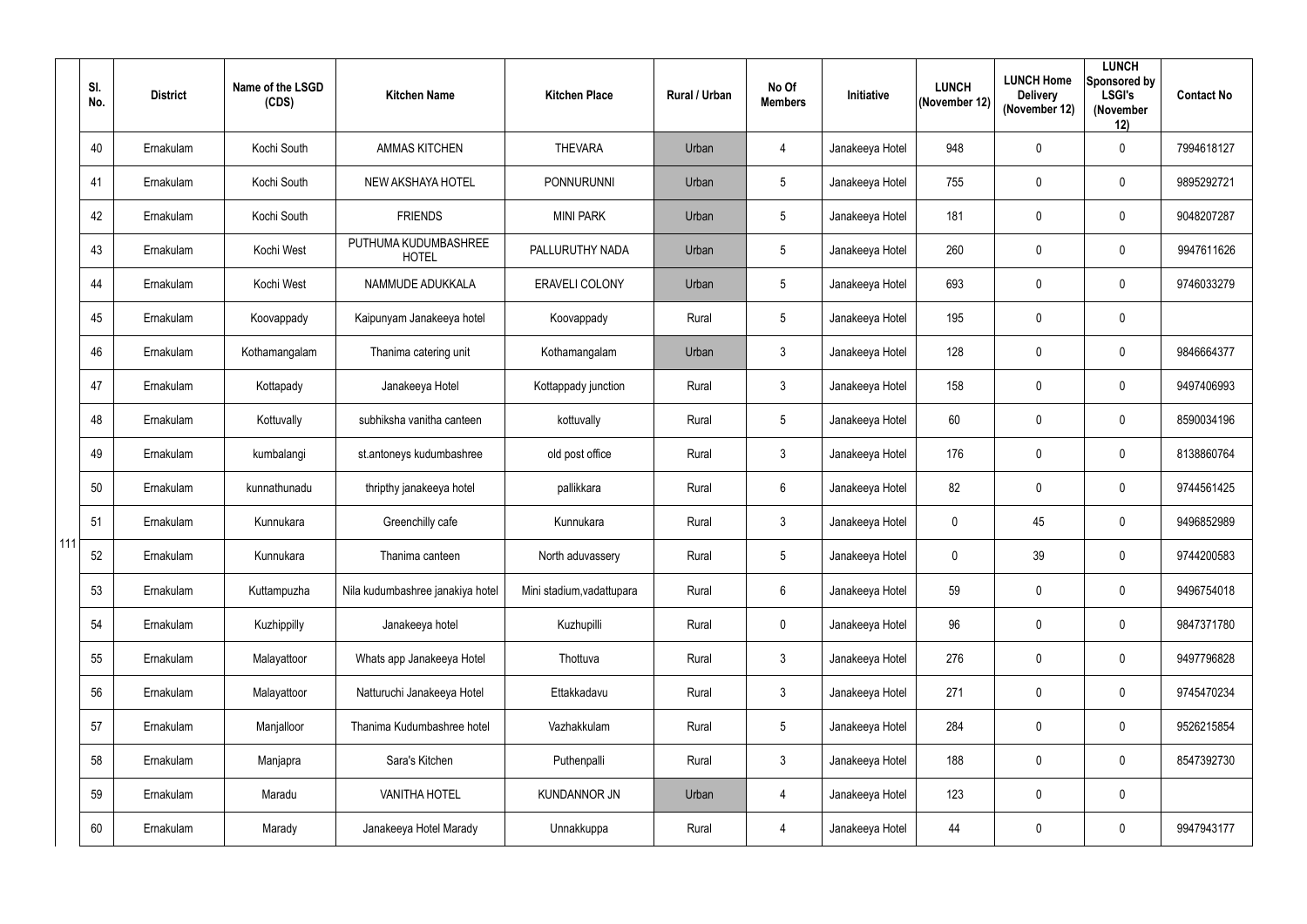| SI.<br>No. | <b>District</b> | Name of the LSGD<br>(CDS) | <b>Kitchen Name</b>            | <b>Kitchen Place</b>                        | <b>Rural / Urban</b> | No Of<br><b>Members</b> | Initiative      | <b>LUNCH</b><br>(November 12) | <b>LUNCH Home</b><br><b>Delivery</b><br>(November 12) | <b>LUNCH</b><br>Sponsored by<br><b>LSGI's</b><br>(November<br>12) | <b>Contact No</b> |
|------------|-----------------|---------------------------|--------------------------------|---------------------------------------------|----------------------|-------------------------|-----------------|-------------------------------|-------------------------------------------------------|-------------------------------------------------------------------|-------------------|
| 61         | Ernakulam       | Mazhuvannoor              | Sruthi Janakeeya Hotel         | Valayanchirangara                           | Rural                | $\mathbf{3}$            | Janakeeya Hotel | 210                           | $\mathbf 0$                                           | $\mathbf 0$                                                       | 9747924485        |
| 62         | Ernakulam       | Mulavukad                 | Kudumbashree Veetile bakshanam | Mulavukad                                   | Rural                | $5\phantom{.0}$         | Janakeeya Hotel | 156                           | $\mathbf 0$                                           | $\mathbf 0$                                                       | 9061339557        |
| 63         | Ernakulam       | Muvattupuzha              | Oottupura                      | Muvattupuzha                                | Urban                | $\mathbf{3}$            | Janakeeya Hotel | 231                           | $\mathbf 0$                                           | $\mathbf 0$                                                       | 7736573412        |
| 64         | Ernakulam       | Nayarambalam              | Four star cafe                 | Nayarambalam                                | Rural                | 3 <sup>1</sup>          | Janakeeya Hotel | 77                            | 0                                                     | $\mathbf 0$                                                       | 8075349161        |
| 65         | Ernakulam       | Nellikuzhy                | Janakeeya Hotel                | Nellikkuzhi                                 | Rural                | $\mathbf{3}$            | Janakeeya Hotel | 412                           | 251                                                   | $\mathbf 0$                                                       | 9744641099        |
| 66         | Ernakulam       | Njarakkal                 | Kripa Catering Unit            | Njarakkal                                   | Rural                | $\mathbf{3}$            | Janakeeya Hotel | 52                            | $\mathbf 0$                                           | $\mathbf 0$                                                       | 9567534006        |
| 67         | Ernakulam       | Okkal                     | Manna Janakeeya Hotel          | Edavoor                                     | Rural                | $\overline{4}$          | Janakeeya Hotel | 60                            | $\mathbf 0$                                           | $\mathbf 0$                                                       | 8086822888        |
| 68         | Ernakulam       | Paingottoor               | Janakeeya hotel                | Paingottoor                                 | Rural                | $\overline{7}$          | Janakeeya Hotel | 70                            | $\mathbf 0$                                           | $\mathbf 0$                                                       | 9656855730        |
| 69         | Ernakulam       | Pallarimangalam           | Janakeeya Hotel                | Janakeeya Hotel, Koovalloor                 | Rural                | $\overline{4}$          | Janakeeya Hotel | 96                            | $\mathbf 0$                                           | $\mathbf 0$                                                       | 7025992310        |
| 70         | Ernakulam       | Pallipuram                | Kadumanga Food court           | Pothen valav                                | Rural                | $5\phantom{.0}$         | Janakeeya Hotel | 244                           | $\mathbf 0$                                           | $\mathbf 0$                                                       | 9747525176        |
| 71         | Ernakulam       | Pambakkuda                | viswastha catering unit        | pambakkuda block punjayathu<br>building     | Rural                | $\overline{4}$          | Janakeeya Hotel | 45                            | $\overline{0}$                                        | $\mathbf 0$                                                       | 7510382367        |
| 72         | Ernakulam       | Parakkadave               | Thejus catering unit           | Moozhikkulam                                | Rural                | 10                      | Janakeeya Hotel | $\mathbf 0$                   | $\overline{0}$                                        | $\mathbf 0$                                                       | 9847936303        |
| 73         | Ernakulam       | Paravoor                  | sreevikneswara                 | Govt.boys' HSS, N.Paravur                   | Urban                | 4                       | Janakeeya Hotel | 96                            | $\mathbf{0}$                                          | $\mathbf 0$                                                       | 9567581698        |
| 74         | Ernakulam       | Perumbavoor               | Swath kudumbashree canteen     | Perumbavoor                                 | Urban                | 3 <sup>1</sup>          | Janakeeya Hotel | 383                           | $\mathbf 0$                                           | $\mathbf 0$                                                       | 8156881057        |
| 75         | Ernakulam       | Pindimana                 | Janakeeya hotel                | Muthamkuzhi                                 | Rural                | $\overline{4}$          | Janakeeya Hotel | 155                           | $\mathbf 0$                                           | $\mathbf 0$                                                       | 9656297799        |
| 76         | Ernakulam       | Piravam                   | sneha canteen                  | municipality building base floor<br>piravom | Urban                | $\overline{4}$          | Janakeeya Hotel | 235                           | $\mathbf 0$                                           | $\mathbf 0$                                                       | 9605594018        |
| 77         | Ernakulam       | Pothanikkad               | Taj hotel                      | Pothanikkad                                 | Rural                | 3 <sup>1</sup>          | Janakeeya Hotel | 98                            | $\mathbf 0$                                           | $\pmb{0}$                                                         | 8943961843        |
| 78         | Ernakulam       | Puthanvelikkara           | Panjami cafe kudumbashree      | Near panjayath office                       | Rural                | $5\overline{)}$         | Janakeeya Hotel | $\mathbf 0$                   | 71                                                    | $\mathbf 0$                                                       | 9645530669        |
| 79         | Ernakulam       | Ramamangalam              | cafe kudumbashree              | ramamngalam                                 | Rural                | $\overline{4}$          | Janakeeya Hotel | 220                           | $\mathbf 0$                                           | $\mathbf 0$                                                       | 9961344346        |
| 80         | Ernakulam       | Rayamangalam              | Arya canteen                   | Kuruppampady                                | Rural                | 3 <sup>1</sup>          | Janakeeya Hotel | 103                           | $\mathbf 0$                                           | $\pmb{0}$                                                         | 9072147163        |
| 81         | Ernakulam       | Thirumarady               | janakiya hotel thirumarady     | edappara jn.                                | Rural                | 3 <sup>1</sup>          | Janakeeya Hote5 | 138                           | $\boldsymbol{0}$                                      | $\bm{0}$                                                          | 7594811868        |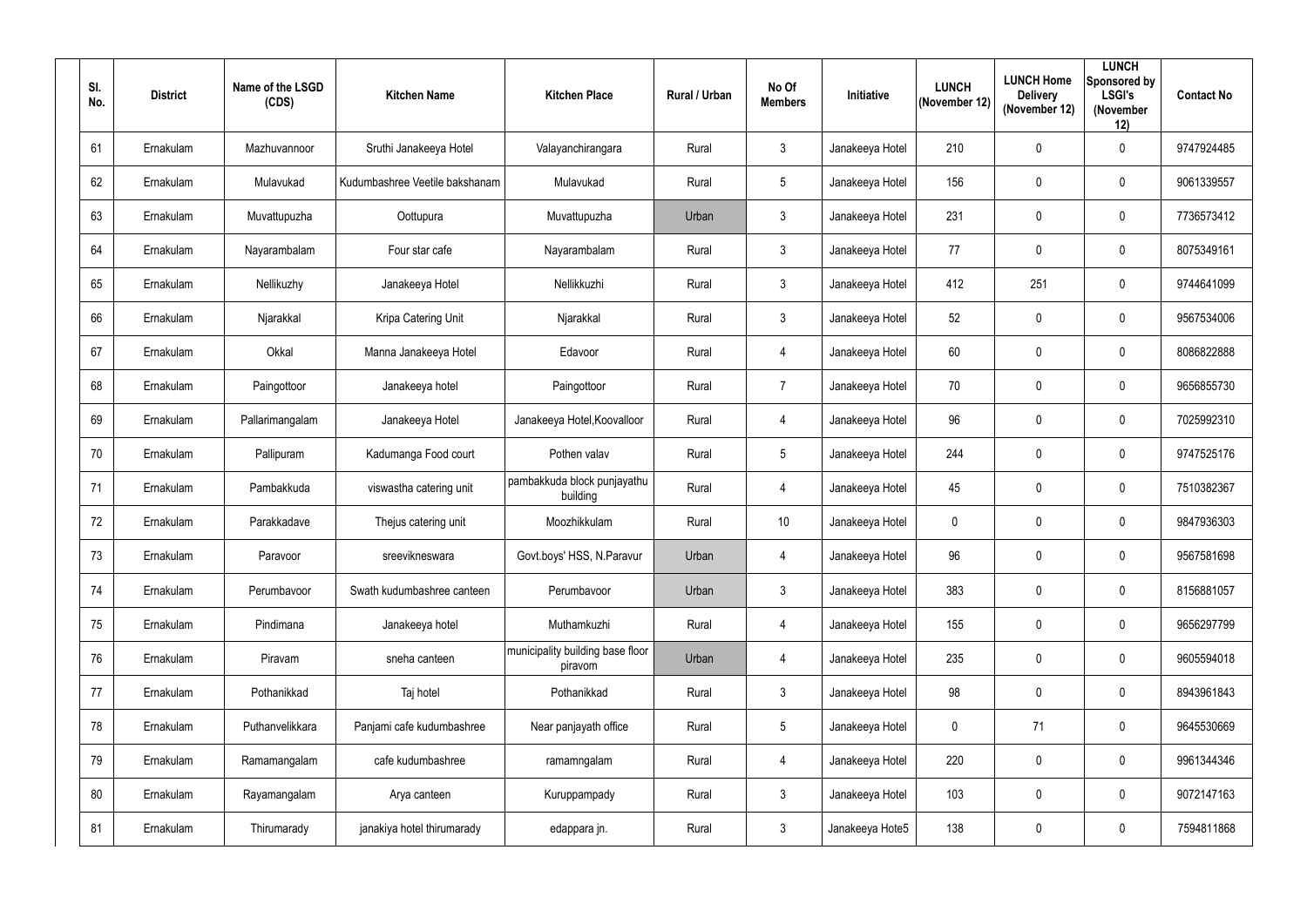| SI.<br>No. | <b>District</b> | Name of the LSGD<br>(CDS) | <b>Kitchen Name</b>                               | <b>Kitchen Place</b> | Rural / Urban | No Of<br><b>Members</b> | Initiative      | <b>LUNCH</b><br>(November 12) | <b>LUNCH Home</b><br><b>Delivery</b><br>(November 12) | <b>LUNCH</b><br>Sponsored by<br><b>LSGI's</b><br>(November<br>12) | <b>Contact No</b> |
|------------|-----------------|---------------------------|---------------------------------------------------|----------------------|---------------|-------------------------|-----------------|-------------------------------|-------------------------------------------------------|-------------------------------------------------------------------|-------------------|
| 82         | Ernakulam       | Thiruvaniyoor             | Thanima                                           | Thiruvaniyoor        | Rural         | $5\phantom{.0}$         | Janakeeya Hotel | 138                           | $\mathbf 0$                                           | $\mathbf 0$                                                       | 9061239698        |
| 83         | Ernakulam       | <b>Thrikkakkara East</b>  | Thanima Janakeeya Hotel                           | Kakkanad             | Urban         | 8                       | Janakeeya Hotel | 118                           | $\mathbf 0$                                           | $\mathbf 0$                                                       | 9207134763        |
| 84         | Ernakulam       | Thrikkakkara west         | Janakeeya Hotel                                   | Chembumukku          | Urban         | $5\phantom{.0}$         | Janakeeya Hotel | 109                           | $\mathbf 0$                                           | $\mathbf 0$                                                       | 9496530576        |
| 85         | Ernakulam       | Thuravoor                 | E Grill                                           | Yudapuram            | Rural         | 4                       | Janakeeya Hotel | 325                           | 0                                                     | $\mathbf 0$                                                       | 9526845935        |
| 86         | Ernakulam       | Tripunithura              | Janakeeya Hotel Tripunithura                      | Eroor                | Urban         | $\mathbf{3}$            | Janakeeya Hotel | 58                            | 0                                                     | $\mathbf 0$                                                       | 8089117821        |
| 87         | Ernakulam       | Vadakkekkara              | vadakkekkara kudumbasree<br>janakeeya hotel       | Madaplathuruth       | Rural         | 4                       | Janakeeya Hotel | 148                           | $\mathbf 0$                                           | $\mathbf 0$                                                       | 8301806778        |
| 88         | Ernakulam       | Vadavukode<br>Puthancruz  | Janakeeya Hotel                                   | Vadavukod            | Rural         | 4                       | Janakeeya Hotel | 148                           | $\mathbf 0$                                           | $\mathbf 0$                                                       |                   |
| 89         | Ernakulam       | Valakom                   | Ruchi kudumbashree catering                       | Valakom              | Rural         | $5\phantom{.0}$         | Janakeeya Hotel | 115                           | $\mathbf 0$                                           | $\mathbf 0$                                                       |                   |
| 90         | Ernakulam       | Varapuzha                 | <b>DURGA ACTIVITY</b>                             | CHETTIBHAGAM         | Rural         | 8                       | Janakeeya Hotel | 118                           | $\mathbf 0$                                           | $\overline{2}$                                                    | 9496160074        |
| 91         | Ernakulam       | Vazhakulam                | Three Star Hotel                                  | Marampally           | Rural         | 3                       | Janakeeya Hotel | 268                           | 0                                                     | $\overline{4}$                                                    | 8547309874        |
| 92         | Ernakulam       | Vengola                   | Janakeeya Hotel                                   | Pathipalam           | Rural         | $5\phantom{.0}$         | Janakeeya Hotel | 74                            | $\overline{0}$                                        | $\mathbf 0$                                                       | 8113030921        |
| 93         | Ernakulam       | Vengoor                   | <b>JANAKEEYA HOTEL</b>                            | Choorathod           | Rural         | 4                       | Janakeeya Hotel | 129                           | 0                                                     | $\mathbf 0$                                                       | 6238320991        |
| 94         | Ernakulam       | Angamaly                  | <b>JANAKEEYA HOTEL</b>                            | TB Junction          | Urban         | 3                       | Janakeeya Hotel | 62                            | $\mathbf 0$                                           | $\mathbf 0$                                                       | 9447924974        |
| 95         | Ernakulam       | kothamangalam             | P.K janakeeya hotel                               | kothamangalam        | Urban         | $6\overline{6}$         | Janakeeya Hotel | 290                           | $\mathbf 0$                                           | $\mathbf 0$                                                       | 8156869114        |
| 96         | Ernakulam       | Nedumbassery              | thani nadan                                       | athani               | rural         | 5 <sub>5</sub>          | Janakeeya Hotel | $\overline{0}$                | 218                                                   | $\mathbf 0$                                                       | 9961277604        |
| 97         | Ernakulam       | Perumbavoor               | JANAKEEYA HOTEL MINI CIVIL<br>STATION PERUMBAVOOR | Perumbavoor          | Urban         | 3 <sup>1</sup>          | Janakeeya Hotel | 383                           | $\mathbf 0$                                           | $\overline{0}$                                                    | 9847008734        |
| 98         | Ernakulam       | Kumblam                   | JANAKEEYA HOTEL, KUMBALAM                         | <b>KUMBALAM</b>      | rural         | $5\overline{)}$         | Janakeeya Hotel | 417                           | $\mathbf 0$                                           | $\pmb{0}$                                                         | 9746652714        |
| 99         | Ernakulam       | Ayavana                   | Keralasree Janakeeya Hotel                        | Ayavana              | Rural         | $5\phantom{.0}$         | Janakeeya Hotel | 53                            | $\mathbf 0$                                           | $\mathbf 0$                                                       | 9744607799        |
| 100        | Ernakulam       | Aluva                     | Ruchi Janakeeya hotel                             | Aluva                | Urban         | $\overline{4}$          | Janakeeya Hotel | $\mathbf 0$                   | 82                                                    | $\mathbf 0$                                                       |                   |
| 101        | Ernakulam       | Payipra                   | Nanma janakeeya hotel                             | Pezhakkappilly       | Rural         | 3 <sup>1</sup>          | Janakeeya Hotel | 187                           | $\mathbf 0$                                           | $\mathbf 0$                                                       | 9567747725        |
| 102        | Ernakulam       | Kochi West                | Ushas Kudumbashree Hotel                          | <b>FORT KOCHI</b>    | Urban         | $\overline{4}$          | Janakeeya Hotel | 274                           | $\mathbf 0$                                           | $\bm{0}$                                                          | 7510713668        |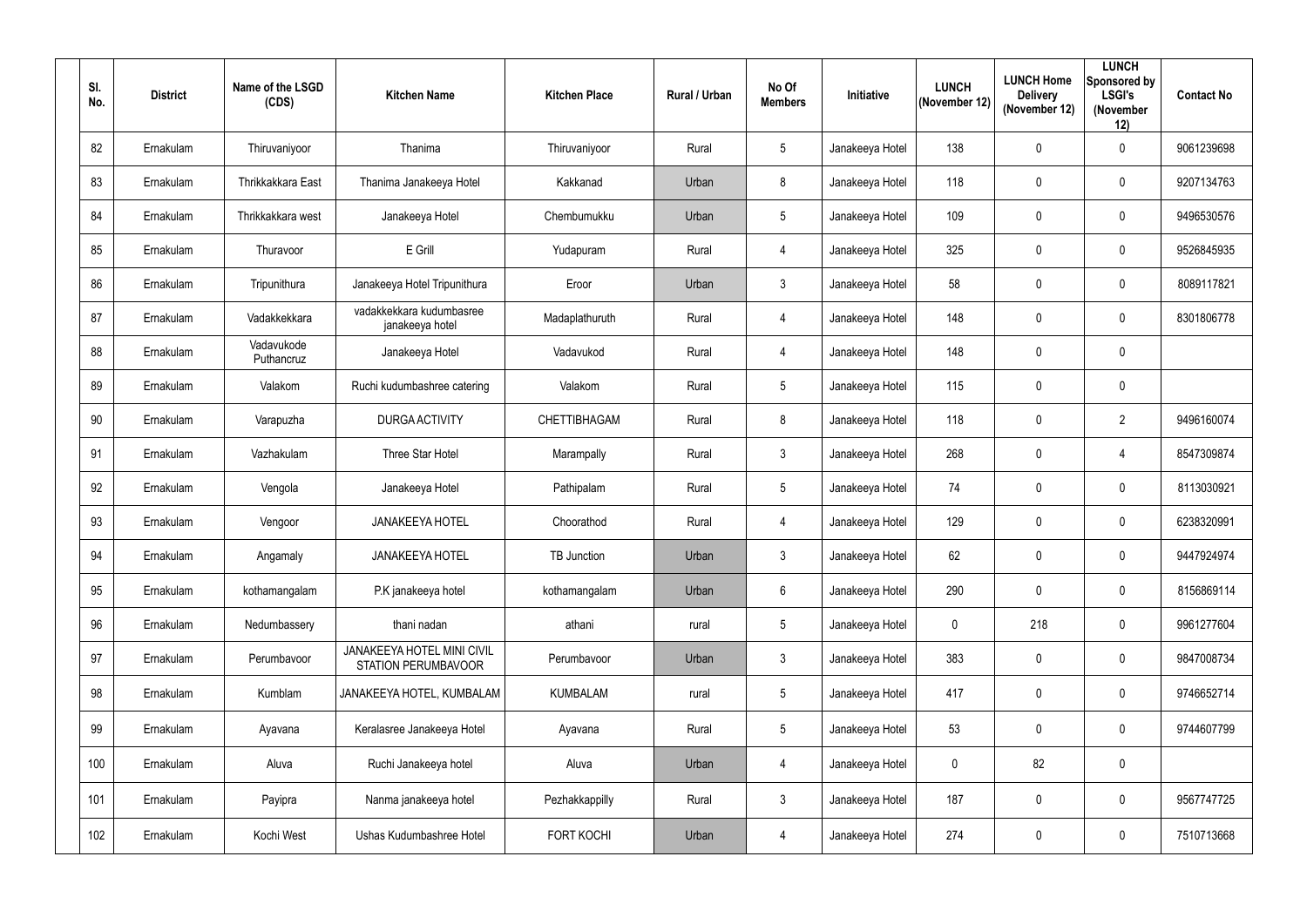|     | SI.<br>No.      | <b>District</b> | Name of the LSGD<br>(CDS) | <b>Kitchen Name</b>          | <b>Kitchen Place</b>                             | Rural / Urban | No Of<br><b>Members</b> | Initiative      | <b>LUNCH</b><br>(November 12) | <b>LUNCH Home</b><br><b>Delivery</b><br>(November 12) | <b>LUNCH</b><br>Sponsored by<br><b>LSGI's</b><br>(November<br>12) | <b>Contact No</b> |
|-----|-----------------|-----------------|---------------------------|------------------------------|--------------------------------------------------|---------------|-------------------------|-----------------|-------------------------------|-------------------------------------------------------|-------------------------------------------------------------------|-------------------|
|     | 103             | Ernakulam       | Mookkannoor               | Mamma's Kitchen              | Mookkannoor                                      | Rural         | $\mathfrak{Z}$          | Janakeeya Hotel | 210                           | 0                                                     | $\mathbf 0$                                                       | 8593835285        |
|     | 104             | Ernakulam       | Edakkattuvayal            | Santhwanam                   | Arakunnam                                        | Rural         | 3                       | Janakeeya Hotel | 38                            | 0                                                     | $\boldsymbol{0}$                                                  | 9447047980        |
|     | 105             | Ernakulam       | Karukutti                 | Anugraha Janakeeya Hotel     | Pallissery                                       | Rural         | 5                       | Janakeeya Hotel | 80                            | 0                                                     | $\mathbf 0$                                                       | 9846161486        |
|     | 106             | Ernakulam       | poothrukka                | Grandma Janakeeya hotel      | choondi                                          | Rural         | $\mathfrak{Z}$          | Janakeeya hotel | 70                            | 0                                                     | $\mathbf 0$                                                       | 9400550287        |
|     | 107             | Ernakulam       | kalamasshery east         | thanima Janakeeya hotel      | kangarappadi                                     | urban         | $\mathfrak{Z}$          | Janakeeya hotel | 348                           | 0                                                     | $\boldsymbol{0}$                                                  | 9745481742        |
|     | 108             | Ernakulam       | Ayyampuzha                | Sneha janakeeya hotel        | ayyampuzha junction                              | Rural         | $\overline{4}$          | Janakeeya hotel | 92                            | 0                                                     | $\mathbf 0$                                                       | 8590753551        |
|     | 109             | Ernakulam       | Keerampara                | Abhaya Janakeeya Hotel       | Punnekkad                                        | Rural         | $\overline{4}$          | Janakeeya hotel | 85                            | 0                                                     | $\mathbf 0$                                                       | 8301059431        |
|     | 110             | Ernakulam       | Mudakkuzha                | janakeeya hotel              | mudakkuzha                                       | Rural         | $\mathfrak{Z}$          | Janakeeya hotel | 224                           | 0                                                     | $\boldsymbol{0}$                                                  | 9496431218        |
|     | 111             | Ernakulam       | kochi east                | samrudhi@kochi               | ernakulam north                                  | urban         | 14                      | Janakeeya hotel | 1756                          | 1226                                                  | $\mathbf 0$                                                       | 9048609615        |
| 111 |                 |                 |                           |                              |                                                  |               | 449                     |                 | 21188                         | 3610                                                  | 6 <sup>1</sup>                                                    |                   |
|     |                 | Idukki          | Adimaly                   | Friends Janakeeya Hotel      | Adimaly                                          | Rural         | $\overline{4}$          | Janakeeya Hotel | 176                           | 0                                                     | $\mathbf 0$                                                       | 9961635779        |
|     | $\overline{2}$  | Idukki          | Alackode                  | <b>Five Star Canteen</b>     | Elamdesham Block<br>Panchayath Building, Alakode | Rural         | 5                       | Janakeeya Hotel | 28                            | 0                                                     | $\mathbf 0$                                                       | 9961482164        |
|     | $\mathfrak{Z}$  | Idukki          | Arakkulam                 | Sabhalyam                    | Moolamattom                                      | Rural         | $\overline{4}$          | Janakeeya Hotel | 235                           | 0                                                     | $\mathbf 0$                                                       | 8848124921        |
|     | 4               | Idukki          | Ayyappancovil             | Maria Janakeeya Hotel        | Parappu                                          | Rural         | $\mathfrak{Z}$          | Janakeeya Hotel | 115                           | 0                                                     | $\mathbf 0$                                                       | 9544622096        |
|     | $5\phantom{.0}$ | Idukki          | Bysonvalley               | Famous Janakiya Hotel        | Pottankad                                        | Rural         | $\overline{4}$          | Janakeeya Hotel | 90                            | 0                                                     | $\mathbf 0$                                                       | 9744566398        |
|     | $6\phantom{.}$  | Idukki          | Chakkupallam              | Vanithasree Janakeeya Hotel  | Anakkara                                         | Rural         | $\mathfrak{Z}$          | Janakeeya Hotel | 310                           | 0                                                     | $\pmb{0}$                                                         | 8075143547        |
|     | $\overline{7}$  | Idukki          | Devikulam                 | Kudumbashree Janakeeya Hotel | Echo point                                       | Rural         | $\mathfrak{Z}$          | Janakeeya Hotel | 72                            | 0                                                     | $\mathbf 0$                                                       | 8281640208        |
|     | 8               | Idukki          | Edavetty                  | Kudumbashree Janakeeya Hotel | Edavetty                                         | Rural         | 3 <sup>1</sup>          | Janakeeya Hotel | 109                           | 0                                                     | $\mathbf 0$                                                       | 6238694173        |
|     | 9               | Idukki          | Erattayar                 | Vanitha Janakeeya Hotel      | Erattayar                                        | Rural         | $\overline{4}$          | Janakeeya Hotel | 115                           | 0                                                     | $\mathbf 0$                                                       | 9188166929        |
|     | 10              | Idukki          | Kamakshi                  | Kripa Catering               | Thankamani                                       | Rural         | 5                       | Janakeeya Hotel | 285                           | 0                                                     | $\mathbf 0$                                                       | 9544021398        |
|     | 11              | Idukki          | Kanchiyar                 | Swadh Janakeeya Hotel        | Kanchiyar                                        | Rural         | $5\phantom{.0}$         | Janakeeya Hotel | 236                           | 0                                                     | $\bm{0}$                                                          | 8606856496        |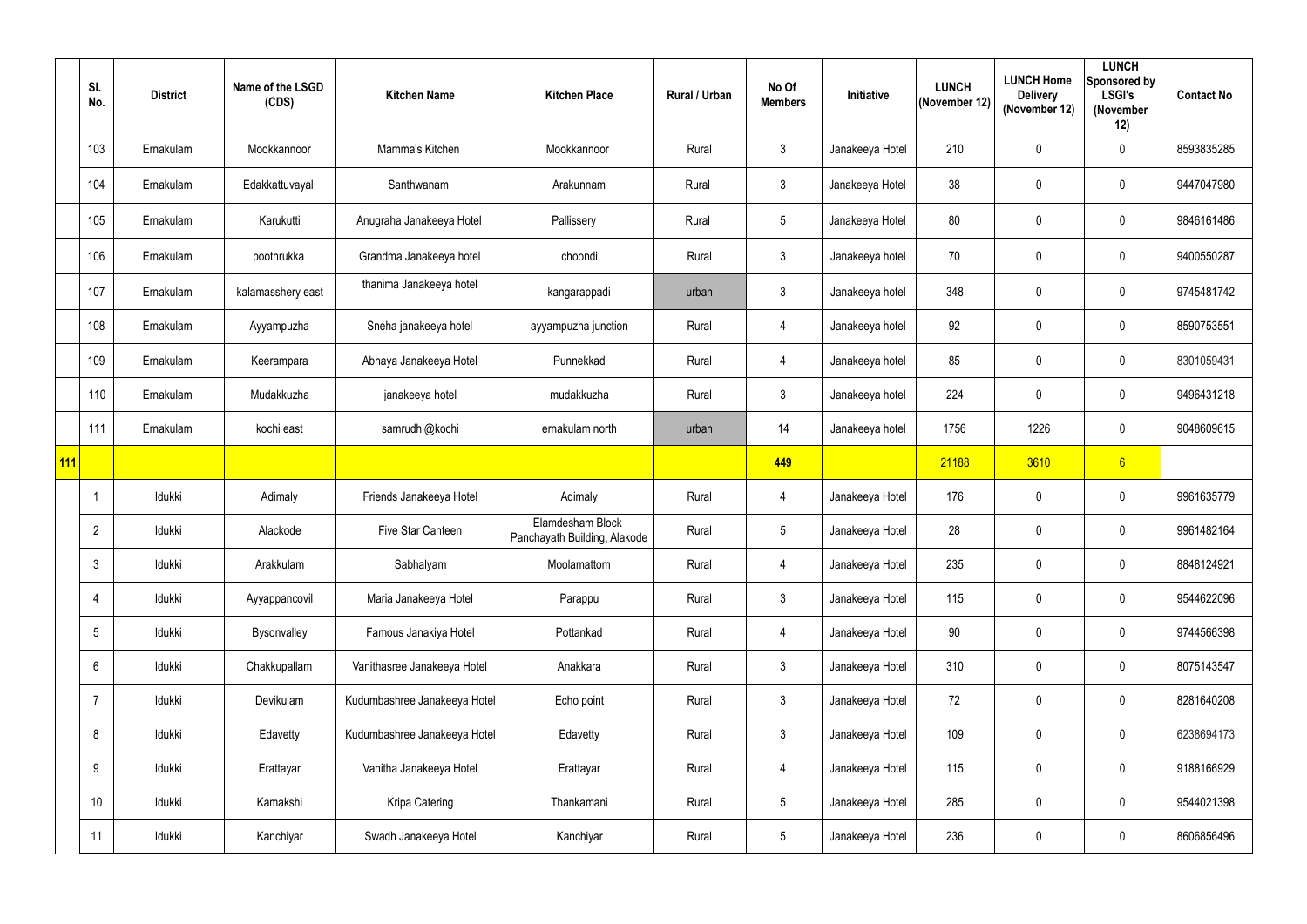|    | SI.<br>No. | <b>District</b> | Name of the LSGD<br>(CDS) | <b>Kitchen Name</b>                   | <b>Kitchen Place</b>                              | Rural / Urban | No Of<br><b>Members</b> | Initiative      | <b>LUNCH</b><br>(November 12) | <b>LUNCH Home</b><br><b>Delivery</b><br>(November 12) | <b>LUNCH</b><br>Sponsored by<br><b>LSGI's</b><br>(November<br>12) | <b>Contact No</b> |
|----|------------|-----------------|---------------------------|---------------------------------------|---------------------------------------------------|---------------|-------------------------|-----------------|-------------------------------|-------------------------------------------------------|-------------------------------------------------------------------|-------------------|
|    | 12         | Idukki          | Kanjikkuzhi               | Samarppanam                           | Kanjikkuzhi                                       | Rural         | $\overline{4}$          | Janakeeya Hotel | 189                           | $\mathbf 0$                                           |                                                                   | 9447169262        |
|    | 13         | Idukki          | Kanthaloor                | Morningstar Janakeeya Hotel           | Sahayagiri complex, near<br>Kanthalloor Bus stand | Rural         | $\overline{4}$          | Janakeeya Hotel | $\mathbf 0$                   | $\mathbf 0$                                           | $\overline{0}$                                                    | 9447941632        |
|    | 14         | Idukki          | Karimannoor               | Rujiya Catering Unit                  | Karimannoor                                       | Rural         | $5\phantom{.0}$         | Janakeeya Hotel | 48                            | 0                                                     | $\mathbf 0$                                                       | 9497454952        |
|    | 15         | Idukki          | Karunapuram               | Karuna Hotel                          | Panchayathu complex                               | Rural         | $\overline{4}$          | Janakeeya Hotel | 182                           | $\mathbf 0$                                           | $\overline{0}$                                                    | 9961152820        |
|    | 16         | Idukki          | Kattappana                | Karunya Janakeeya Hotel               | Kattappana                                        | Urban         | $5\overline{)}$         | Janakeeya Hotel | 302                           | $\mathbf 0$                                           | $\overline{0}$                                                    | 9497684477        |
|    | 17         | Idukki          | Kodikkulam                | Kulirma Janakiya Hotel                | Kodikkulam                                        | Rural         | $6\overline{6}$         | Janakeeya Hotel | 39                            | $\mathbf 0$                                           | $\mathbf 0$                                                       | 9605111852        |
|    | 18         | Idukki          | Kokkayar                  | Sevana Janakeeya hotel                | 35th Mile                                         | Rural         | $\mathbf{3}$            | Janakeeya Hotel | 17                            | $\mathbf 0$                                           | $\overline{0}$                                                    | 9562067674        |
|    | 19         | Idukki          | Konnathadi                | Friends Janakeeya Hotel               | Panickankudi                                      | Rural         | $6\overline{6}$         | Janakeeya Hotel | 78                            | $\mathbf 0$                                           | $\overline{0}$                                                    | 9544048878        |
|    | 20         | Idukki          | Kumili                    | Ruchi Hotel                           | Kumili                                            | Rural         | $\overline{4}$          | Janakeeya Hotel | 164                           | $\mathbf 0$                                           | $\mathbf 0$                                                       | 9447980637        |
|    | 21         | Idukki          | Manakkadu                 | Vanitha Hotel                         | Chittoor                                          | Rural         | $\mathbf{3}$            | Janakeeya Hotel | 40                            | $\mathbf 0$                                           | $\overline{0}$                                                    | 8330097933        |
|    | 22         | Idukki          | Mankulam                  | Jeevanam Catering Janakeeya<br>Hotel  | Panchayathu Building                              | Rural         | $\overline{4}$          | Janakeeya Hotel | 80                            | 0                                                     | $\mathbf 0$                                                       | 9495060505        |
|    | 23         | Idukki          | Marayoor                  | Malabar food court Janakeeya<br>Hotel | Marayoor Near IDCB bank                           | Rural         | $\overline{4}$          | Janakeeya Hotel | 119                           | 0                                                     | $\overline{0}$                                                    | 9446925610        |
| 46 | 24         | Idukki          | Mariyapuram               | Anaswara Hotel & Catering             | Idukki                                            | Rural         | 4                       | Janakeeya Hotel | 244                           | $\mathbf 0$                                           | $\mathbf{3}$                                                      | 9526329438        |
|    | 25         | Idukki          | Munnar                    | Annapoorna catering                   | Lorry stand, old munnar                           | Rural         | $5\phantom{.0}$         | Janakeeya Hotel | 210                           | $\mathbf 0$                                           | $\mathbf 0$                                                       | 8281009478        |
|    | 26         | Idukki          | Muttom                    | Nila Janakeeya Hotel                  | Muttom                                            | Rural         | $\mathbf{3}$            | Janakeeya hotel | 210                           | $\mathbf 0$                                           | $\mathbf 0$                                                       | 9961104818        |
|    | 27         | Idukki          | Nedumkandam               | Annus catering                        | Nedumkandam<br>Kizhakkekavala                     | Rural         | $\overline{4}$          | Janakeeya Hotel | 194                           | $\mathbf 0$                                           | $\mathbf 0$                                                       | 9747458576        |
|    | 28         | Idukki          | Pallivasal                | Blessing Janakeeya Hotel              | Pallivasal                                        | Rural         | $\overline{4}$          | Janakeeya Hotel | 89                            | $\mathbf 0$                                           | $\pmb{0}$                                                         | 9947981574        |
|    | 29         | Idukki          | Pampadumpara              | Thripthy Janakeeya Hotel              | Pampadumpara                                      | Rural         | $\mathbf{3}$            | Janakeeya Hotel | 178                           | $\mathbf 0$                                           | $\mathbf 0$                                                       | 9207150558        |
|    | 30         | Idukki          | Peermedu                  | Thripthy Janakeeya Hotel              | Peermedu                                          | Rural         | $\mathbf{3}$            | Janakeeya Hotel | 77                            | $\mathbf 0$                                           | $\mathbf 0$                                                       | 9633311267        |
|    | 31         | Idukki          | Peruvanthanam             | Janakeeya Hotel                       | Peruvanthanam                                     | Rural         | $5\phantom{.0}$         | Janakeeya Hotel | 45                            | $\mathbf 0$                                           | $\pmb{0}$                                                         | 9562274720        |
|    | 32         | Idukki          | Purappuzha                | Ammas Janakeeya Hotel                 | Purappuzha                                        | Rural         | $3\phantom{a}$          | Janakeeya Hotel | 30 <sup>°</sup>               | $\mathbf 0$                                           | $\boldsymbol{0}$                                                  | 9744954032        |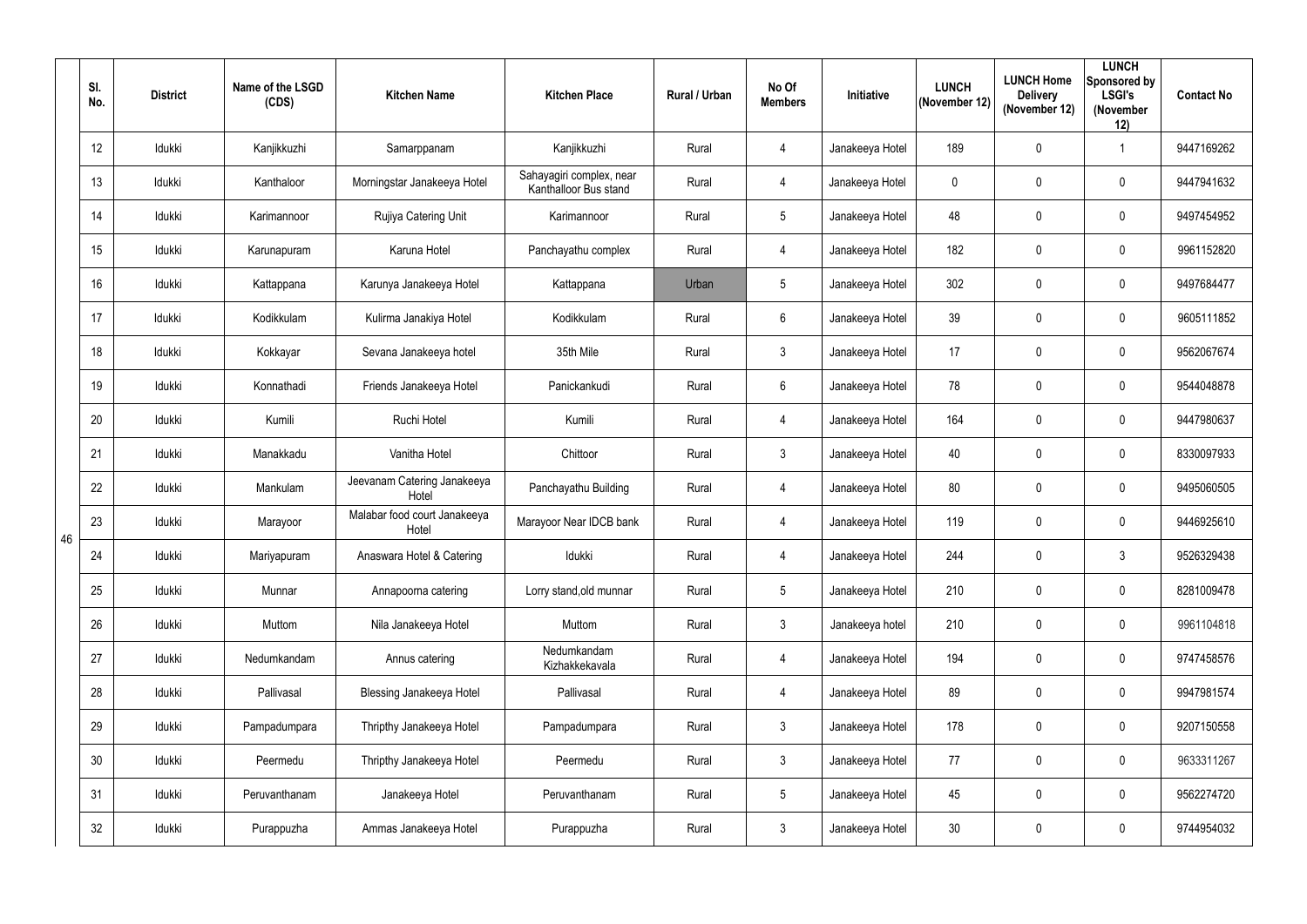|    | SI.<br>No.      | <b>District</b> | Name of the LSGD<br>(CDS) | <b>Kitchen Name</b>                       | <b>Kitchen Place</b>                      | Rural / Urban | No Of<br><b>Members</b> | <b>Initiative</b> | <b>LUNCH</b><br>(November 12) | <b>LUNCH Home</b><br><b>Delivery</b><br>(November 12) | <b>LUNCH</b><br>Sponsored by<br><b>LSGI's</b><br>(November<br>12) | <b>Contact No</b> |
|----|-----------------|-----------------|---------------------------|-------------------------------------------|-------------------------------------------|---------------|-------------------------|-------------------|-------------------------------|-------------------------------------------------------|-------------------------------------------------------------------|-------------------|
|    | 33              | Idukki          | Rajakkadu                 | Janakeeya Hotel                           | Rajakkadu Town                            | Rural         | $\mathfrak{Z}$          | Janakeeya Hotel   | 406                           | $\mathbf 0$                                           | $\mathbf 0$                                                       | 9446766999        |
|    | 34              | Idukki          | Rajakumari                | Aiswarya Vanitha Restaurent               | Rajakumari South                          | Rural         | $\overline{4}$          | Janakeeya Hotel   | 305                           | 0                                                     | $\mathbf 0$                                                       | 9526570410        |
|    | 35              | Idukki          | Santhanpara               | Janakeeya Hotel                           | Santhanpara                               | Rural         | $\overline{4}$          | Janakeeya Hotel   | 160                           | $\mathbf 0$                                           | $\mathbf 0$                                                       | 9526174553        |
|    | 36              | Idukki          | Senapathy                 | Ammoose Hotel                             | Mangathotty                               | Rural         | $\mathfrak{Z}$          | Janakeeya Hotel   | 0                             | 0                                                     | $\mathbf 0$                                                       | 9539396626        |
|    | 37              | Idukki          | Udumbannoor               | Kudumbashree Janakeeya Hotel              | Udumbannor                                | Rural         | $\mathfrak{Z}$          | Janakeeya Hotel   | 172                           | 0                                                     | $\mathbf 0$                                                       | 9633678438        |
|    | 38              | Idukki          | Upputhara                 | Samarppitha Janakeeya hotel               | Upputhara                                 | Rural         | $5\phantom{.0}$         | Janakeeya Hotel   | 103                           | $\pmb{0}$                                             | $\mathbf 0$                                                       | 9526590710        |
|    | 39              | Idukki          | Vandanmedu                | Dharshana Janakeeya Hotel                 | Vandanmedu                                | Rural         | $\overline{4}$          | Janakeeya Hotel   | 161                           | 0                                                     | $\mathbf 0$                                                       | 9744038737        |
|    | 40              | Idukki          | Vandiperiyar              | Vandiperiyar Janakeeya Hotel              | Vandiperiyar                              | Rural         | $5\phantom{.0}$         | Janakeeya Hotel   | 251                           | 0                                                     | $\mathbf 0$                                                       | 8086863254        |
|    | 41              | Idukki          | Vannappuram               | Souhrudham Janakeeya Hotel                | Vannappuram                               | Rural         | $5\phantom{.0}$         | Janakeeya Hotel   | 27                            | $\mathbf 0$                                           | $\mathbf 0$                                                       | 8113054492        |
|    | 42              | Idukki          | Vathikudy                 | Karthika                                  | Thopramkudi                               | Rural         | 4                       | Janakeeya Hotel   | 514                           | $\mathbf 0$                                           | $\mathbf 0$                                                       | 9947636989        |
|    | 43              | Idukki          | Vattavada                 | Vattavada Kudumbashree<br>Janakeeya Hotel | Keekkara, Kovilur                         | Rural         | $\overline{4}$          | Janakeeya Hotel   | 0                             | $\pmb{0}$                                             | $\mathbf 0$                                                       | 9497790469        |
|    | 44              | Idukki          | Vazhathoppu               | Grahalakshmi Hotel & Catering             | Cheruthoni                                | Rural         | $\overline{4}$          | Janakeeya Hotel   | 0                             | 0                                                     | $\mathbf 0$                                                       | 9496178884        |
|    | 45              | Idukki          | Vellathooval              | Flowers Janakeeya Hotel                   | Vellathooval                              | Rural         | $\overline{4}$          | Janakeeya Hotel   | 60                            | $\pmb{0}$                                             | $\mathbf 0$                                                       | 9961419892        |
|    | 46              | Idukki          | Velliyamattam             | Padhayam Kudumbashree<br>Janakeeya Hotel  | Velliyamattam                             | Rural         | 4                       | Janakeeya Hotel   | 50                            | $\pmb{0}$                                             | $\overline{0}$                                                    | 7902854627        |
| 46 |                 |                 |                           |                                           |                                           |               | <b>185</b>              |                   | 6515                          | $\mathbf 0$                                           | $\overline{\mathbf{4}}$                                           |                   |
|    | $\mathbf{1}$    | Kannur          | Maloor                    | Maloor Janakeeya Hotel                    | Thrikandaripoyil, PO-<br>Thrikandaripoyil | Rural         | $\mathfrak{Z}$          | Janakeeya Hotel   | 130                           | $\pmb{0}$                                             | $\overline{0}$                                                    | 9656132294        |
|    | $\overline{2}$  | Kannur          | Kolachery                 | Janakeeya Hotel                           | Kolachery Paramba, PO-<br>Kolacheri       | Rural         | $5\phantom{.0}$         | Janakeeya Hotel   | 197                           | $\pmb{0}$                                             | $\overline{2}$                                                    | 9895324699        |
|    | $\mathfrak{Z}$  | Kannur          | Pinarayi                  | Janakeeya hotel, Pinarayi                 | Pinarayi                                  | Rural         | $6\phantom{.0}$         | Janakeeya Hotel   | 168                           | $\pmb{0}$                                             | $\mathbf 0$                                                       | 9447215211        |
|    | 4               | Kannur          | Muzhakunnu                | Thripthy Janakeeya Hotel                  | Kakkayangad, Muzhakkunnu                  | Rural         | $5\phantom{.0}$         | Janakeeya Hotel   | 288                           | $\pmb{0}$                                             | $\overline{2}$                                                    | 9526047538        |
|    | $5\phantom{.0}$ | Kannur          | Chapparappadavu           | Kudumbasree janakeeya hotel               | Near village office,<br>Chapparappadav    | Rural         | $\mathfrak{Z}$          | Janakeeya Hotel   | 146                           | 0                                                     | $\mathbf 0$                                                       | 9605413324        |
|    | 6               | Kannur          | Iritty                    | Roopasree Kudumbashree hotel              | Koolichembra                              | Urban         | 8                       | Janakeeya Hotel   | 398                           | $\pmb{0}$                                             |                                                                   | 8589921533        |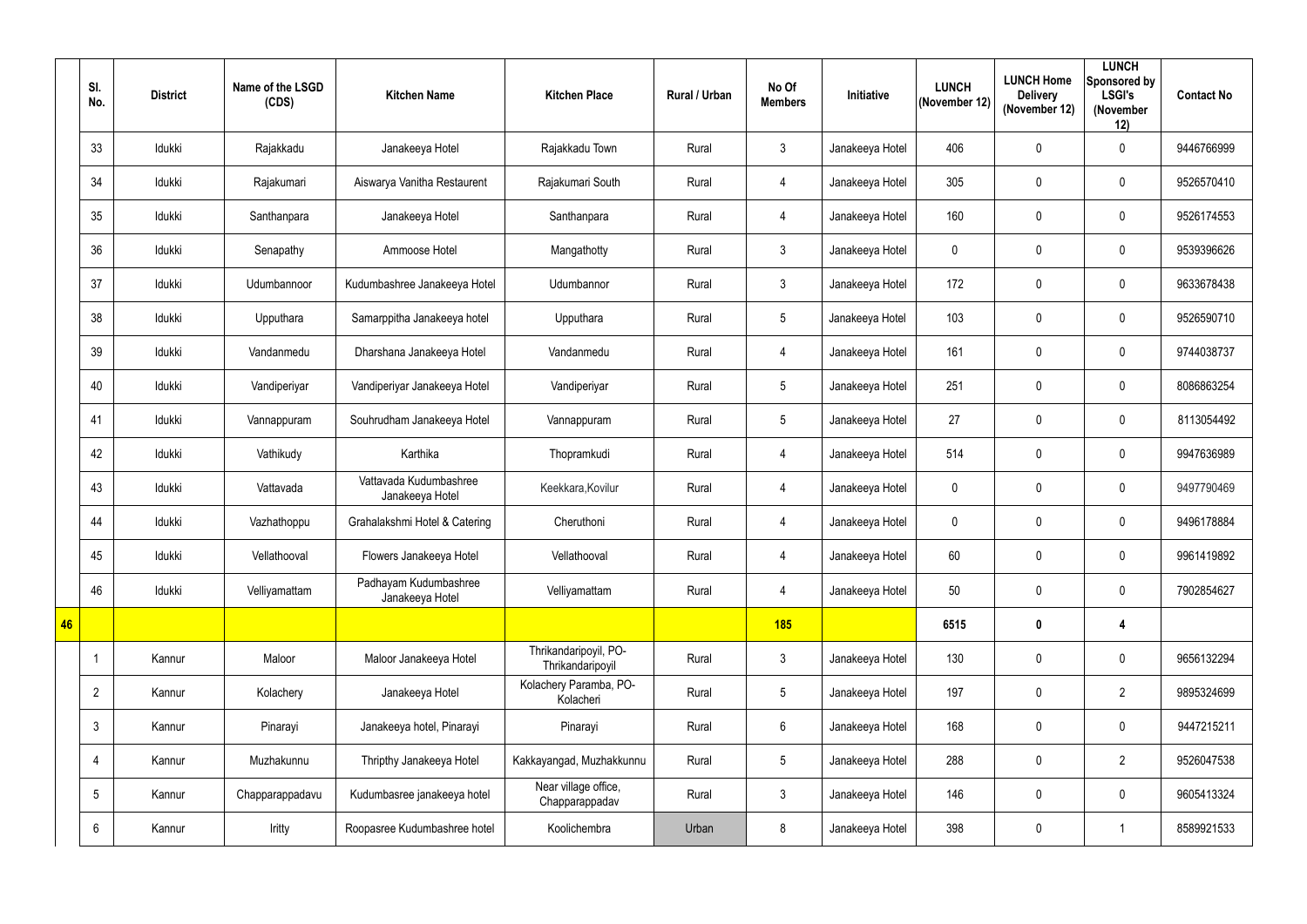| SI.<br>No.      | <b>District</b> | Name of the LSGD<br>(CDS)   | <b>Kitchen Name</b>                                | <b>Kitchen Place</b>                           | Rural / Urban | No Of<br><b>Members</b> | Initiative      | <b>LUNCH</b><br>(November 12) | <b>LUNCH Home</b><br><b>Delivery</b><br>(November 12) | <b>LUNCH</b><br>Sponsored by<br><b>LSGI's</b><br>(November<br>12) | <b>Contact No</b> |
|-----------------|-----------------|-----------------------------|----------------------------------------------------|------------------------------------------------|---------------|-------------------------|-----------------|-------------------------------|-------------------------------------------------------|-------------------------------------------------------------------|-------------------|
| $\overline{7}$  | Kannur          | Dharmadam                   | Dharmadam Janakeeya hotel                          | Near Andalloor kav,<br>Dharmadam               | Rural         | $\mathbf{3}$            | Janakeeya Hotel | 104                           | $\mathbf 0$                                           | $\mathbf 0$                                                       | 9526975778        |
| 8               | Kannur          | Peralassery                 | Janakeeya Hotel                                    | Peralassery Town, PO -<br>Mundallur            | Rural         | 9                       | Janakeeya Hotel | 413                           | 0                                                     | $\mathbf 0$                                                       | 70256213909       |
| 9               | Kannur          | Kadannappalli<br>Panappuzha | Kudumbasree janakeeya hotel                        | Chanthappura                                   | Rural         | $\overline{4}$          | Janakeeya Hotel | 80                            | 0                                                     | $\mathbf 0$                                                       | 9961089935        |
| 10 <sup>°</sup> | Kannur          | Anthur                      | Janakeeya hotel                                    | Dharmasala                                     | Urban         | $5\phantom{.0}$         | Janakeeya Hotel | 228                           | 0                                                     | $\mathbf 0$                                                       | 9544138650        |
| 11              | Kannur          | Cheruthazham                | Janakeeya Hotel (Thripthi<br>Kudumbashree Canteen) | Pilathara                                      | Rural         | $\mathbf{3}$            | Janakeeya Hotel | 208                           | 0                                                     | $\mathbf 0$                                                       | 9947540361        |
| 12 <sup>°</sup> | Kannur          | Peravoor                    | Kudumbashree Janakeeya Hotel                       | Peravoor Bus stand, Peravoor<br>P <sub>O</sub> | Rural         | $\mathbf{3}$            | Janakeeya Hotel | 198                           | 0                                                     | $\mathbf 0$                                                       | 9947567857        |
| 13              | Kannur          | Kalliassery                 | Janakeeya Hotel                                    | Irinav Road, Payyattam, PO-<br>Irinav          | Rural         | $\overline{4}$          | Janakeeya Hotel | 216                           | 0                                                     | $\mathbf 0$                                                       | 8848330570        |
| 14              | Kannur          | Panniyannur                 | Janakeeya Hotel                                    | Panoor Block office compound                   | Rural         | $6\phantom{.}6$         | Janakeeya Hotel | 258                           | 0                                                     | $\mathbf 0$                                                       | 9447449875        |
| 15              | Kannur          | Kannapuram                  | Janakeeya Hotel                                    | Chynaclay road, Kannapuram                     | Rural         | $5\overline{)}$         | Janakeeya Hotel | 175                           | 0                                                     | $\overline{2}$                                                    | 8089127045        |
| 16              | Kannur          | Sreekandapuram              | Janakeeya Hotel                                    | Sreekandapuram, near bus<br>stand              | Urban         | $5\overline{)}$         | Janakeeya Hotel | 239                           | 0                                                     |                                                                   | 7591948757        |
| 17              | Kannur          | Thalasseri                  | Janakeeya Hotel                                    | New bus stand, Thalasseri                      | Urban         | $6\phantom{.}6$         | Janakeeya Hotel | 630                           | 0                                                     | $\overline{0}$                                                    | 9446263864        |
| 18              | Kannur          | Chokli                      | Janakeeya Hotel                                    | Olavilam, Chokli                               | Rural         | $5\overline{)}$         | Janakeeya Hotel | 120                           | 0                                                     | $\mathbf 0$                                                       | 9846892821        |
| 19              | Kannur          | Udayagiri                   | Janakeeya Hotel                                    | Karthikapuram                                  | Rural         | 4                       | Janakeeya Hotel | 367                           | 0                                                     | $\mathbf 0$                                                       | 9562375342        |
| 20              | Kannur          | Karivellur Peralam          | Janakeeya Hotel                                    | Panchayah building,<br>Onakkunnu               | Rural         | $\overline{4}$          | Janakeeya Hotel | 133                           | $\mathbf 0$                                           | $\overline{0}$                                                    | 7025519714        |
| 21              | Kannur          | Muzhappilangad              | Janakeeya Hotel                                    | Near FCI godown,<br>Muzhappilangad             | Rural         | $5\phantom{.0}$         | Janakeeya Hotel | 229                           | 0                                                     | $\overline{0}$                                                    | 7306005267        |
| 22              | Kannur          | Narath                      | Janakeeya Hotel                                    | Janakeeya Hotel, Kambil,<br>Narath             | Rural         | $\overline{7}$          | Janakeeya Hotel | 148                           | 0                                                     | $\overline{2}$                                                    | 9747441162        |
| 23              | Kannur          | Payyannur                   | Janakeeya Hotel                                    | Municipality compoud,<br>Payyannur             | Urban         | $\mathfrak{Z}$          | Janakeeya Hotel | 330                           | $\mathbf 0$                                           | $\mathbf 0$                                                       | 9526620805        |
| 24              | Kannur          | Kangol Alappadamba          | Janakeeya Hotel                                    | Mathil, Near Kangol<br>Alappadamba Panchayath  | Rural         | $\overline{4}$          | Janakeeya Hotel | 108                           | 0                                                     | $\overline{0}$                                                    | 9495296142        |
| 25              | Kannur          | Naduvil                     | Janakeeya Hotel                                    | Panchayath compound,<br>Naduvil town           | Rural         | $\overline{4}$          | Janakeeya Hotel | 125                           | $\mathbf 0$                                           | $\overline{0}$                                                    | 7902902490        |
| 26              | Kannur          | Koothuparamba               | Janakeeya Hotel                                    | Manghad Vayal, Near HSS<br>Koothuparamba, PO-  | Urban         | $\bf 8$                 | Janakeeya Hotel | 370                           | 0                                                     | $\overline{0}$                                                    | 9645608253        |
| 27              | Kannur          | Kuttiatoor                  | Janakeeya Hotel                                    | Near Panchayath office,<br>Chattukappara       | Rural         | $5\overline{)}$         | Janakeeya Hotel | 73                            | 0                                                     | $\mathbf 0$                                                       | 9544644195        |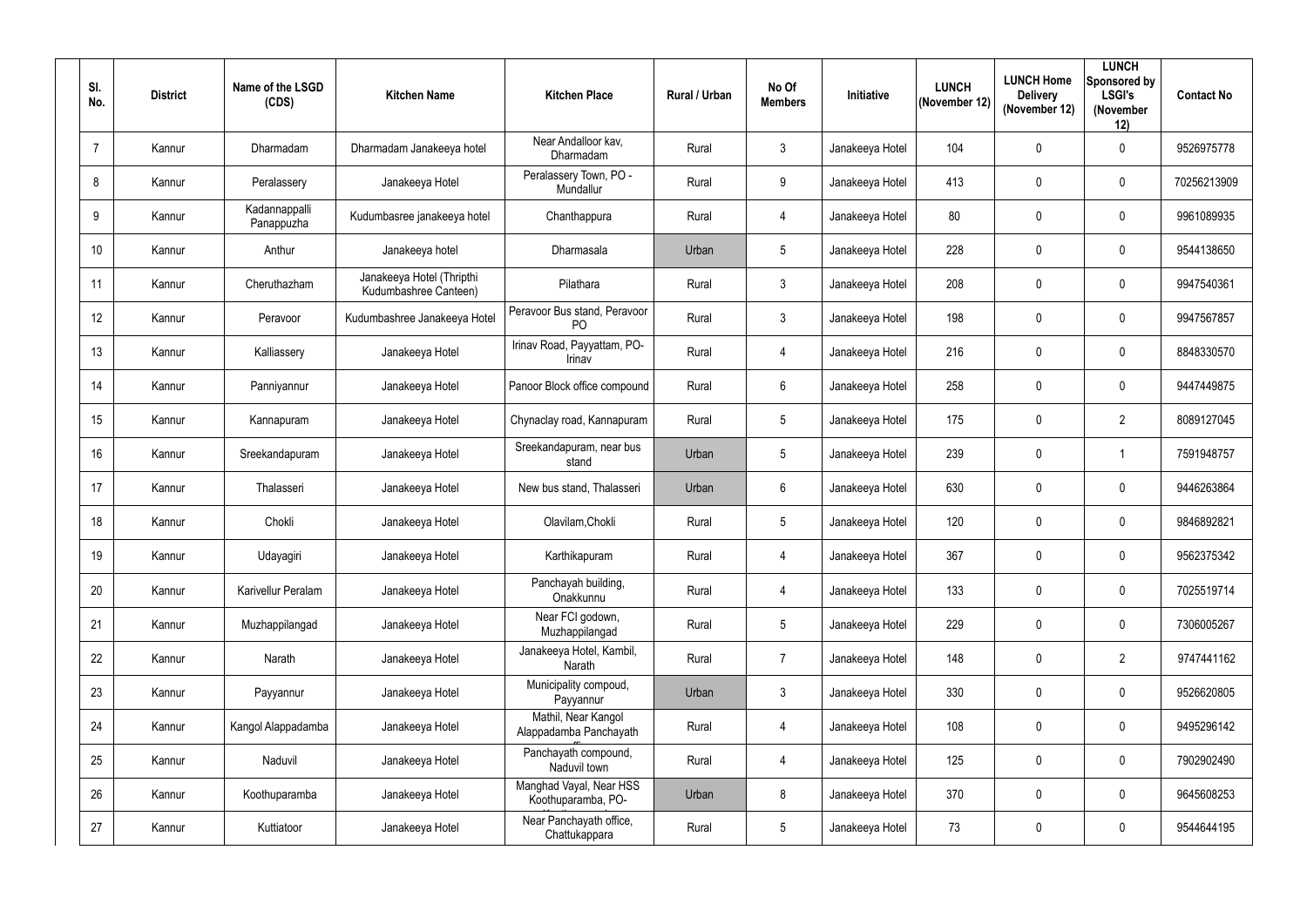|    | SI.<br>No. | <b>District</b> | Name of the LSGD<br>(CDS) | <b>Kitchen Name</b> | <b>Kitchen Place</b>                                           | Rural / Urban | No Of<br><b>Members</b> | Initiative      | <b>LUNCH</b><br>(November 12) | <b>LUNCH Home</b><br><b>Delivery</b><br>(November 12) | <b>LUNCH</b><br>Sponsored by<br><b>LSGI's</b><br>(November<br>12) | <b>Contact No</b> |
|----|------------|-----------------|---------------------------|---------------------|----------------------------------------------------------------|---------------|-------------------------|-----------------|-------------------------------|-------------------------------------------------------|-------------------------------------------------------------------|-------------------|
|    | 28         | Kannur          | Kathirur                  | Janakeeya Hotel     | Panchayath office building,<br>Kathirur                        | Rural         | $5\overline{)}$         | Janakeeya Hotel | 179                           | 0                                                     |                                                                   | 8129404833        |
|    | 29         | Kannur          | Panoor                    | Janakeeya Hotel     | Elangode, Panoor                                               | Urban         | $5\phantom{.0}$         | Janakeeya Hotel | 174                           | 0                                                     | $\mathbf 0$                                                       | 9605852157        |
|    | 30         | Kannur          | Chirakkal                 | Janakeeya Hotel     | Chirakkal weavers,<br>Puthiyatheru                             | Rural         | $5\overline{)}$         | Janakeeya Hotel | 248                           | $\mathbf{0}$                                          | $\mathbf 0$                                                       | 9895854873        |
|    | 31         | Kannur          | Eranjoli                  | Janakeeya Hotel     | Near Thalassery RTO office,<br>Chungam                         | Rural         | $5\overline{)}$         | Janakeeya Hotel | 201                           | 0                                                     | $\mathbf 0$                                                       | 9656368808        |
|    | 32         | Kannur          | Payam                     | Janakeeya Hotel     | Near Panchayath office,<br>Madathil                            | Rural         | $\overline{4}$          | Janakeeya Hotel | 176                           | 0                                                     | $\mathbf 0$                                                       | 9496554678        |
|    | 33         | Kannur          | Eramam Kuttoor            | Janakeeya Hotel     | Mathamangalam, Near CDS<br>office                              | Rural         | $\overline{4}$          | Janakeeya Hotel | 171                           | 0                                                     | $\mathbf 0$                                                       | 9562473576        |
|    | 34         | Kannur          | Ramanthally               | Janakeeya hotel     | Ramanthally                                                    | Rural         | $\overline{4}$          | Janakeeya Hotel | 170                           | 0                                                     | $\mathbf 0$                                                       | 9496705429        |
|    | 35         | Kannur          | Thripangottur             | Janakeeya Hotel     | Kallikkandy, Thripangottur                                     | Rural         | $\mathbf{3}$            | Janakeeya Hotel | 317                           | 0                                                     | $\overline{0}$                                                    | 9495191659        |
|    | 36         | Kannur          | Madayi                    | Janakeeya Hotel     | Eripuram, Near Vrindhavan<br>Residency, PO Pazhayangadi        | Rural         | $\mathbf{3}$            | Janakeeya Hotel | 150                           | 0                                                     | $\mathbf 0$                                                       | 7561006271        |
|    | 37         | Kannur          | Kelakam                   | Janakeeya Hotel     | Kelakam PO                                                     | Rural         | $\mathbf{3}$            | Janakeeya Hotel | 118                           | 0                                                     | $\mathbf 0$                                                       | 8113866296        |
|    | 38         | Kannur          | Kurumathoor               | Janakeeya Hotel     | Near GVHSS, Kurumathoor                                        | Rural         | $\mathfrak{Z}$          | Janakeeya Hotel | 110                           | 0                                                     |                                                                   | 9633816470        |
|    | 39         | Kannur          | Peringome Vayakkara       | Janakeeya Hotel     | Peringome, Near Police station                                 | Rural         | $5\overline{)}$         | Janakeeya Hotel | 113                           | 0                                                     | $\overline{0}$                                                    | 9961413726        |
|    | 40         | Kannur          | Munderi                   | Janakeeya Hotel     | Kanjirode Karakkadu, Munderi                                   | Rural         | 4                       | Janakeeya Hotel | 289                           | 0                                                     | $\mathbf 0$                                                       | 8547609196        |
|    | 41         | Kannur          | Anjarakandy               | Janakeeya Hotel     | Panayatham Paramba,<br>Anjarankandy                            | Rural         | $\overline{4}$          | Janakeeya Hotel | 213                           | 0                                                     | $\overline{0}$                                                    | 9496900755        |
| 87 | 42         | Kannur          | Ayyankkunnu               | Janakeeya Hotel     | Ayyankunnu Panchayth<br>Anghadikkadavu                         | Rural         | $\overline{4}$          | Janakeeya Hotel | 138                           | 0                                                     | $\overline{0}$                                                    | 9946734976        |
|    | 43         | Kannur          | Padiyoor                  | Janakeeya Hotel     | Padiyoor PO                                                    | Rural         | 4                       | Janakeeya Hotel | 50                            | 0                                                     | $\overline{0}$                                                    | 9539028498        |
|    | 44         | Kannur          | Ezhome                    | Janakeeya Hotel     | Pazhayangadi bus stand,<br>Ezhom                               | Rural         | $5\phantom{.0}$         | Janakeeya Hotel | 266                           | 0                                                     | $\overline{0}$                                                    | 8086910862        |
|    | 45         | Kannur          | Koodali                   | Janakeeya Hotel     | Near Koodali Panchayath<br>Office, Kololam, PO -<br>Edavannoor | Rural         | 4                       | Janakeeya Hotel | 132                           | 0                                                     |                                                                   | 9526524230        |
|    | 46         | Kannur          | Pappinisseri              | Janakeeya Hotel     | Near EMS Smaraka Govt.<br>Higher secondary school,             | Rural         | 4                       | Janakeeya Hotel | 206                           | 0                                                     | $\overline{0}$                                                    | 9605727307        |
|    | 47         | Kannur          | Mattannur                 | Janakeeya Hotel     | Near Municipality office,<br>Mattannur                         | Urban         | $5\phantom{.0}$         | Janakeeya Hotel | 203                           | 0                                                     | $\overline{0}$                                                    | 7510706897        |
|    | 48         | Kannur          | Chenghalayi               | Janakeeya Hotel     | Valakai, Chenghalayi                                           | Rural         | $\mathfrak{Z}$          | Janakeeya Hotel | 130                           | 0                                                     | $\mathbf 0$                                                       | 8547696233        |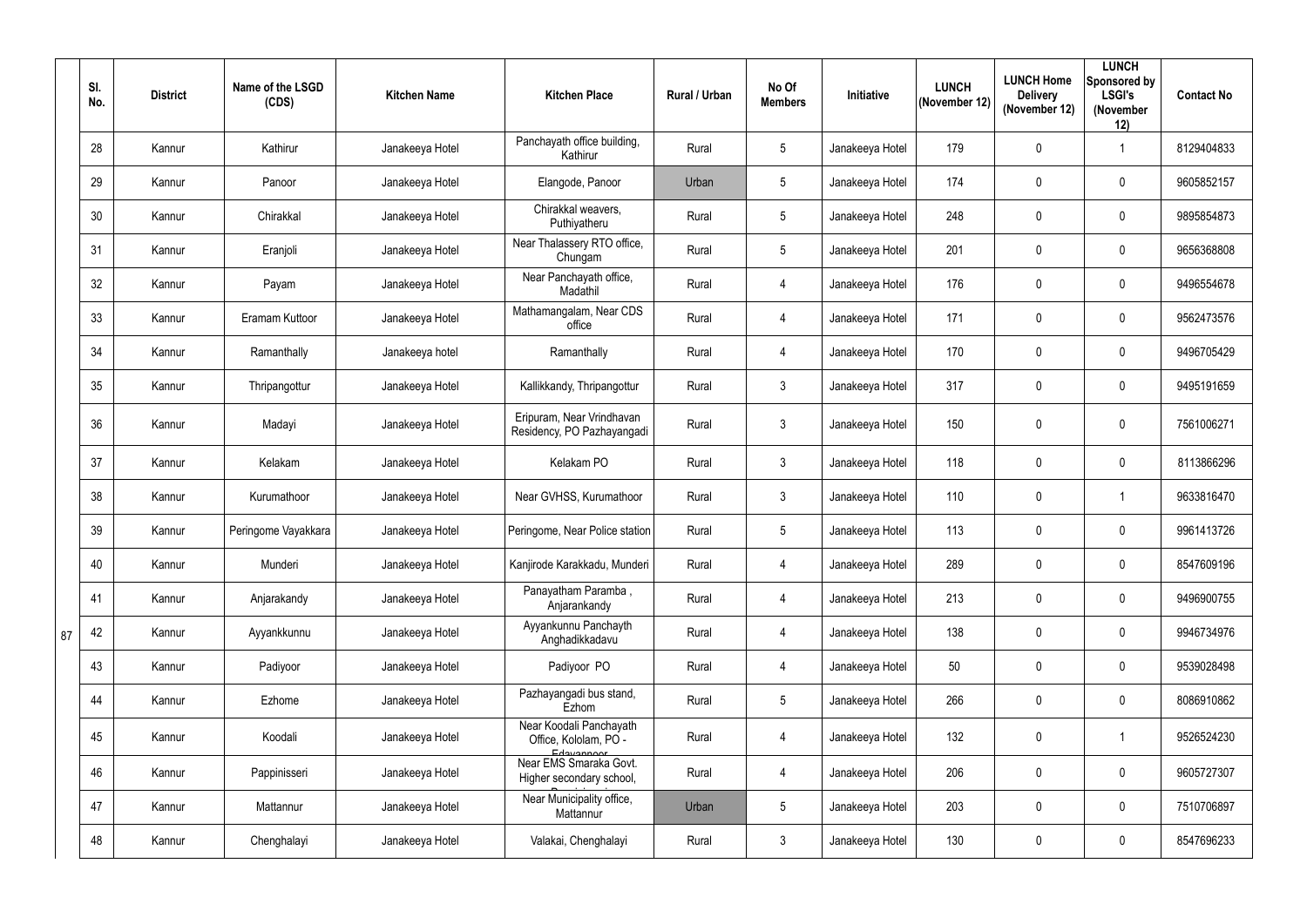| SI.<br>No. | <b>District</b> | Name of the LSGD<br>(CDS) | <b>Kitchen Name</b>                          | <b>Kitchen Place</b>                                    | <b>Rural / Urban</b> | No Of<br><b>Members</b> | Initiative      | <b>LUNCH</b><br>(November 12) | <b>LUNCH Home</b><br><b>Delivery</b><br>(November 12) | <b>LUNCH</b><br>Sponsored by<br><b>LSGI's</b><br>(November<br>12) | <b>Contact No</b> |
|------------|-----------------|---------------------------|----------------------------------------------|---------------------------------------------------------|----------------------|-------------------------|-----------------|-------------------------------|-------------------------------------------------------|-------------------------------------------------------------------|-------------------|
| 49         | Kannur          | Pattiam                   | Janakeeya Hotel                              | Cheruvancheri PO,<br>Cheruvancheri                      | Rural                | $\overline{4}$          | Janakeeya Hotel | 279                           | $\mathbf 0$                                           | $\overline{2}$                                                    | 7025025275        |
| 50         | Kannur          | Thaliparamba              | Janakeeya Hotel                              | Municipality compoud,<br>Thaliparamba                   | Urban                | $\overline{4}$          | Janakeeya Hotel | 143                           | $\mathbf 0$                                           | $\mathbf 0$                                                       | 8547849019        |
| 51         | Kannur          | Payyavoor                 | Janakeeya Hotel                              | Payyavoor - PO, Payyavoor                               | Rural                | $5\phantom{.0}$         | Janakeeya Hotel | 295                           | $\mathbf 0$                                           | $\mathbf 0$                                                       | 9495311608        |
| 52         | Kannur          | Kottiyoor                 | Janakeeya Hotel                              | Neendunokki, Kottiyoor - PO                             | Rural                | $5\phantom{.0}$         | Janakeeya Hotel | 115                           | $\overline{0}$                                        | $\mathbf 0$                                                       | 6282565854        |
| 53         | Kannur          | Kunnothparamba            | Janakeeya Hotel                              | Kunnothparamba PO,<br>Kunnothparamba                    | Rural                | $\mathbf{3}$            | Janakeeya Hotel | 225                           | 0                                                     | $\mathbf 0$                                                       | 8156840487        |
| 54         | Kannur          | Pariyaram                 | Janakeeya Hotel                              | Near Panchayath Office,<br>Chithappile poyil, Pariyaram | Rural                | $\overline{4}$          | Janakeeya Hotel | $\mathbf 0$                   | $\mathbf 0$                                           | $\mathbf 0$                                                       | 9744385083        |
| 55         | Kannur          | Kunjimangalam             | Janakeeya Hotel                              | Old Post office building,<br>Andamkovil, Kunjimangalam  | Rural                | $\overline{4}$          | Janakeeya Hotel | 118                           | $\mathbf 0$                                           | $\mathbf 0$                                                       | 9526981326        |
| 56         | Kannur          | Thillenkeri               | Janakeeya Hotel                              | Thekkam poyil, Near Uliyil<br>Town                      | Rural                | $\mathbf{3}$            | Janakeeya Hotel | 296                           | $\mathbf 0$                                           | $\mathbf 0$                                                       | 9745059451        |
| 57         | Kannur          | Chittariparamba           | Janakeeya Hotel                              | Poovathinkeezhil, PO-<br>Chittariparamba                | Rural                | $6\overline{6}$         | Janakeeya Hotel | 168                           | $\overline{0}$                                        | $\mathbf 0$                                                       | 8943506825        |
| 58         | Kannur          | Mayyil                    | Janakeeya Hotel                              | Near Mayyil Panchayath office,<br>Mayyil                | Rural                | 4                       | Janakeeya Hotel | 153                           | $\mathbf 0$                                           | $\mathbf 0$                                                       | 9526072638        |
| 59         | Kannur          | Cherukunnu                | Janakeeya Hotel                              | Pallichal, PO - Cherukunnu,<br>Pin -670301              | Rural                | 4                       | Janakeeya Hotel | 150                           | 0                                                     | $\overline{2}$                                                    | 8547361298        |
| 60         | Kannur          | Aaralam                   | Janakeeya Hotel                              | Athikkal, PO - Keezhpally                               | Rural                | $5\phantom{.0}$         | Janakeeya Hotel | 240                           | $\mathbf 0$                                           | $\mathbf 0$                                                       | 9961285762        |
| 61         | Kannur          | Alakkode                  | Janakeeya Hotel                              | Therthally, Therthally PO,<br>Alakkode                  | Rural                | $5\phantom{.0}$         | Janakeeya Hotel | 170                           | $\mathbf 0$                                           | $\mathbf 0$                                                       | 8547045070        |
| 62         | Kannur          | Malappattam               | Janakeeya Hotel                              | Near Malappattam<br>panchayath, Malappattam             | Rural                | 3 <sup>1</sup>          | Janakeeya Hotel | $\mathbf 0$                   | $\mathbf 0$                                           | $\mathbf 0$                                                       | 9400571842        |
| 63         | Kannur          | Kanichar                  | Janakeeya Hotel                              | Kanichar PO, Kanichar                                   | Rural                | $\mathbf{3}$            | Janakeeya Hotel | 124                           | $\mathbf 0$                                           | $\mathbf 0$                                                       | 9526167667        |
| 64         | Kannur          | Mokeri                    | Kudumbashree Janakeeya Hotel,<br>Mokeri      | Vallangad, Mokeri                                       | Rural                | $5\phantom{.0}$         | Janakeeya Hotel | 267                           | $\mathbf 0$                                           | $\mathbf 0$                                                       | 9947037223        |
| 65         | Kannur          | Anjarakandy 2             | Kudumbashree Janakeeya Hotel,<br>Anjarakandy | Kavinmoola, Anjarakandy                                 | Rural                | 5 <sub>5</sub>          | Janakeeya Hotel | 195                           | $\mathbf 0$                                           | $\mathbf 0$                                                       | 9446657510        |
| 66         | Kannur          | Newmahi                   | Kudumbashree Janakeeya Hotel                 | Newmahi bridge, Newmahi                                 | Rural                | $\mathbf{3}$            | Janakeeya Hotel | 251                           | $\mathbf 0$                                           | $\mathbf 0$                                                       | 9946056862        |
| 67         | Kannur          | Keezhallur                | Janakeeya Hotel                              | Kummanam, Elambara                                      | Rural                | $\mathbf{3}$            | Janakeeya Hotel | 205                           | $\mathbf 0$                                           | $\mathbf 0$                                                       | 9947648580        |
| 68         | Kannur          | Chembilode                | Janakeeya hotel                              | Chakkarakal bus stand,<br>mowanchery                    | Rural                | 5 <sub>5</sub>          | Janakeeya Hotel | 473                           | $\mathbf 0$                                           | $\mathbf 0$                                                       | 9847951631        |
| 69         | Kannur          | vengad                    | Janakeeya hotel                              | mambaram                                                | Rural                | $6\phantom{.}$          | Janakeeya Hotel | 161                           | $\mathbf 0$                                           | $\boldsymbol{0}$                                                  | 7902970902        |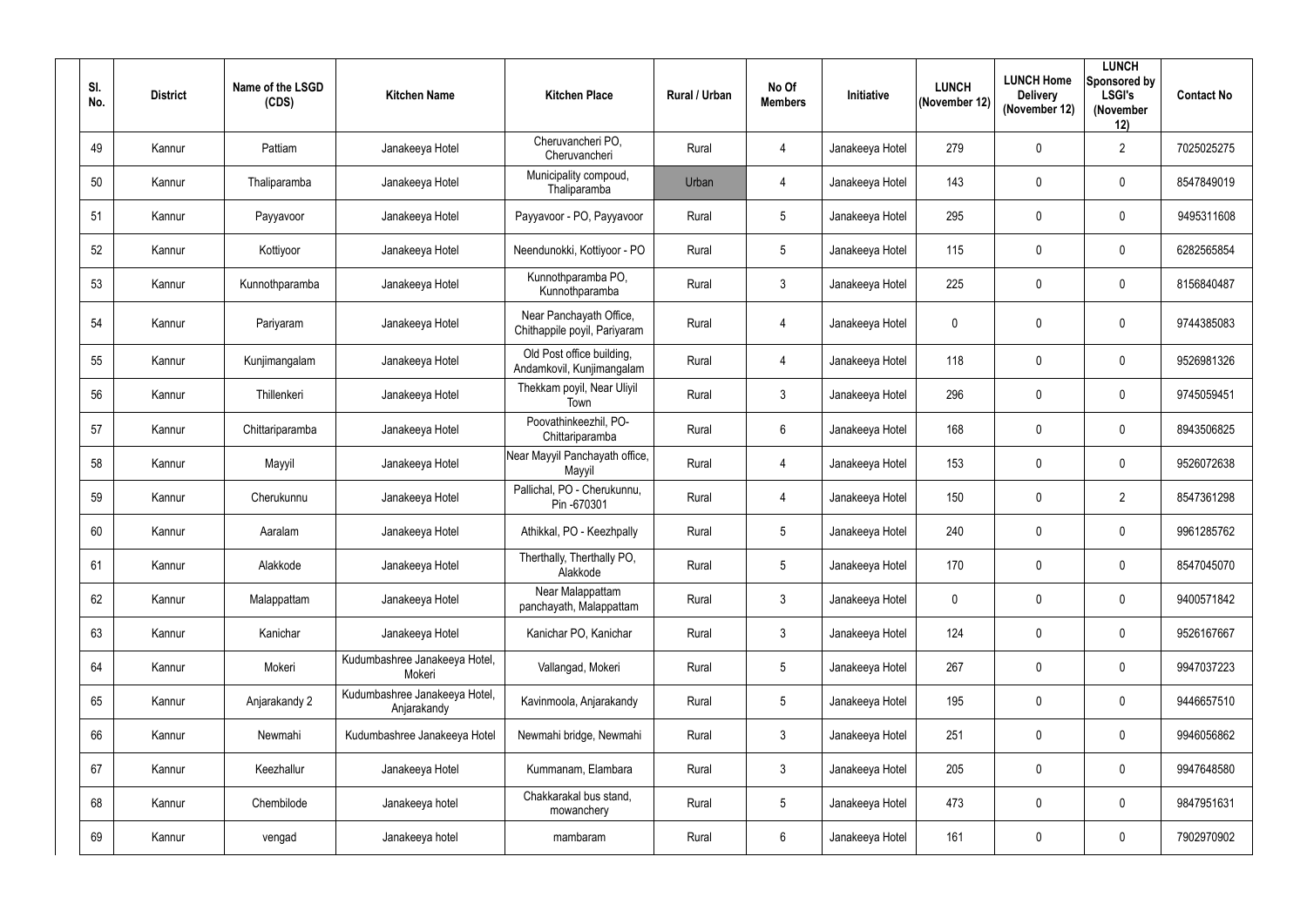|    | SI.<br>No.     | <b>District</b> | Name of the LSGD<br>(CDS) | <b>Kitchen Name</b>        | <b>Kitchen Place</b>                                        | <b>Rural / Urban</b> | No Of<br><b>Members</b> | <b>Initiative</b> | <b>LUNCH</b><br>(November 12) | <b>LUNCH Home</b><br><b>Delivery</b><br>(November 12) | <b>LUNCH</b><br>Sponsored by<br><b>LSGI's</b><br>(November<br>12) | <b>Contact No</b> |
|----|----------------|-----------------|---------------------------|----------------------------|-------------------------------------------------------------|----------------------|-------------------------|-------------------|-------------------------------|-------------------------------------------------------|-------------------------------------------------------------------|-------------------|
|    | 70             | Kannur          | Azhikode                  | Janakeeya hotel            | vankulathvayayal                                            | Rural                | $\overline{4}$          | Janakeeya Hotel   | 108                           | $\mathbf 0$                                           | $\mathbf 0$                                                       | 9895910633        |
|    | 71             | Kannur          | Kolayad                   | Janakeeya hotel            | kolayad                                                     | rural                | $\mathbf{3}$            | janakeeya hotel   | 150                           | 0                                                     | $\mathbf 0$                                                       | 8592065431        |
|    | 72             | Kannur          | valapattanam              | janakeeya hotel            | mill road, valapattanam                                     | rural                | $\mathfrak{Z}$          | janakeeya hotel   | $\pmb{0}$                     | $\mathbf 0$                                           | $\mathbf 0$                                                       | 9061345312        |
|    | 73             | Kannur          | Anthur 2                  | annapoorna janakeeya hotel | paliyath valapp, po morazha                                 | urban                | $3\phantom{.0}$         | janakeeya hotel   | 162                           | 0                                                     | $\mathbf 0$                                                       | 9526183004        |
|    | 74             | Kannur          | payyannur 2               | janakeeya hotel            | kaniyeri, po vellur                                         | urban                | $\mathfrak{Z}$          | janakeeya hotel   | 53                            | 0                                                     | $\mathbf 0$                                                       | 8301817232        |
|    | 75             | Kannur          | cherupuzha                | janakeeya hotel            | near panjayath office,<br>cherupuzha, 670511                | rural                | $\overline{4}$          | janakeeya hotel   | 324                           | $\mathbf 0$                                           | $\mathbf 0$                                                       | 8547114024        |
|    | 76             | Kannur          | Eruvessy                  | Janakeeya hotel            | Panchayath office road,<br>Chemberi                         | Rural                | $\overline{4}$          | Janakeeya hotel   | 272                           | 0                                                     | $\mathbf 0$                                                       | 9544893463        |
|    | 77             | Kannur          | Pattuvam                  | Janakeeya Hotel            | Near Pattuvam panchayath<br>office, Pattuvam                | Rural                | $5\phantom{.0}$         | Janakeeya hotel   | 159                           | $\mathbf 0$                                           | $\mathbf 0$                                                       | 9539731430        |
|    | 78             | Kannur          | Mangattidom               | Janakeeya Hotel            | Kaitheri idam, Nirmalagiri PO,<br>Mangattidom               | Rural                | $\overline{7}$          | Janakeeya hotel   | 175                           | $\mathbf 0$                                           | $\mathbf 0$                                                       | 9207253934        |
|    | 79             | Kannur          | Panoor                    | Janakeeya Hotel            | Thundayi peedika, Pukkom,<br>Panoor PO                      | Urban                | 5                       | Janakeeya hotel   | 183                           | $\mathbf 0$                                           | $\mathbf 0$                                                       | 9605852157        |
|    | 80             | Kannur          | Kottayam                  | Janakeeya hotel            | Kottayam malabar, Kottayam<br>panchayath building, Kottayam | Rural                | $\sqrt{5}$              | Janakeeya hotel   | 141                           | $\pmb{0}$                                             | $\mathbf 0$                                                       | 9656672187        |
|    | 81             | Kannur          | Ulikkal                   | Janakeeya hotel            | Vattiyam thodu (po) Mattara,<br><b>Ulikkal, 670705</b>      | Rural                | $5\phantom{.0}$         | Janakeeya hotel   | 92                            | $\mathbf 0$                                           | $\mathbf 0$                                                       | 8086777517        |
|    | 82             | Kannur          | Kadambur                  | Janakeeya hotel            | Kadachira, Kadambur                                         | Rural                | 5                       | Janakeeya hotel   | 140                           | 0                                                     | $\mathbf 0$                                                       | 9847178332        |
|    | 83             | Kannur          | Irikkoor                  | Janakeeya hotel            | Peruvalathuparambu, PO -<br>Irikkoor                        | Rural                | $\overline{4}$          | Janakeeya hotel   | 92                            | $\pmb{0}$                                             | $\mathbf 0$                                                       | 9746864255        |
|    | 84             | Kannur          | Mattool                   | Janakeeya hotel            | Mattool central, Mattool                                    | Rural                | $5\phantom{.0}$         | Janakeeya hotel   | $\mathbf 0$                   | 0                                                     | $\mathbf 0$                                                       | 9895321842        |
|    | 85             | Kannur          | Thalasseri -2             | Janakeeya hotel            | Thalayi harbour, Thalasseri                                 | Urban                | $5\phantom{.0}$         | Janakeeya hotel   | 218                           | 0                                                     | $\mathbf 0$                                                       | 9605745402        |
|    | 86             | Kannur          | Kannur                    | Janakeeya hotel            | Pallipoyil division, Kannur<br>corporation                  | Urban                | $\mathfrak{Z}$          | Janakeeya hotel   | 280                           | $\pmb{0}$                                             | $\mathbf 0$                                                       | 9745243643        |
|    | 87             | Kannur          | Ulikkal                   | Janakeeya hotel            | Manikkadavu PO,<br>Manikkadadavu - 670705                   | Rural                | $5\phantom{.0}$         | Janakeeya hotel   | 245                           | $\pmb{0}$                                             | $\overline{0}$                                                    | 8547972988        |
| 87 |                |                 |                           |                            |                                                             |                      | 385                     |                   | 16655                         | $\pmb{0}$                                             | 17                                                                |                   |
|    |                | kasaragod       | kayyur cheemeni           | janakeeya hotel cheemeni   | cheemeni                                                    | Rural                | $\overline{4}$          | janakeeya hotel   | 175                           |                                                       |                                                                   |                   |
|    | $\overline{2}$ | Kasaragod       | Pilicode                  | Janakeeya Hotel, Pilicode  | Kalikkadavu                                                 | Rural                | $\overline{4}$          | Janakeeya Hotel   | 140                           | $\pmb{0}$                                             | $\overline{0}$                                                    | 9944087661        |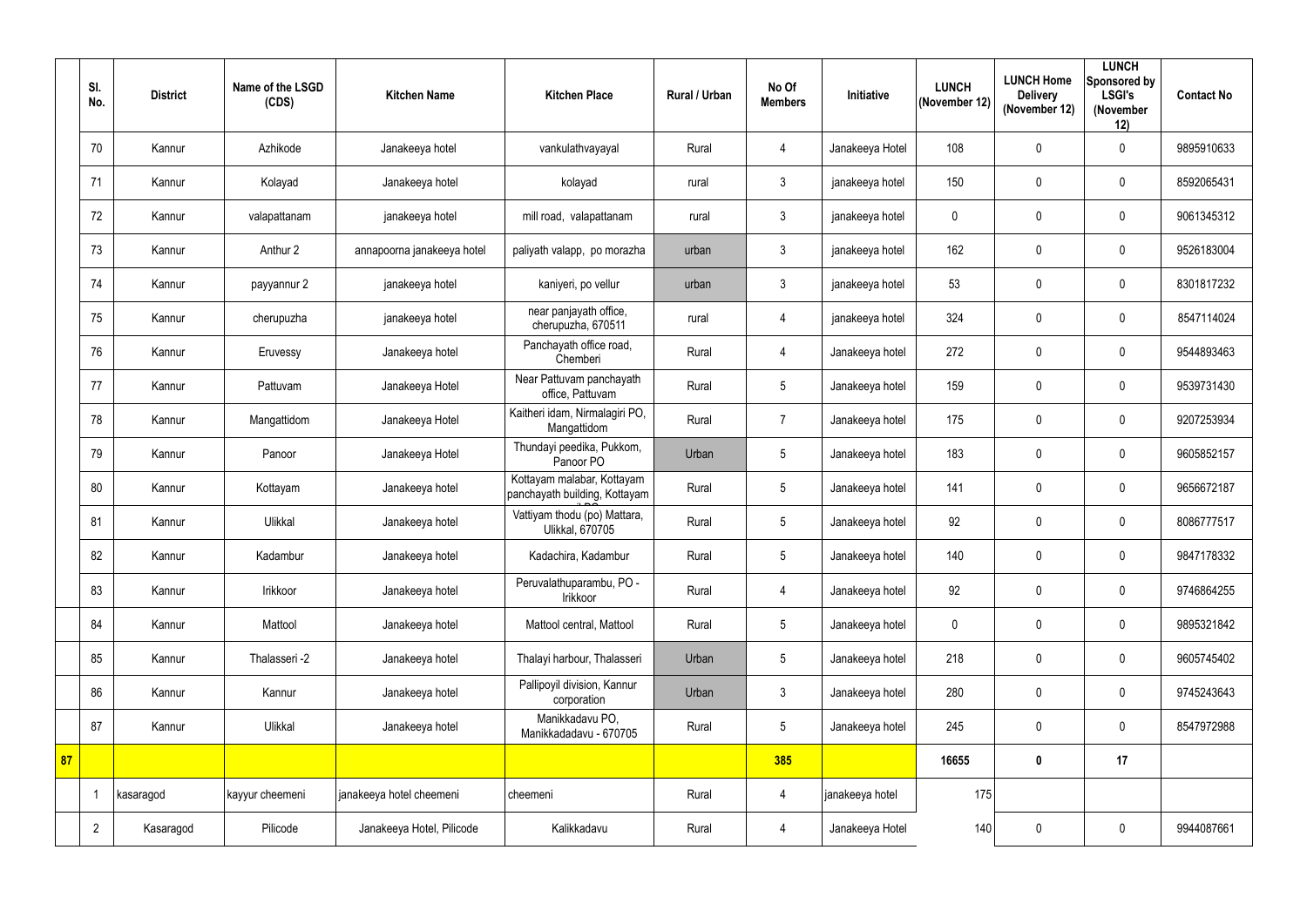| SI.<br>No.   | <b>District</b> | Name of the LSGD<br>(CDS) | <b>Kitchen Name</b>             | <b>Kitchen Place</b>  | <b>Rural / Urban</b> | No Of<br><b>Members</b> | Initiative      | <b>LUNCH</b><br>(November 12) | <b>LUNCH Home</b><br><b>Delivery</b><br>(November 12) | <b>LUNCH</b><br>Sponsored by<br><b>LSGI's</b><br>(November<br>12) | <b>Contact No</b> |
|--------------|-----------------|---------------------------|---------------------------------|-----------------------|----------------------|-------------------------|-----------------|-------------------------------|-------------------------------------------------------|-------------------------------------------------------------------|-------------------|
| $\mathbf{3}$ | Kasaragod       | Kodom belur               | janakeeya hotel kalichanadukkam | Kalichanadukkam       | Rural                | $\overline{4}$          | Janakeeya Hotel | 107                           | $\mathbf 0$                                           | $\mathbf 0$                                                       | 9562820280        |
| 4            | Kasaragod       | Chemnad                   | Oruma janakeeya hotel           | Koliyadkam            | Rural                | $5\phantom{.0}$         | Janakeeya Hotel | 250                           | $\mathbf 0$                                           | $\mathbf 0$                                                       | 9567660603        |
| -5           | Kasaragod       | Trikarpur                 | Janakeeya Hotel                 | Trikaripur            | Rural                | $5\phantom{.0}$         | Janakeeya Hotel | 197                           | $\mathbf 0$                                           | $\mathbf 0$                                                       | 8086392698        |
| 6            | Kasaragod       | Panathady                 | janakeeya hotel panthoor        | Panathoor             | Rural                | $\overline{4}$          | Janakeeya Hotel | 98                            | $\mathbf 0$                                           | $\mathbf 0$                                                       | 8943109804        |
| -7           | Kasaragod       | West eleri                | Thripthi Janakeeya hotel        | Bheemanadi            | Rural                | $\overline{4}$          | Janakeeya Hotel | 342                           | $\mathbf 0$                                           | $\mathbf 0$                                                       | 9497847040        |
| 8            | Kasaragod       | Madikai                   | Salkara Janakeeya hotel         | Madikai               | Rural                | $\mathfrak{Z}$          | Janakeeya Hotel | 102                           | $\mathbf 0$                                           | $\mathbf 0$                                                       | 8281850733        |
| 9            | Kasaragod       | Valiyaparamba             | Janakeeya hotel                 | Valiyaparamba         | Rural                | $\mathfrak{Z}$          | Janakeeya Hotel | 80                            | $\mathbf 0$                                           | $\mathbf 0$                                                       | 9745962447        |
| 10           | Kasaragod       | Ajanur                    | Janakeeya hotel                 | Vellikkoth            | Rural                | $\mathfrak{Z}$          | Janakeeya Hotel | 257                           | $\mathbf 0$                                           | $\mathbf 0$                                                       | 7558068272        |
| 11           | Kasaragod       | <b>Badiadka</b>           | Janakeeya hotel                 | <b>Badiadka</b>       | Rural                | $\overline{4}$          | Janakeeya Hotel | 76                            | 0                                                     | $\mathbf 0$                                                       | 9539359291        |
| 12           | Kasaragod       | Kuttikkol                 | Janakeeya hotel                 | Kuttikkol             | Rural                | 4                       | Janakeeya Hotel | 123                           | $\mathbf 0$                                           | $\mathbf 0$                                                       | 8547062480        |
| 13           | Kasaragod       | Delampadi                 | Janakeeya hotel                 | Delampadi             | Rural                | $\overline{4}$          | Janakeeya hotel | 87                            | 0                                                     | $\mathbf 0$                                                       | 9496702505        |
| 14           | Kasaragod       | Muliyar                   | Janakeeya hotel                 | Bovikkanam            | Rural                | $9\,$                   | Janakeeya Hotel | 85                            | $\pmb{0}$                                             | $\mathbf 0$                                                       | 7034632654        |
| 15           | Kasaragod       | Meenja                    | Janakeeya hotel                 | Miyapadav             | Rural                | $\overline{4}$          | Janakeeya hotel | 53                            | $\pmb{0}$                                             | $\mathbf 0$                                                       | 9497161960        |
| 16           | Kasaragod       | Puthige                   | Janakeeya hotel                 | Puthige               | Rural                | $\mathfrak{Z}$          | Janakeeya hotel | 69                            | 0                                                     | $\overline{0}$                                                    | 8592071686        |
| 17           | Kasaragod       | Bedaduka                  | Janakeeya Hotel                 | Kundamkuzhi           | Rural                | $\mathfrak{Z}$          | Janakeeya Hotel | 186                           | $\pmb{0}$                                             | $\overline{0}$                                                    | 8281092860        |
| 18           | Kasaragod       | Pallikara                 | Janakeeya Hotel                 | Pallikara             | Rural                | $\overline{4}$          | Janakeeya Hotel | 218                           | $\pmb{0}$                                             | $\overline{0}$                                                    | 7034016505        |
| 19           | Kasaragod       | Kinanoor karinthalam      | Janakeeya Hotel                 | Parappa               | Rural                | $5\phantom{.0}$         | Janakeeya hotel | 221                           | $\pmb{0}$                                             | $\overline{0}$                                                    | 9526063885        |
| 20           | Kasaragod       | Nileswaram                | Janakeeya Hotel                 | Nileswaram market     | Urban                | $5\phantom{.0}$         | Janakeeya hotel | 230                           | $\pmb{0}$                                             | $\overline{0}$                                                    | 6235177323        |
| 21           | Kasaragod       | Kanhangad 1               | Janakeeya hotel                 | Kanhangad town        | Urban                | $5\phantom{.0}$         | Janakeeya hotel | 327                           | $\pmb{0}$                                             | $\overline{0}$                                                    | 8111858204        |
| 22           | Kasaragod       | Kanhangad 1               | Janakeeya hotel                 | Nr.Mini civil station | Urban                | $\mathfrak{Z}$          | Janakeeya hotel | 128                           | $\pmb{0}$                                             | $\overline{0}$                                                    | 9495561250        |
| 23           | Kasaragod       | Paivalige                 | Janakeeya hotel                 | Paivalige             | Rural                | $\overline{4}$          | Janakeeya hotel | 100                           | $\pmb{0}$                                             | $\overline{0}$                                                    | 7356491447        |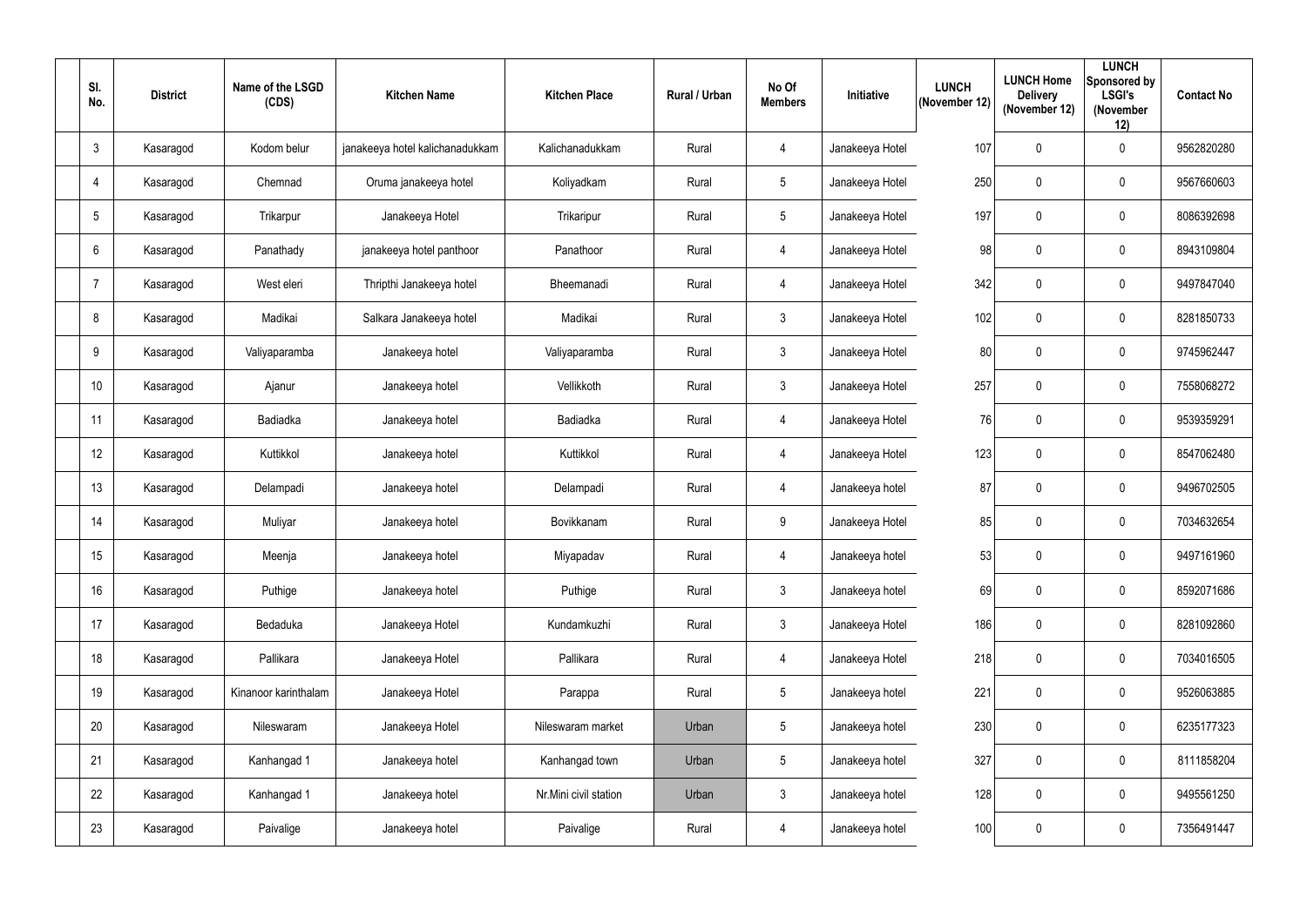|    | SI.<br>No.     | <b>District</b> | Name of the LSGD<br>(CDS) | <b>Kitchen Name</b>     | <b>Kitchen Place</b> | <b>Rural / Urban</b> | No Of<br><b>Members</b> | Initiative      | <b>LUNCH</b><br>(November 12) | <b>LUNCH Home</b><br><b>Delivery</b><br>(November 12) | <b>LUNCH</b><br>Sponsored by<br><b>LSGI's</b><br>(November<br>12) | <b>Contact No</b> |
|----|----------------|-----------------|---------------------------|-------------------------|----------------------|----------------------|-------------------------|-----------------|-------------------------------|-------------------------------------------------------|-------------------------------------------------------------------|-------------------|
|    | 24             | Kasaragod       | Manjeswaram               | Janakeeya Hotel         | Manjeswaram          | Rural                | $\overline{4}$          | Janakeeya Hotel | 80                            | $\mathbf 0$                                           | $\mathbf 0$                                                       | 9562867549        |
|    | 25             | Kasaragod       | Kanhangad 2               | Janakeeya Hotel         | Kottrachal           | Urban                | $\mathfrak{Z}$          | Janakeeya Hotel | 145                           | $\mathbf 0$                                           | $\mathbf 0$                                                       | 7025961094        |
|    | 26             | Kasaragod       | Cheruvathur               | Janakeeya hotel         | Kavumchira           | Rural                | $5\phantom{.0}$         | Janakeeya Hotel | 240                           | $\pmb{0}$                                             | $\mathbf 0$                                                       | 9562358039        |
|    | 27             | Kasaragod       | Padne                     | Janakeeya Hotel         | Nadakkavu            | Rural                | $\mathfrak{Z}$          | Janakeeya Hotel | 218                           | $\pmb{0}$                                             | $\mathbf 0$                                                       | 9744087661        |
|    | 28             | Kasaragod       | Kasaragod                 | Janakeeya Hotel         | Kasaragod            | Urban                | $\overline{4}$          | Janakeeya Hotel | 154                           | $\pmb{0}$                                             | $\mathbf 0$                                                       | 9633400269        |
|    | 29             | Kasarkode       | Pallikkara                | Janakeeya Hotel         | Perladukkam          | Rural                | $\overline{4}$          | Janakeeya Hotel | 238                           | $\pmb{0}$                                             | $\mathbf 0$                                                       | 9544582935        |
|    | 30             | Kasargode       | Kumbala                   | Janakeeya Hotel         | Kumbala              | Rural                | $\mathfrak{Z}$          | Janakeeya Hotel | 60                            | $\mathbf 0$                                           | $\mathbf 0$                                                       | 7012142329        |
|    | 31             | Kasargode       | Karadka                   | Janakeeya Hotel         | Mulleria             | Rural                | $\overline{7}$          | Janakeeya Hotel | 110                           | $\mathbf 0$                                           | $\mathbf 0$                                                       | 8281395910        |
|    | 32             | Kasaragode      | Vorkady                   | Janakeeya Hotel         | Vorkady              | Rural                | $\mathfrak{Z}$          | Janakeeya Hotel |                               | 0                                                     | $\mathbf 0$                                                       | 8547223339        |
|    | 33             | Kasaragode      | Balal                     | Janakeeya hotel         | Balal                | Rural                | 3                       | Janakeeya hotel | 75                            | $\mathbf 0$                                           | $\mathbf 0$                                                       | 7510839676        |
|    | 34             | Kasaragod       | Nileswaram                | mahima janakeeya hotel  | kanichira            | urban                | $\overline{4}$          | janakeeya hotel | 143                           | $\pmb{0}$                                             | $\mathbf 0$                                                       | 8590121681        |
|    | 35             | Kasaragode      | Kallar                    | janakeeya hotel         | kallar               | rural                | $\overline{4}$          | janakeeya hotel | 163                           | $\pmb{0}$                                             | $\mathbf 0$                                                       | 9562820280        |
|    | 36             | Kasaragode      | Mangalpady                | janakeeya hotel         | mangalpady           | rural                | 4                       | janakeeya hotel | 198                           | $\pmb{0}$                                             | $\mathbf 0$                                                       | 9633488309        |
|    | 37             | kasaragod       | Uduma                     | granma janakeeya hotel  | palakkunnu           | Rural                | $\overline{4}$          | janakeeya hotel | 338                           | $\pmb{0}$                                             | $\mathbf 0$                                                       | 8129957159        |
|    | 38             | Kasaragod       | pullur periya             | Salkara Janakeeya hotel | periya               | Rural                | $5\phantom{.0}$         | janakeeya hotel | 280                           | $\pmb{0}$                                             | $\overline{0}$                                                    | 8547309266        |
|    | 39             | kasaragod       | kumbadaje                 | janakeeya hotel         | kumbadaje            | Rural                | $\mathfrak{Z}$          | janakeeya hotel | 37                            | $\pmb{0}$                                             | $\overline{0}$                                                    | 8593848698        |
|    | 40             | Kasaragod       | Chengala                  | Janakeeya Hotel         | Cherkkala            | Rural                | $\mathfrak{Z}$          | Janakeeya Hotel | 87                            | $\pmb{0}$                                             | $\overline{0}$                                                    |                   |
|    | 41             | kasaragod       | East eleri                | janakeeya hotel         | east eleri           | Rural                | $\mathfrak{Z}$          | janakeeya hotel | 150                           | $\pmb{0}$                                             | $\mathbf 0$                                                       |                   |
| 41 |                |                 |                           |                         |                      |                      | 165                     |                 | 6367                          | $\pmb{0}$                                             | $\boldsymbol{0}$                                                  |                   |
|    |                | Kollam          | Chathannur                | Memsahib                | Sheemaaty junction   | Rural                | $5\phantom{.0}$         | Janakeeya Hotel | 360                           | $\pmb{0}$                                             | $\overline{0}$                                                    | 9446246685        |
|    | $\overline{2}$ | Kollam          | Melila                    | Atham Unit              | Melila               | Rural                | $\overline{7}$          | Janakeeya Hotel | 252                           | $\pmb{0}$                                             | $\overline{0}$                                                    | 9961178040        |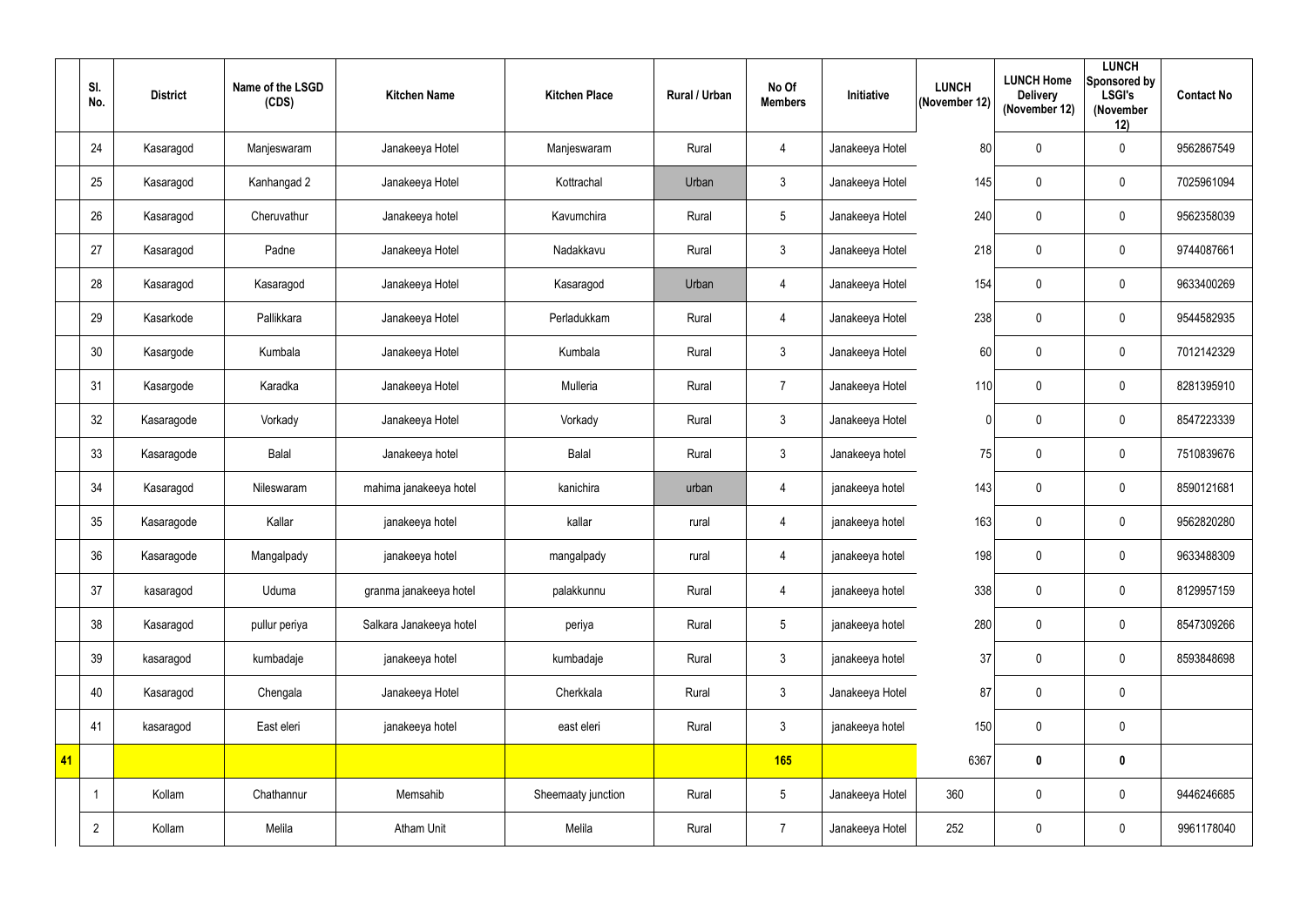| SI.<br>No.       | <b>District</b> | Name of the LSGD<br>(CDS) | <b>Kitchen Name</b>              | <b>Kitchen Place</b>                 | Rural / Urban | No Of<br><b>Members</b> | Initiative      | <b>LUNCH</b><br>(November 12) | <b>LUNCH Home</b><br><b>Delivery</b><br>(November 12) | <b>LUNCH</b><br>Sponsored by<br><b>LSGI's</b><br>(November<br>12) | <b>Contact No</b> |
|------------------|-----------------|---------------------------|----------------------------------|--------------------------------------|---------------|-------------------------|-----------------|-------------------------------|-------------------------------------------------------|-------------------------------------------------------------------|-------------------|
| $\mathbf{3}$     | Kollam          | Kulakkada                 | Ruchi Snacks & Catering Unit     | Poovattoor                           | Rural         | $\overline{4}$          | Janakeeya Hotel | 194                           | $\mathbf 0$                                           | $\mathbf 0$                                                       | 7907941183        |
| 4                | Kollam          | Ittiva                    | Nanma Janakeeya hotel            | Kattampally                          | Rural         | 5 <sub>5</sub>          | Janakeeya Hotel | $\mathbf 0$                   | $\mathbf 0$                                           | $\mathbf 0$                                                       | 9809171887        |
| 5                | Kollam          | Sooranad North            | Nanma catering unit              | Sooranadu higher secondary<br>school | Rural         | $5\phantom{.0}$         | Janakeeya Hotel | 263                           | $\mathbf 0$                                           | $\mathbf 0$                                                       | 9846082469        |
| 6                | Kollam          | Clappana                  | Bismi catering                   | Palakulangara                        | Rural         | $5\overline{)}$         | Janakeeya Hotel | 98                            | $\mathbf 0$                                           | $\mathbf 0$                                                       | 9847901413        |
| $\overline{7}$   | Kollam          | Mayyanad                  | Krishnas Janakeeya hotel         | Eravipuram                           | Rural         | 3                       | Janakeeya Hotel | 157                           | $\mathbf 0$                                           | $\mathbf 0$                                                       | 9656477455        |
| 8                | Kollam          | Mayyanad                  | Souhridha Janakeeya hotel        | Pattarumukku,                        | Rural         | $9\,$                   | Janakeeya Hotel | 235                           | $\mathbf 0$                                           | $\mathbf 0$                                                       | 7902645448        |
| 9                | Kollam          | Kulasekharapuram          | adi sakthi                       | Puthentheruvu.                       | Rural         | $5\overline{)}$         | Janakeeya Hotel | 160                           | $\mathbf 0$                                           | $\mathbf 0$                                                       | 9656890790        |
| 10 <sup>°</sup>  | Kollam          | Thekkumbhagam             | Krishna hotel                    | Nadakavu junction                    | Rural         | 4                       | Janakeeya Hotel | 35                            | $\mathbf 0$                                           | $\mathbf 0$                                                       | 9961070031        |
| 11               | Kollam          | Oachira                   | Parabhramam catering             | near oachira , ITI canteen,          | Rural         | $\overline{4}$          | Janakeeya Hotel | $\pmb{0}$                     | $\mathbf 0$                                           | $\mathbf 0$                                                       | 9562283927        |
| 12 <sup>°</sup>  | Kollam          | Thodiyoor                 | Samridhi activity group          | Lpschool thodiyoor                   | Rural         | $5\overline{)}$         | Janakeeya Hotel | 58                            | $\mathbf 0$                                           | $\mathbf 0$                                                       | 9895703572        |
| 13               | Kollam          | Thrikkovilvattom          | Murari catering, janakeeya hotel | Mukhathala                           | Rural         | 4                       | Janakeeya Hotel | 65                            | $\overline{0}$                                        | $\mathbf 0$                                                       | 9847072544        |
| 14               | Kollam          | Sasthamcotta              | Sreedurgha catering              | Jemini hotel sasthamcotta            | Rural         | $\overline{7}$          | Janakeeya Hotel | 290                           | $\mathbf 0$                                           | $\mathbf 0$                                                       | 9744368496        |
| 15 <sub>15</sub> | Kollam          | Kollam                    | Athulya catering                 | Thirumullavaram                      | Urban         | 4                       | Janakeeya Hotel | 205                           | $\mathbf 0$                                           | $\mathbf 0$                                                       | 9048646080        |
| 16               | Kollam          | West Kallada              | Keerthi catering                 | Karalimukku                          | Rural         | $5\overline{)}$         | Janakeeya Hotel | $\pmb{0}$                     | $\mathbf 0$                                           | $\mathbf 0$                                                       | 9605206907        |
| 17               | Kollam          | Thazhava                  | Pavizham                         | Karutheri junction                   | Rural         | $5\phantom{.0}$         | Janakeeya Hotel | 202                           | $\mathbf 0$                                           | $\pmb{0}$                                                         | 8086704216        |
| 18               | Kollam          | Kollam                    | Niravu catering                  | Chinnakkada                          | Urban         | $5\overline{)}$         | Janakeeya Hotel | 268                           | $\mathbf 0$                                           | $\mathbf 0$                                                       | 9633073613        |
| 19               | Kollam          | Kundara                   | Ammu Catering unit               | Mulavana LP school                   | Rural         | $\overline{4}$          | Janakeeya Hotel | 165                           | $\mathbf 0$                                           | $\bm{0}$                                                          | 9633518572        |
| 20               | Kollam          | Neduvathur                | Pooja hotel                      | Thevalappuram                        | Rural         | 3 <sup>1</sup>          | Janakeeya Hotel | 34                            | $\mathbf 0$                                           | $\mathbf 0$                                                       | 9745376675        |
| 21               | Kollam          | Punalur                   | Jyothi Catering                  | Punalur                              | Urban         | $\overline{4}$          | Janakeeya Hotel | 314                           | $\mathbf 0$                                           | $\pmb{0}$                                                         | 9961249345        |
| 22               | Kollam          | Punalur                   | Mahima Catering                  | Punalur                              | Urban         | $5\overline{)}$         | Janakeeya Hotel | 193                           | $\mathbf 0$                                           | $\pmb{0}$                                                         | 9496112957        |
| 23               | Kollam          | Punalur                   | Safalyam Catering                | Punalur                              | Urban         | $5\phantom{.0}$         | Janakeeya Hotel | 373                           | $\boldsymbol{0}$                                      | $\bm{0}$                                                          | 9495476197        |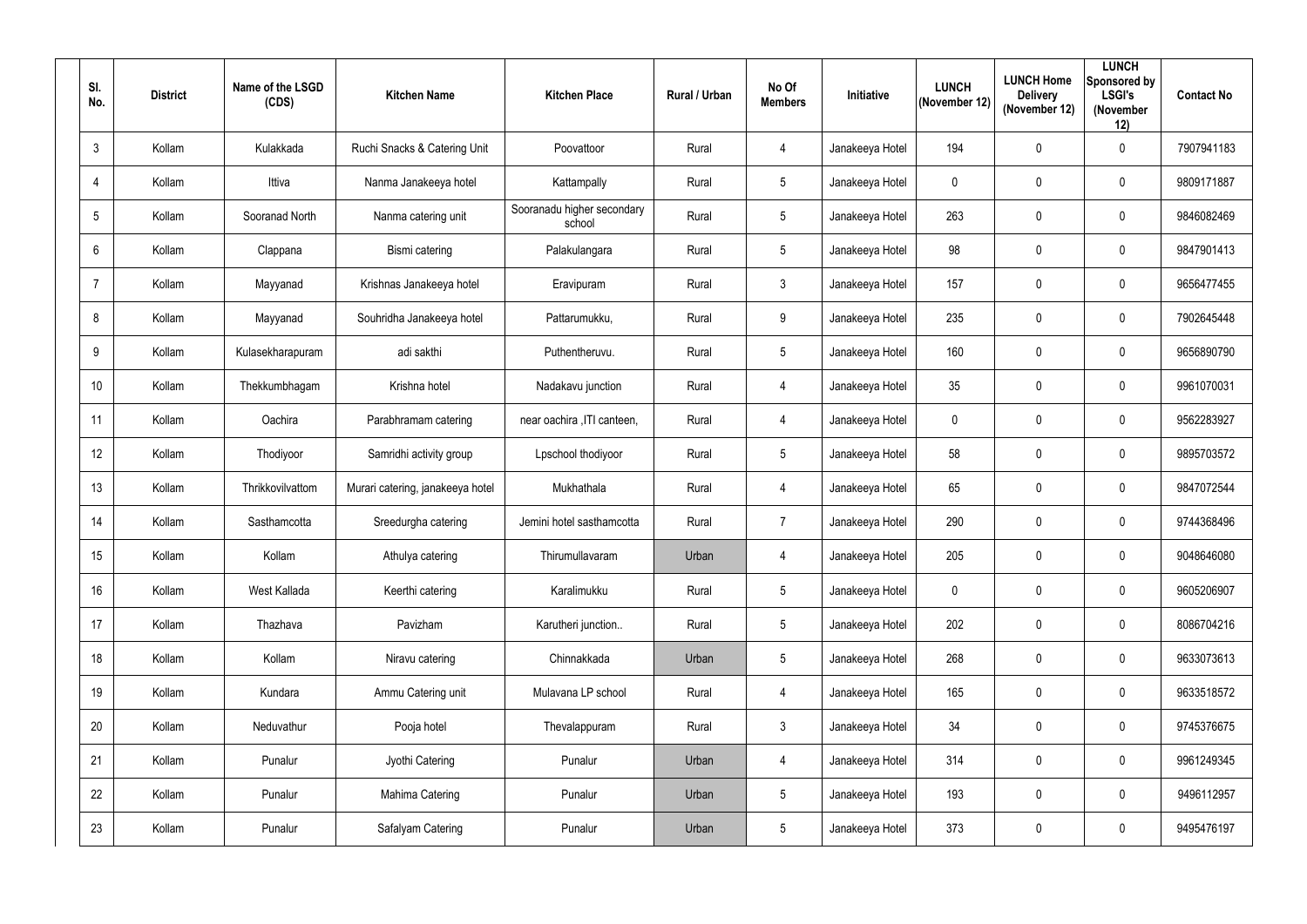|    | SI.<br>No. | <b>District</b> | Name of the LSGD<br>(CDS) | <b>Kitchen Name</b>      | <b>Kitchen Place</b>              | <b>Rural / Urban</b> | No Of<br><b>Members</b> | Initiative      | <b>LUNCH</b><br>(November 12) | <b>LUNCH Home</b><br><b>Delivery</b><br>(November 12) | <b>LUNCH</b><br>Sponsored by<br><b>LSGI's</b><br>(November<br>12) | <b>Contact No</b> |
|----|------------|-----------------|---------------------------|--------------------------|-----------------------------------|----------------------|-------------------------|-----------------|-------------------------------|-------------------------------------------------------|-------------------------------------------------------------------|-------------------|
|    | 24         | Kollam          | Thrikkaruva               | Janakeeya Bhakshanashala | Thinavila Junction Kanjaveli      | Rural                | $\overline{4}$          | Janakeeya Hotel | 129                           | 0                                                     | $\mathbf 0$                                                       | 9645069880        |
|    | 25         | Kollam          | Chithara                  | AKG Janakeeya Hotel      | Kizhakkumbagom                    | Rural                | 5                       | Janakeeya Hotel | 118                           | 0                                                     | $\mathbf 0$                                                       | 9495701987        |
|    | 26         | Kollam          | South Paravur             | Kshree janakeeya hotel   | Busstand , paravur                | Urban                | $5\phantom{.0}$         | Janakeeya Hotel | 151                           | $\mathbf{0}$                                          | $\overline{5}$                                                    | 8606179380        |
|    | 27         | Kollam          | Mynagappally              | Anugraha hotel           | Kadappa                           | Rural                | $5\phantom{.0}$         | Janakeeya Hotel | 257                           | 0                                                     | $\mathbf 0$                                                       | 9995085705        |
|    | 28         | Kollam          | Mandrothuruthu            | Janakeeya Bhakshanashala | Thoombummukham                    | Rural                | $\overline{4}$          | Janakeeya Hotel | 91                            | 0                                                     | $\mathbf 0$                                                       | 9526648057        |
|    | 29         | Kollam          | Karungappally             | Bagya catering           | Muncipality                       | Urban                | $\overline{4}$          | Janakeeya Hotel | $\mathbf 0$                   | 0                                                     | $\mathbf 0$                                                       | 9947702130        |
|    | 30         | Kollam          | Kollam East               | Bharathlekshmi           | Vadakkevila                       | Urban                | $\mathbf{3}$            | Janakeeya Hotel | 378                           | 0                                                     | $\mathbf 0$                                                       | 9744300901        |
|    | 31         | Kollam          | Chavara                   | Harisree janakeya hotel  | Panchayath                        | Rural                | $\mathbf{3}$            | Janakeeya Hotel | 48                            | 0                                                     | $\mathbf 0$                                                       | 9995166343        |
|    | 32         | Kollam          | Pavithreswaram            | Kairali                  | Pavithreswaram                    | Rural                | $\overline{4}$          | Janakeeya Hotel | 186                           | 0                                                     | $\mathbf 0$                                                       | 9605836414        |
|    | 33         | Kollam          | Veliyam                   | Kantharees               | Panchayathu building              | Rural                | $5\phantom{.0}$         | Janakeeya Hotel | 94                            | 0                                                     | $\mathbf 0$                                                       | 9562111715        |
|    | 34         | Kollam          | Velinalloor               | Quality Janakeeya hotel  | Alummod, Velinalloor              | Rural                | $\overline{4}$          | Janakeeya Hotel | 117                           | 0                                                     | $\mathbf 0$                                                       | 9605896303        |
|    | 35         | Kollam          | Elamadu                   | Swaruma janakeeya hotel  | Near cooperative bank,<br>Elamadu | Rural                | $\mathbf{3}$            | Janakeeya Hotel | 162                           | 0                                                     | $\mathbf{3}$                                                      | 8129611321        |
|    | 36         | Kollam          | Kadakkal                  | Nanma janakeeya hotel    | Kadakkal                          | Rural                | 4                       | Janakeeya Hotel | 322                           | 0                                                     | $\mathbf 0$                                                       | 9847936390        |
|    | 37         | Kollam          | Perayam                   | Janakeeya hotel          | Onambalam                         | Rural                | 4                       | Janakeeya Hotel | $\mathbf 0$                   | 0                                                     | $\overline{0}$                                                    | 9446855866        |
|    | 38         | Kollam          | Ezhukone                  | Ezhukone janakeeya hotel | Near panchayathu office           | Rural                | $5\phantom{.0}$         | Janakeeya Hotel | 210                           | 0                                                     | $\overline{0}$                                                    | 8086757275        |
|    | 39         | Kollam          | Adichanalloor             | Ruchikkoottu             | Mylakkaadu                        | Rural                | $\overline{4}$          | Janakeeya Hotel | $\mathbf 0$                   | 0                                                     | $\overline{0}$                                                    | 8136954461        |
| 80 | 40         | Kollam          | Poruvazhi                 | Amma janakeeya hotel     | Poruvaxhy                         | Rural                | $5\phantom{.0}$         | Janakeeya Hotel | 197                           | 0                                                     | $\overline{0}$                                                    | 9656421272        |
|    | 41         | Kollam          | Nilamel                   | Vanitha Janakeeya Hotel  | Nilamel                           | Rural                | 4                       | Janakeeya Hotel | 139                           | 0                                                     | $\overline{0}$                                                    | 9447407264        |
|    | 42         | Kollam          | Panmana                   | SV janakeeya hotel       | Kollaka CN junction               | Rural                | $\mathbf{3}$            | Janakeeya Hotel | 99                            | 0                                                     | $\overline{0}$                                                    | 8113020216        |
|    | 43         | Kollam          | Ummannoor                 | Thanal                   | Nellikunnam                       | Rural                | $\overline{4}$          | Janakeeya Hotel | 162                           | 0                                                     | $\overline{0}$                                                    | 9656194614        |
|    | 44         | Kollam          | Kulathupuzha              | Karunya Janakeeya Hotel  | Thinkal karikkam                  | Rural                | $\overline{4}$          | Janakeeya Hotel | 130                           | 0                                                     | $\overline{0}$                                                    | 9048034267        |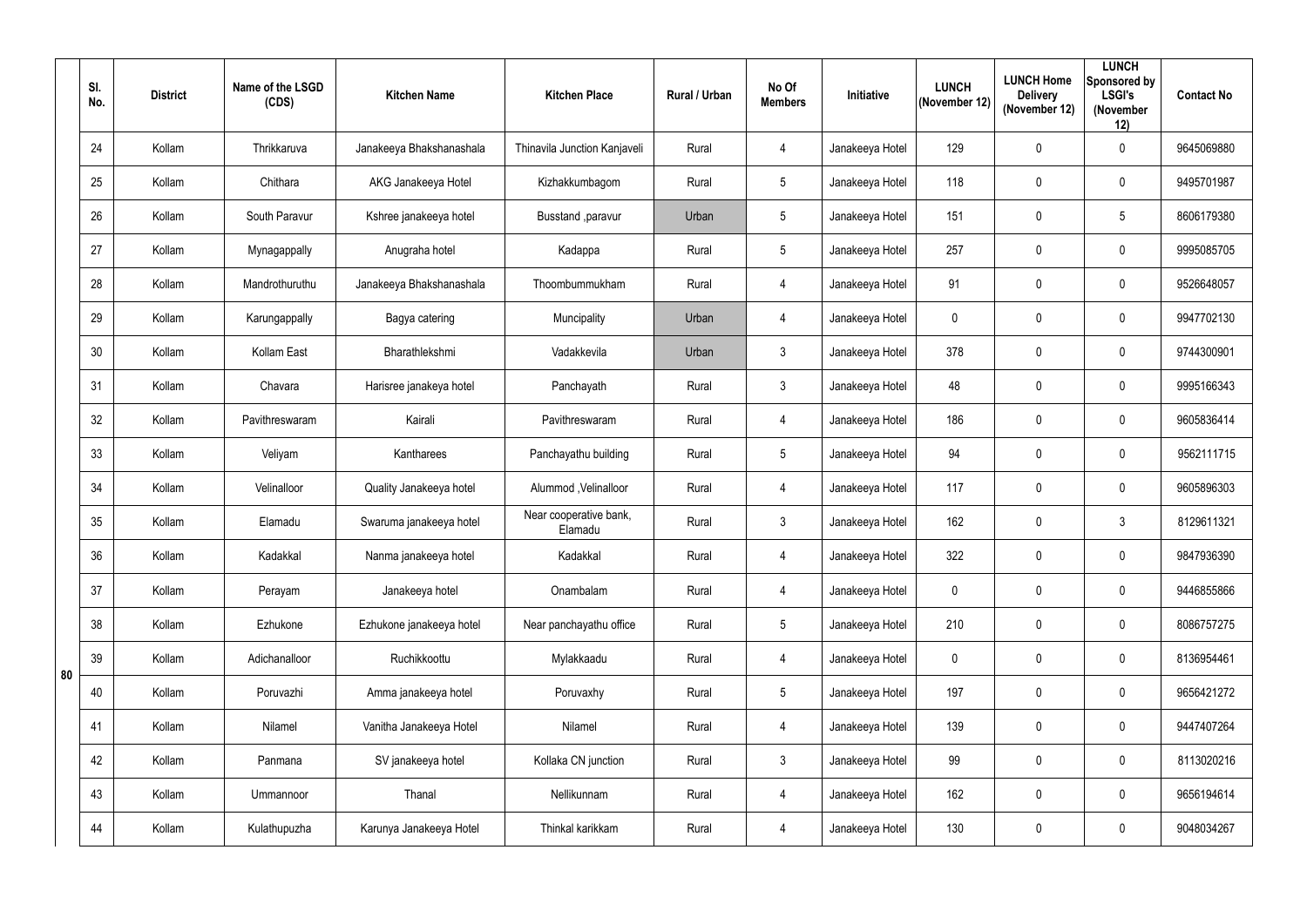| SI.<br>No. | <b>District</b> | Name of the LSGD<br>(CDS) | <b>Kitchen Name</b>                   | <b>Kitchen Place</b>                                 | <b>Rural / Urban</b> | No Of<br><b>Members</b> | <b>Initiative</b> | <b>LUNCH</b><br>(November 12) | <b>LUNCH Home</b><br><b>Delivery</b><br>(November 12) | <b>LUNCH</b><br>Sponsored by<br><b>LSGI's</b><br>(November<br>12) | <b>Contact No</b> |
|------------|-----------------|---------------------------|---------------------------------------|------------------------------------------------------|----------------------|-------------------------|-------------------|-------------------------------|-------------------------------------------------------|-------------------------------------------------------------------|-------------------|
| 45         | Kollam          | Kareepra                  | Kareepra janakeeya hotel              | Panchayathu office junction                          | Rural                | $5\overline{)}$         | Janakeeya Hotel   | 68                            | $\mathbf 0$                                           | $\mathbf 0$                                                       | 9656783244        |
| 46         | Kollam          | Piravanthur               | Thanima catering unit                 | Piravanthoor                                         | Rural                | $5\phantom{.0}$         | Janakeeya Hotel   | 162                           | $\mathbf 0$                                           | $\mathbf 0$                                                       | 9207907284        |
| 47         | Kollam          | Karavaloor                | Sreelekshmi Janakeeya Hotel           | Karavalur                                            | Rural                | $5\overline{)}$         | Janakeeya Hotel   | 113                           | $\mathbf 0$                                           | $\mathbf 0$                                                       | 9745719860        |
| 48         | Kollam          | Kunnathur                 | Sneha janakeeya hotel                 | Bhoothakuzhi                                         | Rural                | 3 <sup>1</sup>          | Janakeeya Hotel   | 112                           | $\overline{0}$                                        | $\mathbf 0$                                                       | 9061504141        |
| 49         | Kollam          | Alayaman                  | Sreelakam Janakeeya Hotel             | Karukone                                             | Rural                | $\overline{4}$          | Janakeeya Hotel   | 178                           | $\overline{0}$                                        | $\mathbf 0$                                                       | 8592858448        |
| 50         | Kollam          | Kottarakkara              | Ruchi                                 | Kottarakkara christuraj hospital<br>hospital canteen | Urban                | $5\phantom{.0}$         | Janakeeya Hotel   | 208                           | $\mathbf 0$                                           | $\mathbf 0$                                                       | 9447997809        |
| 51         | Kollam          | Chirakkara                | Bhoomika Jh                           | Bhajanamadam mukku                                   | Rural                | 5 <sup>5</sup>          | Janakeeya Hotel   | 172                           | $\mathbf 0$                                           | $\mathbf 0$                                                       | 9567024263        |
| 52         | Kollam          | Kalluvathukkal            | Deepam Jh                             | Parippally                                           | Rural                | $\overline{4}$          | Janakeeya Hotel   | 19                            | $\mathbf 0$                                           | $\mathbf 0$                                                       | 8593984144        |
| 53         | Kollam          | Chirakkara                | Niram Jh                              | Vadakkemukku ,chirakkara                             | Rural                | $\overline{4}$          | Janakeeya Hotel   | 189                           | $\mathbf 0$                                           | $\mathbf 0$                                                       | 9847286593        |
| 54         | Kollam          | Velinalloor               | Mathrika janakeeya hotel              | Govt PHC canteen                                     | Rural                | 4                       | Janakeeya Hotel   | 148                           | $\mathbf 0$                                           | $\mathbf 0$                                                       | 7592859804        |
| 55         | Kollam          | East Kallada              | kudumbashree janakeeya hotel          | marthandapuram                                       | Rural                | $5\phantom{.0}$         | Janakeeya Hotel   | 227                           | $\overline{0}$                                        | $\mathbf 0$                                                       | 9746964557        |
| 56         | Kollam          | Anchal                    | Malu janakeeya hotel                  | Anchal, Town ward                                    | Rural                | $\mathbf{3}$            | Janakeeya Hotel   | 279                           | $\overline{0}$                                        | $\mathbf 0$                                                       | 9656920091        |
| 57         | Kollam          | Kummil                    | Sreebhadra janakeeya hotel            | Thachonam                                            | Rural                | 3 <sup>1</sup>          | Janakeeya Hotel   | 85                            | $\mathbf 0$                                           | $\mathbf 0$                                                       | 9846327312        |
| 58         | Kollam          | Yeroor                    | Oottupura janakeeya hotel             | yeroor                                               | Rural                | $6\overline{6}$         | Janakeeya Hotel   | 200                           | $\mathbf 0$                                           | $\mathbf 0$                                                       | 9526031467        |
| 59         | Kollam          | Nedumpana                 | Samthripthy janakeeya hotel           | Pallimon                                             | Rural                | $\overline{4}$          | Janakeeya Hotel   | 43                            | $\mathbf 0$                                           | $\mathbf 0$                                                       | 9539780119        |
| 60         | Kollam          | Kollam                    | Ishwarya janakeeya hotel              | Near collectorate, Thevally<br>division              | Urban                | 3 <sup>1</sup>          | Janakeeya Hotel   | 287                           | $\mathbf 0$                                           | $\mathbf 0$                                                       | 8848893882        |
| 61         | Kollam          | Edamulakkal               | Sahya janakeeya hotel                 | Edamulackal                                          | Rural                | $\overline{4}$          | Janakeeya Hotel   | 130                           | $\mathbf 0$                                           | $\pmb{0}$                                                         | 7025532998        |
| 62         | Kollam          | Mylom                     | Amrutha                               | Inchakkadu                                           | Rural                | $5\overline{)}$         | Janakeeya Hotel   | 85                            | $\mathbf 0$                                           | $\mathbf 0$                                                       | 9539780965        |
| 63         | Kollam          | Thevalakkara              | Kerala Janakeeya Hotel                | Thevalakkara                                         | Rural                | 3 <sup>1</sup>          | Janakeeya Hotel   | 99                            | $\mathbf 0$                                           | $\mathbf 0$                                                       | 9847291089        |
| 64         | Kollam          | Thalavoor                 | Kudumbasheree Nadan<br>Bhakshanashala | Pidavoor                                             | Rural                | $\overline{4}$          | Janakeeya Hotel   | 105                           | $\mathbf 0$                                           | $\mathbf 0$                                                       | 9747324839        |
| 65         | Kollam          | Vilakkudy                 | vadhanam                              | <b>KUNNICODU</b>                                     | Rural                | $5\overline{)}$         | Janakeeya Hotel   | 155                           | $\boldsymbol{0}$                                      | $\pmb{0}$                                                         | 9526354689        |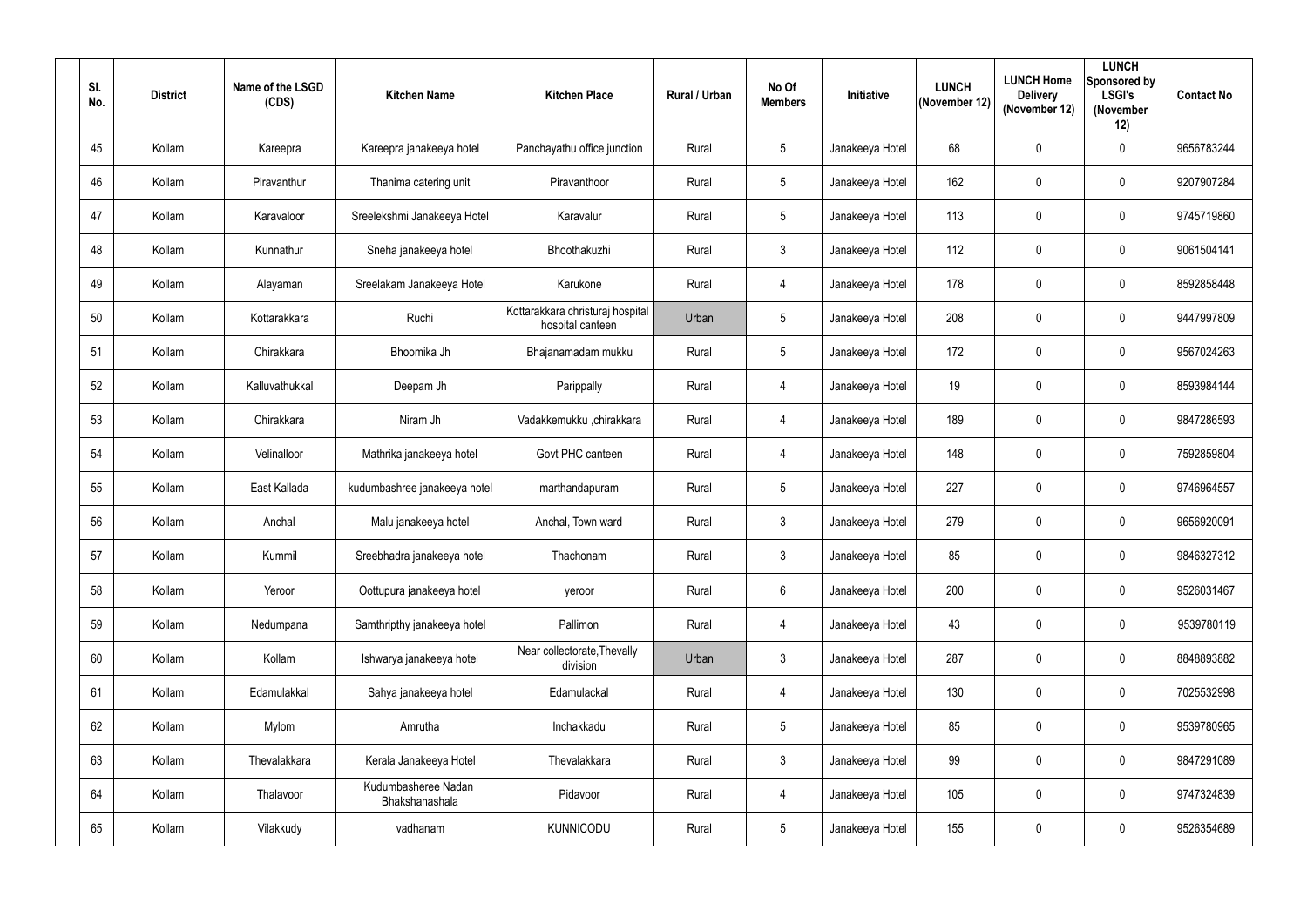|    | SI.<br>No.     | <b>District</b> | Name of the LSGD<br>(CDS) | <b>Kitchen Name</b>                              | <b>Kitchen Place</b>      | <b>Rural / Urban</b> | No Of<br><b>Members</b> | <b>Initiative</b> | <b>LUNCH</b><br>(November 12) | <b>LUNCH Home</b><br><b>Delivery</b><br>(November 12) | <b>LUNCH</b><br>Sponsored by<br><b>LSGI's</b><br>(November<br>12) | <b>Contact No</b> |
|----|----------------|-----------------|---------------------------|--------------------------------------------------|---------------------------|----------------------|-------------------------|-------------------|-------------------------------|-------------------------------------------------------|-------------------------------------------------------------------|-------------------|
|    | 66             | Kollam          | Poothakkulam              | Avani catering                                   | Poothakkulam gp           | Rural                | 4                       | Janakeeya Hotel   | 75                            | 0                                                     | $\mathbf 0$                                                       | 9562782082        |
|    | 67             | Kollam          | Pathanapuram              | Pathanapuram Grama Panchayath<br>Janakeeya Hotel | Pathanapuram              | Rural                | $\overline{4}$          | Janakeeya Hotel   | 91                            | 0                                                     | $\mathbf 0$                                                       | 9061291033        |
|    | 68             | Kollam          | Chadayamangalam           | Real janakeeya hotel                             | Chadayamangalam           | Rural                | $\mathfrak{Z}$          | Janakeeya Hotel   | 73                            | $\mathbf 0$                                           | $\mathbf 0$                                                       | 9562123039        |
|    | 69             | Kollam          | Elampalloor               | Kalavara janakeeya hotel                         | Ashupathri mukku, Kundara | Rural                | $5\phantom{.0}$         | Janakeeya Hotel   | 207                           | 0                                                     | $\mathbf 0$                                                       | 8943182967        |
|    | 70             | Kollam          | Kottamkara                | Ishwarya janakeeya hotel                         | Keralapuram               | Rural                | $5\phantom{.0}$         | Janakeeya Hotel   | $\mathbf 0$                   | 0                                                     | $\mathbf 0$                                                       | 9747765979        |
|    | 71             | Kollam          | Vettikavala               | Nanma                                            | Vettikkavala              | Rural                | $\mathfrak{Z}$          | Janakeeya Hotel   | 159                           | 0                                                     | $\mathbf 0$                                                       | 9645070430        |
|    | 72             | Kollam          | Pooyappally               | Anaswara janakeeya hotel                         | Maruthamanpally           | Rural                | $5\phantom{.0}$         | Janakeeya Hotel   | 193                           | 0                                                     | $\mathbf 0$                                                       | 9947289476        |
|    | 73             | Kollam          | Thenmala                  | Nanma janakeeya hotel                            | Thennala                  | Rural                | 4                       | Janakeeya Hotel   | 245                           | 0                                                     | $\mathbf 0$                                                       | 9446274943        |
|    | 74             | Kollam          | Pattazhi                  | Suprabhatham Catering Unit                       | pattazhy                  | Rural                | $\overline{4}$          | Janakeeya Hotel   | 62                            | 0                                                     | $\mathbf 0$                                                       | 9495195796        |
|    | 75             | Kollam          | Neendakara                | Darshana Janakeeya Hotel                         | Puthenthura Junction      | Rural                | $3\phantom{.0}$         | Janakeeya Hotel   | 164                           | 0                                                     | $\mathbf 0$                                                       | 9633106463        |
|    | 76             | Kollam          | Panayam                   | snehadeepam activity group                       | Thanikkamukku             | Rural                | $\overline{4}$          | Janakeeya Hotel   | $\pmb{0}$                     | $\pmb{0}$                                             | $\mathbf 0$                                                       | 8606117577        |
|    | 77             | Kollam          | Clappana                  | Vijayasree                                       | Near alumpeedika junction | Rural                | $5\phantom{.0}$         | Janakeeya Hotel   | 0                             | 0                                                     | $\mathbf 0$                                                       | 9567797660        |
|    | 78             | Kollam          | Sooranad South            | Akshaya janakeeya hotel                          | Patharam                  | Rural                | 4                       | Janakeeya Hotel   | 300                           | $\pmb{0}$                                             | $\mathbf 0$                                                       | 9746919825        |
|    | 79             | Kollam          | Edamulakkal               | Deepam janakeeya hotel                           | Edamulackal               | Rural                | $\mathfrak{Z}$          | Janakeeya Hotel   | 298                           | $\pmb{0}$                                             | $\mathbf 0$                                                       | 9400684494        |
|    | 80             | Kollam          | Aryankavu                 | Sevana janakeeya hotel                           | Kazhuthurutty             | Rural                | $\mathfrak{Z}$          | Janakeeya Hotel   | 108                           | $\pmb{0}$                                             | $\mathbf 0$                                                       | 8921381398        |
|    | 81             | Kollam          | Pattazhi Vadakkekara      | Annapoorna                                       | Kaduvathode               | Rural                | 4                       | Janakeeya Hotel   | 93                            | $\pmb{0}$                                             | $\mathbf 0$                                                       | 7561013776        |
|    | 82             | Kollam          | Kulasekharapuram          | Vinayaka                                         | Puthiykavu                | Rural                | 4                       | Janakeeya Hotel   | 230                           | $\pmb{0}$                                             | $\mathbf 0$                                                       | 9947499053        |
| 82 |                |                 |                           |                                                  |                           |                      | 354                     |                   | 12273                         | $\bullet$                                             | 8                                                                 |                   |
|    | -1             | Kottayam        | Akalakkunnam              | Navaruchi                                        | Chengalam                 | Rural                | $5\phantom{.0}$         | Janakeeya Hotel   | 137                           | $\pmb{0}$                                             | $\overline{0}$                                                    | 9188362235        |
|    | $\overline{2}$ | Kottayam        | Arpookkara                | Niravu                                           | <b>Medical College</b>    | Rural                | 8                       | Janakeeya Hotel   | 200                           | 0                                                     | $\mathbf 0$                                                       | 9744719092        |
|    | $\mathbf{3}$   | Kottayam        | Arpookkara                | Ruchi Janakeeya Hotel                            | Kaippuzha mutt            | Rural                | $\overline{4}$          | Janakeeya Hotel   | 270                           | 0                                                     | $\mathbf 0$                                                       | 9847147156        |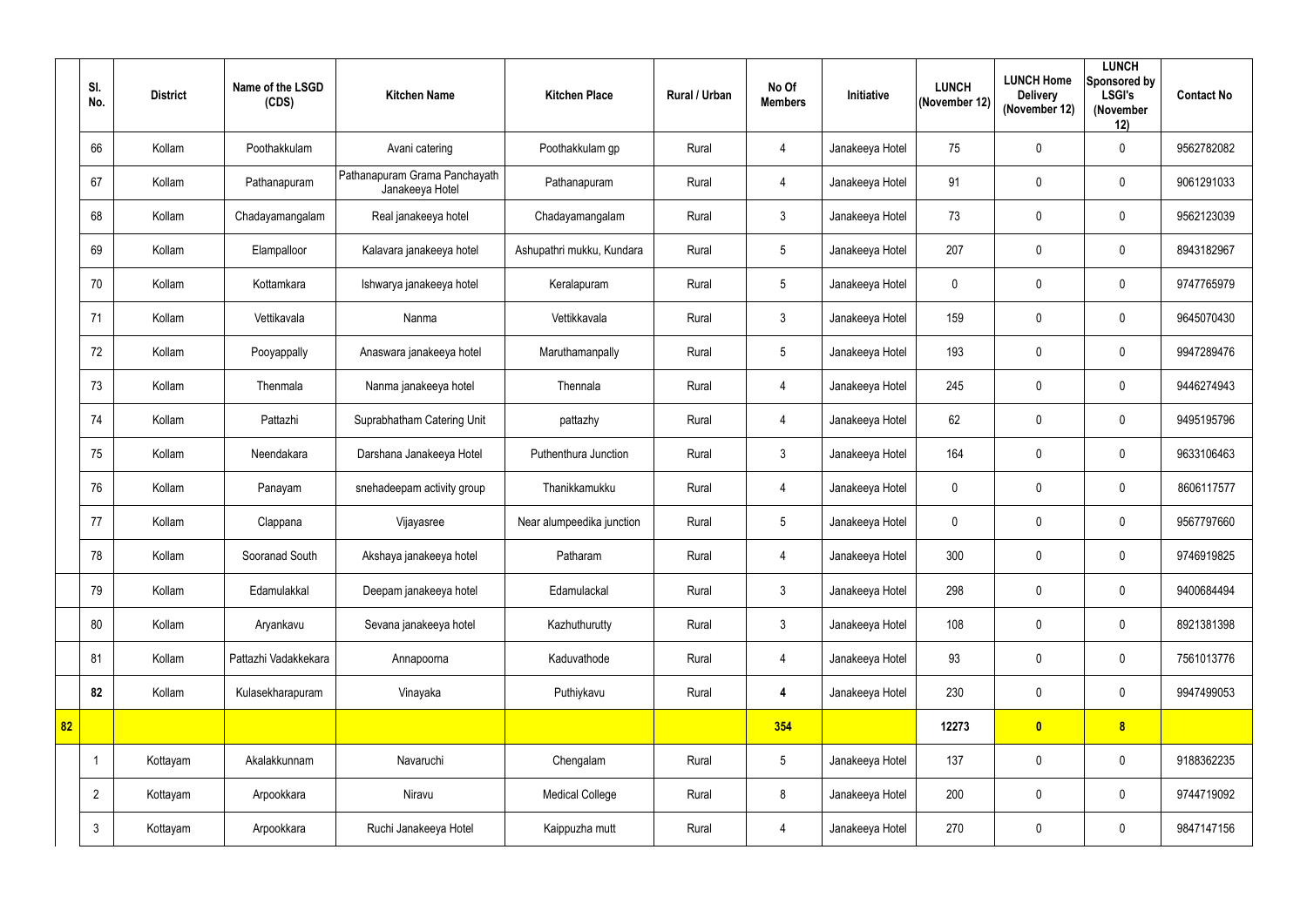| SI.<br>No.      | <b>District</b> | Name of the LSGD<br>(CDS) | <b>Kitchen Name</b>                | <b>Kitchen Place</b>                   | Rural / Urban | No Of<br><b>Members</b> | <b>Initiative</b> | <b>LUNCH</b><br>(November 12) | <b>LUNCH Home</b><br><b>Delivery</b><br>(November 12) | <b>LUNCH</b><br>Sponsored by<br><b>LSGI's</b><br>(November<br>12) | <b>Contact No</b> |
|-----------------|-----------------|---------------------------|------------------------------------|----------------------------------------|---------------|-------------------------|-------------------|-------------------------------|-------------------------------------------------------|-------------------------------------------------------------------|-------------------|
| 4               | Kottayam        | Athirampuzha              | Hannas                             | Mannanam                               | Rural         | $\overline{4}$          | Janakeeya Hotel   | 58                            | $\mathbf 0$                                           | $\mathbf 0$                                                       | 9496136682        |
| 5               | Kottayam        | Ayarkunnam                | Panchami Unit                      | Near PHC Ayarkunnam                    | Rural         | $5\overline{)}$         | Janakeeya Hotel   | 48                            | $\mathbf 0$                                           | $\mathbf 0$                                                       | 9744560994        |
| $6\phantom{.}$  | Kottayam        | Aymanam                   | Bisiya                             | Aymanam panchayath hall                | Rural         | $\mathbf{3}$            | Janakeeya Hotel   | 89                            | $\mathbf 0$                                           | $\mathbf 0$                                                       | 9544560606        |
| $\overline{7}$  | Kottayam        | Bharananganam             | Kudumbshree nadan<br>bhakshanasala | Bharananganam                          | Rural         | $\mathbf{3}$            | Janakeeya Hotel   | 132                           | $\mathbf 0$                                           | $\mathbf 0$                                                       | 8113827680        |
| 8               | Kottayam        | Changanassery             | Janakeeya Hotel                    | Near Railway station                   | Urban         | $\mathbf{3}$            | Janakeeya Hotel   | 175                           | $\mathbf 0$                                           | $\mathbf 0$                                                       | 7560866821        |
| 9               | Kottayam        | Chemp                     | Thanima                            | Chemp                                  | Rural         | $\overline{4}$          | Janakeeya Hotel   | 25                            | $\mathbf 0$                                           | $\mathbf 0$                                                       | 9809940907        |
| 10 <sup>°</sup> | Kottayam        | Chirakkadav               | <b>Udaya Catering Unit</b>         | Mahatma Gandhi Town Hall.<br>Ponkunnam | Rural         | $5\overline{)}$         | Janakeeya Hotel   | 65                            | $\mathbf 0$                                           | $\mathbf 0$                                                       | 6282479410        |
| 11              | Kottayam        | Chirakkadav               | Sargam                             | Thekkethu Kavala                       | Rural         | $\mathbf{3}$            | Janakeeya Hotel   | 34                            | $\mathbf 0$                                           | $\mathbf 0$                                                       | 9656087110        |
| 12              | Kottayam        | Elikulam                  | Janakeeya Hotel Elikkulam          | Manchakuzhy                            | Rural         | $\mathbf{3}$            | Janakeeya Hotel   | 40                            | $\mathbf 0$                                           | $\mathbf 0$                                                       | 9074768314        |
| 13              | Kottayam        | Ettumanoor                | Gramashree cafe kudumbasree        | Nandanam auditorium,<br>Ettumanoor     | Urban         | $5\overline{)}$         | Janakeeya Hotel   | 91                            | $\mathbf 0$                                           | $\mathbf 0$                                                       | 9847334071        |
| 14              | Kottayam        | Kadanad                   | Thanal catering                    | Kadanad                                | Rural         | $5\overline{)}$         | Janakeeya Hotel   | 63                            | $\overline{0}$                                        | $\mathbf 0$                                                       | 9048099040        |
| 15              | Kottayam        | Kadaplamattam             | Salt &pepper                       | Near Kadaplamattom CDS                 | Rural         | 4                       | Janakeeya Hotel   | 50                            | 17                                                    | $\mathbf 0$                                                       | 9645400860        |
| 16 <sup>°</sup> | Kottayam        | Kadaplamattam             | Kadaplamattam Janakeeya Hotel      | Vayala                                 | Rural         | 4                       | Janakeeya Hotel   | 32                            | 44                                                    | $\mathbf 0$                                                       | 9446804954        |
| 17              | Kottayam        | Kaduthuruthy              | Janakeeya Hotel                    | Panchayath premise                     | Rural         | $6\overline{6}$         | Janakeeya Hotel   | 148                           | $\mathbf 0$                                           | $\mathbf 0$                                                       | 9847166464        |
| 18              | Kottayam        | Kallara                   | Vasuki Janakeeya hotel             | Kallara                                | Rural         | 3 <sup>1</sup>          | Janakeeya Hotel   | 92                            | $\mathbf 0$                                           | $\pmb{0}$                                                         | 9846103478        |
| 19              | Kottayam        | Kanakkari                 | Jesus                              | Pattithanam                            | Rural         | $5\overline{)}$         | Janakeeya Hotel   | 152                           | $\mathbf 0$                                           | $\mathbf 0$                                                       | 9447192439        |
| 20              | Kottayam        | Kangazha                  | Sulabha                            | Pathanadu                              | Rural         | $5\overline{)}$         | Janakeeya Hotel   | 86                            | $\mathbf 0$                                           | $\bm{0}$                                                          | 9847438293        |
| 21              | Kottayam        | Kanjirapally              | Vanitha canteen                    | Panchayath premise                     | Rural         | 3 <sup>1</sup>          | Janakeeya Hotel   | 153                           | $\mathbf 0$                                           | $\mathbf 0$                                                       | 9605391868        |
| 22              | Kottayam        | Karoor                    | Unarvu janakeeya hotel             | Valavoor                               | Rural         | $5\overline{)}$         | Janakeeya Hotel   | 110                           | $\mathbf 0$                                           | $\mathbf 0$                                                       | 8304903250        |
| 23              | Kottayam        | Karukachal                | <b>Sukrutham Catering Unit</b>     | Karukachal                             | Rural         | $5\overline{)}$         | Janakeeya Hotel   | 50                            | $\mathbf 0$                                           | $\pmb{0}$                                                         | 9847766843        |
| 24              | Kottayam        | Kidangoor                 | Janakeeya hotel                    | Kidangoor Panchayath                   | Rural         | $\mathbf{3}$            | Janakeeya Hotel   | 98                            | $\boldsymbol{0}$                                      | $\boldsymbol{0}$                                                  | 9048080292        |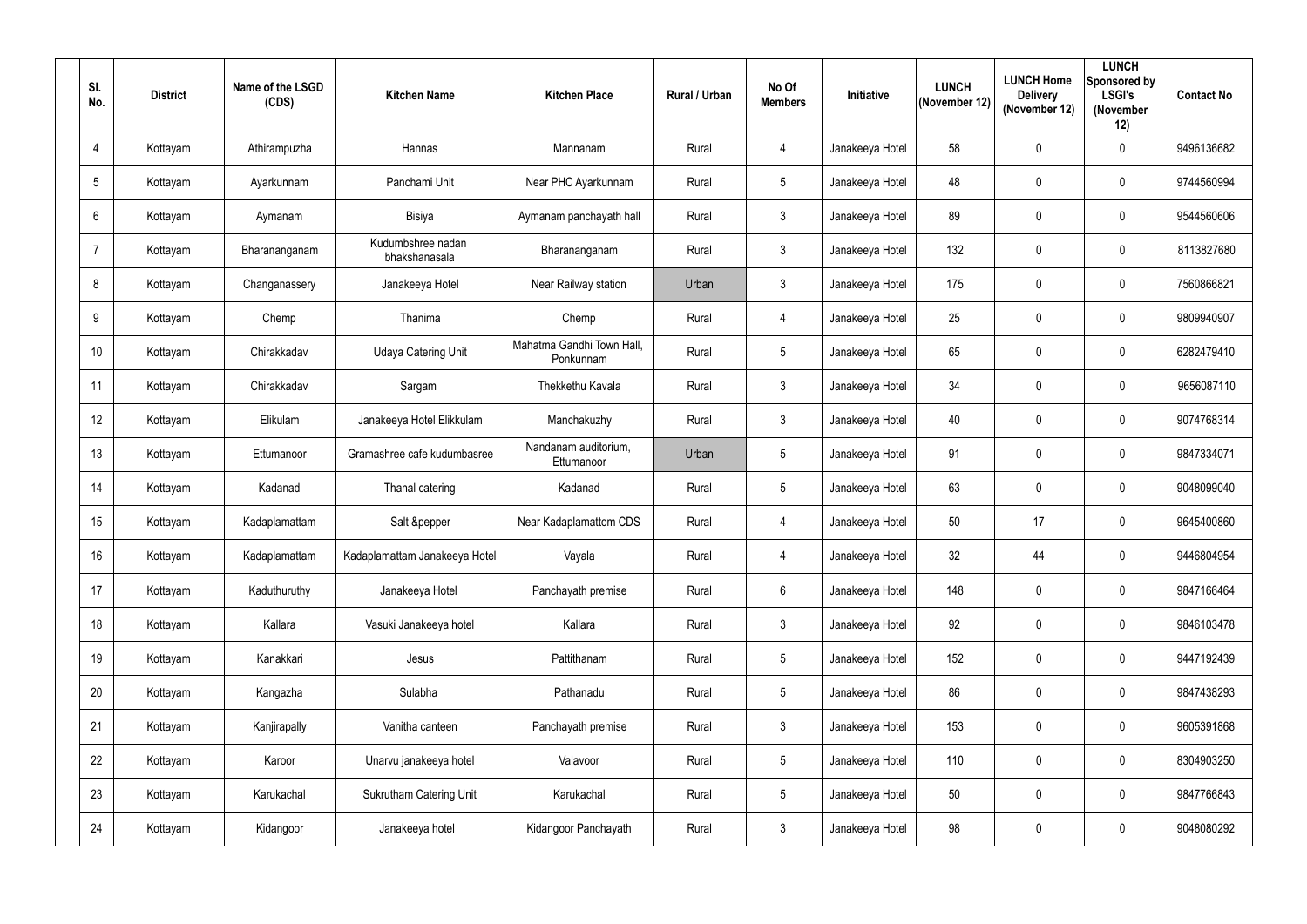|    | SI.<br>No. | <b>District</b> | Name of the LSGD<br>(CDS) | <b>Kitchen Name</b>             | <b>Kitchen Place</b>           | Rural / Urban | No Of<br><b>Members</b> | Initiative      | <b>LUNCH</b><br>(November 12) | <b>LUNCH Home</b><br><b>Delivery</b><br>(November 12) | <b>LUNCH</b><br>Sponsored by<br><b>LSGI's</b><br>(November<br>12) | <b>Contact No</b> |
|----|------------|-----------------|---------------------------|---------------------------------|--------------------------------|---------------|-------------------------|-----------------|-------------------------------|-------------------------------------------------------|-------------------------------------------------------------------|-------------------|
|    | 25         | Kottayam        | Kooroppada                | Achus Janakeeya Hotel           | Panchayath                     | Rural         | $\mathbf{3}$            | Janakeeya Hotel | 70                            | 0                                                     | $\overline{0}$                                                    | 9778121989        |
|    | 26         | Kottayam        | Koottickal                | Janakeeya hotel                 | Koottickal                     | Rural         | $5\overline{)}$         | Janakeeya Hotel | 96                            | 0                                                     | $\mathbf 0$                                                       | 9645219929        |
|    | 27         | Kottayam        | Koruthodu                 | Koruthodu Janakeeya Hotel       | Koruthodu                      | Rural         | 6                       | Janakeeya Hotel | 49                            | 0                                                     | $\mathbf 0$                                                       | 7510770418        |
|    | 28         | Kottayam        | KottayamNorth             | Alfa Canteen                    | Municipality Kottayam          | Urban         | $5\phantom{.0}$         | Janakeeya Hotel | 187                           | 0                                                     | $\overline{0}$                                                    | 9846571923        |
|    | 29         | Kottayam        | KottayamNorth             | Kerala cafe janakeeya hotel     | Choottuveli                    | Urban         | $\mathfrak{Z}$          | Janakeeya Hotel | 378                           | 0                                                     | $\mathbf 0$                                                       | 8129337294        |
|    | 30         | Kottayam        | KottayamNorth             | Maria Janakeeya Hotel           | Chungam                        | Urban         | $5\phantom{.0}$         | Janakeeya Hotel | 265                           | 0                                                     | $\overline{0}$                                                    | 9744843928        |
|    | 31         | Kottayam        | KottayamNorth             | Ambady Janakeeya Hotel          | Karapuzha                      | Urban         | $\overline{4}$          | Janakeeya Hotel | $\mathbf 0$                   | 0                                                     | $\overline{0}$                                                    | 9496374594        |
|    | 32         | Kottayam        | Kozhuvanal                | Rohini Janakeeya Hotel          | Vakkappulam                    | Rural         | $\mathbf{3}$            | Janakeeya Hotel | $\mathbf 0$                   | 0                                                     | $\mathbf 0$                                                       | 9400216885        |
|    | 33         | Kottayam        | Kuravilangadu             | kudumbashree janakeeya hotel    | kuravilangady by pass junction | Rural         | $5\overline{)}$         | Janakeeya Hotel | 163                           | 0                                                     | $\overline{0}$                                                    | 7559022364        |
|    | 34         | Kottayam        | Kurichi                   | <b>Swad Catering</b>            | Cheruvelippadi                 | Rural         | $\overline{4}$          | Janakeeya Hotel | $\mathbf 0$                   | 0                                                     | $\mathbf 0$                                                       | 9847891917        |
|    | 35         | Kottayam        | Madappally                | SR catering                     | Mammoodu                       | Rural         | $\mathbf{3}$            | Janakeeya Hotel | 138                           | 0                                                     | $\mathbf 0$                                                       | 9747702203        |
|    | 36         | Kottayam        | Manimala                  | Vanitha canteen                 | Manimala                       | Rural         | $\mathbf{3}$            | Janakeeya Hotel | 132                           | 0                                                     | $\overline{0}$                                                    | 9946318069        |
|    | 37         | Kottayam        | Manjoor                   | Oruma catering unit             | Kuruppanthara                  | Rural         | $5\phantom{.0}$         | Janakeeya Hotel | 68                            | 46                                                    | $\overline{2}$                                                    | 9349189590        |
|    | 38         | Kottayam        | Manjoor                   | Deepam                          | Manjoor                        | Rural         | $5\phantom{.0}$         | Janakeeya Hotel | $\mathbf 0$                   | 0                                                     | $\overline{0}$                                                    | 8547676135        |
|    | 39         | Kottayam        | Marangattupilly           | Marangattupilly Janakeeya Hotel | Marangattupilly                | Rural         | $\overline{4}$          | Janakeeya Hotel | 95                            | 0                                                     | $\overline{0}$                                                    | 9544416772        |
|    | 40         | Kottayam        | Maravanthuruth            | Changathi                       | Maravanthuruth                 | Rural         | 4                       | Janakeeya Hotel | 61                            | 0                                                     | $\overline{0}$                                                    | 9744598169        |
| 79 | 41         | Kottayam        | Meenachil                 | Akshaya Janakeeya hotel         | Idamattam                      | Rural         | $\overline{4}$          | Janakeeya Hotel | 97                            | 0                                                     | $\overline{0}$                                                    | 9747190979        |
|    | 42         | Kottayam        | Meenachil                 | Archana janakeeya Hotel         | Paika                          | Rural         | $5\phantom{.0}$         | Janakeeya Hotel | 167                           | 0                                                     | $\mathbf 0$                                                       | 9048759539        |
|    | 43         | Kottayam        | Meenadom                  | <b>Nainus</b>                   | Meenadom                       | Rural         | $3\overline{3}$         | Janakeeya Hotel | 62                            | 0                                                     | $\overline{0}$                                                    | 9539752801        |
|    | 44         | Kottayam        | Melukavu                  | Seenayi Cafe centre             | Melukavumattam                 | Rural         | $5\phantom{.0}$         | Janakeeya Hotel | $\mathbf 0$                   | 0                                                     | $\overline{0}$                                                    | 9744546703        |
|    | 45         | Kottayam        | Moonnilav                 | Aiswarya                        | Moonnilav                      | Rural         | $3\overline{3}$         | Janakeeya Hotel | 81                            | 0                                                     | $\overline{0}$                                                    | 8281227689        |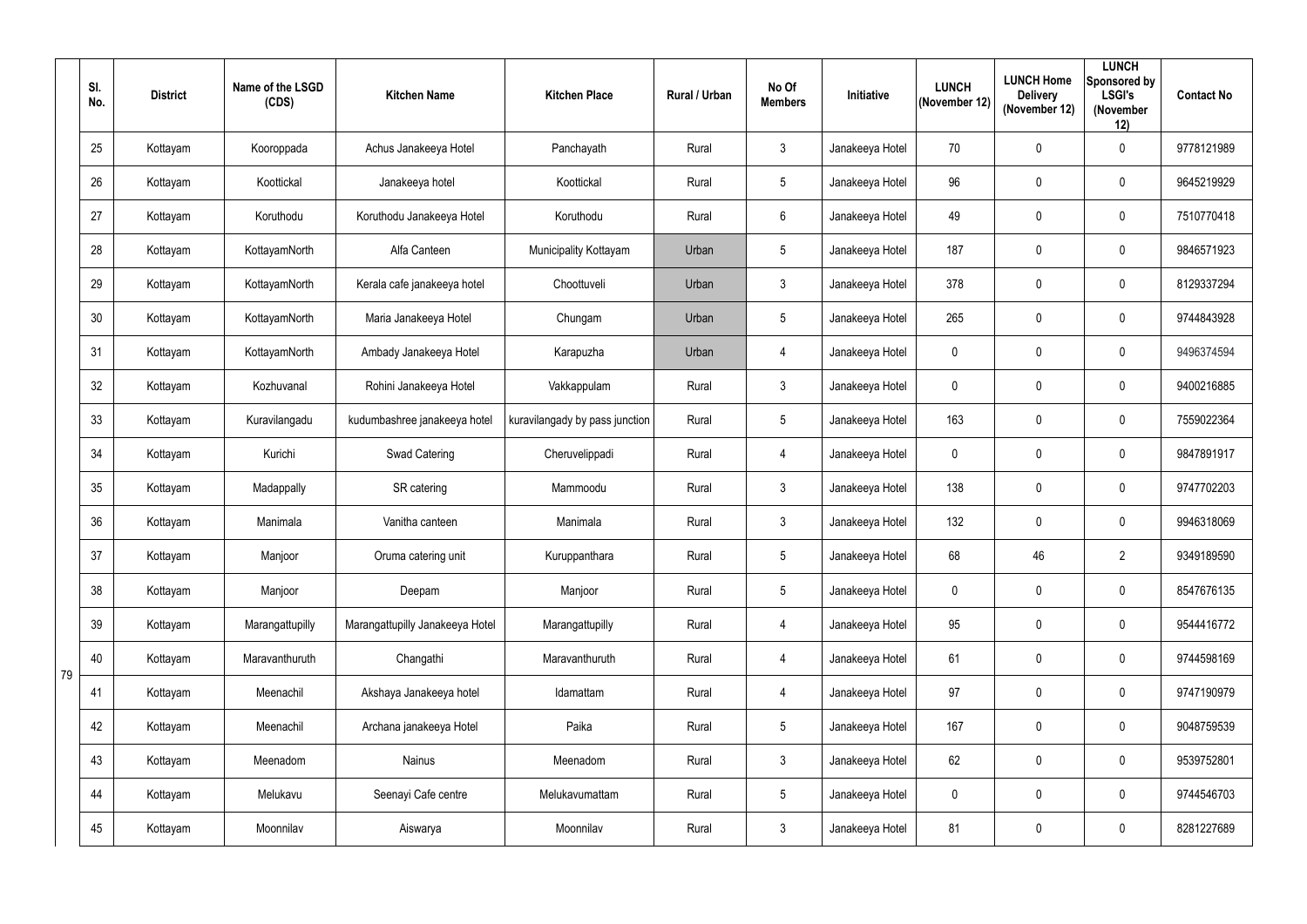| SI.<br>No. | <b>District</b> | Name of the LSGD<br>(CDS) | <b>Kitchen Name</b>          | <b>Kitchen Place</b>     | <b>Rural / Urban</b> | No Of<br><b>Members</b> | Initiative      | <b>LUNCH</b><br>(November 12) | <b>LUNCH Home</b><br><b>Delivery</b><br>(November 12) | <b>LUNCH</b><br>Sponsored by<br><b>LSGI's</b><br>(November<br>12) | <b>Contact No</b> |
|------------|-----------------|---------------------------|------------------------------|--------------------------|----------------------|-------------------------|-----------------|-------------------------------|-------------------------------------------------------|-------------------------------------------------------------------|-------------------|
| 46         | Kottayam        | Mulakkulam                | Janakeeya Hotel              | Moorkkattilpadi          | Rural                | $\overline{4}$          | Janakeeya Hotel | 64                            | $\mathbf 0$                                           | $\mathbf 0$                                                       | 9747856382        |
| 47         | Kottayam        | Mundakkayam               | Janakeeya Hotel Mundakkayam  | Mundakkayam              | Rural                | $6\overline{6}$         | Janakeeya Hotel | 160                           | $\mathbf 0$                                           | $\mathbf 0$                                                       | 9495314979        |
| 48         | Kottayam        | Nedumkunnam               | Nanma Kudumbashree Unit      | Nedumkunnam              | Rural                | $5\phantom{.0}$         | Janakeeya Hotel | 87                            | $\mathbf 0$                                           | $\mathbf 0$                                                       | 7306791612        |
| 49         | Kottayam        | Neendoor                  | Gruhasree ME Unit            | Panchayath               | Rural                | 3 <sup>1</sup>          | Janakeeya Hotel | 36                            | $\overline{0}$                                        | $\mathbf 0$                                                       | 9847756958        |
| 50         | Kottayam        | Njeezhoor                 | Annapoorna Janakeeya Hotel   | Panchayath               | Rural                | 4                       | Janakeeya Hotel | 115                           | $\overline{0}$                                        | $\mathbf 0$                                                       | 9745246839        |
| 51         | Kottayam        | Pala                      | Harithasree catering         | Chethimattam             | Urban                | $5\overline{)}$         | Janakeeya Hotel | 205                           | $\overline{0}$                                        | $\mathbf 0$                                                       | 9895154240        |
| 52         | Kottayam        | Pampady                   | Thrupthi                     | Pampady Town             | Rural                | 5 <sub>5</sub>          | Janakeeya Hotel | 18                            | $\mathbf 0$                                           | $\mathbf 0$                                                       | 9633013622        |
| 53         | Kottayam        | Panachikkadu              | Ruchi Canteen                | Paruthumpara             | Rural                | $5\overline{)}$         | Janakeeya Hotel | 80                            | $\mathbf 0$                                           | $\mathbf 0$                                                       | 9656411494        |
| 54         | Kottayam        | Parathodu                 | Janakeeya Hotel Parathodu    | Panchayath               | Rural                | $\overline{4}$          | Janakeeya Hotel | 65                            | $\mathbf 0$                                           | $\mathbf 0$                                                       | 7907455541        |
| 55         | Kottayam        | Paippadu                  | Thejus                       | Paippadu                 | Rural                | $5\overline{)}$         | Janakeeya Hotel | 198                           | $\mathbf 0$                                           | $\mathbf 0$                                                       | 7034621426        |
| 56         | Kottayam        | Poonjar                   | Haritham                     | Poonjar                  | Rural                | $5\phantom{.0}$         | Janakeeya Hotel | 82                            | $\overline{0}$                                        | $\overline{4}$                                                    | 9495235348        |
| 57         | Kottayam        | Ramapuram                 | Ruchi                        | Ramapuram                | Rural                | 4                       | Janakeeya Hotel | 140                           | 35                                                    | $\mathbf 0$                                                       | 9495107277        |
| 58         | Kottayam        | T.V.Puram                 | Vijaya Janakeeya Hotel       | TV Puram                 | Rural                | $\mathbf{3}$            | Janakeeya Hotel | 45                            | $\mathbf{0}$                                          | $\mathbf 0$                                                       | 9847614136        |
| 59         | Kottayam        | Teekkoy                   | Kairali                      | Vagamattom, Kallambhagam | Rural                | $\mathbf{3}$            | Janakeeya Hotel | $\mathbf 0$                   | $\mathbf 0$                                           | $\mathbf 0$                                                       | 7025702768        |
| 60         | Kottayam        | Thalanad                  | Nanma                        | Muttambhagam Kavala      | Rural                | 3 <sup>1</sup>          | Janakeeya Hotel | $\pmb{0}$                     | $\mathbf 0$                                           | $\mathbf 0$                                                       | 9961289547        |
| 61         | Kottayam        | Thalappalam               | Ameya                        | Thalappalam              | Rural                | $\overline{4}$          | Janakeeya Hotel | 109                           | $\mathbf 0$                                           | $\mathbf 0$                                                       | 7025932626        |
| 62         | Kottayam        | Thalayolaparambu          | kudumbashree janakeeya hotel | Thalayolaparambu         | Rural                | 3 <sup>1</sup>          | Janakeeya Hotel | 96                            | $\mathbf 0$                                           | $\pmb{0}$                                                         | 7994830570        |
| 63         | Kottayam        | Thidanadu                 | Janani                       | Chemmlamattam            | Rural                | $6\overline{6}$         | Janakeeya Hotel | 87                            | $\pmb{0}$                                             | 0\$                                                               | 9562695545        |
| 64         | Kottayam        | Thidanadu                 | Krishna                      | Near Panchayath          | Rural                | $\overline{4}$          | Janakeeya Hotel | 107                           | $\mathbf 0$                                           | $\mathbf 0$                                                       | 9605565960        |
| 65         | Kottayam        | Thiruvarppu               | Sreeparvathy food products   | Illickal                 | Rural                | 3 <sup>1</sup>          | Janakeeya Hotel | 143                           | $\mathbf 0$                                           | $\pmb{0}$                                                         | 9747289846        |
| 66         | Kottayam        | Thrikkodithanam           | Swanthanam                   | Thrikkodithanam          | Rural                | $5\overline{)}$         | Janakeeya Hotel | 87                            | $\pmb{0}$                                             | $\bm{0}$                                                          | 7902729237        |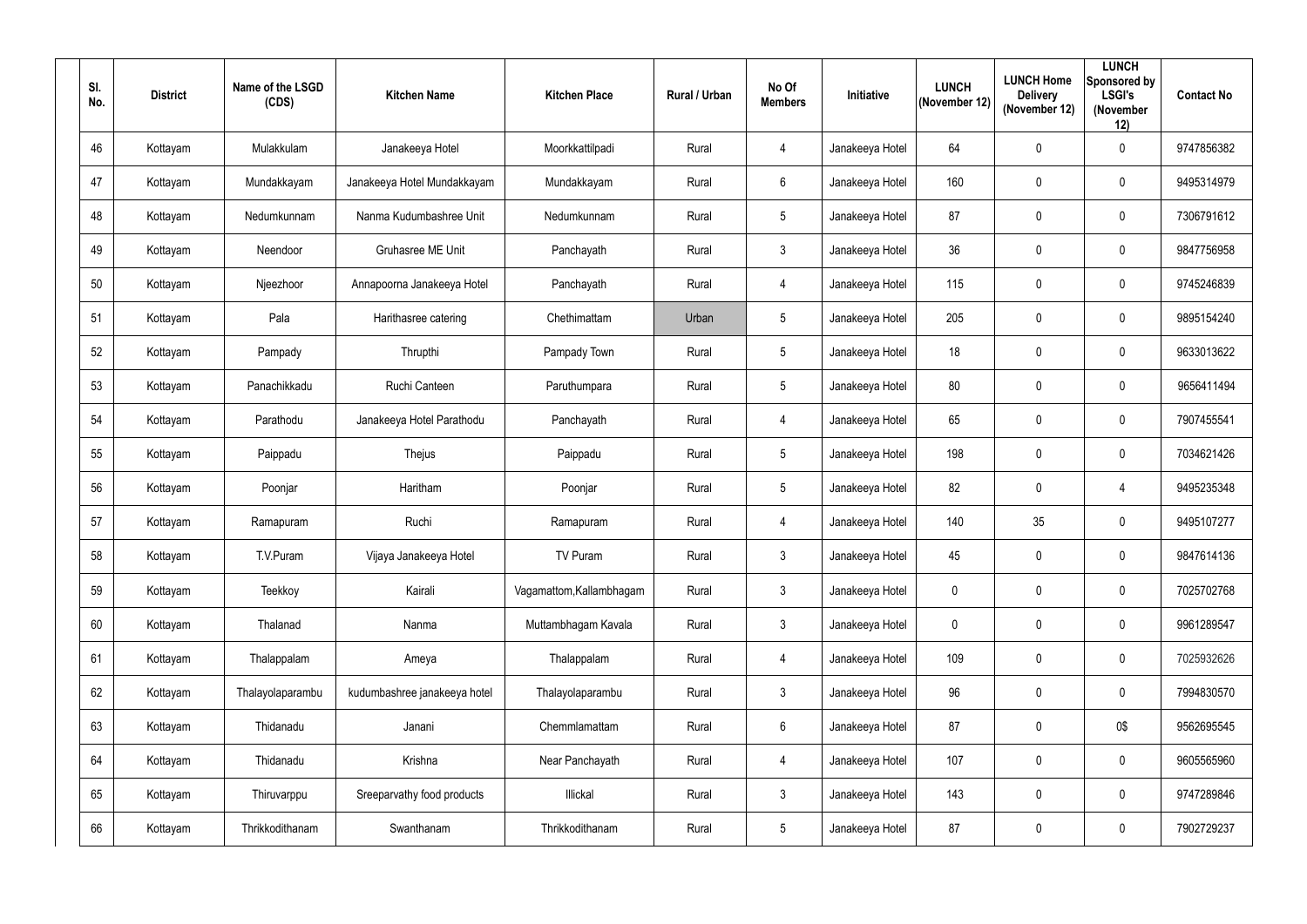|    | SI.<br>No.     | <b>District</b> | Name of the LSGD<br>(CDS) | <b>Kitchen Name</b>                                      | <b>Kitchen Place</b>                        | <b>Rural / Urban</b> | No Of<br><b>Members</b> | <b>Initiative</b> | <b>LUNCH</b><br>(November 12) | <b>LUNCH Home</b><br><b>Delivery</b><br>(November 12) | <b>LUNCH</b><br>Sponsored by<br><b>LSGI's</b><br>(November<br>12) | <b>Contact No</b> |
|----|----------------|-----------------|---------------------------|----------------------------------------------------------|---------------------------------------------|----------------------|-------------------------|-------------------|-------------------------------|-------------------------------------------------------|-------------------------------------------------------------------|-------------------|
|    | 67             | Kottayam        | Udayanapuram              | Uppum Mulakum                                            | Nerekadavu                                  | Rural                | $3\phantom{.0}$         | Janakeeya Hotel   | 47                            | $\mathbf 0$                                           | $\mathbf 0$                                                       | 8111850728        |
|    | 68             | Kottayam        | Udayanapuram              | Aiswarya Activity Group                                  | Vaikom Block Panchayath                     | Rural                | 5                       | Janakeeya Hotel   | 45                            | 0                                                     | $\mathbf 0$                                                       | 9847437286        |
|    | 69             | Kottayam        | Uzhavoor                  | Uzhavoor Janakeeya Hotel                                 | Uzhavoor Town                               | Rural                | 8                       | Janakeeya Hotel   | 196                           | 85                                                    | 15                                                                | 9746074266        |
|    | 70             | Kottayam        | Vaikom                    | <b>Chanees Eats</b>                                      | Chalapparambu                               | Urban                | $\overline{4}$          | Janakeeya Hotel   | 96                            | 0                                                     | $\mathbf 0$                                                       | 9446467389        |
|    | 71             | Kottayam        | Vakathanam                | Padheyam                                                 | Njaliakuzhi                                 | Rural                | 6                       | Janakeeya Hotel   | 185                           | $\boldsymbol{0}$                                      | $\mathbf 0$                                                       | 9495010073        |
|    | 72             | Kottayam        | Vazhappally               | Udayam                                                   | Vazhappally                                 | Rural                | $\overline{4}$          | Janakeeya Hotel   | 147                           | $\pmb{0}$                                             | $\mathbf 0$                                                       | 9562267564        |
|    | 73             | Kottayam        | Vazhoor                   | Kudumbashree Canteen Unit At<br>Vazhoor Grama Panchayath | Vazhoor Grama Panchayath<br><b>Building</b> | Rural                | 5                       | Janakeeya Hotel   | 40                            | 0                                                     | $\mathbf 0$                                                       | 9544717796        |
|    | 74             | Kottayam        | Vazhoor                   | New India                                                | Nedumavu                                    | Rural                | $\mathbf{3}$            | Janakeeya Hotel   | 19                            | 0                                                     | $\mathbf 0$                                                       | 9744581242        |
|    | 75             | Kottayam        | Vechoor                   | <b>Treeland Annapoorna</b>                               | <b>Bund Road</b>                            | Rural                | $\mathfrak{Z}$          | Janakeeya Hotel   | 123                           | 0                                                     | $\mathbf 0$                                                       | 8606814487        |
|    | 76             | Kottayam        | Veliyannoor               | Thanima foods                                            | Veliyannoor                                 | Rural                | $\mathfrak{Z}$          | Janakeeya Hotel   | 188                           | $\boldsymbol{0}$                                      | $\mathbf 0$                                                       | 9744392147        |
|    | 77             | Kottayam        | Vellavoor                 | Uppum Mulakum Janakeeya Hotel                            | Panchayath premise                          | Rural                | 5                       | Janakeeya Hotel   | 82                            | $\pmb{0}$                                             | $\mathbf 0$                                                       | 9188317288        |
|    | 78             | Kottayam        | Velloor                   | Puzhayoram catering                                      | Near Velloor cds office                     | Rural                | $\overline{4}$          | Janakeeya Hotel   | 132                           | 0                                                     | $\mathbf 0$                                                       | 9895522286        |
|    | 79             | Kottayam        | Vijayapuram               | Niravu                                                   | Iranjal                                     | Rural                | $\mathfrak{Z}$          | Janakeeya Hotel   | 271                           | $\pmb{0}$                                             | $\overline{0}$                                                    | 9495245895        |
|    | 80             | Kottayam        | Vijayapuram               | Renown Janakeeya Hotel                                   | Vadavathoor                                 | Rural                | 5                       | Janakeeya Hotel   | 131                           | $\pmb{0}$                                             |                                                                   | 8606536302        |
| 79 |                |                 |                           |                                                          |                                             |                      | 336                     |                   | 8133                          | 227                                                   | 21                                                                |                   |
|    | 1              | Kozhikode       | Balussery                 | Unarvu Janakeeya Hotel                                   | Balussery                                   | Rural                | 5                       | Janakeeya Hotel   | 137                           | $\pmb{0}$                                             | $\overline{0}$                                                    | 95440 03929       |
|    | $\overline{2}$ | Kozhikode       | Panangad                  | Kairali Janakeeya Hotel                                  | Balussery mukku at KK<br>hospital           | Rural                | 3 <sup>1</sup>          | Janakeeya Hotel   | 356                           | $\pmb{0}$                                             | $\overline{0}$                                                    | 97450 85782       |
|    | $\mathfrak{Z}$ | Kozhikode       | Koorachundu               | Koorachundu Janakeeya hotel                              | Koorachundu                                 | Rural                | $\overline{4}$          | Janakeeya Hotel   | 270                           | $\pmb{0}$                                             | $\mathbf 0$                                                       | 94967 07886       |
|    | $\overline{4}$ | Kozhikode       | Koorachundu               | Koottayma Janakeeya Hotel                                | Kallanode                                   | Rural                | 5                       | Janakeeya Hotel   | 362                           | $\pmb{0}$                                             | $\mathbf 0$                                                       | 94967 26850       |
|    | 5              | Kozhikode       | Kottur                    | Sneha Janakeeya Hotel                                    | Kottur                                      | Rural                | 5                       | Janakeeya Hotel   | 141                           | 0                                                     | $\mathbf 0$                                                       | 97456 72101       |
|    | 6              | Kozhikode       | Naduvannur                | Naduvannur Janakeeya Hotel                               | Naduvannur                                  | Rural                | $\overline{7}$          | Janakeeya Hotel   | 310                           | $\pmb{0}$                                             | $\overline{0}$                                                    | 8592-031802       |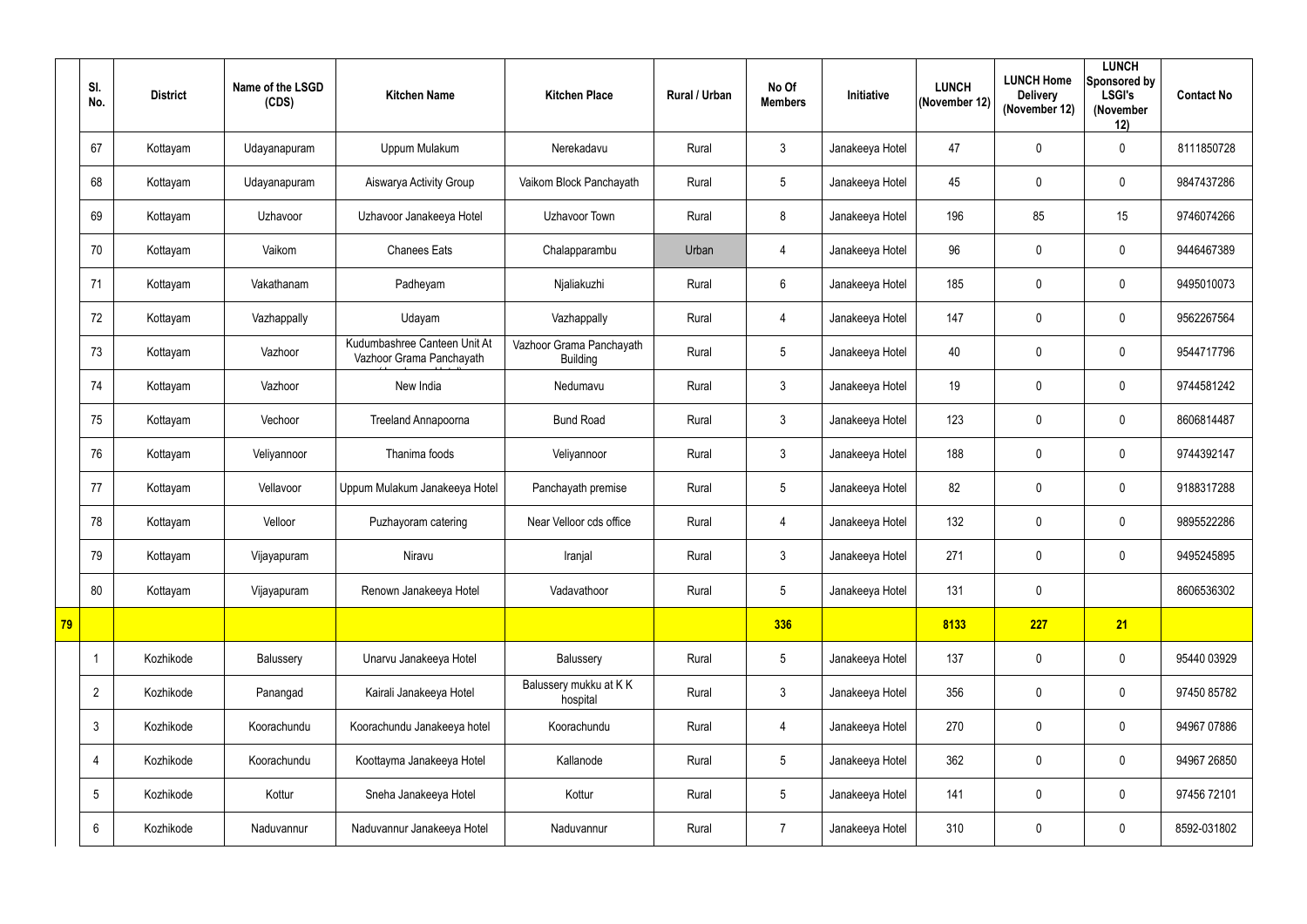| SI.<br>No.     | <b>District</b> | Name of the LSGD<br>(CDS) | <b>Kitchen Name</b>            | <b>Kitchen Place</b>                  | Rural / Urban | No Of<br><b>Members</b> | Initiative      | <b>LUNCH</b><br>(November 12) | <b>LUNCH Home</b><br><b>Delivery</b><br>(November 12) | <b>LUNCH</b><br>Sponsored by<br><b>LSGI's</b><br>(November<br>12) | <b>Contact No</b> |
|----------------|-----------------|---------------------------|--------------------------------|---------------------------------------|---------------|-------------------------|-----------------|-------------------------------|-------------------------------------------------------|-------------------------------------------------------------------|-------------------|
| $\overline{7}$ | Kozhikode       | Naduvannur                | Kudumbashree Janakeeya Hotel   | Anjolimukku                           | Rural         | $\mathbf{3}$            | Janakeeya Hotel | 398                           | 0                                                     | $\overline{0}$                                                    | 9995947043        |
| 8              | Kozhikode       | Ulliyeri                  | Ulliyeri Janakeeya Hotel       | Ulliyeri                              | Rural         | 4                       | Janakeeya Hotel | 320                           | $\mathbf 0$                                           | $\overline{0}$                                                    | 89434 06681       |
| 9              | Kozhikode       | Unnikulam                 | Swad Janakeeya Hotel           | Ekarool Kaappil Road                  | Rural         | $\mathbf{3}$            | Janakeeya Hotel | 635                           | $\mathbf 0$                                           | $\overline{0}$                                                    | 85475 75474       |
| 10             | Kozhikode       | Unnikulam                 | Chaithanya Janakeeya Hotel     | Opposite unnikulam<br>gramapanchayath | Rural         | $\mathbf{3}$            | Janakeeya Hotel | 588                           | 0                                                     | $\overline{0}$                                                    | 87141 31460       |
| 11             | Kozhikode       | Nanminda                  | Akshaya vanitha hotel          | Nanminda panchayath building          | Rural         | $\mathbf{3}$            | Janakeeya Hotel | 106                           | 0                                                     | $\overline{0}$                                                    | 9961184212        |
| 12             | Kozhikode       | Thalakkulathur            | Thalakkulathur Janakeeya Hotel | Parambath                             | Rural         | 4                       | Janakeeya Hotel | 182                           | $\mathbf 0$                                           | $\overline{0}$                                                    | 7593067511        |
| 13             | Kozhikode       | Kakkodi                   | Kakkodi Janakeeya Hotel        | Kakkodi Bazar                         | Rural         | $\overline{7}$          | Janakeeya Hotel | 265                           | 0                                                     | $\overline{0}$                                                    | 8943123615        |
| 14             | Kozhikode       | Chelannur                 | Oottupura Janakeeya Hotel      | Ambalathukulangara                    | Rural         | $\overline{7}$          | Janakeeya Hotel | 90                            | $\mathbf 0$                                           | $\overline{2}$                                                    | 9846010528        |
| 15             | Kozhikode       | Narikkuni                 | Amma Janakeeya Hotel           | Narikkuni                             | Rural         | $\mathbf{3}$            | Janakeeya Hotel | 210                           | $\mathbf 0$                                           | $\overline{0}$                                                    | 9645606562        |
| 16             | Kozhikode       | Kakkoor                   | Janakeeya Hotel Kakkoor        | Kakkoor                               | Rural         | $5\overline{)}$         | Janakeeya Hotel | 120                           | 0                                                     | $\overline{0}$                                                    | 8592050112        |
| 17             | Kozhikode       | Koduvally                 | Sadhya Janakeeya Hotel         | G M L P School, Koduvally             | Urban         | $5\phantom{.0}$         | Janakeeya Hotel | 403                           | $\overline{0}$                                        | $\overline{0}$                                                    | 8593898831        |
| 18             | Kozhikode       | Koduvally                 | KKN Janakeeya Hotel Koduvally  | Nellamkandi                           | Urban         | 3                       | Janakeeya Hotel | 155                           | $\overline{0}$                                        | $\overline{0}$                                                    | 9847650894        |
| 19             | Kozhikode       | Koduvally                 | Swad Janakeeya Hotel           | Manipuram                             | Urban         | 5                       | Janakeeya Hotel | 210                           | $\pmb{0}$                                             | $\mathbf 0$                                                       | 9946991995        |
| $20\,$         | Kozhikode       | Madavoor                  | Madavoor Janakeeya Hotel       | Near madavoor panchayath              | Rural         | $5\phantom{.0}$         | Janakeeya Hotel | 234                           | $\overline{0}$                                        | $\boldsymbol{0}$                                                  | 8547590842        |
| 21             | Kozhikode       | Omasseri                  | Annapoornna Janakeeya Hotel    | Omasseri                              | Rural         | $\overline{4}$          | Janakeeya Hotel | 308                           | $\overline{0}$                                        | $\mathbf 0$                                                       | 9605102599        |
| 22             | Kozhikode       | Puthuppadi                | Ruchi Janakeeya Hotel          | Puthupadi                             | Rural         | $5\phantom{.0}$         | Janakeeya Hotel | 240                           | $\overline{0}$                                        | $\boldsymbol{0}$                                                  | 7909113114        |
| 23             | Kozhikode       | Kizhakkoth                | Swad Janakeeya Hotel           | Mariveettilthazham                    | Rural         | $\overline{4}$          | Janakeeya Hotel | 100                           | $\mathbf 0$                                           | $\boldsymbol{0}$                                                  | 9847086665        |
| 24             | Kozhikode       | Thamarassery              | Pavithram Janakeeya hotel      | Thamarassery old stand                | Rural         | $6\overline{6}$         | Janakeeya Hotel | 298                           | $\mathbf 0$                                           | $\mathbf 0$                                                       | 9048389661        |
| 25             | Kozhikode       | Kodenchery                | Kairali Janakeeya Hotel        | Kodenchery                            | Rural         | 4                       | Janakeeya Hotel | 129                           | $\mathbf 0$                                           | $\mathbf 0$                                                       | 9446037829        |
| 26             | Kozhikode       | Koodaranji                | Ruchikkoot Janakeeya Hotel     | Koodaranji                            | Rural         | $6\overline{6}$         | Janakeeya Hotel | 256                           | $\overline{0}$                                        | $\mathbf 0$                                                       | 9496439278        |
| 27             | Kozhikode       | Thiruvambadi              | Pulari Janakeeya Hotel         | Thondimmal                            | Rural         | $5\overline{)}$         | Janakeeya Hotel | 99                            | $\boldsymbol{0}$                                      | $\boldsymbol{0}$                                                  | 7034264232        |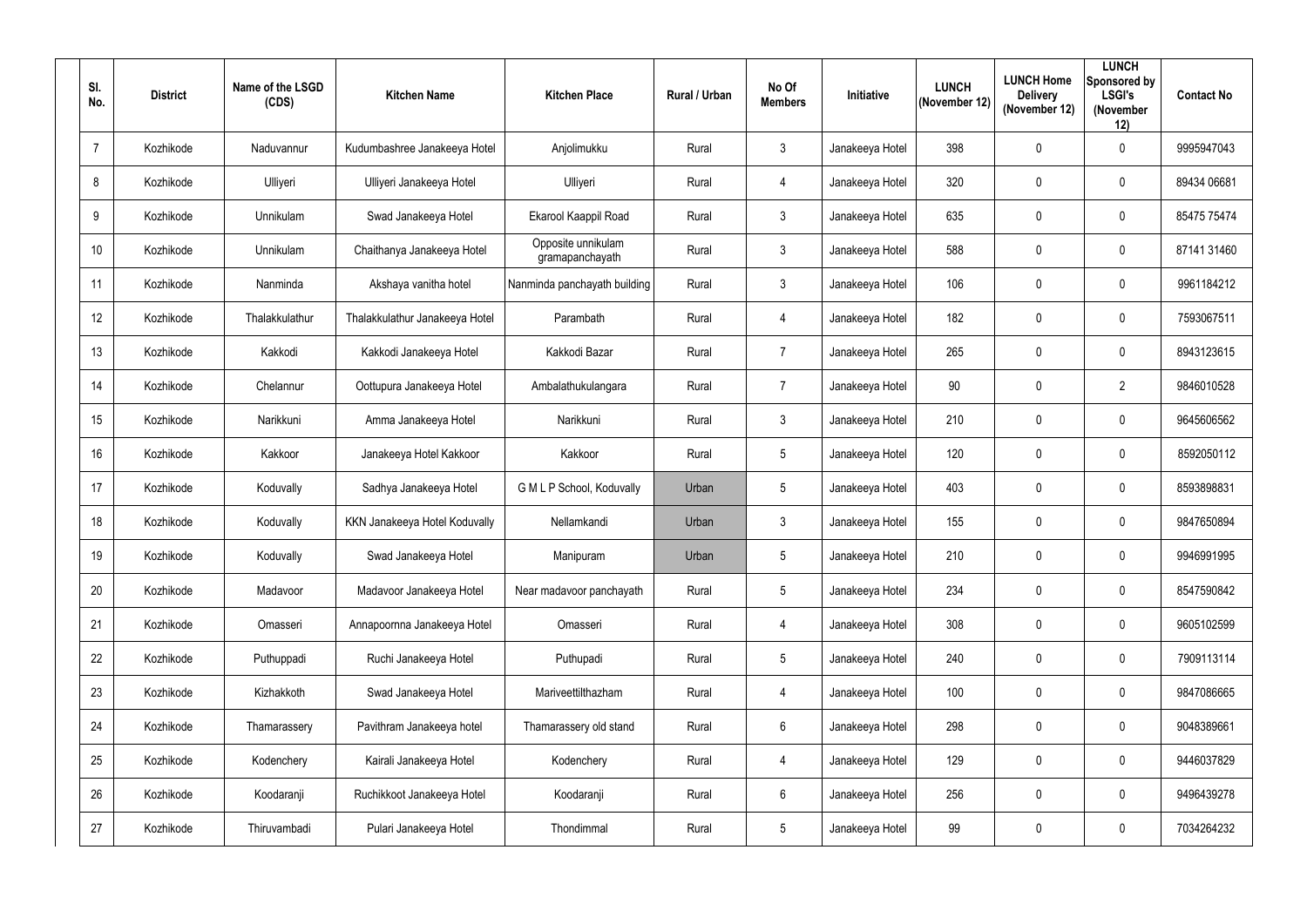| SI.<br>No. | <b>District</b> | Name of the LSGD<br>(CDS) | <b>Kitchen Name</b>                      | <b>Kitchen Place</b>                        | Rural / Urban | No Of<br><b>Members</b> | Initiative      | <b>LUNCH</b><br>(November 12) | <b>LUNCH Home</b><br><b>Delivery</b><br>(November 12) | <b>LUNCH</b><br>Sponsored by<br><b>LSGI's</b><br>(November<br>12) | <b>Contact No</b> |
|------------|-----------------|---------------------------|------------------------------------------|---------------------------------------------|---------------|-------------------------|-----------------|-------------------------------|-------------------------------------------------------|-------------------------------------------------------------------|-------------------|
| 28         | Kozhikode       | Kattippara                | Ruchi Janakeeya Hotel                    | Chamal                                      | Rural         | $6\overline{6}$         | Janakeeya Hotel | 197                           | $\mathbf 0$                                           | $\overline{0}$                                                    | 7591974045        |
| 29         | Kozhikode       | <b>Koyilandy North</b>    | Naveena canteen                          | Near new bus stand                          | Urban         | $\overline{7}$          | Janakeeya Hotel | 596                           | $\overline{0}$                                        | $\overline{2}$                                                    | 9544185262        |
| 30         | Kozhikode       | Koyilandy North           | Koyilandi Nagarasabha Janakeeya<br>Hotel | Near Kollamchira                            | Urban         | 10                      | Janakeeya Hotel | 414                           | $\mathbf 0$                                           | $\overline{0}$                                                    | 8943191728        |
| 31         | Kozhikode       | Koyilandi South           | Snehadeepam Janakeeya Hotel              | Muthambi                                    | Urban         | $6^{\circ}$             | Janakeeya Hotel | 121                           | $\overline{0}$                                        | $\boldsymbol{0}$                                                  | 9188198658        |
| 32         | Kozhikode       | Chengottukavu             | Amma Janakeeya Hotel                     | Edakkulam                                   | Rural         | $5\phantom{.0}$         | Janakeeya Hotel | 125                           | 0                                                     | $\overline{0}$                                                    | 9048235785        |
| 33         | Kozhikode       | Atholi                    | Atholi Janakeeya Hotel                   | Kodassery                                   | Rural         | 4                       | Janakeeya Hotel | 116                           | $\overline{0}$                                        | $\overline{0}$                                                    | 9072499251        |
| 34         | Kozhikode       | Moodadi                   | Ruchi Janakeeya Hotel                    | Moodadi                                     | Rural         | $5\overline{)}$         | Janakeeya Hotel | 350                           | $\mathbf 0$                                           | $\mathbf 0$                                                       | 8281226403        |
| 35         | Kozhikode       | Chemancheri               | Annapoornna Janakeeya Hotel              | Pookkad                                     | Rural         | $5\overline{)}$         | Janakeeya Hotel | 200                           | $\mathbf 0$                                           |                                                                   | 9048235785        |
| 36         | Kozhikode       | Arikkulam                 | Thanima Janakeeya Hotel                  | Kurudimukku                                 | Rural         | $\overline{4}$          | Janakeeya Hotel | 143                           | $\overline{0}$                                        |                                                                   | 9645137125        |
| 37         | Kozhikode       | Arikkulam                 | Ruchiyidam Janakeeya Hotel               | Arikkulam                                   | Rural         | 4                       | Janakeeya Hotel | 72                            | $\overline{0}$                                        | $\overline{0}$                                                    | 9048410803        |
| 38         | Kozhikode       | Kozhikode Central.        | Ruchikkoott                              | <b>District Veterinary Hospital</b>         | Urban         | $\mathfrak{Z}$          | Janakeeya Hotel | 896                           | 365                                                   | $\boldsymbol{0}$                                                  | 7025774213        |
| 39         | Kozhikode       | Kozhikode Central         | Sneha Ruchikkoott                        | Mankavu                                     | Urban         | 4                       | Janakeeya Hotel | 332                           | 50                                                    | $\overline{0}$                                                    | 8921995031        |
| 40         | Kozhikode       | Kozhikode Central         | Tripthi Janakeeya Hotel                  | Near AMLP School,<br>Moozhikkal             | Urban         | $\mathbf{3}$            | Janakeeya Hotel | 680                           | 137                                                   | $\mathbf 0$                                                       | 8129200288        |
| 41         | Kozhikode       | Kozhikode Central         | New Ganesh                               | Kovoor, near library                        | Urban         | $5\phantom{.0}$         | Janakeeya Hotel | 890                           | 125                                                   | $\mathbf 0$                                                       | 9349123701        |
| 42         | Kozhikode       | Kozhikode Central         | Ruchippura Janakeeya Hotel               | Near Focus mall, New bus<br>stand Kozhikode | Urban         | $\mathbf{3}$            | Janakeeya Hotel | 880                           | $\overline{0}$                                        | $\mathbf 0$                                                       | 9605602806        |
| 43         | Kozhikode       | Kozhikode Central         | Souparnika Janakeeya Hotel               | Medical college near chest<br>hospital      | Urban         | 6                       | Janakeeya Hotel | 476                           | $\boldsymbol{0}$                                      | $\boldsymbol{0}$                                                  | 8281709784        |
| 44         | Kozhikode       | Kozhikode North           | Udayam kudumbasree canteen               | Thadambattuthazham                          | Urban         | $5\phantom{.0}$         | Janakeeya Hotel | 600                           | 88                                                    | $\boldsymbol{0}$                                                  | 7736850096        |
| 45         | Kozhikode       | Kozhikode North           | Ruchi                                    | Elathoor, Chettikulam                       | Urban         | $\overline{4}$          | Janakeeya Hotel | 313                           | $\mathbf 0$                                           | $\mathbf 0$                                                       | 9947743713        |
| 46         | Kozhikode       | Kozhikode North           | Tasty Janakeeya Hotel                    | Butt road                                   | Urban         | $5\overline{)}$         | Janakeeya Hotel | 665                           | 40                                                    | $\mathbf 0$                                                       | 9074462795        |
| 47         | Kozhikode       | Kozhikode North           | Oruma                                    | Eranjikkal                                  | Urban         | $\overline{4}$          | Janakeeya Hotel | 418                           | 10                                                    | $\boldsymbol{0}$                                                  |                   |
| 48         | Kozhikode       | Feroke                    | Ruchi vanitha mess                       | <b>Feroke Muncipality</b>                   | Urban         | $\overline{7}$          | Janakeeya Hotel | 197                           | $\boldsymbol{0}$                                      | $\boldsymbol{0}$                                                  | 9544468026        |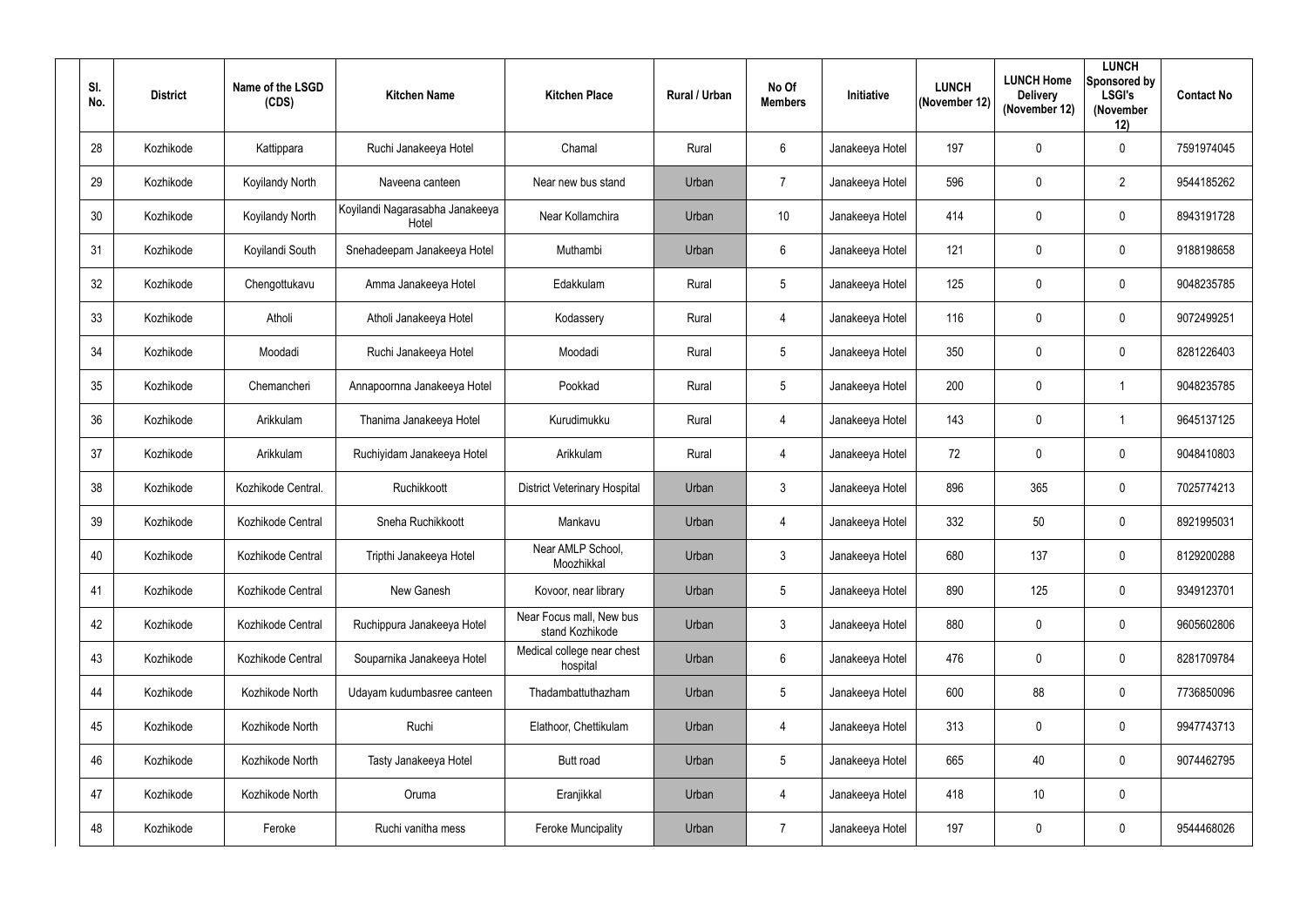|     | SI.<br>No. | <b>District</b> | Name of the LSGD<br>(CDS) | <b>Kitchen Name</b>                       | <b>Kitchen Place</b>               | Rural / Urban | No Of<br><b>Members</b> | Initiative      | <b>LUNCH</b><br>(November 12) | <b>LUNCH Home</b><br><b>Delivery</b><br>(November 12) | <b>LUNCH</b><br>Sponsored by<br><b>LSGI's</b><br>(November<br>12) | <b>Contact No</b> |
|-----|------------|-----------------|---------------------------|-------------------------------------------|------------------------------------|---------------|-------------------------|-----------------|-------------------------------|-------------------------------------------------------|-------------------------------------------------------------------|-------------------|
|     | 49         | Kozhikode       | Feroke                    | Mithra Janakeeya Hotel                    | Ambalangadi                        | Urban         | $5\phantom{.0}$         | Janakeeya Hotel | 249                           | 0                                                     | $\overline{0}$                                                    | 9847657229        |
|     | 50         | Kozhikode       | Ramanattukara             | Tasty catering unit                       | Ramanattukara                      | Urban         | $6\overline{6}$         | Janakeeya Hotel | 370                           | 0                                                     | $\mathbf 0$                                                       | 9961004004        |
|     | 51         | Kozhikode       | KozhikodeSouth            | Ushass cattering                          | Meenchantha school                 | Urban         | $5\phantom{.0}$         | Janakeeya Hotel | 610                           | 0                                                     | $\overline{0}$                                                    | 9645629224        |
|     | 52         | Kozhikode       | Kozhikode South           | Oruma                                     | Naduvattam                         | Urban         | $\overline{4}$          | Janakeeya Hotel | 426                           | 0                                                     | $\mathbf 0$                                                       | 9747405960        |
| 104 | 53         | Kozhikode       | Kozhikode South           | Ruchi Janakeeya Hotel                     | Kundayithode                       | Urban         | $5\overline{)}$         | Janakeeya Hotel | 565                           | 0                                                     | $\mathbf 0$                                                       | 9526521036        |
|     | 54         | Kozhikode       | Kozhikode South           | Five star                                 | Palayam                            | Urban         | $\overline{4}$          | Janakeeya Hotel | 489                           | 0                                                     | $\mathbf 0$                                                       | 9744307041        |
|     | 55         | Kozhikode       | Olavanna                  | Kailamadam Janakeeya Hotel                | Pantheerankavu bypass              | Rural         | $6\overline{6}$         | Janakeeya Hotel | $\mathbf 0$                   | 0                                                     | $\mathbf 0$                                                       | 9526123535        |
|     | 56         | Kozhikode       | Olavanna                  | Snehitha Janakeeya Hotel                  | Kunnathupalam                      | Rural         | $6\overline{6}$         | Janakeeya Hotel | 219                           | 201                                                   | $\mathbf 0$                                                       | 9072771905        |
|     | 57         | Kozhikode       | Kadalundi                 | Kadambhari Janakeeya Hotel                | Mannoor valavil                    | Rural         | $6\phantom{.}$          | Janakeeya Hotel | 193                           | 0                                                     | $\overline{0}$                                                    | 9349923675        |
|     | 58         | Kozhikode       | Mukkam                    | Mukkam Friends Janakeeya hotel            | Mukkam                             | Urban         | $\overline{4}$          | Janakeeya Hotel | 431                           | 0                                                     | $\mathbf 0$                                                       | 9497215604        |
|     | 59         | Kozhikode       | Mukkam                    | Oottupura Janakeeya Hotel                 | Manassery                          | Urban         | $\overline{4}$          | Janakeeya Hotel | 534                           | 0                                                     | $\mathbf 0$                                                       | 9645563417        |
|     | 60         | Kozhikode       | Chathamangalam            | Prakruthi                                 | Chathamangalam vipanana<br>kendram | Rural         | $5\phantom{.0}$         | Janakeeya Hotel | 120                           | 0                                                     | $\overline{0}$                                                    | 9745828787        |
|     | 61         | Kozhikode       | Perumanna                 | Thushara Janakeeya Hotel                  | Vallikkunnu                        | Rural         | $5\phantom{.0}$         | Janakeeya Hotel | 190                           | 0                                                     | $\overline{0}$                                                    | 8113873612        |
|     | 62         | Kozhikode       | Kodiyathur                | Kanivu                                    | Eranjimavu                         | Rural         | $\overline{4}$          | Janakeeya Hotel | 178                           | 0                                                     | $\overline{0}$                                                    | 9048094053        |
|     | 63         | Kozhikode       | Karassery                 | Karassery CDS Janakeeya Hotel             | Near karassery panchayath          | Rural         | $\overline{4}$          | Janakeeya Hotel | 140                           | 0                                                     | $\overline{0}$                                                    | 9645120636        |
|     | 64         | Kozhikode       | Kuruvattoor               | Nanma Janakeeya Hotel                     | Payambra                           | Rural         | 4                       | Janakeeya Hotel | 125                           | 0                                                     | $\overline{0}$                                                    | 8547413299        |
|     | 65         | Kozhikode       | Mavoor                    | Koottayma Janakeeya Hotel                 | Mavoor                             | Rural         | $\overline{4}$          | Janakeeya Hotel | 322                           | 0                                                     | $\mathbf 0$                                                       | 9961856227        |
|     | 66         | Kozhikode       | Peruvayal                 | Tripthi Janakeeya Hotel                   | Velliparambu                       | Rural         | $5\overline{)}$         | Janakeeya Hotel | 115                           | 0                                                     | $\mathbf 0$                                                       | 6238723687        |
|     | 67         | Kozhikode       | Kunnamangalam             | Snehapuram Janakeeya Hotel                | Karanthoor                         | Rural         | $\mathbf{3}$            | Janakeeya Hotel | $\mathbf 0$                   | 0                                                     | $\overline{0}$                                                    | 9048545152        |
|     | 68         | Kozhikode       | Kuttiadi                  | Janakeeya Hotel                           | Kuttiadi Town                      | Rural         | $9\phantom{.0}$         | Janakeeya Hotel | 212                           | 0                                                     | $\overline{0}$                                                    | 8606099575        |
|     | 69         | Kozhikode       | Kavilumpara               | Kavilumpara panchayath<br>Janakeeya Hotel | Thottilpalam                       | Rural         | $\overline{4}$          | Janakeeya Hotel | 330                           | 0                                                     | $\overline{0}$                                                    | 8157900256        |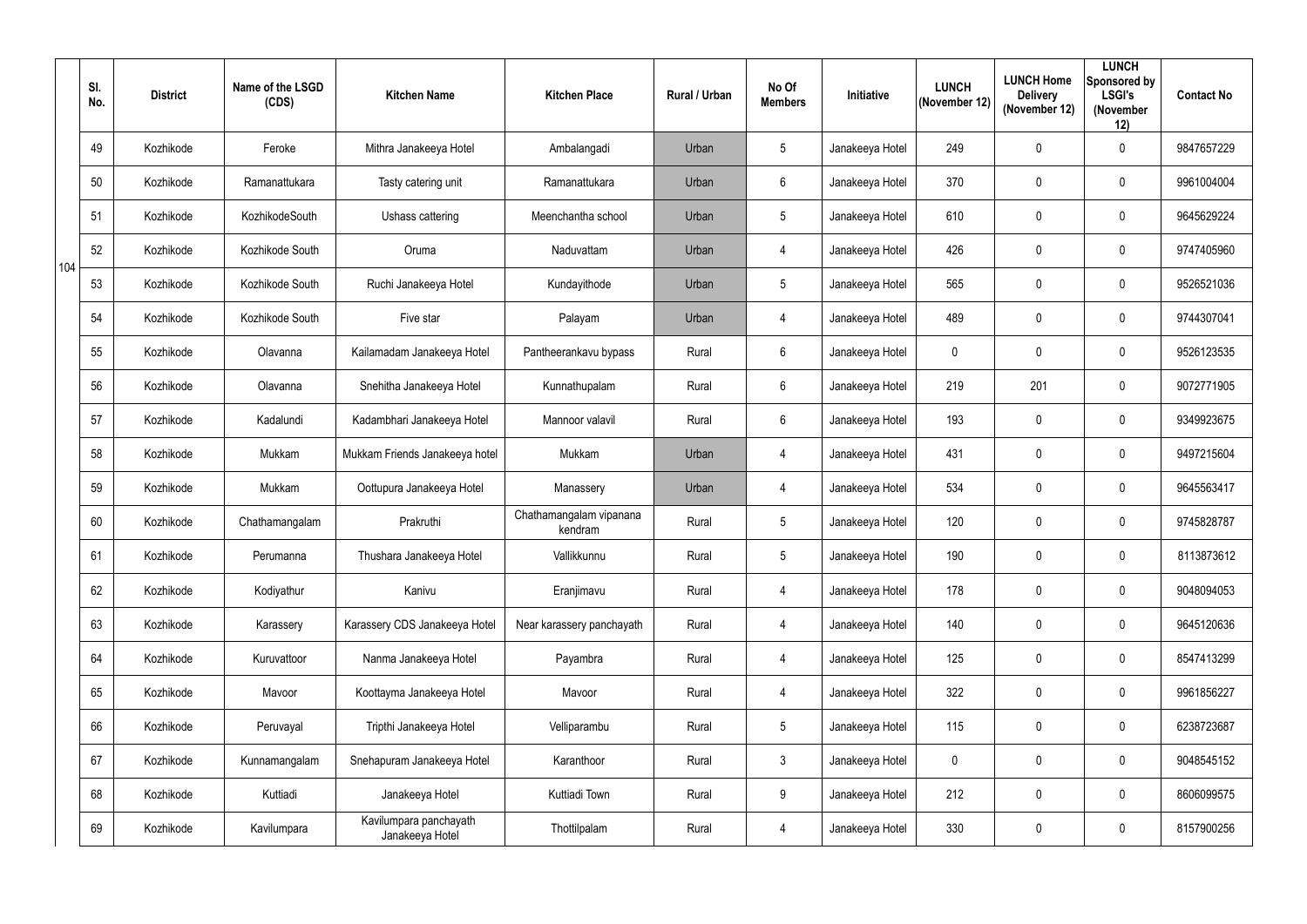| SI.<br>No. | <b>District</b> | Name of the LSGD<br>(CDS) | <b>Kitchen Name</b>                                  | <b>Kitchen Place</b>                               | Rural / Urban | No Of<br><b>Members</b> | Initiative      | <b>LUNCH</b><br>(November 12) | <b>LUNCH Home</b><br><b>Delivery</b><br>(November 12) | <b>LUNCH</b><br>Sponsored by<br><b>LSGI's</b><br>(November<br>12) | <b>Contact No</b> |
|------------|-----------------|---------------------------|------------------------------------------------------|----------------------------------------------------|---------------|-------------------------|-----------------|-------------------------------|-------------------------------------------------------|-------------------------------------------------------------------|-------------------|
| 70         | Kozhikode       | Maruthonkara              | Thanima Janakeeya Hotel                              | Adukkath                                           | Rural         | $5\overline{)}$         | Janakeeya Hotel | 401                           | $\mathbf 0$                                           |                                                                   | 9846974198        |
| 71         | Kozhikode       | Velom                     | Samridhi                                             | Kallumpuram - Theekkuni                            | Rural         | $5\overline{)}$         | Janakeeya Hotel | 208                           | $\overline{0}$                                        | $\overline{0}$                                                    | 9846813401        |
| 72         | Kozhikode       | Kunnummal                 | Ruchi Janakeeya Hotel                                | Kakkattil                                          | Rural         | $5\phantom{.0}$         | Janakeeya Hotel | 301                           | 0                                                     | $\overline{0}$                                                    | 9605800608        |
| 73         | Kozhikode       | Naripatta                 | Sthree sakthi Janakeeya Hotel                        | Kaiveli                                            | Rural         | $5\overline{)}$         | Janakeeya Hotel | 148                           | $\overline{0}$                                        | $\boldsymbol{0}$                                                  | 9645339232        |
| 74         | Kozhikode       | Kayakkodi                 | Samridhi Janakeeya Hotel                             | Kayakkodi                                          | Rural         | $5\overline{)}$         | Janakeeya Hotel | 208                           | 0                                                     | $\overline{0}$                                                    | 9495587551        |
| 75         | Kozhikode       | Thurayur                  | Cds coffee house                                     | Thurayur                                           | Rural         | $5\phantom{.0}$         | Janakeeya Hotel | 278                           | $\overline{0}$                                        | $\overline{0}$                                                    | 9048028293        |
| 76         | Kozhikode       | Payyoli                   | Mithra                                               | Payyoli Municipality                               | Urban         | $5\overline{)}$         | Janakeeya Hotel | 270                           | 0                                                     | $\overline{0}$                                                    | 8606505900        |
| 77         | Kozhikode       | Meppayur                  | Ruchi canteen                                        | Meppayur                                           | Rural         | $5\phantom{.0}$         | Janakeeya Hotel | 313                           | $\mathbf 0$                                           | $\overline{0}$                                                    | 9447469729        |
| 78         | Kozhikode       | Thikkodi                  | Kaippunnyam Janakeeya Hotel                          | Thikkodi                                           | Rural         | $5\overline{)}$         | Janakeeya Hotel | 200                           | $\overline{0}$                                        | $\overline{0}$                                                    | 9526071250        |
| 79         | Kozhikode       | Keezhariyur               | Tripthi Janakeeya Hotel                              | Arayanattu para                                    | Rural         | 8                       | Janakeeya Hotel | 274                           | $\overline{0}$                                        | $\overline{0}$                                                    | 8592834034        |
| 80         | Kozhikode       | Chakkittappara            | Chakkittapara cds Hotel                              | Chakkittapara CDS                                  | Rural         | $\mathfrak{Z}$          | Janakeeya Hotel | 200                           | $\overline{0}$                                        | $\overline{0}$                                                    | 9526881089        |
| 81         | Kozhikode       | Cheruvannur               | Vanitha canteen                                      | near cheruvannur panchayath<br>office, Cheruvannur | Rural         | $5\overline{)}$         | Janakeeya Hotel | 162                           | $\overline{0}$                                        | $\overline{0}$                                                    | 9400676505        |
| 82         | Kozhikode       | Koothali                  | Salkara stationary cum Coffee<br>house and photostat | Near Koothali panchayath<br>office                 | Rural         | $6\overline{6}$         | Janakeeya Hotel | 302                           | $\mathbf 0$                                           | $\mathbf 0$                                                       | 9847642496        |
| 83         | Kozhikode       | Changaroth                | Changorath Janakeeya Hotel                           | Near Vadakkumbad HSS                               | Rural         | $5\phantom{.0}$         | Janakeeya Hotel | $\mathbf 0$                   | $\mathbf 0$                                           | $\mathbf 0$                                                       | 9747353283        |
| 84         | Kozhikode       | Perambra                  | Perambra Janakeeya Hotel                             | Perambra                                           | Rural         | $\overline{4}$          | Janakeeya Hotel | 210                           | $\mathbf 0$                                           | $\mathbf 0$                                                       | 6238677483        |
| 85         | Kozhikode       | Kayanna                   | Kudumbashree Janakeeya Hotel<br>Kayanna              | Kayanna Bazar                                      | Rural         | 3 <sup>1</sup>          | Janakeeya Hotel | 37                            | $\mathbf 0$                                           | $\mathbf 0$                                                       | 9496130121        |
| 86         | Kozhikode       | Nochad                    | Kudumbashree Janakeeya Hotel                         | Muliyangal                                         | Rural         | $5\phantom{.0}$         | Janakeeya Hotel | 180                           | $\mathbf 0$                                           | $\pmb{0}$                                                         | 7034944936        |
| 87         | Kozhikode       | Ayenchery                 | Janakeeya Hotel Ayanchery                            | Ayanchery                                          | Rural         | $\overline{4}$          | Janakeeya Hotel | $\mathbf 0$                   | $\mathbf 0$                                           | $\mathbf 0$                                                       | 8078369520        |
| 88         | Kozhikode       | Maniyur                   | Ruchikoott Vanitha Hotel                             | Near maniyur panchayath<br>office, Navodaya stop   | Rural         | $\overline{4}$          | Janakeeya Hotel | 125                           | $\mathbf 0$                                           | $\mathbf 0$                                                       | 9400097895        |
| 89         | Kozhikode       | Villiappally              | Janakeeya Hotel Villiappally                         | Keezhal Mukku                                      | Rural         | $\overline{4}$          | Janakeeya Hotel | 170                           | $\mathbf 0$                                           | $\mathbf 0$                                                       | 8086472039        |
| 90         | Kozhikode       | Thiruvallur               | Ruchi Janakeeya Hotel                                | Thiruvallur                                        | Rural         | $5\overline{)}$         | Janakeeya Hotel | 191                           | $\boldsymbol{0}$                                      | $\pmb{0}$                                                         | 9400723619        |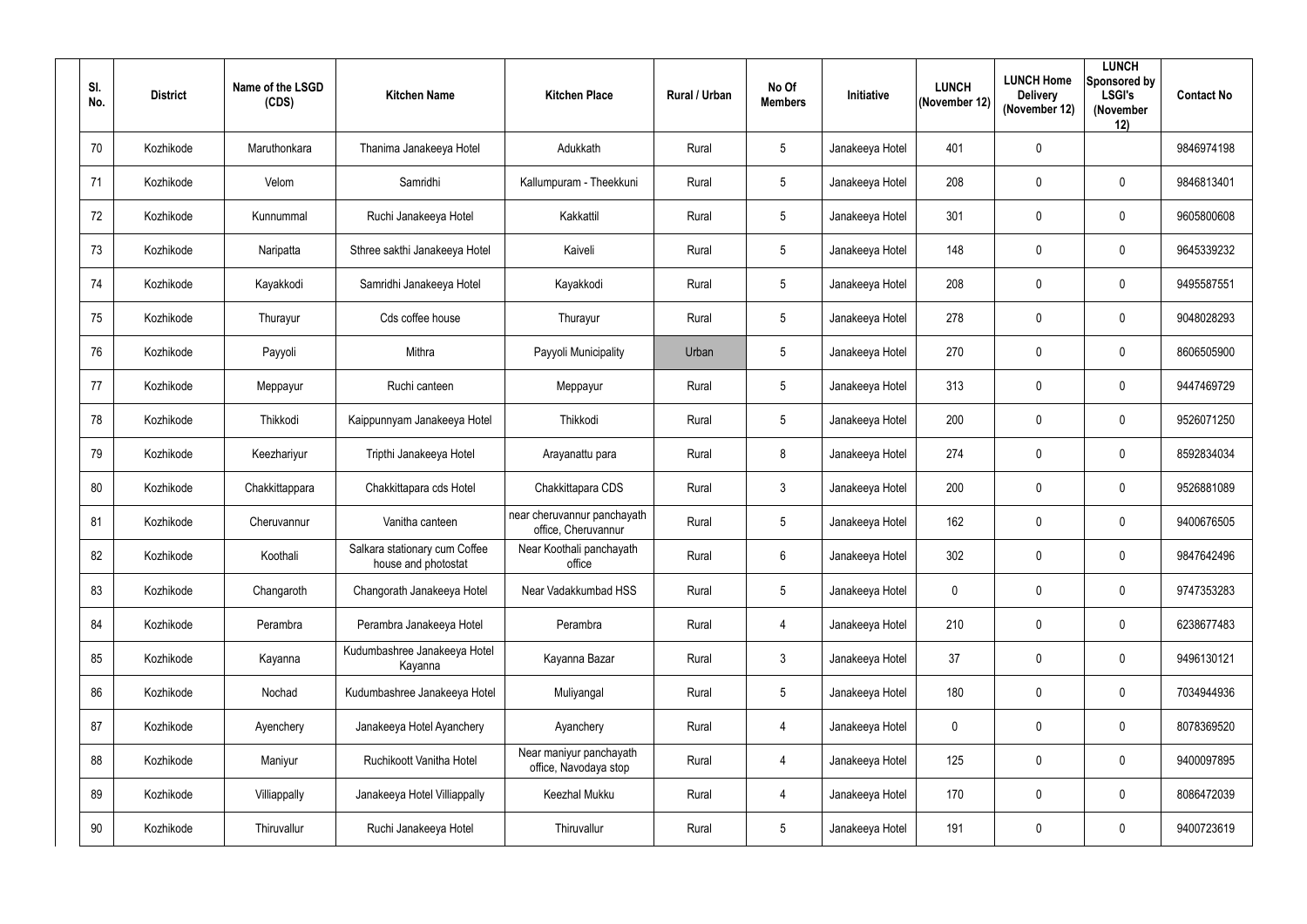|     | SI.<br>No.      | <b>District</b> | Name of the LSGD<br>(CDS) | <b>Kitchen Name</b>                      | <b>Kitchen Place</b>       | Rural / Urban | No Of<br><b>Members</b> | <b>Initiative</b> | <b>LUNCH</b><br>(November 12) | <b>LUNCH Home</b><br><b>Delivery</b><br>(November 12) | <b>LUNCH</b><br>Sponsored by<br><b>LSGI's</b><br>(November<br>12) | <b>Contact No</b> |
|-----|-----------------|-----------------|---------------------------|------------------------------------------|----------------------------|---------------|-------------------------|-------------------|-------------------------------|-------------------------------------------------------|-------------------------------------------------------------------|-------------------|
|     | 91              | Kozhikode       | Edachery                  | Kudumbasree cafe and helpdesk            | Edachery                   | Rural         | $\overline{4}$          | Janakeeya Hotel   | 295                           | 0                                                     | $\mathbf 0$                                                       | 7736287974        |
|     | 92              | Kozhikode       | Nadapuram                 | Uttupura canteen and catering            | Kallachi                   | Rural         | 6                       | Janakeeya Hotel   | 432                           | 0                                                     | $\mathbf 0$                                                       | 9946448011        |
|     | 93              | Kozhikode       | Chekkyad                  | Ruchi vanitha hotel                      | Puliyav                    | Rural         | $\overline{4}$          | Janakeeya Hotel   | 233                           | 0                                                     | $\mathbf 0$                                                       | 9048541152        |
|     | 94              | Kozhikode       | Valayam                   | Nanma Janakeeya Hotel                    | Valayam                    | Rural         | 5                       | Janakeeya Hotel   | 169                           | 0                                                     | $\mathbf 0$                                                       | 9207821783        |
|     | 95              | Kozhikode       | Purameri                  | Nanma Janakeeya Hotel                    | Purameri                   | Rural         | $6\phantom{.0}$         | Janakeeya Hotel   | 328                           | 0                                                     | $\mathbf 0$                                                       | 9745393164        |
|     | 96              | Kozhikode       | Vanimel                   | Vanimel Janakeeya Hotel                  | Bhoomivathukkal            | Rural         | $5\phantom{.0}$         | Janakeeya Hotel   | 216                           | $\pmb{0}$                                             | $\mathbf 0$                                                       | 9048163049        |
|     | 97              | Kozhikode       | Tuneri                    | Menma Oottupura Janakeeya Hotel          | Tuneri                     | Rural         | $\mathfrak{Z}$          | Janakeeya Hotel   | 193                           | 0                                                     | $\mathbf 0$                                                       | 9745251928        |
|     | 98              | Kozhikode       | Onchiyam                  | Adukkala                                 | Kannookkara                | Rural         | $\mathfrak{Z}$          | Janakeeya Hotel   | 218                           | 0                                                     | $\mathbf 0$                                                       | 8606115054        |
|     | 99              | Kozhikode       | Chorode                   | Janani Hotel and Catering Unit           | Chorode                    | Rural         | $\overline{4}$          | Janakeeya Hotel   | 239                           | 0                                                     | $\mathbf 0$                                                       | 9645426343        |
|     | 100             | Kozhikode       | Eramala                   | Janakeeya Hotel - Eramala                | Orkkatteri                 | Rural         | 8                       | Janakeeya Hotel   | 135                           | 0                                                     | $\mathbf 0$                                                       | 9645239675        |
|     | 101             | Kozhikode       | Vadakara West             | Janakeeya Hotel - Vadakara west          | Vadakara                   | Urban         | $\mathfrak{Z}$          | Janakeeya Hotel   | 466                           | $\pmb{0}$                                             | $\mathbf 0$                                                       | 8943703596        |
|     | 102             | Kozhikode       | Vadakara West             | Chithra Janakeeya Hotel                  | Vadakara New bus stand     | Urban         | $\mathfrak{Z}$          | Janakeeya Hotel   | 412                           | 0                                                     | $\mathbf 0$                                                       | 9387762939        |
|     | 103             | Kozhikode       | Vadakara East             | Janakeeya Hotel Vadakara<br>Municipality | Edodi                      | Urban         | $6\phantom{.}$          | Janakeeya Hotel   | 431                           | 0                                                     | $\mathbf 0$                                                       | 9207604876        |
|     | 104             | Kozhikode       | Azhiyoor                  | Janakeeya Hotel Azhiyoor                 | Chombala near Block Office | Rural         | $\mathfrak{Z}$          | Janakeeya Hotel   | 233                           | 0                                                     | $\overline{0}$                                                    | 8086159250        |
| 104 |                 |                 |                           |                                          |                            |               | 494                     |                   | 29599                         | 1016                                                  | 6                                                                 |                   |
|     | $\mathbf{1}$    | Malappuram      | Triprangode               | Vishista Vanitha Canteen                 | Ottumpuram                 | Rural         | $5\phantom{.0}$         | Janakeeya Hotel   | 102                           | 19                                                    | $\overline{0}$                                                    | 9526951352        |
|     | $\overline{2}$  | Malappuram      | Kondotty-2                | Amrutham Janakeeya Hotel                 | Kondotty busstand          | Urban         | 4                       | Janakeeya Hotel   | 498                           | $\pmb{0}$                                             | $6\phantom{.}6$                                                   | 7356582539        |
|     | $\mathfrak{Z}$  | Malappuram      | Ponmundam                 | Janakeeya hotel                          | Athanikkal                 | Rural         | $\overline{4}$          | Janakeeya Hotel   | 130                           | $\pmb{0}$                                             | $\overline{0}$                                                    | 9746986753        |
|     | 4               | Malappuram      | Ponnani-1                 | Samridhi                                 | Ponnani                    | Urban         | $5\phantom{.0}$         | Janakeeya Hotel   | 76                            | 0                                                     | $\mathbf 0$                                                       | 9526810552        |
|     | $5\phantom{.0}$ | Malappuram      | Parappanangadi            | Thathoos janakeeya hotel                 | Parappanangadi             | Urban         | $\mathfrak{Z}$          | Janakeeya Hotel   | 149                           | 138                                                   | $\overline{0}$                                                    | 9048515158        |
|     | $6\phantom{.}$  | Malappuram      | Edayur                    | mathuraka vanita hotel                   | vattaparamb                | Rural         | $\mathfrak{Z}$          | Janakeeya Hotel   | 120                           | $\pmb{0}$                                             | $\overline{0}$                                                    | 9995857550        |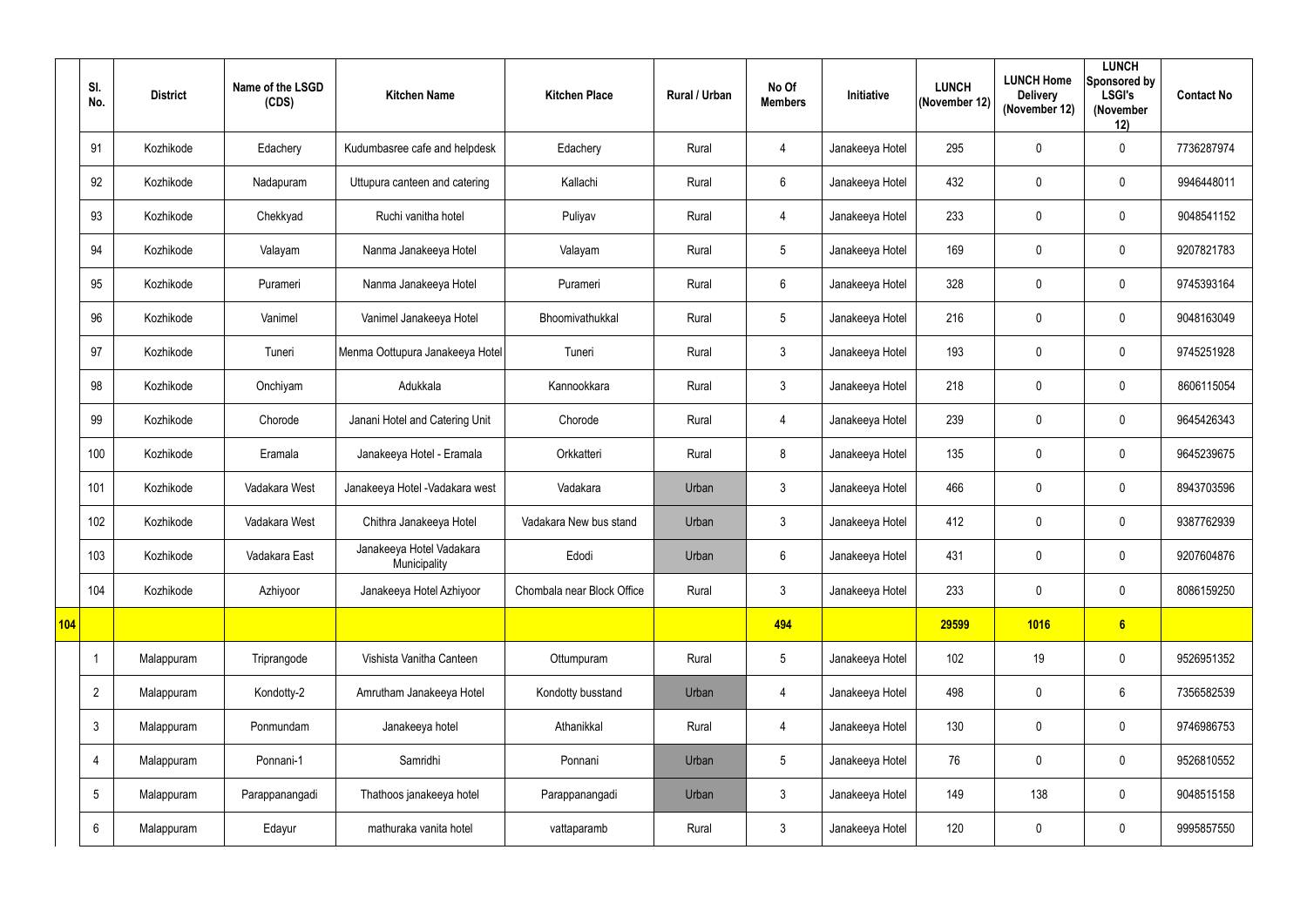| SI.<br>No.      | <b>District</b> | Name of the LSGD<br>(CDS) | <b>Kitchen Name</b>         | <b>Kitchen Place</b>                     | <b>Rural / Urban</b> | No Of<br><b>Members</b> | <b>Initiative</b> | <b>LUNCH</b><br>(November 12) | <b>LUNCH Home</b><br><b>Delivery</b><br>(November 12) | <b>LUNCH</b><br>Sponsored by<br><b>LSGI's</b><br>(November<br>12) | <b>Contact No</b> |
|-----------------|-----------------|---------------------------|-----------------------------|------------------------------------------|----------------------|-------------------------|-------------------|-------------------------------|-------------------------------------------------------|-------------------------------------------------------------------|-------------------|
| $\overline{7}$  | Malappuram      | Kaladi                    | Thripthi Janakeeya Hotel    | Naripparamb                              | Rural                | $\overline{4}$          | Janakeeya Hotel   | 107                           | $\mathbf 0$                                           | $\mathbf 0$                                                       | 9048111134        |
| 8               | Malappuram      | Tavanur                   | Snehitha                    | Ayankalam                                | Rural                | $5\phantom{.0}$         | Janakeeya Hotel   | $\mathbf 0$                   | $\mathbf 0$                                           | $\mathbf 0$                                                       | 9995887155        |
| 9               | Malappuram      | Karulai                   | Janakeeya Hotel             | Karulayi Town                            | Rural                | $\overline{4}$          | Janakeeya Hotel   | 62                            | 25                                                    | $\mathbf 0$                                                       | 9388070564        |
| 10 <sup>°</sup> | Malappuram      | Melattur                  | Melattur Janakeeya Hotel    | Melattur                                 | Rural                | $5\phantom{.0}$         | Janakeeya Hotel   | 265                           | $\overline{0}$                                        | $\mathbf 0$                                                       | 9497644650        |
| 11              | Malappuram      | Vallikkunnu               | Ruchikootu                  | Anangadi                                 | Rural                | $\overline{4}$          | Janakeeya Hotel   | 135                           | 136                                                   | $\mathbf 0$                                                       | 9846828029        |
| 12              | Malappuram      | Parappanangadi            | Sobhika Janakeeya hotel     | Parappanangadi                           | Urban                | $5\phantom{.0}$         | Janakeeya Hotel   | 120                           | 358                                                   | $\mathbf 0$                                                       | 9048220552        |
| 13              | Malappuram      | Vazhakkad                 | Ruchi hotel vazhakkad       | Gup school vazhakkad                     | Rural                | $5\overline{)}$         | Janakeeya Hotel   | 317                           | 181                                                   | $\mathbf 0$                                                       | 9656316072        |
| 14              | Malappuram      | Amarambalam               | Janakeeya Hotel             | Opposite Federal Bank<br>Pookkottumpadam | Rural                | $\overline{4}$          | Janakeeya Hotel   | 89                            | 3                                                     |                                                                   | 8157060589        |
| 15              | Malappuram      | Marakkara                 | Famous Hotel                | marakkara                                | Rural                | $\mathbf{3}$            | Janakeeya Hotel   | $\mathbf 0$                   | $\mathbf 0$                                           | $\mathbf 0$                                                       | 6238909658        |
| 16 <sup>°</sup> | Malappuram      | Ozhur                     | Archana Vanitha Canteen     | Pulparambu                               | Rural                | $2^{\circ}$             | Janakeeya Hotel   | 120                           | $\mathbf 0$                                           | $\mathbf 0$                                                       | 9645906084        |
| 17              | Malappuram      | Keezhuparambu             | Sisiram hotel keezhuparambu | New bazar kuniyil                        | Rural                | $5\phantom{.0}$         | Janakeeya Hotel   | 72                            | 50                                                    | $\mathbf 0$                                                       | 8086830582        |
| 18              | Malappuram      | Irimbiliyam               | nandanam vanita hotel       | kotappuram                               | Rural                | $5\phantom{.0}$         | janakeeya Hotel   | 236                           | $\overline{0}$                                        | $\mathbf 0$                                                       | 7306302029        |
| 19              | Malappuram      | Porur                     | Kudumbasree vanitha canteen | Cherukod                                 | Rural                | 4                       | Janakeeya Hotel   | 141                           | $\mathbf 0$                                           | $\mathbf 0$                                                       | 9745425647        |
| 20              | Malappuram      | Tirunavaya                | Vibhava Cafesree            | Karathoor                                | Rural                | $\overline{4}$          | Janakeeya Hotel   | 104                           | 26                                                    | $\mathbf 0$                                                       | 9645414837        |
| 21              | Malappuram      | Moothedam                 | Moothedam janakeeya hotel   | Karappuram                               | Rural                | 3 <sup>1</sup>          | Janakeeya Hotel   | $\pmb{0}$                     | 157                                                   | $\pmb{0}$                                                         | 9447630154        |
| 22              | Malappuram      | Vazhayur                  | Three Star Janakeeya Hotel  | Karad                                    | Rural                | $\overline{4}$          | Janakeeya Hotel   | 290                           | 125                                                   | $\mathbf 0$                                                       | 9744305921        |
| 23              | Malappuram      | urngattiri                | Oottupura                   | Therattummal                             | Rural                | $5\overline{)}$         | Janakeeya Hotel   | 105                           | 101                                                   | $\pmb{0}$                                                         | 9562851125        |
| 24              | Malappuram      | Maranchery                | Janakeeya Hotel maranchey   | Panambad                                 | Rural                | $5\overline{)}$         | Janakeeya Hotel   | 57                            | 93                                                    | $\mathbf 0$                                                       | 9048081621        |
| 25              | Malappuram      | Athavanad                 | Janakeeya Bhakshanasala     | Vettichira                               | Rural                | 5 <sub>5</sub>          | Janakeeya Hotel   | 135                           | $\mathbf 0$                                           | $\mathbf 0$                                                       | 9495291580        |
| 26              | Malappuram      | Pothukal                  | Vanitha Canteen             | Nettikulam                               | Rural                | $6\overline{6}$         | Janakeeya Hotel   | $\boldsymbol{0}$              | 85                                                    | $\pmb{0}$                                                         | 9048501397        |
| 27              | Malappuram      | Mampad                    | <b>Bismi Cafe</b>           | Mampad                                   | Rural                | 3 <sup>1</sup>          | Janakeeya Hotel   | 108                           | $\mathbf 0$                                           | $\bm{0}$                                                          | 9961170251        |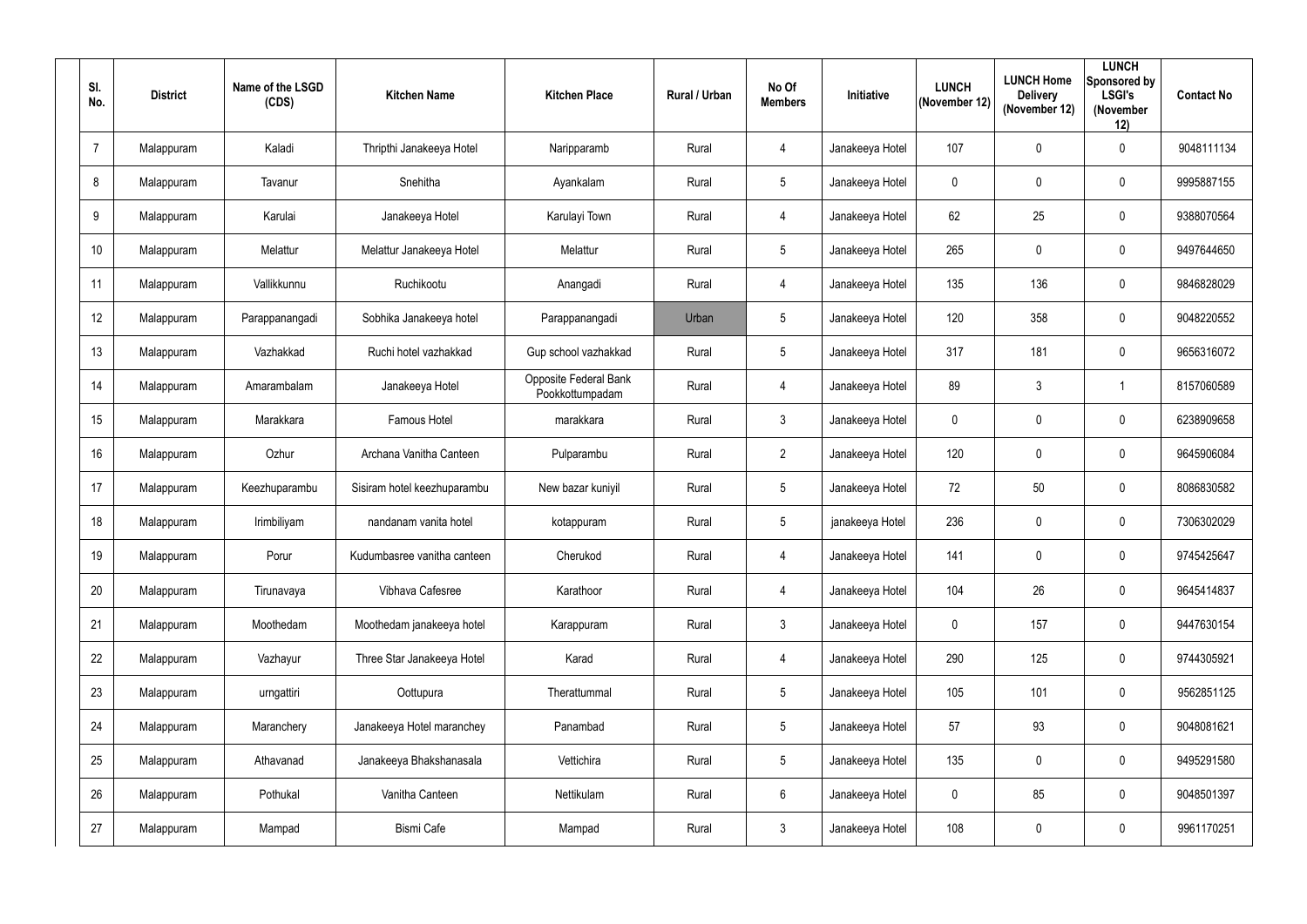| SI.<br>No. | <b>District</b> | Name of the LSGD<br>(CDS) | <b>Kitchen Name</b>                               | <b>Kitchen Place</b> | Rural / Urban | No Of<br><b>Members</b> | Initiative      | <b>LUNCH</b><br>(November 12) | <b>LUNCH Home</b><br><b>Delivery</b><br>(November 12) | <b>LUNCH</b><br>Sponsored by<br><b>LSGI's</b><br>(November<br>12) | <b>Contact No</b> |
|------------|-----------------|---------------------------|---------------------------------------------------|----------------------|---------------|-------------------------|-----------------|-------------------------------|-------------------------------------------------------|-------------------------------------------------------------------|-------------------|
| 28         | Malappuram      | Marakkara                 | Ruchikoottu                                       | <b>AC Nirappu</b>    | Rural         | $5\overline{)}$         | Janakeeya Hotel | 35                            | $\mathbf 0$                                           | $\mathbf 0$                                                       | 9745625415        |
| 29         | Malappuram      | Alipparambu               | Oottupura                                         | Alipparambu          | Rural         | $5\overline{)}$         | Janakeeya Hotel | 153                           | $\mathbf 0$                                           | $\mathbf 0$                                                       | 9847690941        |
| 30         | Malappuram      | Valanchery                | Janakkeeya Hotel                                  | Valanchery           | Urban         | $5\phantom{.0}$         | Janakeeya Hotel | 168                           | $\mathbf 0$                                           | $\overline{0}$                                                    | 8593812408        |
| 31         | Malappuram      | Chaliyar                  | Chaliyar Janakeeya Hotel                          | Akambaadam           | Rural         | 3                       | Janakeeya Hotel | 105                           | 37                                                    | $\overline{0}$                                                    | 9605274841        |
| 32         | Malappuram      | Kalikavu                  | Friends Janakeeya Hotel                           | Kalikavu             | Rural         | 4                       | Janakeeya Hotel | 73                            | 14                                                    | $\overline{0}$                                                    | 9745751684        |
| 33         | Malappuram      | Angadipuram               | Janakeeya Hotel                                   | Angadipuram          | Rural         | $\overline{4}$          | Janakeeya Hotel | 221                           | $\overline{0}$                                        | $\mathbf 0$                                                       | 7902314724        |
| 34         | Malappuram      | Puzhakkattri              | Jasmin                                            | Puzhakkattiri        | Rural         | $5\overline{)}$         | Janakeeya Hotel | 141                           | 109                                                   | $\mathbf 0$                                                       | 9495497872        |
| 35         | Malappuram      | Nannamukku                | Tanima                                            | Nannamukku           | Rural         | $5\overline{)}$         | Janakeeya Hotel | 179                           | 102                                                   | $\mathbf 0$                                                       | 8943417885        |
| 36         | Malappuram      | Moorkkanad                | Oruma Janakeeya Hotel                             | Moorkkanad           | Rural         | $5\overline{)}$         | Janakeeya Hotel | 40                            | 83                                                    | $\mathbf 0$                                                       | 9605728248        |
| 37         | Malappuram      | Edavanna                  | Souhrtham Janakeeya Hotel                         | Edavanna             | Rural         | $5\overline{)}$         | Janakeeya Hotel | 228                           | 168                                                   | $\overline{0}$                                                    | 9746986110        |
| 38         | Malappuram      | Tirur                     | Ruchi Janakeeya Hotel                             | Tirur                | Urban         | 4                       | Janakeeya Hotel | 328                           | 37                                                    | $\mathbf 0$                                                       | 9895409528        |
| 39         | Malappuram      | Tirur                     | Amrutham Janakeeya Hotel                          | Tirur                | Urban         | $\overline{4}$          | Janakeeya Hotel | 278                           | $\overline{0}$                                        | $\overline{0}$                                                    | 9745074259        |
| 40         | Malappuram      | Edappal                   | Daya Cafesree                                     | Edappal              | Rural         | $5\overline{)}$         | Janakeeya Hotel | 161                           | $\mathbf 0$                                           | $\mathbf 0$                                                       | 9895439056        |
| 41         | Malappuram      | Koottilangadi             | Janakeeya Hotel                                   | Koottilangadi        | Rural         |                         | Janakeeya Hotel | 52                            | 25                                                    | $\mathbf 0$                                                       | 9539471939        |
| 42         | Malappuram      | Vattamkulam               | Vibhava Janakeeya Hotel                           | Edappal              | Rural         | $\overline{4}$          | Janakeeya Hotel | 139                           | $\mathbf 0$                                           | $\mathbf 0$                                                       | 9744844512        |
| 43         | Malappuram      | Nilambur                  | Annapporna Janakeeya Hotel                        | Nilambur             | Urban         | 8                       | Janakeeya Hotel | 343                           | 98                                                    | $\mathbf 0$                                                       | 8547795364        |
| 44         | Malappuram      | Puzhakkattri              | PT Group                                          | Ramapuram            | Rural         | $\overline{4}$          | Janakeeya Hotel | 126                           | 38                                                    | $\pmb{0}$                                                         | 9745108676        |
| 45         | Malappuram      | Vazhikkadavu              | Vanitha Janakeeya Hotel                           | Manimooli            | Rural         | $\overline{4}$          | Janakeeya Hotel | 86                            | $10$                                                  | $\mathbf 0$                                                       | 8943046755        |
| 46         | Malappuram      | Chungathara               | Chungathara Annapoorna Vanitha<br>Janakeeya Hotel | Chalikkulam          | Rural         | 3 <sup>1</sup>          | Janakeeya Hotel | $\mathbf 0$                   | 32                                                    | $\mathbf 0$                                                       | 9745674102        |
| 47         | Malappuram      | Vallikunnu                | Punathil Janakeeya Hotel                          | Vallikunnu           | Rural         | $\overline{4}$          | Janakeeya Hotel | 169                           | 68                                                    | $\pmb{0}$                                                         | 9946051042        |
| 48         | Malappuram      | Tirurangadi               | Nirmalyam Janakeeya Hotel                         | Chanthappadi         | Urban         | $5\overline{)}$         | Janakeeya Hotel | $\boldsymbol{0}$              | 379                                                   | $\pmb{0}$                                                         | 9895168511        |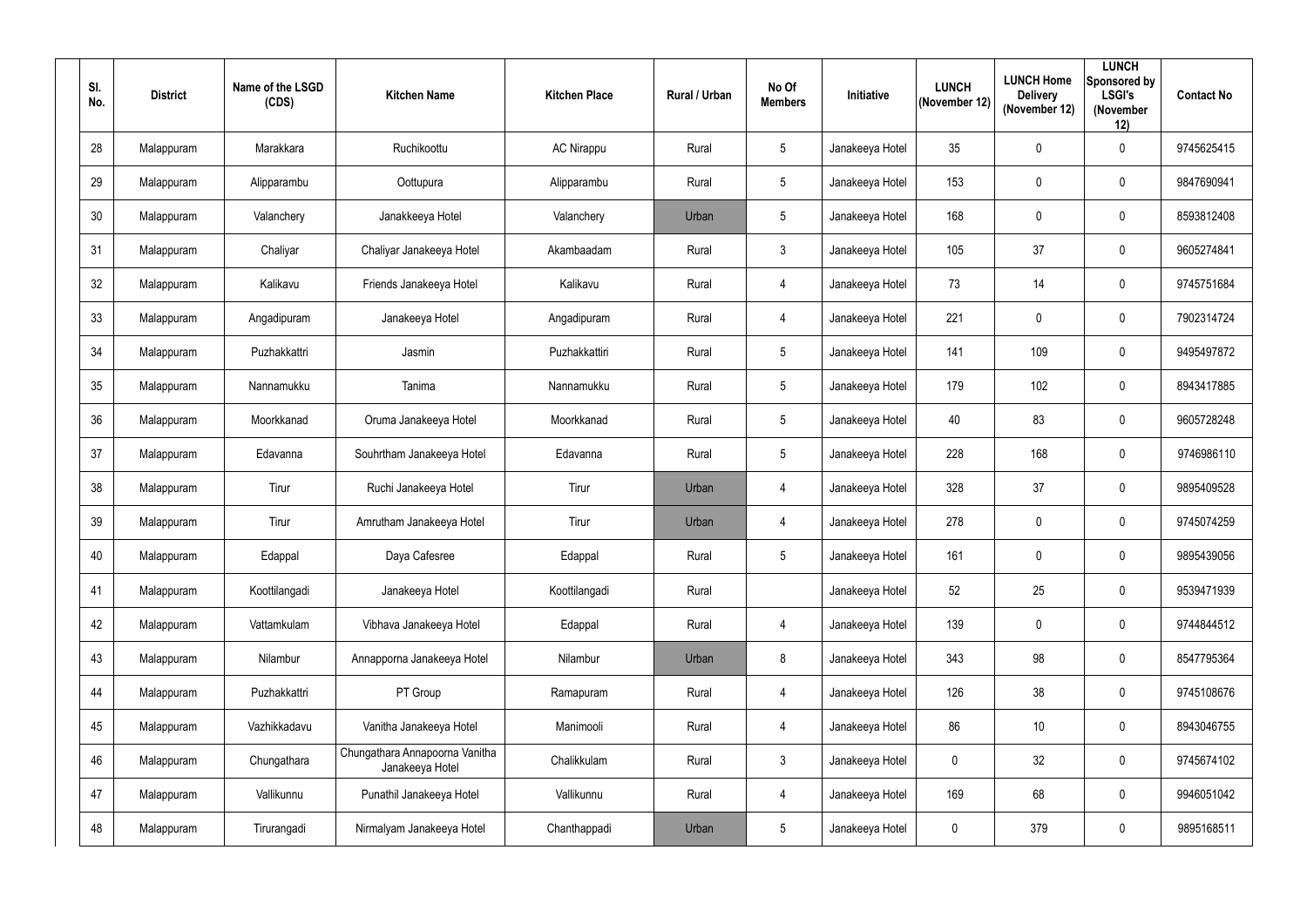|     | SI.<br>No. | <b>District</b> | Name of the LSGD<br>(CDS) | <b>Kitchen Name</b>             | <b>Kitchen Place</b>   | Rural / Urban | No Of<br><b>Members</b> | Initiative      | <b>LUNCH</b><br>(November 12) | <b>LUNCH Home</b><br><b>Delivery</b><br>(November 12) | <b>LUNCH</b><br>Sponsored by<br><b>LSGI's</b><br>(November<br>12) | <b>Contact No</b> |
|-----|------------|-----------------|---------------------------|---------------------------------|------------------------|---------------|-------------------------|-----------------|-------------------------------|-------------------------------------------------------|-------------------------------------------------------------------|-------------------|
|     | 49         | Malappuram      | Purathur                  | Purathur Janakeeya Hotel        | Kavilakkad             | Rural         | $\mathfrak{Z}$          | Janakeeya Hotel | 98                            | 45                                                    | $\mathbf 0$                                                       | 9645170119        |
|     | 50         | Malappuram      | Kuruva                    | Swad                            | Ambalaparamb           | Rural         | $\overline{4}$          | Janakeeya Hotel | 36                            | 15                                                    | $\mathbf 0$                                                       | 9495993543        |
|     | 51         | Malappuram      | Perumanna Klari           | Perumanna Klari Janakeeya Hotel | Near Panjayathu office | Rural         | $\mathfrak{Z}$          | Janakeeya Hotel | 70                            | $\mathbf 0$                                           | $\mathbf 0$                                                       | 7306197556        |
|     | 52         | Malappuram      | Kuttippuram               | Janakeeya Hotel Kuttippurram    | Kuttipuram             | Rural         | 5                       | Janakeeya Hotel | 169                           | $\pmb{0}$                                             | $\overline{0}$                                                    | 8921459017        |
|     | 53         | Malappuram      | Niramaruthur              | Annapporna Janakeeya Hotel      | Mangad                 | Rural         | $3\phantom{.0}$         | Janakeeya Hotel | 90                            | 0                                                     | $\mathbf 0$                                                       | 9746334349        |
|     | 54         | Malappuram      | Veliyancode               | Cafe Kudumbashree               | Eramangalam            | Rural         | $\mathfrak{Z}$          | Janakeeya Hotel | 65                            | 86                                                    | $\overline{0}$                                                    | 9567575145        |
|     | 55         | Malappuram      | Pulilkal                  | Ruchi Koottu Janakeeya Hotel    | Pulikkal               | Rural         | 4                       | Janakeeya Hotel | 136                           | 31                                                    | $\mathbf 0$                                                       | 9947039208        |
|     | 56         | Malappuram      | Karuvarakund              | Janakeeya Hotel                 | Karuvarakund           | Rural         | $\overline{4}$          | Janakeeya Hotel | 137                           | 18                                                    | $\mathbf 0$                                                       | 9562233316        |
|     | 57         | Malappuram      | Thuvvur                   | Janakeeya Hotel                 | Thuvvur                | Rural         | 5                       | Janakeeya Hotel | 125                           | 42                                                    | $\mathbf 0$                                                       | 8075365565        |
| 115 | 58         | Malappuram      | Kottakkal                 | Kottakkal Janakeeya Hotel       | Kottakkal              | Urban         | $\mathfrak{Z}$          | Janakeeya Hotel | 405                           | 0                                                     | $\mathbf 0$                                                       | 9946216609        |
|     | 59         | Malappuram      | Kuzhimanna                | Mythri Janakkeeya Hotel         | Cheruparamb            | Rural         | $\overline{4}$          | Janakeeya Hotel | 145                           | 70                                                    | $\mathbf 0$                                                       | 9961738543        |
|     | 60         | Malappuram      | Talakkad                  | Talakkad Janakeeya Hotel        | <b>BP</b> Angadi       | Rural         | 4                       | Janakeeya Hotel | 58                            | 32                                                    | $\mathbf 0$                                                       | 9447824517        |
|     | 61         | Malappuram      | Areecode                  | Haritha sree Janakeeya Hotel    | Pookottuchola          | Rural         | 4                       | Janakeeya Hotel | 121                           | 19                                                    | $\mathbf 0$                                                       | 7025072558        |
|     | 62         | Malappuram      | Cherukkavu                | Kitchen Hut Janakeeya Hotel     | Chevayoor              | Rural         | $\overline{4}$          | Janakeeya Hoel  | 146                           | 82                                                    | $\overline{0}$                                                    | 9895195887        |
|     | 63         | Malappuram      | Thiruvali                 | Janakeeya hotel                 | Thiruvali              | Rural         | $5\overline{)}$         | Janakeeya Hotal | 106                           | $\pmb{0}$                                             | $\overline{0}$                                                    | 9746385945        |
|     | 64         | Malappuram      | Alamcode                  | Janakeeya hotel                 | Alamcode               | Rural         | 5                       | Janakeeya Hotal | 167                           | 97                                                    | $\overline{0}$                                                    | 8129368109        |
|     | 65         | Malappuram      | Manjeri 1                 | Cafe Janakeeya hotel            | Manjeri                | Urban         | $6\overline{6}$         | Janakeeya Hotal | 246                           | 34                                                    | $\overline{4}$                                                    | 7336671011        |
|     | 66         | Malappuram      | kalpakanchery             | Janakeeya HOTEL                 | Kalpakanchery          | Rural         | 4                       | Janakeeya Hotel | 82                            | $\pmb{0}$                                             | $\overline{0}$                                                    | 9048929947        |
|     | 67         | Malappuram      | Kodur                     | Janakeeya hotel                 | vadakkemanna           | Rural         | $\mathbf{3}$            | Janakeeya hotel | 109                           | 19                                                    | $\overline{0}$                                                    | 9605430938        |
|     | 68         | Malappuram      | Anakayam                  | janakeeya hotel                 | Anakayam               | Rural         | $5\phantom{.0}$         | Janakeeya hotel | 196                           | $\pmb{0}$                                             | $\overline{0}$                                                    | 7025840671        |
|     | 69         | Malappuram      | Malappuram                | Janakeeya Hotel                 | Malappuram             | Urban         | $\mathbf{3}$            | Janakeeya Hotal | 190                           | 22                                                    | $\overline{0}$                                                    | 8281125864        |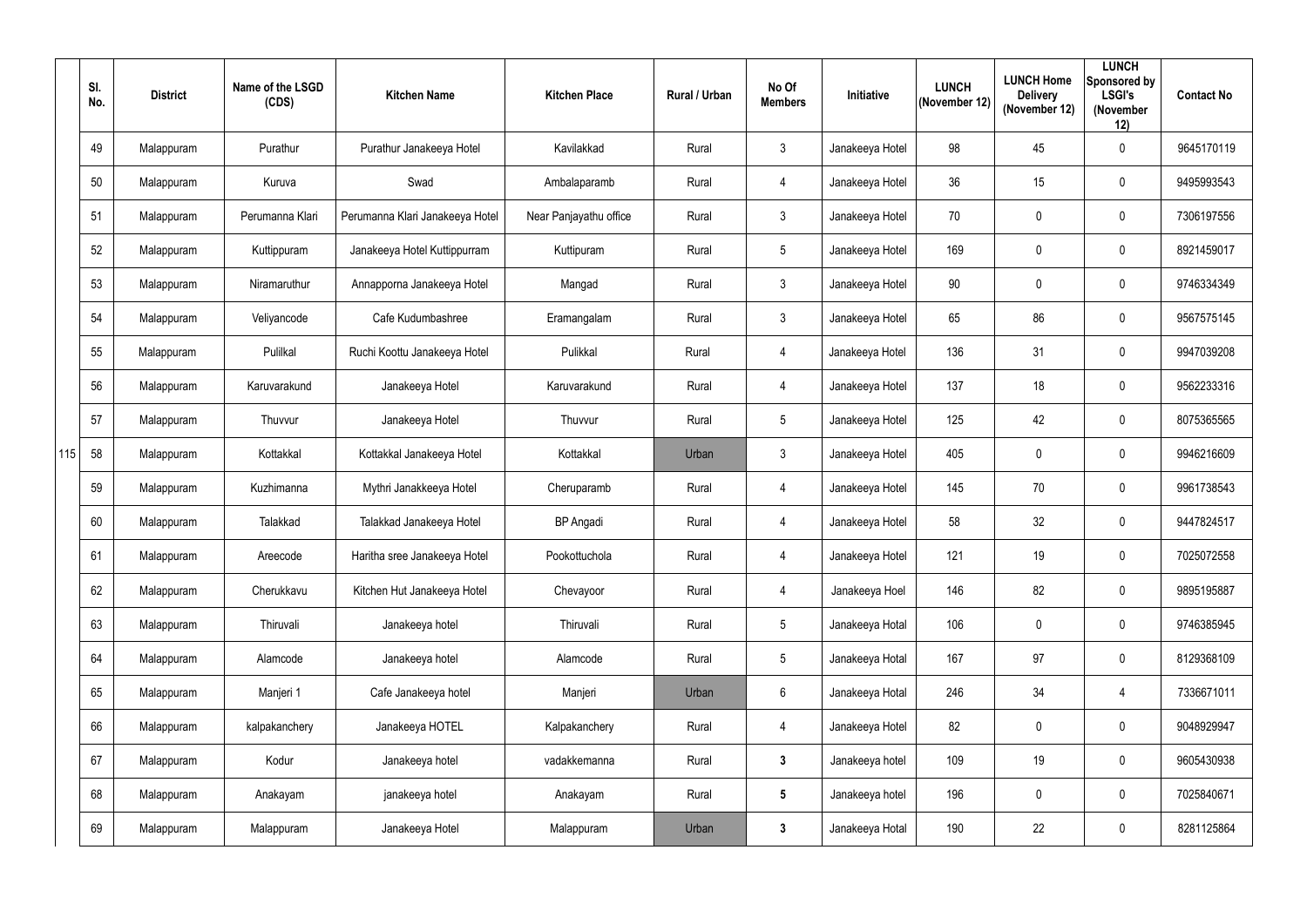| SI.<br>No. | <b>District</b> | Name of the LSGD<br>(CDS) | <b>Kitchen Name</b>        | <b>Kitchen Place</b> | <b>Rural / Urban</b> | No Of<br><b>Members</b> | <b>Initiative</b> | <b>LUNCH</b><br>(November 12) | <b>LUNCH Home</b><br><b>Delivery</b><br>(November 12) | <b>LUNCH</b><br>Sponsored by<br><b>LSGI's</b><br>(November<br>12) | <b>Contact No</b> |
|------------|-----------------|---------------------------|----------------------------|----------------------|----------------------|-------------------------|-------------------|-------------------------------|-------------------------------------------------------|-------------------------------------------------------------------|-------------------|
| 70         | Malappuram      | Tanur                     | Azhimukham Janakeeya hotel | tanur                | Urban                | $\mathbf{3}$            | Janakeeya Hotel   | 155                           | $\mathbf 0$                                           | $\mathbf 0$                                                       | 7594914843        |
| 71         | Malappuram      | Elamkulam                 | Janapriya                  | Kunnakav             | Rural                | 4                       | Janakeeya Hotel   | 164                           | $\mathbf 0$                                           | $\mathbf 0$                                                       | 9496725446        |
| 72         | Malappuram      | Wandoor                   | Janakeeya Hotel            | wandoor              | Rural                | 4                       | Janakeeya Hotel   | 165                           | $\mathbf 0$                                           | $\mathbf 0$                                                       | 8086064498        |
| 73         | Malappuram      | Perinthalmanna            | samrthi janakeeya hotei    | Perinthalmanna       | Urban                | $5\overline{)}$         | Janakeeya hotel   | 174                           | $\mathbf 0$                                           | $\mathbf 0$                                                       | 7994259773        |
| 74         | Malappuram      | Munniyur                  | Oottupura                  | Munniyur             | Rural                | $5\overline{)}$         | Janakeeya Hotel   | 110                           | 199                                                   | $\mathbf 0$                                                       |                   |
| 75         | Malappuram      | AR Nagar                  | Aiswarya                   | AR Nagar             | Rural                | $\mathbf{3}$            | Janakeeya Hotel   | 140                           | $\mathbf 0$                                           | $\mathbf 0$                                                       |                   |
| 76         | Malappuram      | Thenjippalam              | Nanma                      | Thenjippalam         | Rural                |                         | Janakeeya Hotel   | 98                            | 316                                                   | $\mathbf 0$                                                       |                   |
| 77         | Malappuram      | Peruvallur                | Anugraha                   | Super bazar          | Rural                | $5\phantom{.0}$         | Jankeeya Hotel    | $\mathbf 0$                   | 463                                                   |                                                                   | 9747037665        |
| 78         | Malappuram      | Muthuvallur               | Nanma janakeeya hotel      | Muthuparambu         | Rural                | $\mathbf{3}$            | Janakeeya hotel   | 415                           | $\mathbf 0$                                           | $\mathbf 0$                                                       | 9744406501        |
| 79         | Malappuram      | mankada                   | janakeeya hatel            | Aryiranazhipadi      | Rural                | 3 <sup>1</sup>          | janakeeya hotel   | $\mathbf 0$                   | 0                                                     | $\mathbf 0$                                                       | 9539855520        |
| 80         | Malappuram      | Vengara                   | Ponnoos hotel              | Vengara              | Rural                | 4                       | Janakeeya hotel   | 295                           | $\overline{0}$                                        | $\mathbf 0$                                                       | 9947424618        |
| 81         | Malappuram      | Pulpatta                  | Santhwanam Janakeeya hotel | Padikkal parambil    | Rural                | $5\overline{)}$         | Janakeeya hotel   | 340                           | 137                                                   | $\mathbf 0$                                                       | 9526367569        |
| 82         | Malappuram      | Keezhattur                | Keezhattur Janakeeya hotel | Keezhattur           | Rural                | 4                       | Janakeeya hotel   | 50                            | $\mathbf 0$                                           | $\mathbf 0$                                                       | 9539209640        |
| 83         | Malappuram      | Cherumundam               | Nanma janakeeya hotel      | Manchingapara        | Rural                | $\overline{\mathbf{4}}$ | Janakeeya hotel   | $\pmb{0}$                     | $\mathbf 0$                                           | $\mathbf 0$                                                       | 9496048689        |
| 84         | Malappuram      | Chelambre                 | Soorya Janakeeya hotel     | Pulluparamb          | Rural                | 3 <sup>1</sup>          | Janakeeya hotel   | 74                            | 99                                                    | $\pmb{0}$                                                         | 7994179285        |
| 85         | Malappuram      | Ponmala                   | Janakeeya hotel            | Chappangadi          | Rural                | $\boldsymbol{4}$        | Janakeeya hotel   | 198                           | $\mathbf 0$                                           | $\mathbf 0$                                                       | 9605811748        |
| 86         | Malappuram      | Thennala                  | <b>Bismi Hotel</b>         | Pookkiparamb         | Rural                | $\overline{\mathbf{4}}$ | Jankeeya Hotel    | 205                           | $\mathbf 0$                                           | $\pmb{0}$                                                         | 9995757092        |
| 87         | Malappuram      | Tanalur                   | Janakeeya Hotel            | Tanalur              | Rural                |                         | Jankeeya Hotel    | 93                            | $\mathbf 0$                                           | $\mathbf 0$                                                       |                   |
| 88         | Malappuram      | Parappur                  | Janakeeya Hotel            | chullipparambu       | Rural                | $5\overline{)}$         | Janakeeya Hotel   | 71                            | $\mathbf 0$                                           | $\pmb{0}$                                                         | 9961091317        |
| 89         | Malappuram      | Edarikkode                | Janakeeya Hotel            | Edarikkod            | Rural                | $3\phantom{a}$          | Janakeeya Hotel   | $\boldsymbol{0}$              | $\mathbf 0$                                           | $\pmb{0}$                                                         | 8089003770        |
| 90         | Malappuram      | Oorakam                   | Ammoos                     | Panchayath padi      | Rural                | $\mathbf{3}$            | Janakeeya Hotel   | 272                           | $\mathbf 0$                                           | $\pmb{0}$                                                         | 9526449294        |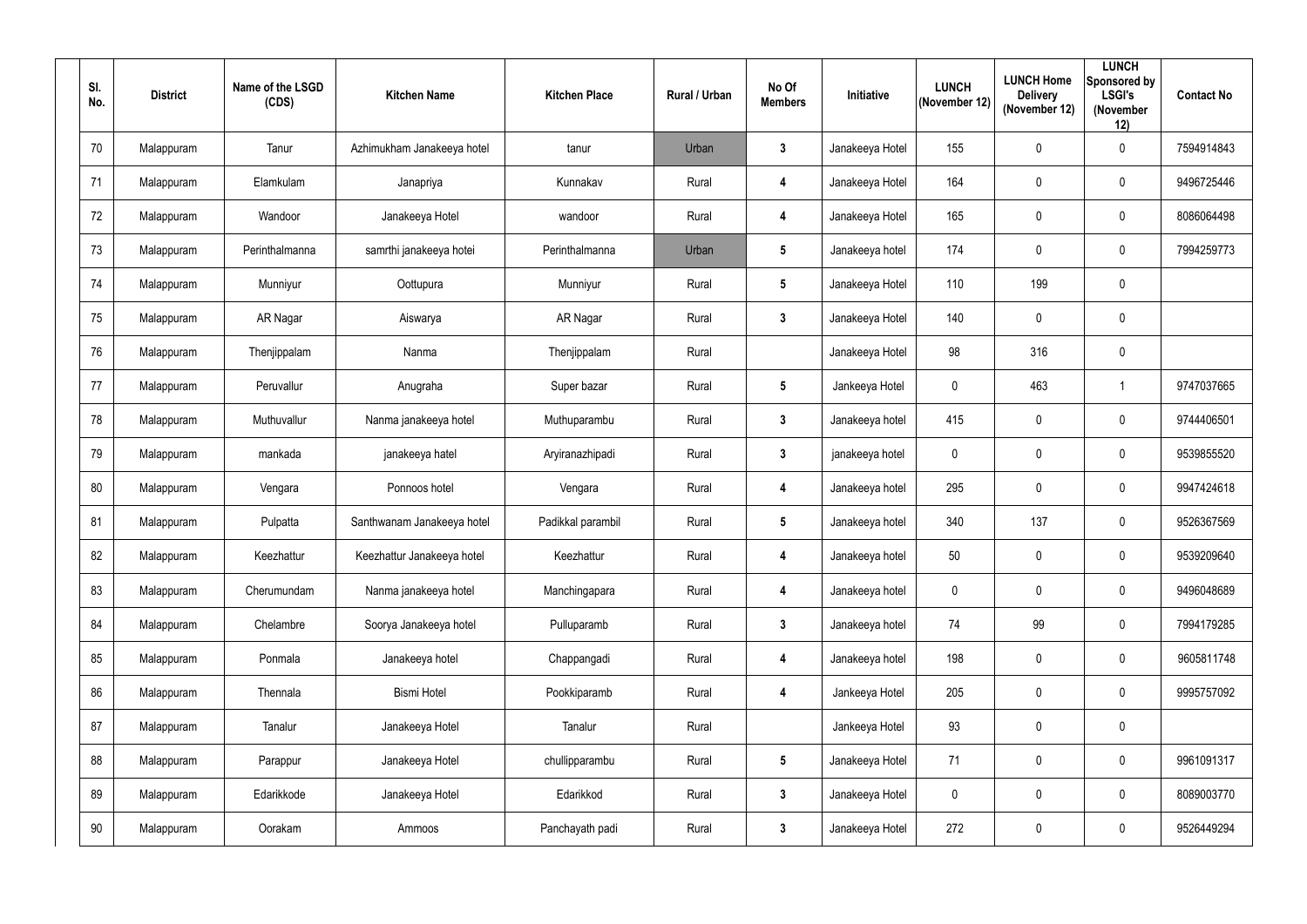| SI.<br>No. | <b>District</b> | Name of the LSGD<br>(CDS) | <b>Kitchen Name</b>      | <b>Kitchen Place</b> | <b>Rural / Urban</b> | No Of<br><b>Members</b> | Initiative      | <b>LUNCH</b><br>(November 12) | <b>LUNCH Home</b><br><b>Delivery</b><br>(November 12) | <b>LUNCH</b><br>Sponsored by<br><b>LSGI's</b><br>(November<br>12) | <b>Contact No</b> |
|------------|-----------------|---------------------------|--------------------------|----------------------|----------------------|-------------------------|-----------------|-------------------------------|-------------------------------------------------------|-------------------------------------------------------------------|-------------------|
| 91         | Malappuram      | Nannambra                 | Veeturuchi               | Kundoor Athani       | Rural                | 4                       | Janakeeya Hotel | 18                            | 131                                                   | $\mathbf 0$                                                       | 9400618659        |
| 92         | Malappuram      | Pandikkad                 | Janakeeya Hotel          | Pandikkad            | Rural                | $\overline{\mathbf{4}}$ | Janakeeya Hotel | 165                           | $\pmb{0}$                                             | $\mathbf 0$                                                       |                   |
| 93         | Malappuram      | Chokkad                   | Natturuchi               | Chokkad              | Rural                |                         | Janakeeya Hotel | 69                            | $\mathbf 0$                                           | $\mathbf 0$                                                       |                   |
| 94         | Malappuram      | Cheekode                  | Cheekode Janakeeya Hotel | Cheekode             | Rural                |                         | Janakeeya Hotel | 84                            | 35                                                    | $\mathbf 0$                                                       |                   |
| 95         | Malappuram      | Makkarapparamb            | Subiksha                 | Makkarapparamb       | Rural                | $3\phantom{a}$          | Janakeeya Hotel | 35                            | 16                                                    | $\mathbf 0$                                                       | 8089003770        |
| 96         | Malappuram      | Ponnani-1                 | Devi Janakeeya Hotel     | Ponnani              | Urban                | $5\phantom{.0}$         | Janakeeya Hotel | $\mathbf 0$                   | $\mathbf 0$                                           | $\mathbf 0$                                                       | 9961919097        |
| 97         | malappuram      | mangalam                  | Soubagya                 | mangalam             | Rural                | $5\phantom{.0}$         | janakeeya hotel | 79                            | 60                                                    | $\mathbf 0$                                                       |                   |
| 98         | Malappuram      | Trikkalangode             | janakeeya hotel          | karakkunnu           | Rural                | $6\phantom{.}6$         | Janakeeya Hotel | 186                           | $\mathbf 0$                                           | $\mathbf 0$                                                       |                   |
| 99         | Malppuram       | Morayoor                  | Janakeeya hotel          | Valanchery           | Rural                | $\mathbf{3}$            | Janakeeya hotel | 101                           | $\mathbf 0$                                           | $\mathbf 0$                                                       |                   |
| 100        | Malappuram      | Perumbadapp               | Janakeeya hotel          | Perumbadapp          | Rural                | 4                       | Janakeeya hotel | $\mathbf 0$                   | $\boldsymbol{0}$                                      | $\mathbf 0$                                                       |                   |
| 101        | Malappuram      | Tirur                     | Samruthi Janakeeya Hotel | Vettom               | <b>RURAL</b>         |                         | Janakeeya hotel | 123                           | 164                                                   | $\mathbf 0$                                                       |                   |
| 102        | Malappuram      | Kondotty                  | Janakeeya hotel          | vazhakad             | <b>RURAL</b>         |                         | janakeeya hotel | 293                           | 184                                                   | $\mathbf 0$                                                       |                   |
| 103        | Malappuram      | Perinthalmanna            | Janakeeya hotel          | pulamanthole         | <b>RURAL</b>         | $\overline{\mathbf{4}}$ | Janakeeya hotel | 204                           | $\mathbf 0$                                           | $\mathbf 0$                                                       |                   |
| 104        | Malappuram      | Tanur                     | Jankeeya hotel           | Valavannur           | <b>RURAL</b>         |                         | Janakeeya hotel | 245                           | $\bm{0}$                                              | $\pmb{0}$                                                         |                   |
| 105        | Malappuram      | kottakkal                 | Janakeeya hotel          | kotakkal             | <b>URBAN</b>         |                         | Janakeeya hotel | 281                           | $\pmb{0}$                                             | $\pmb{0}$                                                         |                   |
| 106        | Malappuram      | Vettom                    | Thripthi Janakeeya Hotel | vettom               | <b>RURAL</b>         |                         | Janakeeya hotel | 125                           | 16                                                    | $\pmb{0}$                                                         |                   |
| 107        | Malappuram      | Nilambur                  | Janakeeya hotel          | nilambur             | <b>URBAN</b>         |                         | Janakeeya hotel | 264                           | 30 <sup>°</sup>                                       | $\pmb{0}$                                                         |                   |
| 108        | Malappuram      | Nilambur                  | Janakeeya hotel          | nilambur             | <b>URBAN</b>         |                         | Janakeeya hotel | 212                           | $\pmb{0}$                                             | $\pmb{0}$                                                         |                   |
| 109        | Malappuram      | Vallikkunn                | Rasakkut                 |                      | Rural                |                         | janakeeyahotel  | 107                           | 101                                                   | $\pmb{0}$                                                         |                   |
| 110        | Malappuram      | kuruva                    | Ruchi                    |                      | Rural                | $5\overline{)}$         | Janakeeyahotel  | 118                           | 27                                                    | $\pmb{0}$                                                         | 9745414800        |
| 111        | Malappuram      | Kannamangalam             |                          |                      | Rural                |                         | Janakeeya Hotel | 384                           | $\boldsymbol{0}$                                      | $\boldsymbol{0}$                                                  |                   |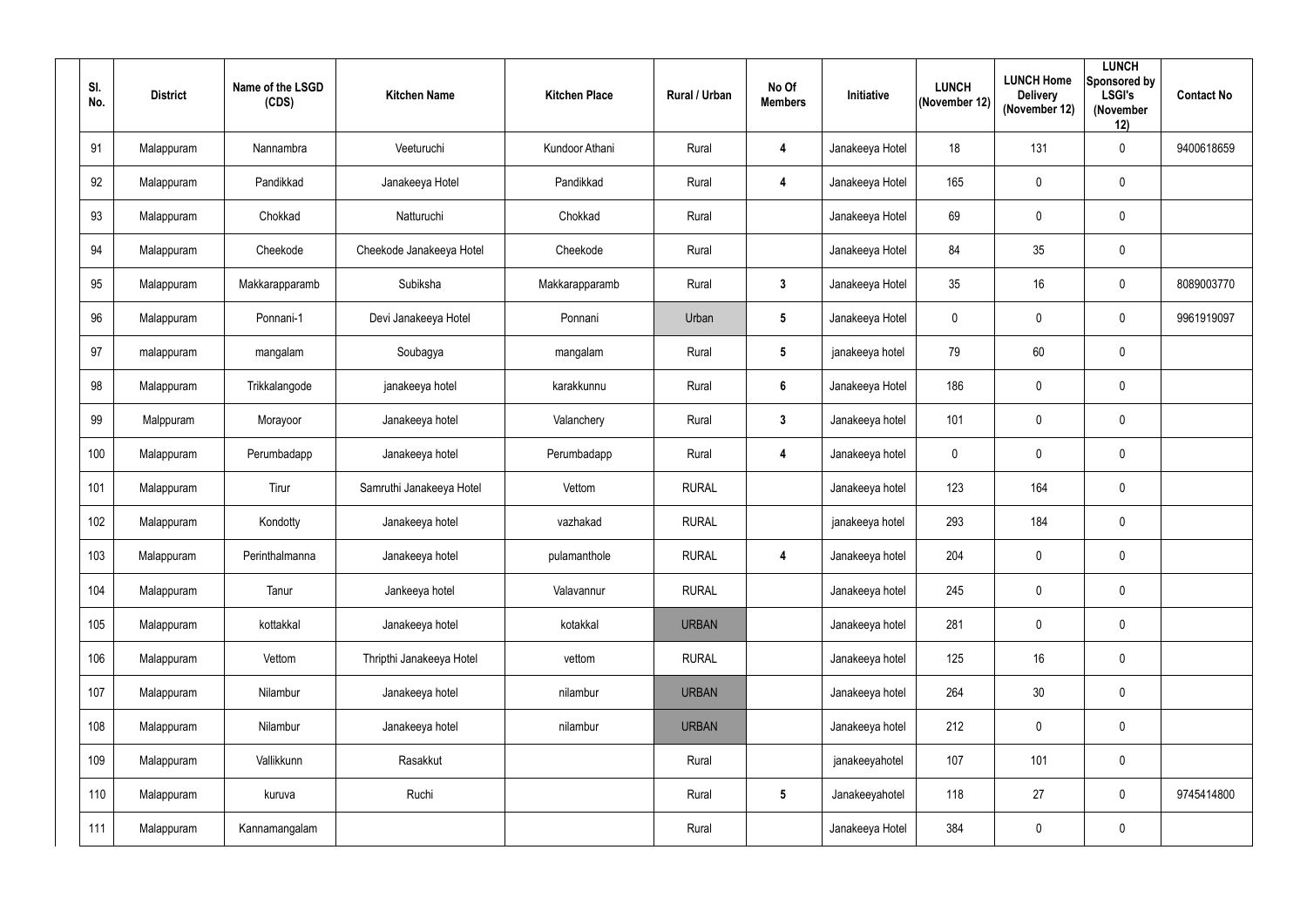|     | SI.<br>No.      | <b>District</b> | Name of the LSGD<br>(CDS) | <b>Kitchen Name</b>             | <b>Kitchen Place</b>                      | <b>Rural / Urban</b> | No Of<br><b>Members</b> | Initiative      | <b>LUNCH</b><br>(November 12) | <b>LUNCH Home</b><br><b>Delivery</b><br>(November 12) | <b>LUNCH</b><br>Sponsored by<br><b>LSGI's</b><br>(November<br>12) | <b>Contact No</b> |
|-----|-----------------|-----------------|---------------------------|---------------------------------|-------------------------------------------|----------------------|-------------------------|-----------------|-------------------------------|-------------------------------------------------------|-------------------------------------------------------------------|-------------------|
|     | 112             | Malappuram      | Othungal                  | janakeeya hotel                 | Othukkungal                               | Rural                | $5\phantom{.0}$         | Janakeeya Hotel | $\mathbf 0$                   | $\mathbf 0$                                           | $\mathbf 0$                                                       | 9656716066        |
|     | 113             | Malappuram      | Pookkottur                | janakeeya hotel                 | valluvambram                              | Rural                | $\boldsymbol{4}$        | Janakeeya Hotel | 207                           | 0                                                     | $\mathbf 0$                                                       | 9447334084        |
|     | 114             | Malappuram      | Edakkara                  | Edakkara janakeeya hotel        |                                           | Rural                |                         | janakeeya hotel | 200                           | $\mathbf 0$                                           |                                                                   |                   |
|     | 115             | Malappuram      | Porur                     | Thanima Janakeeya Hotel         |                                           | Rural                |                         | Janakeeya Hotel | 58                            | $\pmb{0}$                                             | $\mathbf 0$                                                       |                   |
| 115 |                 |                 |                           |                                 |                                           |                      |                         |                 | 16037                         | 5287                                                  | 13                                                                |                   |
|     |                 | Palakkad        | Elapully                  | Nakshathra Vanitha canteen      | Canteen                                   | Rural                | $\overline{4}$          | Janakeeya Hotel | 190                           | $\mathbf 0$                                           | $\mathbf 0$                                                       | 8547384972        |
|     | $\overline{2}$  | Palakkad        | Nalleppilly               | Vanitha Canteen                 | Canteen                                   | Rural                | 4                       | Janakeeya Hotel | 145                           | 0                                                     | $\mathbf 0$                                                       | 9656232569        |
|     | 3               | Palakkad        | Chittur                   | Thanal vanitha Canteen          | Thathamangalam, Mettuvalavu               | Urban                | 3 <sup>1</sup>          | Janakeeya Hotel | 359                           | $\mathbf 0$                                           | $\mathbf 0$                                                       | 9447105400        |
|     | 4               | Palakkad        | chittur                   | urapp janakeeya hotel           | Anicode junction                          | urban                | 5                       | Janakeeya hotel | 195                           | 0                                                     | $\mathbf 0$                                                       | 9349930549        |
|     | $5\phantom{.0}$ | Palakkad        | polpully                  | subiksha janakeeya hotel        | kallootiyal                               | Rural                | 5                       | Janakeeya hotel | 185                           | 0                                                     | $\mathbf 0$                                                       | 9495197498        |
|     | 6               | Palakkad        | Eruthenpathy              | Nila janakeeya hotel            | Mooniilmada muniyappan<br>kshethram near  | Rural                | $5\phantom{.0}$         | Janakeeya hotel | 135                           | $\pmb{0}$                                             | $\mathbf 0$                                                       | 9037290925        |
|     |                 | Palakkad        | Perumatty                 | Nanam Janakeeya hotel           | kannimari                                 | Rural                | $3\phantom{a}$          | Janakeeya hotel | $\mathbf 0$                   | 0                                                     | $\mathbf 0$                                                       | 9605529657        |
|     | 8               | Palakkad        | Vadakarapathy             | soubhagya janakeeya hotel       | vadakarapathy panchayath                  | Rural                | $5\phantom{.0}$         | Janakeeya hotel | 122                           | 0                                                     | $\mathbf 0$                                                       | 9633578756        |
|     | 9               | Palakkad        | Kozhinjampara             | Sreesakthi Janakeeya hotel      | Kozhinjampara<br>gramapanchayth, near bus | Rural                | $5\phantom{.0}$         | Janakeeya hotel | 175                           | 0                                                     | $\overline{0}$                                                    | 9847121105        |
|     | 10              | Palakkad        | Vadakkenchery             | Oottupura Vanitha Canteen       | Panchayath building,<br>Vadakkenchery     | Rural                | 4                       | Janakeeya Hotel | 205                           | $\pmb{0}$                                             | $\overline{0}$                                                    | 9656360141        |
|     | 11              | Palakkad        | PKD North                 | Cafesree                        | opp. ksrtc bus stand,<br>Manjakulam road  | Urban                | 5                       | Janakeeya Hotel | 363                           | $\boldsymbol{0}$                                      | $\overline{0}$                                                    | 9037332005        |
|     | 12              | Palakkad        | Ongallur                  | Amma canteen                    | Ongallur vipanana kendram                 | Rural                | $\overline{4}$          | Janakeeya Hotel | 115                           | $\pmb{0}$                                             | $\overline{0}$                                                    | 7560924507        |
|     | 13              | Palakkad        | Muthuthala                | Sreelakshmi vanitha canteen     | Muthuthala panchayath                     | Rural                | 4                       | Janakeeya Hotel | 97                            | 0                                                     | $\overline{0}$                                                    | 7558865485        |
|     | 14              | Palakkad        | Koppam                    | Natturuchi kudumbashree cafe    | Near koppam village                       | Rural                | 5                       | Janakeeya Hotel | 234                           | 0                                                     | $\overline{0}$                                                    | 8075779172        |
|     | 15              | Palakkad        | Paruthur                  | Mamatty vanitha canteen         | Near panchayath                           | Rural                | $5\overline{)}$         | Janakeeya Hotel | 88                            | 0                                                     | $\overline{0}$                                                    | 9544847874        |
|     | 16              | Palakkad        | Vilayur                   | Souhritha caffesree (Ruchipura) | Near Vilayur Panchayath                   | Rural                | $6\phantom{.0}$         | Janakeeya Hotel | 90                            | $\boldsymbol{0}$                                      | $\overline{0}$                                                    | 9747342046        |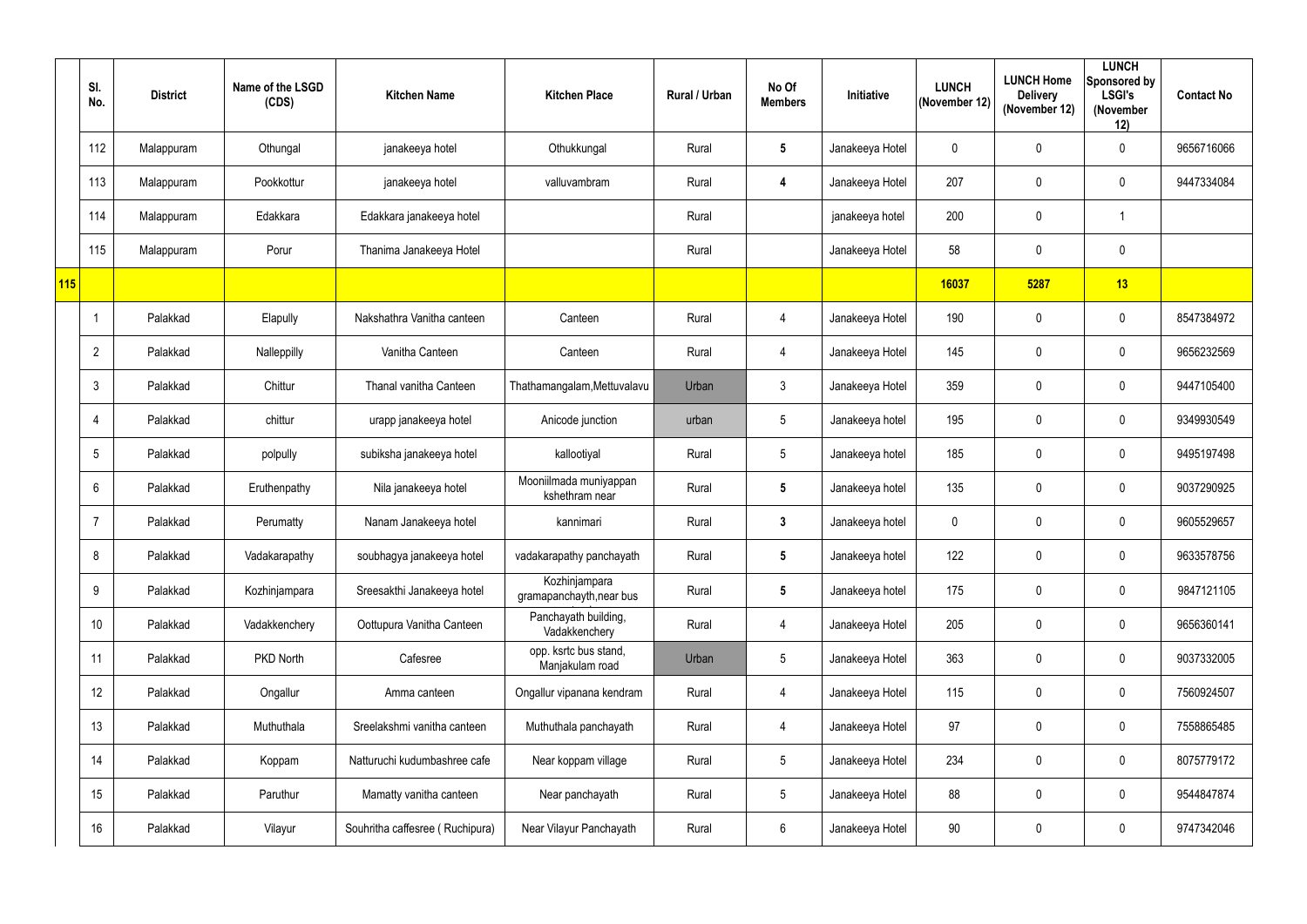| SI.<br>No.      | <b>District</b> | Name of the LSGD<br>(CDS) | <b>Kitchen Name</b>          | <b>Kitchen Place</b>                      | Rural / Urban | No Of<br><b>Members</b> | Initiative       | <b>LUNCH</b><br>(November 12) | <b>LUNCH Home</b><br><b>Delivery</b><br>(November 12) | <b>LUNCH</b><br>Sponsored by<br><b>LSGI's</b><br>(November<br>12) | <b>Contact No</b> |
|-----------------|-----------------|---------------------------|------------------------------|-------------------------------------------|---------------|-------------------------|------------------|-------------------------------|-------------------------------------------------------|-------------------------------------------------------------------|-------------------|
| 17              | palakkad        | Kulukkallur               | Snehitha Janakeeya hotel     | Kulukkallur panchayath                    | Rural         | $5\phantom{.0}$         | Janakeeya hotel  | 80                            | $\mathbf 0$                                           | $\mathbf 0$                                                       | 9746701454        |
| 18              | Palakkad        | Pattambi                  | Janakeeya hotel              | near Govt samskritha college,<br>Pattambi | Urban         | $\overline{4}$          | Janakeeya hotel  | $\mathbf 0$                   | 0                                                     | $\mathbf 0$                                                       | 9562043428        |
| 19              | Palakkad        | Erimayur                  | Thanima Vanitha Canteen      | Panchayath building, Erimayur             | Rural         | $\overline{5}$          | Janakeeya Hotel  | 72                            | $\mathbf 0$                                           | $\overline{2}$                                                    | 9746440633        |
| 20              | Palakkad        | Kizhekkencheri            | Vanitha Canteen              | Panchayath Building,<br>Kizhakkenchery    | Rural         | $\overline{4}$          | Janakeeya Hotel  | 68                            | $\mathbf 0$                                           |                                                                   | 9747923418        |
| 21              | Palakkad        | Peringottukkurrissi       | Aiswarya Vanitha canteen     | Panchayth building                        | Rural         | $\mathbf{3}$            | Janakeeya Hotel  | 71                            | $\mathbf 0$                                           | $\mathbf 0$                                                       | 9048665884        |
| 22              | Palakkad        | Mundoor                   | Bharath vanitha canteen      | Panchayath building                       | Rural         | $\mathbf{3}$            | Janakeeya Hotel  | 225                           | $\mathbf 0$                                           | $\mathbf 0$                                                       | 8592830607        |
| 23              | Palakkad        | Kodumbu                   | kripa                        | kodumb panchayath                         | Rural         | 4                       | Janakeeya HoteL  | 58                            | $\mathbf 0$                                           | $\mathbf 0$                                                       | 9048682860        |
| 24              | Palakkad        | Thirumittakode            | Thirumuttam Janakeeya Hotel  | Karukaputhur                              | Rural         | $6\overline{6}$         | Janakeeya Hotel  | 113                           | $\mathbf 0$                                           | $\mathbf 0$                                                       | 9072841599        |
| 25              | Palakkad        | Akathethara               | Nanma canteen                | kalyanamandapam                           | Rural         | $\mathbf{3}$            | Janakeeya Hotel  | 45                            | $\mathbf 0$                                           | $\mathbf 0$                                                       | 7025563510        |
| 26              | Palakkad        | Marutharoad               | flavours cantteen            | panchayath                                | Rural         | $5\overline{)}$         | Janakeeya Hotela | 122                           | $\mathbf 0$                                           | $\mathbf 0$                                                       | 9746227966        |
| 27              | Palakkad        | Trithala                  | Kairali Vanitha Hotel        | Thirthala                                 | Rural         | $5\phantom{.0}$         | Janakeeya Hotel  | 113                           | $\overline{0}$                                        | $\mathbf{3}$                                                      | 9048710155        |
| 28              | Palakkad        | Kongad                    | Annapoorna vanitha canteen   | Near Kongad village office                | Rural         | $5\overline{)}$         | Janakeeya Hotel  | 102                           | $\mathbf 0$                                           | $\mathbf 0$                                                       | 9645425774        |
| 29              | Palakkad        | Sreekrishnapuram          | Subiksha canteen             | Near panchayath office                    | Rural         | $\mathbf{3}$            | Janakeeya Hotel  | 99                            | $\mathbf 0$                                           | $\mathbf 0$                                                       | 8086697226        |
| 30 <sup>°</sup> | Palakkad        | Pallassana                | dhanalakshmi vanitha canteen | pallassana panchayath<br>building         | Rural         | $5\phantom{.0}$         | Janakeeya Hotel  | 242                           | $\mathbf 0$                                           | $\mathbf 0$                                                       | 8943225892        |
| 31              | Palakkad        | Nenmmara                  | Nemmara Janakeeya hotel      | Nemmara junction                          | Rural         | $\overline{4}$          | Janakeeya hotel  | 273                           | $\mathbf 0$                                           | $\mathbf 0$                                                       | 8157850935        |
| 32              | Palakkad        | Ayilur                    | Janakeeya hotel              | Thalavettanpara, Ayilur                   | Rural         | 3                       | Janakeeya hotel  | 138                           | $\mathbf 0$                                           | $\mathbf 0$                                                       | 9539517856        |
| 33              | Palakkad        | Melarkode                 | Janakeeya Hotel              | near Melarkode panchayath                 | Rural         | $\overline{4}$          | Janakeeya hotel  | 155                           | $\mathbf 0$                                           | $\bm{0}$                                                          | 8606193918        |
| 34              | Palakkad        | Vandazhi                  | janakeeya hotel              | Kaniyamangalam                            | Rural         | 3 <sup>1</sup>          | Janakeeya hotel  | 53                            | $\mathbf 0$                                           | $\mathbf 0$                                                       | 9645919937        |
| 35              | Palakkad        | Nelliayampathy            | Janakeeya hotel              | near Panchayat, kaikaty                   | Rural         | $\overline{4}$          | Janakeeya hotel  | 130                           | $\mathbf 0$                                           | $\mathbf 0$                                                       | 9497123529        |
| 36              | Palakkad        | Elavanchery               | Snehatheeram                 | Near GUPS, Vattekkad                      | Rural         | $5\phantom{.0}$         | Janakeeya Hotel  | 212                           | $\mathbf 0$                                           | $\mathbf 0$                                                       | 9744195274        |
| 37              | Palakkad        | Kollemkode                | Priya Vanitha Canteen        | Block Panchayath Office,<br>Kollengode    | Rural         | $\overline{4}$          | Janakeeya Hotel  | 266                           | $\pmb{0}$                                             | $\bm{0}$                                                          | 9745456764        |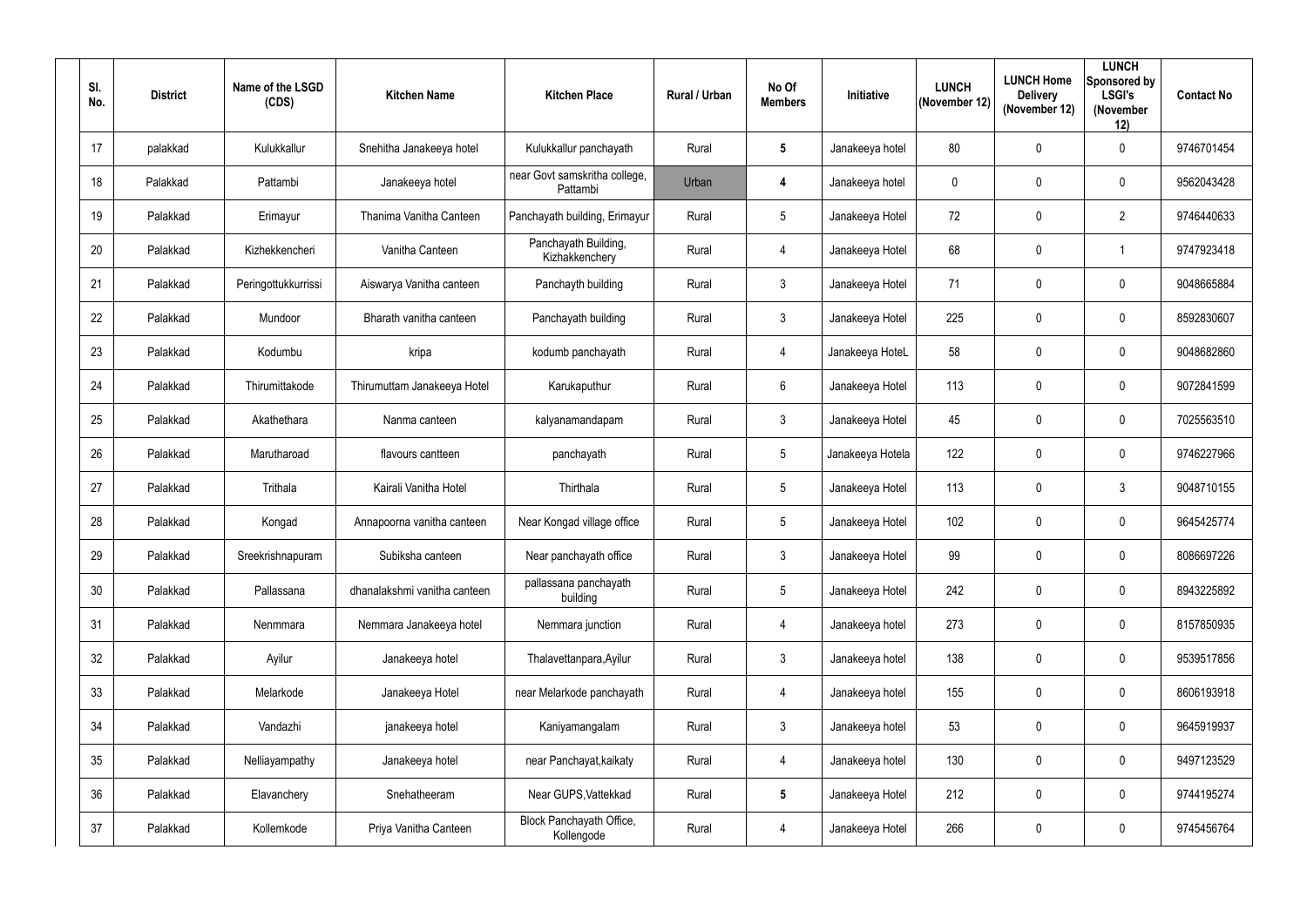|    | SI.<br>No. | <b>District</b> | Name of the LSGD<br>(CDS) | <b>Kitchen Name</b>                      | <b>Kitchen Place</b>                            | Rural / Urban | No Of<br><b>Members</b> | Initiative       | <b>LUNCH</b><br>(November 12) | <b>LUNCH Home</b><br><b>Delivery</b><br>(November 12) | <b>LUNCH</b><br>Sponsored by<br><b>LSGI's</b><br>(November<br>12) | <b>Contact No</b> |
|----|------------|-----------------|---------------------------|------------------------------------------|-------------------------------------------------|---------------|-------------------------|------------------|-------------------------------|-------------------------------------------------------|-------------------------------------------------------------------|-------------------|
|    | 38         | Palakkad        | Koduvayur                 | Samridhi Kudumbashree Vanitha<br>Canteen | Panchayath Building                             | Rural         | $5\overline{)}$         | Janakeeya Hotel  | 106                           | 0                                                     | $\mathbf 0$                                                       | 8086263595        |
|    | 39         | Palakkad        | Pattanchery               | Sreelakshmi vanitha canteen              | Panchayath Building                             | Rural         | $\overline{4}$          | Janakeeya Hotel  | 54                            | 0                                                     | $\mathbf 0$                                                       | 8086916932        |
|    | 40         | Palakkad        | Pudunagaram               | Janakeeya Hotel                          | Near KSEB, Pudunagaram                          | Rural         | $\overline{\mathbf{4}}$ | Janakeeya hotel  | 185                           | 0                                                     | $\mathbf 0$                                                       | 9497241598        |
|    | 41         | Palakkad        | Vadavanoor                | Sree Muruka Janakeeya Hotel              | Vydhyasala, Vadavanoor                          | Rural         | $5\phantom{.0}$         | Janakeeya hotel  | 182                           | 0                                                     | $\mathbf 0$                                                       | 9567011729        |
|    | 42         | Palakkad        | Peruvemba                 | Samridi Janakeeya Hotel                  | Peruvemba Junction                              | Rural         | $\overline{\mathbf{4}}$ | Jankeeya hotel   | 27                            | 0                                                     | $\mathbf 0$                                                       | 918089611261      |
|    | 43         | Palakkad        | Muthalamada               | Janakeeya Hotel                          | Chulliyarmedu                                   | Rural         | $\overline{\mathbf{4}}$ | Jankeeya hotel   | 196                           | 0                                                     | $\mathbf 0$                                                       | 9633730067        |
|    | 44         | Palakkad        | Cherppalasseri            | Swad Janakiyahotel, CPY                  | Scheduled caste coperative<br>society hall, cpy | Urban         | 5                       | Janakeeya Hotel  | 72                            | 0                                                     | $\mathbf 0$                                                       | 9447746082        |
|    | 45         | Palakkad        | Vellinezhi                | Aiswarya kudumbashree                    | Adakkaputhur                                    | Rural         | $\mathbf{3}$            | Janakeeya Hotel  | 85                            | 0                                                     | $\mathbf 0$                                                       | 9747730588        |
|    | 46         | Palakkad        | Keralasseri               | Bhagyasree janakeeya hotel               | Near village office                             | Rural         | $\mathbf{3}$            | Janakeeya Hotel  | 70                            | 0                                                     | $\mathbf 0$                                                       | 8606125128        |
|    | 47         | Palakkad        | Kottayi                   | Kudumbashree Vanitha canteen             | Near Kottayi Panchayath                         | Rural         | $\overline{4}$          | Jankeeya hotel   | 115                           | 0                                                     | $\mathbf 0$                                                       | 9605699847        |
|    | 48         | Palakkad        | anakkara                  | udayasurya vanitha canteen               | kumbidi                                         | rural         | $5\phantom{.0}$         | Janakeeya Hotel  | 110                           | 0                                                     | $\mathbf 0$                                                       | 9895947614        |
|    | 49         | Palakkad        | kappur                    | jeevanam hotel                           | kumaranellur                                    | rural         | $6\overline{6}$         | Janakeeya Hotel  | 167                           | 0                                                     | $\mathbf 0$                                                       | 9605308385        |
| 96 | 50         | Palakkad        | Malampauzha               | Nandhanam canteen                        | near fantasy park                               | Rural         | 5                       | Janakeeya HotelT | 122                           | 0                                                     | $\mathbf 0$                                                       | 807587062         |
|    | 51         | Palakkad        | Puduppariyaram            | Anaswara Canteen                         | Panchayath                                      | Rural         | $\overline{4}$          | Janakeeya Hotel  | 146                           | 0                                                     | $\overline{0}$                                                    | 9526677781        |
|    | 52         | Palakkad        | kadambazhipuram           | Reshmi janakeeya hotel                   | 16 mail                                         | Rural         | $5\phantom{.0}$         | Janakeeya Hotel  | 49                            | 0                                                     | $\overline{0}$                                                    | 9048375891        |
|    | 53         | Palakkad        | Kadambazhipuram           | Ardhram Janakeeya hotel                  | Pulapatta                                       | Rural         | $\mathbf{3}$            | Janakeeya Hotel  | 58                            | 0                                                     | $\overline{0}$                                                    | 9495775246        |
|    | 54         | Palakkad        | Kannambra                 | Sree kurumba canteen                     | kannambra                                       | Rural         | $\overline{4}$          | Janakeeya Hotel  | 195                           | 0                                                     | $\overline{0}$                                                    | 8157815819        |
|    | 55         | Palakkad        | karakkurissi              | Janakiya hotel                           | Near ammus auditorium,<br>Ayappankavu           | Rural         | $\mathfrak{Z}$          | Janakeeya Hotel  | 125                           | 0                                                     | $\overline{0}$                                                    | 6238788932        |
|    | 56         | Palakkad        | Thenkara                  | Subiksham janakeeya hotel                | Ayurveda hospital compound<br>Then kara         | Rural         | $5\phantom{.0}$         | Janakeeya Hotel  | 102                           | 0                                                     | $\overline{0}$                                                    | 9747557333        |
|    | 57         | Palakkad        | Alanallur                 | Keerthi vanitha canteen and<br>catering  | Near panchayath Alanallur                       | Rural         | 5                       | Janakeeya hotel  | 144                           | 0                                                     | $\overline{0}$                                                    | 9495447569        |
|    | 58         | Palakkad        | Pudur                     | Asil canteen                             | Pudur panchayath                                | Rural         | 4                       | Janakeeya hotel  | 54                            | 0                                                     | $\overline{0}$                                                    | 8086968050        |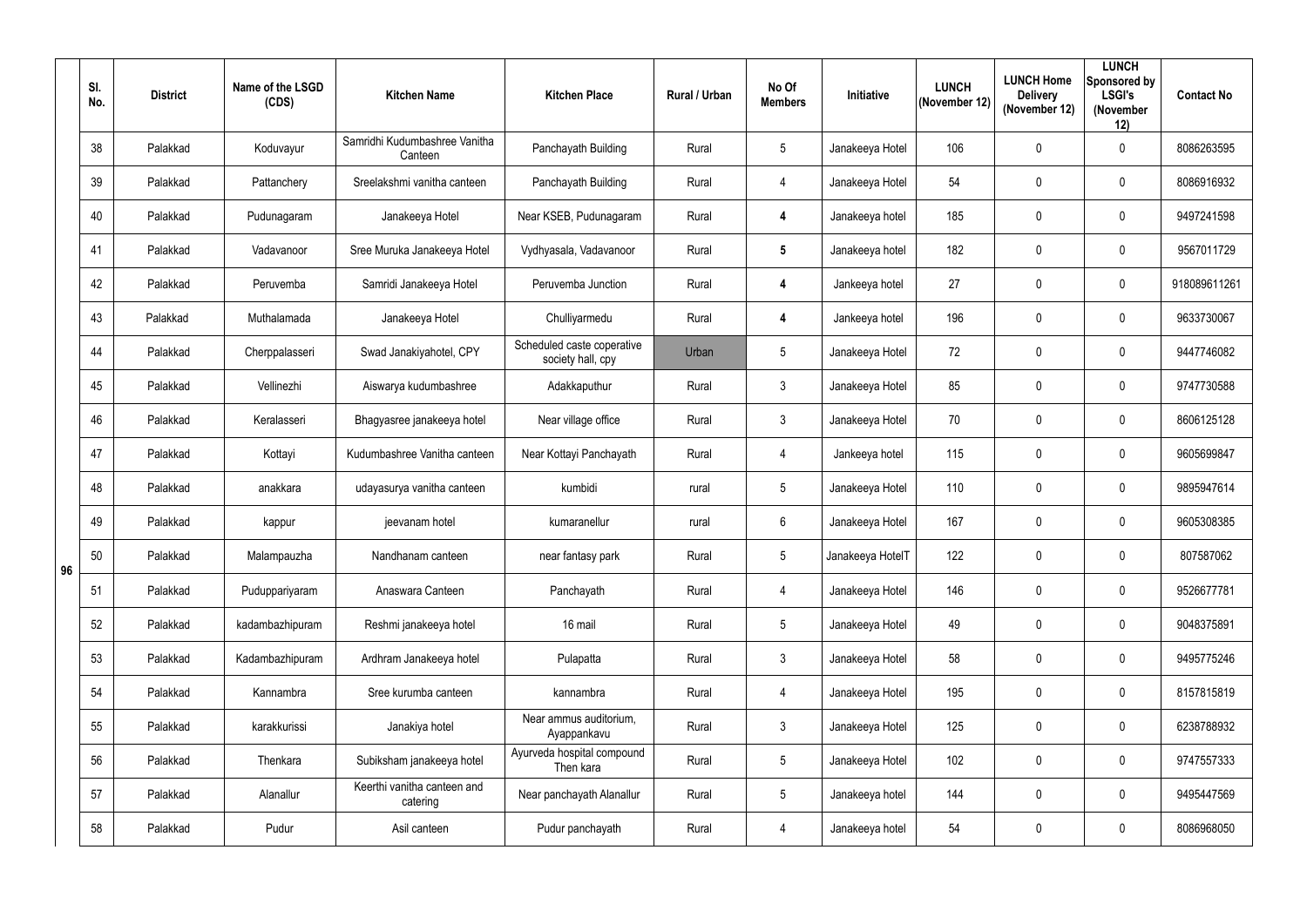| SI.<br>No. | <b>District</b> | Name of the LSGD<br>(CDS) | <b>Kitchen Name</b>                         | <b>Kitchen Place</b>                       | Rural / Urban | No Of<br><b>Members</b> | Initiative       | <b>LUNCH</b><br>(November 12) | <b>LUNCH Home</b><br><b>Delivery</b><br>(November 12) | <b>LUNCH</b><br>Sponsored by<br><b>LSGI's</b><br>(November<br>12) | <b>Contact No</b> |
|------------|-----------------|---------------------------|---------------------------------------------|--------------------------------------------|---------------|-------------------------|------------------|-------------------------------|-------------------------------------------------------|-------------------------------------------------------------------|-------------------|
| 59         | Palakkad        | Parali                    | Annasree Janakeeya hotel                    | Near parali panchayath                     | Rural         | $\overline{4}$          | Janakeeya hotel  | 110                           | $\mathbf 0$                                           | $\mathbf 0$                                                       | 8281829238        |
| 60         | Palakkad        | Mannur                    | Kudumbasree janakeeya hotel                 | Mannur panchayath                          | Rural         | $5\overline{)}$         | Janakeeya hotel  | 93                            | $\mathbf 0$                                           | $\overline{0}$                                                    | 9495771095        |
| 61         | Palakkad        | Kuzhalmannam              | Janasree jankeeya hotel                     | Kuzhalmannam block<br>panchayth            | Rural         | $\mathbf{3}$            | Jankeeya hotel   | 110                           | 5                                                     | $\mathbf 0$                                                       | 9847364980        |
| 62         | Palakkad        | Kavassery                 | samridhi Janakeeya Hotel                    | Alathur road, kavasheery                   | Rural         | $6\overline{6}$         | Janakeeya hotel  | 108                           | $\boldsymbol{0}$                                      | $\mathbf 0$                                                       | 9747570761        |
| 63         | palakkad        | chalissery                | Thanal janakeeya hotel                      | chalissery panchayath building             | Rural         | $\mathbf{3}$            | Janakeeya hotel  | 51                            | $\mathbf 0$                                           | $\overline{0}$                                                    | 9562702284        |
| 64         | palakkad        | Kottopadam                | Iva canteen and catering janakeeya<br>hotel | Block building, Near<br>aryambavu junction | Rural         | $\overline{4}$          | Janakeeya hotel  | 135                           | $\mathbf 0$                                           | $\overline{0}$                                                    | 9074818126        |
| 65         | palakkad        | kumaramputhur             | Ruchi cafe janakeeya hotel                  | Panchayath kumaramputhur                   | Rural         | $\mathbf{3}$            | Janakeeya hotel  | 275                           | $\mathbf 0$                                           | $\mathbf 0$                                                       | 8589968705        |
| 66         | palakkad        | Malampuzha                | Amma janakeeya hotel                        | kadukkamkunnu, Malampuzha                  | Rural         | $\mathbf{3}$            | Janakeeya hotel. | 345                           | $\mathbf 0$                                           | $\mathbf 0$                                                       | 9446521664        |
| 67         | palakkad        | Alathur                   | Rich Janakeeya hotel                        | Near bus stand, Alathur                    | Rural         | 4                       | Janakeeya hotel  | 214                           | $\boldsymbol{0}$                                      | $6\phantom{.}6$                                                   | 9947030779        |
| 68         | palakkad        | Karimpuzha                | Janakeeya hotel                             | Karimpuzha panchayath                      | Rural         | $3\phantom{a}$          | Janakeeya hotel  | 63                            | $\boldsymbol{0}$                                      | $\mathbf 0$                                                       | 9961502739        |
| 69         | Palakkad        | Thenkurissi               | Eyeshee janakeeya hotel                     | Panchayth building,<br>Thenkurissi         | Rural         | 4                       | Jankeeya hotel   | 87                            | $\boldsymbol{0}$                                      | $\mathbf 0$                                                       | 9995662723        |
| 70         | Palakkad        | Agali                     | Janakeeya Hotel                             | Block Panchayath building,<br>Agali        | Rural         | $5\phantom{.0}$         | Jankeeya hotel   | 168                           | $\boldsymbol{0}$                                      | $\mathbf 0$                                                       | 9037878897        |
| 71         | Palakkad        | Sholayur                  | Powrnami janakeeya hotel                    | anakkatty bus stand                        | Rural         | $\overline{\mathbf{4}}$ | Jankeeya hotel   | $\mathbf 0$                   | $\mathbf 0$                                           | $\mathbf 0$                                                       | 9159556404        |
| 72         | Palakkad        | Puthushery                | Janakeeya hotel                             | Puthushery panchayath                      | Rural         | $5\overline{)}$         | Janakeeya hotel. | 127                           | $\boldsymbol{0}$                                      | $\mathbf 0$                                                       | 9562772723        |
| 73         | Palakkad        | Karimba                   | Janakeeya hotel                             | Panchayath premise                         | Rural         | $\mathbf{3}$            | Janakeeya Hotel  | 93                            | $\pmb{0}$                                             | $\mathbf 0$                                                       | 9562163979        |
| 74         | Palakkad        | Nagalasseri               | Janakeeya hotel                             | near koottanad bus stand                   | Rural         | $5\overline{)}$         | Janakeeya hotel  | 210                           | $\pmb{0}$                                             | $\boldsymbol{0}$                                                  | 8921928291        |
| 75         | Palakkad        | Mathur                    | Nila janakeeya Hotel                        | Near Panchayth, Mathur                     | Rural         | $\overline{\mathbf{4}}$ | Jankeeya hotel   | 131                           | $\pmb{0}$                                             | $\mathbf 0$                                                       | 9562356483        |
| 76         | Palakkad        | Chalavara                 | Janakeeya hotel                             | Chalavara panchayath                       | Rural         | $5\overline{)}$         | Janakeeya hotel  | 82                            | $\pmb{0}$                                             | $\mathbf 0$                                                       | 9544659942        |
| 77         | Palakkad        | Ananganadi                | vanitha cateen                              | near Ananganadi panchayath                 | Rural         | 3 <sup>1</sup>          | Janakeeya Hotel  | 58                            | $\pmb{0}$                                             | $\mathbf 0$                                                       | 8921410495        |
| 78         | Palakkad        | Lakkidiperur              | Janakeeya hotel                             | Lekkidi perur panchayath                   | Rural         | $5\phantom{.0}$         | Jankeeya hotel   | 115                           | $\pmb{0}$                                             | $\mathbf 0$                                                       | 6238921903        |
| 79         | Palakkad        | Nellaya                   | Janakeeya hotel                             | Nellaya panchayath                         | Rural         | 4                       | Janakeeya hotel  | 65                            | 0                                                     | $\boldsymbol{0}$                                                  | 9562432883        |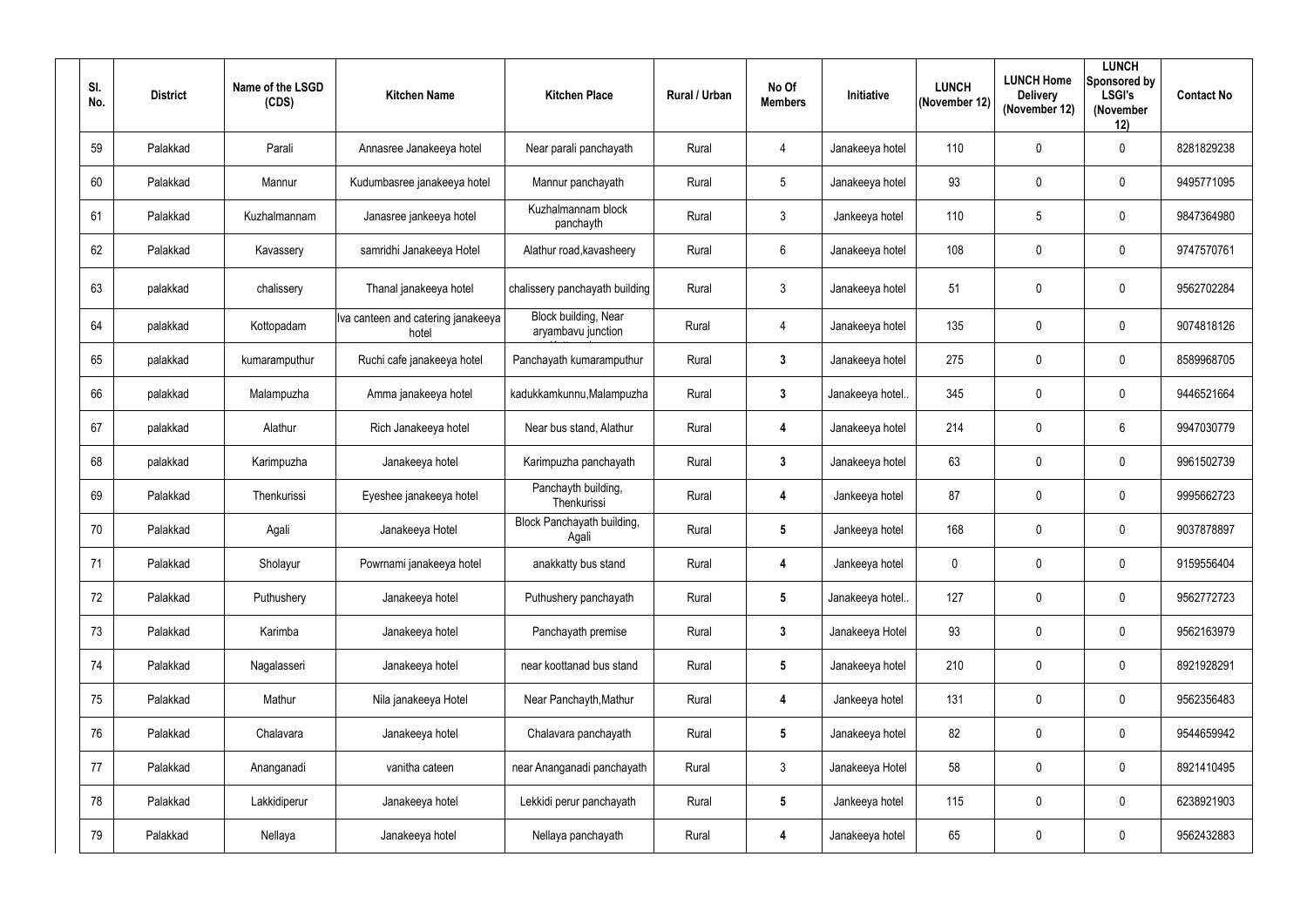| SI.<br>No. | <b>District</b> | Name of the LSGD<br>(CDS) | <b>Kitchen Name</b>             | <b>Kitchen Place</b>                 | Rural / Urban | No Of<br><b>Members</b> | Initiative      | <b>LUNCH</b><br>(November 12) | <b>LUNCH Home</b><br><b>Delivery</b><br>(November 12) | <b>LUNCH</b><br>Sponsored by<br><b>LSGI's</b><br>(November<br>12) | <b>Contact No</b> |
|------------|-----------------|---------------------------|---------------------------------|--------------------------------------|---------------|-------------------------|-----------------|-------------------------------|-------------------------------------------------------|-------------------------------------------------------------------|-------------------|
| 80         | Palakkad        | Shornur                   | Oottupura Janakeeya hotel       | near bus stand, Shoranur             | Urban         | $5\phantom{.0}$         | Janakeeya hotel | 122                           | $\mathbf 0$                                           | $\overline{0}$                                                    | 9747102377        |
| 81         | Palakkad        | Shornur                   | Snehadeepam Janakeeya hotel     | Shoranur municipality                | Urban         | 4                       | Janakeeya hotel | 115                           | $\mathbf 0$                                           | $\overline{0}$                                                    | 6238755729        |
| 82         | Palakkad        | Thrikkadiri               | Janakeeya hotel                 | Samskarika nilayam                   | Rural         | 4                       | Janakeeya hotel | 44                            | 0                                                     | $\mathbf 0$                                                       | 9544806032        |
| 83         | palakkad        | Vaniyamkulam              | Janakeeya hotel                 | near PK DAS hospital                 | Rural         | $\mathbf{3}$            | Janakeeya hotel | 215                           | $\mathbf 0$                                           | $\mathbf{3}$                                                      | 9947408415        |
| 84         | Palakkad        | Ambalappara               | Janakiya hotel                  | ambalappara<br>kalyanamandapam       | Rural         | $5\overline{)}$         | Janakeeya Hotel | 60                            | 0                                                     | $\overline{0}$                                                    | 8129562289        |
| 85         | Palakkad        | Vallappuzha               | Janakeeya hotel                 | Hayath Complex, Vallappuzha          | Rural         | $5\phantom{.0}$         | Janakeeya Hotel | 272                           | $\mathbf 0$                                           | $\mathbf 0$                                                       | 8086406897        |
| 86         | Palakkad        | Shoranur                  | Ela janakeeya hotel             | Vpc market, kulappully               | Urban         | $\mathbf{3}$            | Janakeeya hotel | 122                           | $\mathbf 0$                                           | $\overline{0}$                                                    | 8129769113        |
| 87         | Palakkad        | Mankara                   | Subiksha Janakeeya hotel        | Near Mankara Panchayath              | Rural         | $5\phantom{.0}$         | Janakeeya hotel | 95                            | $\mathbf 0$                                           | $\overline{0}$                                                    | 8549045637        |
| 88         | Palakkad        | Kanjirapuzha              | Surya Janakeeya hotel           | Kanjirapuzha, panchayath             | Rural         | $5\phantom{.0}$         | Janakeeya hotel | 86                            | 0                                                     | $\overline{0}$                                                    | 9048698194        |
| 89         | Palakkad        | Thachanattukara           | Haritham janakeeya hotel        | 53 mile, Thachanattukara             | Rural         | $\mathbf{3}$            | Janakeeya hotel | 77                            | 0                                                     | $\overline{0}$                                                    | 9605097810        |
| 90         | Palakkad        | Puthukode                 | Puthuma jankeeya hotel          | Thachanadi junction                  | Rural         | $6\phantom{.}6$         | Janakeeya hotel | 253                           | $\mathbf 0$                                           | $\overline{0}$                                                    | 9744459080        |
| 91         | Palakkad        | Tarur                     | Jankeeya Hotel                  | Infront of vilage office, Tarurk     | Rural         | 4                       | Janakeeya hotel | $\boldsymbol{0}$              | 0                                                     | $\boldsymbol{0}$                                                  | 8606780959        |
| 92         | Palakkad        | Pirayiri                  | Janakeeya hotel                 | Near Panchayath office               | Rural         | $5\phantom{.0}$         | Janakeeya hotel | 110                           | $\mathbf 0$                                           | $\mathbf 0$                                                       | 9037495586        |
| 93         | Palakkad        | Palakkad ulb              | Ruchi                           | Near Balaji hospital, Fort<br>Maidan | Urban         | 4                       | Janakeeya hotel | 225                           | $\mathbf 0$                                           | $\boldsymbol{0}$                                                  | 7994185687        |
| 94         | Palakkad        | Pookkottukavu             | Punya                           | Pookkottukavu Centre                 | Rural         | $\overline{\mathbf{4}}$ | Janakeeya Hotel | 60                            | $\pmb{0}$                                             | $\mathbf 0$                                                       | 9745511432        |
| 95         | Palakkad        | Kuthanoor                 | Suryodayam jankeeya hotel       | Kalapara, kuthanoor                  | Rural         | $5\phantom{.0}$         | Jankeeya hotel  | 40                            | $\mathbf 0$                                           | $\pmb{0}$                                                         | 9995159738        |
| 96         | Palakkad        | Thiruvegappura            | Janakeeya Hotel                 | Kaippuram                            | Rural         | $5\phantom{.0}$         | Jankeeya hotel  | 150                           | $\mathbf 0$                                           | $\mathbf 0$                                                       | 8921882903        |
| 97         | Palakkad        | Thachampara               | Vanitha canteen Janakeeya Hotel | Thachampara town                     | Rural         | $\overline{\mathbf{4}}$ | Jankeeya hotel  | 93                            | $\mathbf 0$                                           | $\mathbf 0$                                                       | 9497826216        |
| 98         | Palakkad        | Kannadi                   | Sweet jankeeya hotel            | Yakkara junction                     | Rural         | $3\phantom{a}$          | Jankeeya hotel  | 60                            | $\mathbf 0$                                           | $\pmb{0}$                                                         | 9846918028        |
| 99         | Palakkad        | Pattithara                | Bavana janakeeya hotel          | kottappadam                          | Rural         | $5\phantom{.0}$         | Janakeeya hotel | $\boldsymbol{0}$              | $\mathbf 0$                                           | $\boldsymbol{0}$                                                  | 9074163402        |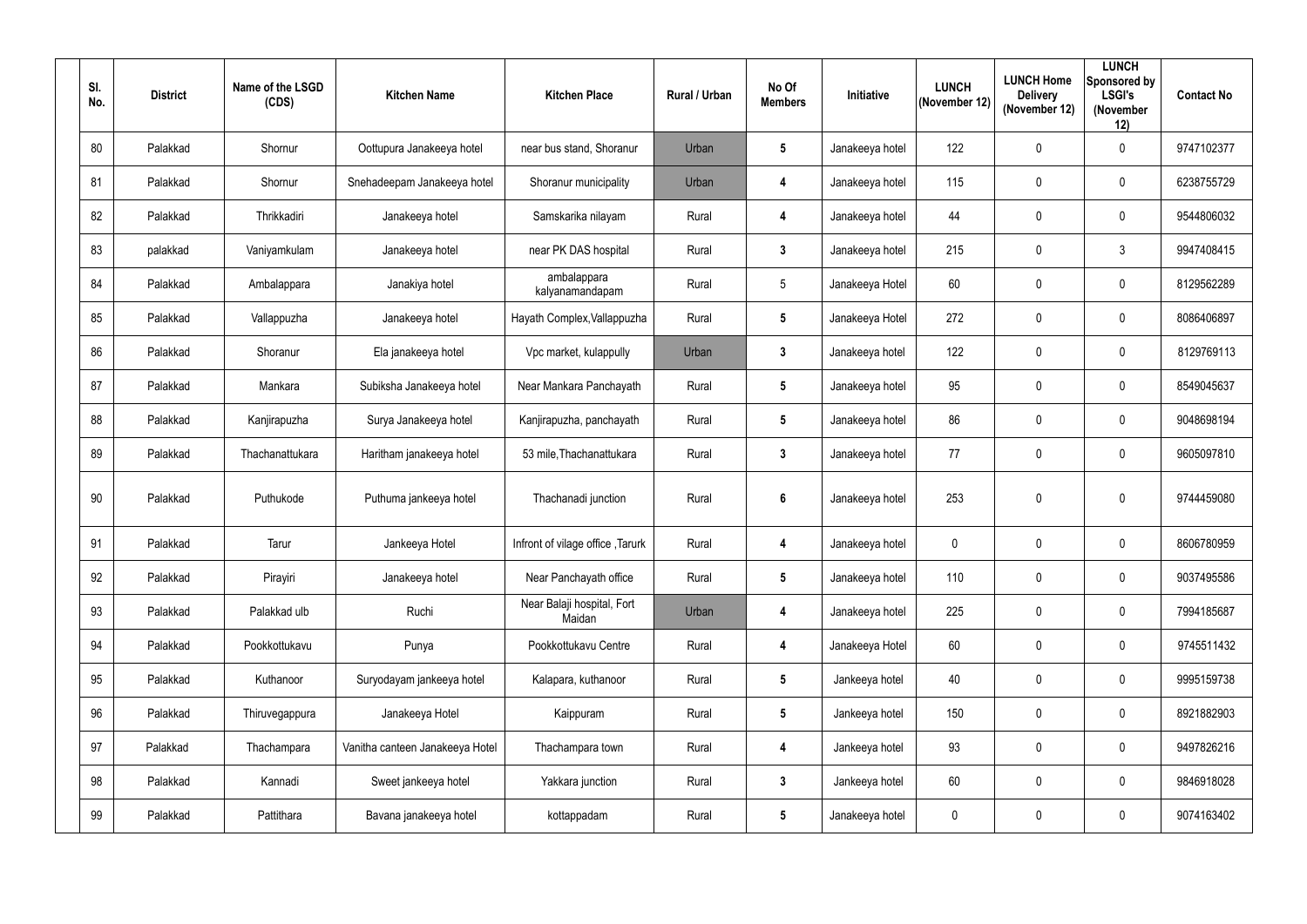|    | SI.<br>No.      | <b>District</b> | Name of the LSGD<br>(CDS) | <b>Kitchen Name</b>             | <b>Kitchen Place</b>                       | Rural / Urban | No Of<br><b>Members</b> | <b>Initiative</b> | <b>LUNCH</b><br>(November 12) | <b>LUNCH Home</b><br><b>Delivery</b><br>(November 12) | <b>LUNCH</b><br>Sponsored by<br><b>LSGI's</b><br>(November<br>12) | <b>Contact No</b> |
|----|-----------------|-----------------|---------------------------|---------------------------------|--------------------------------------------|---------------|-------------------------|-------------------|-------------------------------|-------------------------------------------------------|-------------------------------------------------------------------|-------------------|
|    | 100             | Palakkad        | Mannarkkad                | Janakeeya Hotel                 | muncipal building, busstand,<br>mannarkkad | Urban         | 4                       | Janakeeya hotel   | 126                           | $\mathbf 0$                                           | $\mathbf 0$                                                       |                   |
|    | 101             | Palakkad        | Pirayiri                  | Kudumbashree janakeeya hotel    | Kallekkad Block Panchayath                 | Rural         | $5\phantom{.0}$         | janakeeya hotel   | 64                            | 0                                                     | $\mathbf 0$                                                       | 8137940343        |
|    | 102             | Palakkad        | Marutharoad               | Sreelakshmi janakeeya hotel     | Pirivusala                                 | Rural         | 4                       | janakeeya hotel   | 144                           | $\mathbf 0$                                           | $\mathbf 0$                                                       | 9048636162        |
| 99 |                 |                 |                           |                                 |                                            |               | 434                     |                   | 12872                         | 5 <sub>5</sub>                                        | 15                                                                |                   |
|    |                 | Pathanamthitta  | Anicadu                   | Janatha janakeeya hotel         | Nooromave                                  | Rural         | $\mathfrak{Z}$          | Janakeeya Hotel   | $\mathbf 0$                   | 131                                                   | $\mathbf 0$                                                       | 6282875679        |
|    | $\overline{2}$  | Pathanamthitta  | Kaviyoor                  | Janakeeya Hotel                 | Manakkachira                               | Rural         | $\overline{4}$          | Janakeeya Hotel   | 0                             | 87                                                    | $\mathbf 0$                                                       | 9747886172        |
|    | $\mathfrak{Z}$  | Pathanamthitta  | Kottanadu                 | Janakeeya Hotel                 | Kottanadu                                  | Rural         | $\overline{4}$          | Janakeeya Hotel   | $\mathbf 0$                   | 150                                                   | $\mathbf 0$                                                       | 6282382608        |
|    | 4               | Pathanamthitta  | Kalloopara                | Janakeeya Hotel                 | Kalloopara                                 | Rural         | $5\phantom{.0}$         | Janakeeya Hotel   | $\mathbf 0$                   | 66                                                    | $\mathbf 0$                                                       | 9947471024        |
|    | $5\phantom{.0}$ | Pathanamthitta  | Kunnamthanam              | Thripthi Hotel                  | Kunnamthanam                               | Rural         | $\mathfrak{Z}$          | Janakeeya Hotel   | $\mathbf 0$                   | 30                                                    | $\mathbf 0$                                                       | 6235908328        |
|    | 6               | pathanamthitta  | mallappally               | janakeeya hotel                 | mallappally                                | Rural         | $\mathfrak{Z}$          | janakeeya hotel   | $\mathbf 0$                   | 123                                                   | $\mathbf 0$                                                       | 9744194830        |
|    | 7               | Pathanamthitta  | kottangal                 | janakeeya hotel                 | kottangal                                  | Rural         | $\mathfrak{Z}$          | Janakeeya Hotel   | 0                             | 162                                                   | $\mathbf 0$                                                       | 9526690541        |
|    | 8               | Pathanamthitta  | Nedumpuram                | Nedumpram Janakeeya Hotel       | Podiyadi                                   | Rural         | 5                       | Janakeeya Hotel   | 0                             | 77                                                    | $\mathbf 0$                                                       | 919188291409      |
|    | 9               | Pathanamthitta  | Niranam                   | Sakhi cafe                      | Niranam                                    | Rural         | $\mathfrak{Z}$          | Janakeeya Hotel   | $\mathbf{0}$                  | 51                                                    | $\mathbf 0$                                                       | 919526423710      |
|    | 10              | Pathanamthitta  | Peringara                 | Haritha samrudhi Catering       | <b>PMVHS Pringara</b>                      | Rural         | $\overline{4}$          | Janakeeya Hotel   | $\mathbf 0$                   | 96                                                    | $\overline{0}$                                                    | 919961219550      |
|    | 11              | Pathanamthitta  | Peringara                 | Pulari janakeeya Hotel          | swamipalam                                 | Rural         | $\overline{4}$          | Janakeeya hotel   | $\mathbf 0$                   | 50                                                    | $\overline{0}$                                                    | 919656132036      |
|    | 12              | Pathanamthitta  | Kuttor                    | Nanma Catering                  | <b>GHS Kuttoor</b>                         | Rural         | $\mathfrak{Z}$          | Janakeeya Hotel   | $\mathbf 0$                   | 130                                                   | $\mathbf 0$                                                       | 919526323212      |
|    | 13              | Pathanamthitta  | Kadapra                   | Niradeepam janakeeya hotel      | Kadapra                                    | Rural         | $\overline{4}$          | Janakeeya Hotel   | $\mathbf 0$                   | 52                                                    | $\overline{0}$                                                    | 9656512066        |
|    | 14              | Pathanamthitta  | Eraviperoor               | Avi cafe                        | Avi cafe                                   | Rural         | $\mathfrak{Z}$          | Janakeeya Hotel   | $\mathbf 0$                   | 0                                                     | $\overline{0}$                                                    | 6238013293        |
|    | 15              | Pathanamthitta  | Koipuram                  | Ammas kudumbashree cafe         | Muttamon                                   | Rural         | $5\phantom{.0}$         | Janakeeya Hotel   | $\pmb{0}$                     | 114                                                   | $\overline{0}$                                                    | 9961485931        |
|    | 16              | Pathanamthitta  | Thottappuzhassery         | Thottapuzhassery Jankeeya Hotel | Thottapuzhassery                           | Rural         | $\overline{4}$          | Janakeeya Hotel   | $\mathbf 0$                   | $\pmb{0}$                                             | $\overline{0}$                                                    | 9656403054        |
|    | 17              | Pathanamthitta  | Puramattom                | Top N Taste                     | Puramattom                                 | Rural         | $\mathfrak{Z}$          | Janakeeya Hotel   | $\mathbf 0$                   | 25                                                    | $\overline{0}$                                                    | 9526728230        |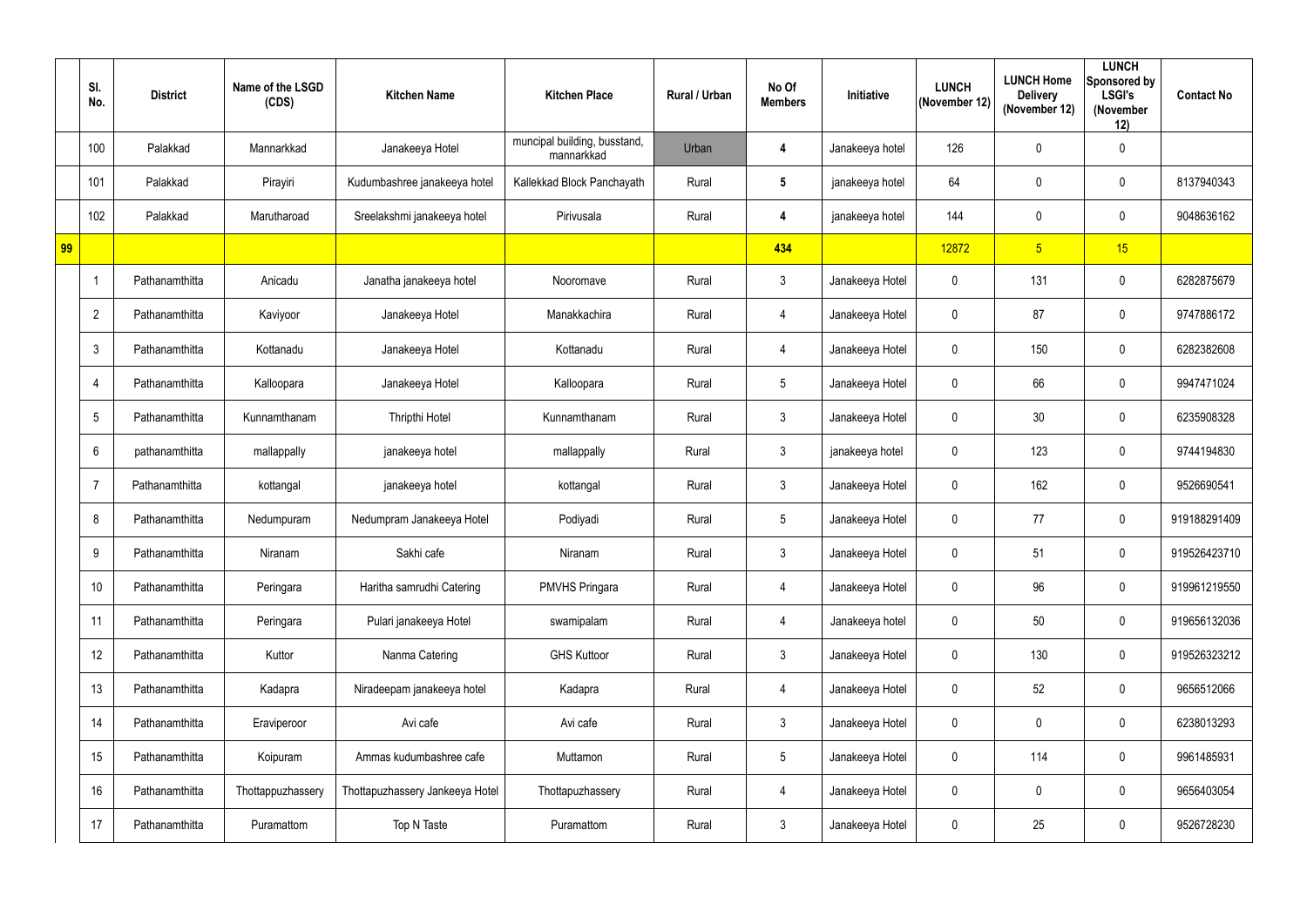|    | SI.<br>No. | <b>District</b> | Name of the LSGD<br>(CDS) | <b>Kitchen Name</b>       | <b>Kitchen Place</b>        | <b>Rural / Urban</b> | No Of<br><b>Members</b> | Initiative      | <b>LUNCH</b><br>(November 12) | <b>LUNCH Home</b><br><b>Delivery</b><br>(November 12) | <b>LUNCH</b><br>Sponsored by<br><b>LSGI's</b><br>(November<br>12) | <b>Contact No</b> |
|----|------------|-----------------|---------------------------|---------------------------|-----------------------------|----------------------|-------------------------|-----------------|-------------------------------|-------------------------------------------------------|-------------------------------------------------------------------|-------------------|
|    | 18         | Pathanamthitta  | Ayroor                    | Janakeeya Hotel           | Ayroor                      | Rural                | $6\overline{6}$         | Janakeeya Hotel | $\mathbf 0$                   | 25                                                    | $\overline{0}$                                                    | 8086653951        |
|    | 19         | Pathanamthitta  | Ezhumattor                | Swad Hotel                | Thadiyoor                   | Rural                | $\mathbf{3}$            | Janakeeya Hotel | $\mathbf 0$                   | 45                                                    | $\mathbf 0$                                                       | 9526857335        |
|    | 20         | Pathanamthitta  | Kozhencherry              | Ruchi Janakeeya hotel     | Community hall, kozhenchery | Rural                | 4                       | Janakeeya Hotel | $\mathbf 0$                   | 86                                                    | $\overline{0}$                                                    | 9947387912        |
|    | 21         | Pathanamthitta  | Mallappuzhassery          | Snehadeepam               | Paramootil                  | Rural                | $6\overline{6}$         | Janakeeya Hotel | $\mathbf 0$                   | 39                                                    | $\mathbf 0$                                                       | 9847170052        |
|    | 22         | Pathanamthitta  | Chennerkara               | Thanal Kudumbasree Cafe   | Nallanikunnu                | Rural                | $5\overline{)}$         | Janakeeya Hotel | $\mathbf 0$                   | 45                                                    | $\mathbf 0$                                                       | 9747469562        |
|    | 23         | Pathanamthitta  | Cherukole                 | Janakeeya Hotel           | Cherukole                   | Rural                | $\mathbf{3}$            | Janakeeya Hotel | $\mathbf 0$                   | 50                                                    | $\mathbf 0$                                                       | 7907811728        |
|    | 24         | Pathanamthitta  | Elanthoor                 | Janakeeya Hotel           | Vary                        | Rural                | $\overline{4}$          | Janakeeya Hotel | $\mathbf 0$                   | 50                                                    | $\mathbf 0$                                                       | 9946047385        |
|    | 25         | Pathanamthitta  | naranganam                | janakeeya hotel           | kadammanitta                | Rural                | $\mathbf{3}$            | janakeeya hotel | $\mathbf 0$                   | 45                                                    | $\mathbf 0$                                                       | 9744478962        |
|    | 26         | Pathanamthitta  | Omalloor                  | Janakeeya Hotel           | Omalloor                    | Rural                |                         | Janakeeya Hotel | $\boldsymbol{0}$              | 30                                                    | $\overline{0}$                                                    |                   |
|    | 27         | Pathanamthitta  | Chittar                   | Chittar janakiya hotel    | Koothattukulam              | Rural                | $\mathbf{3}$            | Janakeeya Hotel | $\mathbf 0$                   | 203                                                   | $\mathbf 0$                                                       | 9072374618        |
|    | 28         | Pathanamthitta  | Naranammoozhi             | Thanima                   | Arakkamon                   | Rural                | $\mathbf{3}$            | Janakeeya Hotel | $\overline{0}$                | 0                                                     | $\mathbf 0$                                                       | 9605021278        |
|    | 29         | Pathanamthitta  | Perunadu                  | Perunadu Janakeeya Hotel  | Perunadu                    | Rural                | $5\phantom{.0}$         | Janakeeya Hotel | $\mathbf 0$                   | 142                                                   | $\overline{0}$                                                    |                   |
| 58 | 30         | Pathanamthitta  | Ranni-Angadi              | Angadi Janakeeya Hotel    | Thoodathil church hall      | Rural                | $5\overline{)}$         | Janakeeya Hotel | $\mathbf 0$                   | 82                                                    | $\mathbf 0$                                                       | 9961190622        |
|    | 31         | Pathanamthitta  | Ranni-Pazhavangadi        | Navami Hotel              | Makkappuzha                 | Rural                | 4                       | Janakeeya Hotel | $\overline{0}$                | 145                                                   | $\overline{0}$                                                    | 9562135824        |
|    | 32         | Pathanamthitta  | Seethathodu               | Thanima catering unit     | Seethathodu                 | Rural                | $5\overline{)}$         | Janakeeya Hotel | 83                            | 78                                                    | $\overline{0}$                                                    | 9747622310        |
|    | 33         | Pathanamthitta  | Ranni                     | Janakeeya Hotel           | Ranni                       | Rural                | $\overline{4}$          | Janakeeya Hotel | $\overline{0}$                | 61                                                    | $\overline{0}$                                                    | 99462338752       |
|    | 34         | Pathanamthitta  | Vechhoochira              | Annapoorneswary hotel     | Venkurinji                  | Rural                | $\overline{4}$          | Janakeeya Hotel | $\mathbf 0$                   | 162                                                   | $\overline{0}$                                                    | 8547264134        |
|    | 35         | Pathanamthitta  | Vadasserikara             | Thannal Janakeeya Hotel   | Vadasserikara               | Rural                | $5\phantom{.0}$         | Janakeeya Hotel | $\mathbf 0$                   | 85                                                    | $\overline{0}$                                                    | 8590107684        |
|    | 36         | Pathanamthitta  | Vallickodu                | Janakeeya Hotel           | Vallicodu                   | Rural                | $5\phantom{.0}$         | Janakeeya Hotel | $\mathbf 0$                   | 124                                                   | $\overline{0}$                                                    | 8547121591        |
|    | 37         | Pathanamthitta  | Pramadom                  | Aishwarya Janakeeya Hotel | Pramadom                    | Rural                | $\mathbf{3}$            | Janakeeya Hotel | $\pmb{0}$                     | 23                                                    | $\overline{0}$                                                    | 9495312020        |
|    | 38         | Pathanamthitta  | Aruvappulam               | Janakeeya Hotel           | Kallely                     | Rural                | 3 <sup>1</sup>          | Janakeeya Hotel | $\boldsymbol{0}$              | 59                                                    | $\overline{0}$                                                    | 9656700499        |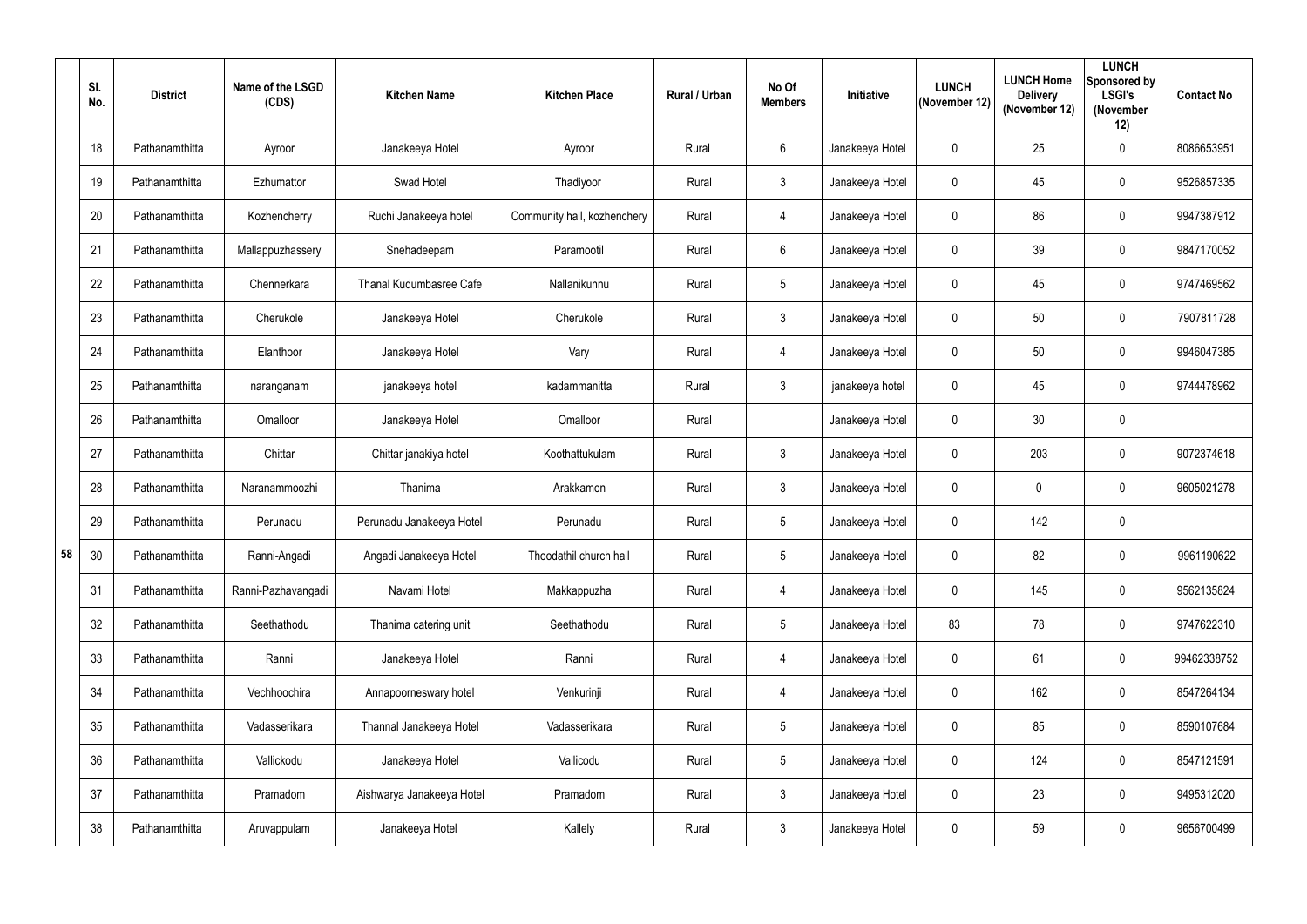| SI.<br>No. | <b>District</b> | Name of the LSGD<br>(CDS) | <b>Kitchen Name</b>        | <b>Kitchen Place</b>                 | <b>Rural / Urban</b> | No Of<br><b>Members</b> | Initiative      | <b>LUNCH</b><br>(November 12) | <b>LUNCH Home</b><br><b>Delivery</b><br>(November 12) | <b>LUNCH</b><br>Sponsored by<br><b>LSGI's</b><br>(November<br>12) | <b>Contact No</b> |
|------------|-----------------|---------------------------|----------------------------|--------------------------------------|----------------------|-------------------------|-----------------|-------------------------------|-------------------------------------------------------|-------------------------------------------------------------------|-------------------|
| 39         | Pathanamthitta  | mylapra                   | Manna janakeeya hotel      | mylapra                              | Rural                | $\mathbf{3}$            | janakeeya hotel | $\mathbf 0$                   | 20                                                    | $\mathbf 0$                                                       | 9961750470        |
| 40         | Pathanamthitta  | Thannithodu               | Flowers janakeeya hotel    | Thannithodu                          | Rural                | $\mathbf{3}$            | Janakeeya hotel | $\mathbf 0$                   | 108                                                   | $\mathbf 0$                                                       | 9061295035        |
| 40         | Pathanamthitta  | Malayappuzha              | Janakeeya Hotel            | Malayappuzha                         | Rural                | $\mathbf{3}$            | Janakeeya Hotel | $\mathbf 0$                   | 152                                                   | $\mathbf 0$                                                       |                   |
| 41         | Pathanamthitta  | Konni                     | Janakeeya Hotel            | Konni                                | Rural                | $\mathbf{3}$            | Janakeeya Hotel | $\mathbf 0$                   | 157                                                   | $\mathbf 0$                                                       |                   |
| 43         | Pathanamthitta  | Kalanjoor                 | Kalanjoor janakeeya Hotel  | Kalanjoor                            | Rural                | $\overline{4}$          | Janakeeya Hotel | $\mathbf 0$                   | 0                                                     | $\mathbf 0$                                                       | 6238045066        |
| 44         | Pathanamthitta  | Ezhamkulam                | Swad Catering Unit         | Enathu                               | Rural                | $5\phantom{.0}$         | Janakeeya Hotel | $\mathbf 0$                   | 0                                                     | $\mathbf 0$                                                       | 9747243317        |
| 45         | Pathanamthitta  | Kodumon                   | Ruchiyidam Janakeeya Hotel | Kodumon                              | Rural                | $\overline{7}$          | Janakeeya Hotel | $\mathbf 0$                   | 0                                                     | $\mathbf 0$                                                       | 75611017112       |
| 46         | Pathanamthitta  | Erathu                    | Janakeeya Hotel            | Erathu                               | Rural                | 4                       | Janakeeya Hotel | $\mathbf 0$                   | 0                                                     | $\mathbf 0$                                                       | 9645102262        |
| 47         | Pathanamthitta  | Enadimangalam             | Janakeeya Hotel            | Elamannoor                           | Rural                | $\overline{4}$          | Janakeeya Hotel | $\boldsymbol{0}$              | 0                                                     | $\mathbf 0$                                                       |                   |
| 48         | Pathanamthitta  | Kadampanadu               | Janakeeya Hotel            | Mannady                              | Rural                | $\mathbf{3}$            | Janakeeya Hotel | $\mathbf 0$                   | 0                                                     | $\mathbf 0$                                                       |                   |
| 49         | Pathanamthitta  | Pallickal                 |                            |                                      | Rural                |                         | Janakeeya Hotel | $\mathbf 0$                   | 0                                                     | $\mathbf 0$                                                       |                   |
| 50         | Pathanamthitta  | Thumpamon                 | Ruchi Cafe                 | Mampilali                            | Rural                | $5\overline{)}$         | Janakeeya Hotel | $\mathbf 0$                   | 170                                                   | $\mathbf 0$                                                       | 9188300026        |
| 51         | Pathanamthitta  | Kulanada                  | Bhagyalekshmi cafe unit    | Kaipuzha                             | Rural                | $\mathbf{3}$            | Janakeeya Hotel | $\mathbf 0$                   | $90\,$                                                | $\mathbf 0$                                                       |                   |
| 52         | Pathanamthitta  | Pandalam Thekkekara       | Pandalam Thekkekara        | Thatta                               | Rural                | $\mathbf{3}$            | Janakeeya Hotel | $\pmb{0}$                     | 96                                                    | $\mathbf 0$                                                       | 9526224922        |
| 53         | Pathanamthitta  | Aranmula                  | Janakeeya Hotel            | Aranmula                             | Rural                | $5\overline{)}$         | Janakeeya Hotel | $\pmb{0}$                     | 0                                                     | $\mathbf 0$                                                       | 9656296503        |
| 54         | Pathanamthitta  | Mezhuveli                 | Thripthi Janakeeya Hotel   | Mezhuveli                            | Rural                | $\mathbf{3}$            | Janakeeya Hotel | $\mathbf 0$                   | 30 <sup>°</sup>                                       | $\mathbf 0$                                                       | 9495265971        |
| 55         | Pathanamthitta  | Adoor                     | Amma Catering Unit         | Adoor                                | Urban                | $5\phantom{.0}$         | Janakeeya Hotel | $\boldsymbol{0}$              | 0                                                     | $\mathbf 0$                                                       | 8606887490        |
| 56         | Pathanamthitta  | Pandalam                  | Ruchi catering             | Sivarenjini Auditorium               | Urban                | $5\overline{)}$         | Janakeeya Hotel | $\mathbf 0$                   | 0                                                     | $\mathbf 0$                                                       | 9846212739        |
| 57         | Pathanamthitta  | Thiruvalla East           | janakeeya hotel            | near private bus stand<br>thiruvalla | Urban                | $5\phantom{.0}$         | Janakeeya Hotel | $\bm{0}$                      | 312                                                   | $\overline{0}$                                                    | 919847729416      |
| 58         | Pathanamthitta  | <b>Thiruvalla West</b>    | janakeeya hotel            | kizhakkan muthoor                    | Urban                | $5\phantom{.0}$         | Janakeeya Hotel | $\mathbf 0$                   | 115                                                   | $\mathbf 0$                                                       | 919656132036      |
| 59         | Pathanamthitta  | Pathanamthitta            | Janakeeya Hotel            | Near Municipality Office             | Urban                | $5\phantom{.0}$         | Janakeeya Hotel | $\boldsymbol{0}$              | 30 <sup>°</sup>                                       | $\pmb{0}$                                                         |                   |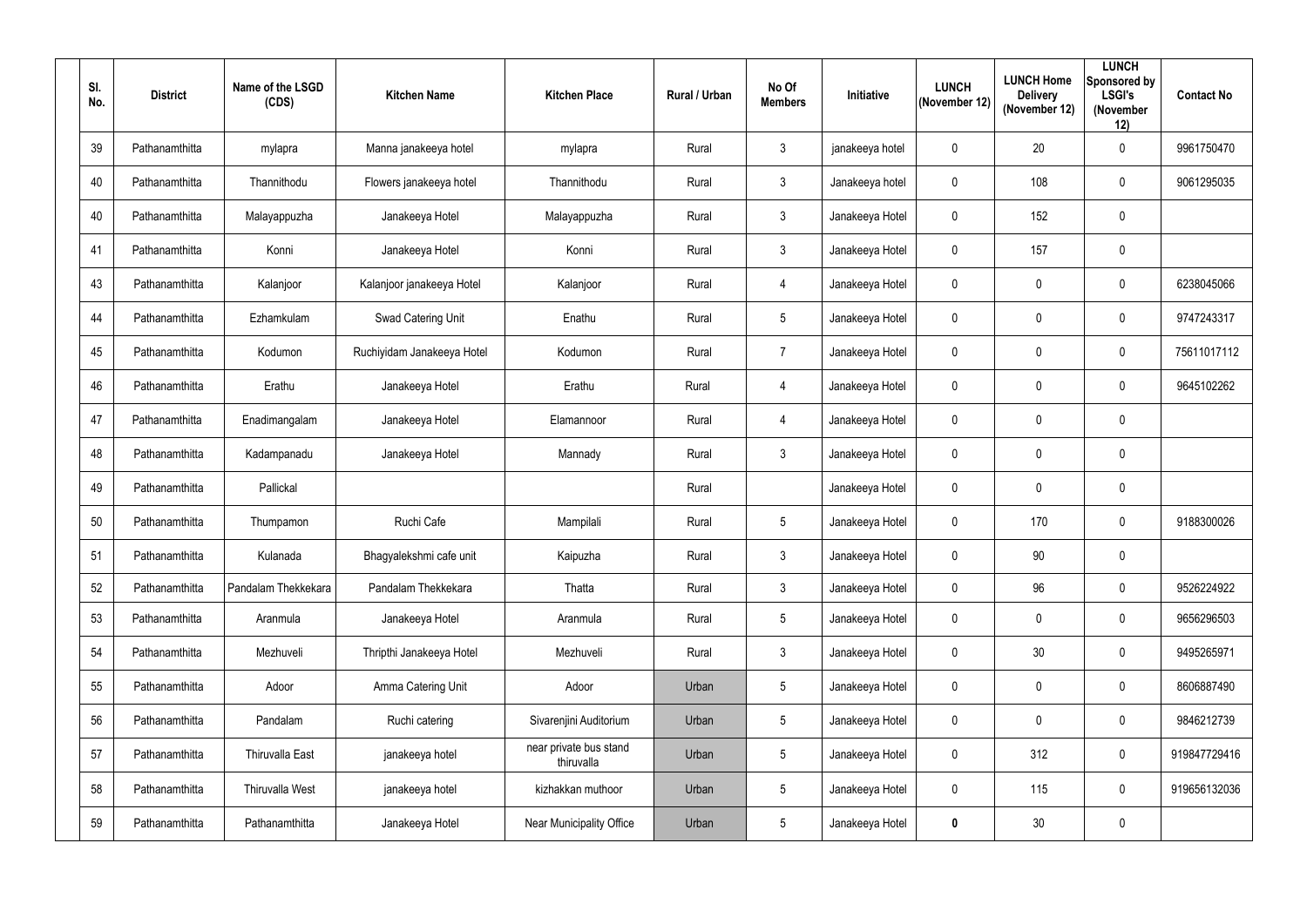|    | SI.<br>No.     | <b>District</b>    | Name of the LSGD<br>(CDS) | <b>Kitchen Name</b>                       | <b>Kitchen Place</b>                       | <b>Rural / Urban</b> | No Of<br><b>Members</b> | Initiative      | <b>LUNCH</b><br>(November 12) | <b>LUNCH Home</b><br><b>Delivery</b><br>(November 12) | <b>LUNCH</b><br>Sponsored by<br><b>LSGI's</b><br>(November<br>12) | <b>Contact No</b> |
|----|----------------|--------------------|---------------------------|-------------------------------------------|--------------------------------------------|----------------------|-------------------------|-----------------|-------------------------------|-------------------------------------------------------|-------------------------------------------------------------------|-------------------|
| 58 |                |                    |                           |                                           |                                            |                      | 229                     |                 | 83                            | 4203                                                  | $\overline{\mathbf{0}}$                                           |                   |
|    | -1             | Thiruvananthapuram | Parassala                 | Bhagyalekshmi janakeeya hotel             | Mundaplavila                               | Rural                | $5\phantom{.0}$         | Janakeeya Hotel | 324                           | $\mathbf 0$                                           | $\mathbf 0$                                                       | 9895463718        |
|    | $\overline{2}$ | Thiruvananthapuram | Karode                    | Karode janakeeya hotel                    | Paavaara,<br>pazhaya uchakkada             | Rural                | $5\overline{)}$         | Janakeeya Hotel | 338                           | $\mathbf 0$                                           | $\mathbf 0$                                                       | 9605122139        |
|    | 3              | Thiruvananthapuram | Thirupuram                | Thirupuram janakeeya hotel                | Pazhayakada                                | Rural                | $5\phantom{.0}$         | Janakeeya Hotel | 165                           | $\boldsymbol{0}$                                      | $\mathbf 0$                                                       | 7034723987        |
|    | 4              | Thiruvananthapuram | Chenkal                   | Karuna janakeeya hotel                    | Udiyankulangara                            | Rural                | $5\phantom{.0}$         | Janakeeya Hotel | 375                           | $\boldsymbol{0}$                                      | $\mathbf 0$                                                       | 9746726109        |
|    | 5              | Thiruvananthapuram | Kulathoor                 | Nakshatra janakeeya hotel                 | Attapuram                                  | Rural                | $5\phantom{.0}$         | Janakeeya Hotel | 431                           | $\mathbf 0$                                           | $\mathbf 0$                                                       | 8301924221        |
|    | $6\phantom{.}$ | Thiruvananthapuram | Neyyattinkara 1           | Oottupura                                 | Neyyattinkara                              | Urban                | $5\phantom{.0}$         | Janakeeya Hotel | 363                           | $\mathbf 0$                                           | $\mathbf 0$                                                       | 8129192485        |
|    | $\overline{7}$ | Thiruvananthapuram | Neyyattinkara 1           | Cafesree Janakeeya Hotel                  | Vazhimukku                                 | Urban                | $\overline{5}$          | Janakeeya Hotel | 495                           | $\mathbf 0$                                           | $\mathbf 0$                                                       | 9995604997        |
|    | 8              | Thiruvananthapuram | Neyyattinkara 1           | Thripthi janakeeya Hotel                  | perumpazhuthoor                            | urban                | $\overline{4}$          | janakeeya Hotel | 210                           | $\mathbf 0$                                           | $\mathbf 0$                                                       | 6282944199        |
|    | 9              | Thiruvananthapuram | Neyyattinkara 2           | Harsha catering unit                      | Neyyattinkara                              | Urban                | $5\phantom{.0}$         | Janakeeya Hotel | 305                           | 0                                                     | $\overline{0}$                                                    | 9048822770        |
|    | 10             | Thiruvananthapuram | Neyyattinkara 2           | Devarose Janakeeya Hotel                  | Amaravila                                  | Urban                | $5\phantom{.0}$         | Janakeeya Hotel | 162                           | $\boldsymbol{0}$                                      | $\mathbf 0$                                                       | 9995028659        |
|    | 11             | Thiruvananthapuram | Kollayil                  | Kaveri janakeeya hotel                    | Kavuvila, kottamam,<br>Dhanuvachapuram     | Rural                | 5 <sup>5</sup>          | Janakeeya Hotel | $\mathbf 0$                   | 0                                                     | $\mathbf 0$                                                       | 9656815322        |
|    | 12             | Thiruvananthapuram | Kunnathukal               | Aiswarya Janakeeya Hotel -<br>Kunnathukal | Kuruwad, paliyodu                          | Rural                | $\mathfrak{Z}$          | Janakeeya Hotel | 121                           | $\mathbf 0$                                           | $\mathbf 0$                                                       | 9539549507        |
|    | 13             | Thiruvananthapuram | Vellarada                 | Eden Janakeeya Hotel                      | Panachamoodu, Vellarada                    | Rural                | $5\phantom{.0}$         | Janakeeya Hotel | $\boldsymbol{0}$              | $\boldsymbol{0}$                                      | $\mathbf 0$                                                       | 8547973305        |
|    | 14             | Thiruvananthapuram | Vellarada                 | Chandrika Janakeeya Hotel -<br>Vellarada  | Vellarada                                  | Rural                | $6\phantom{.}$          | Janakeeya Hotel | 106                           | 112                                                   | $\boldsymbol{0}$                                                  | 9539366295        |
|    | 15             | Thiruvananthapuram | Aryankode                 | Aryan Janakeeya Hotel -<br>Aryankode      | Aryankode                                  | Rural                | $5\overline{)}$         | Janakeeya Hotel | 160                           | $\pmb{0}$                                             | $\boldsymbol{0}$                                                  | 9746905408        |
|    | 16             | Thiruvananthapuram | Ottashekharamangala<br>m  | Minnaram Janakeeya Hotel                  | Kuravara, Near<br>Ottashekharamangalam UPS | Rural                | $\overline{4}$          | Janakeeya Hotel | $\mathbf 0$                   | $\pmb{0}$                                             | $\mathbf 0$                                                       | 9567553161        |
|    | 17             | Thiruvananthapuram | Kollayil                  | Janakeeya Hotel                           | Mylakkara                                  | Rural                | $5\overline{)}$         | Janakeeya Hotel | $\boldsymbol{0}$              | 0                                                     | $\mathbf 0$                                                       | 9605076268        |
|    | 18             | Thiruvananthapuram | perunkadavila             | shankholi janakeeya hotel                 | perunkadavila                              | rural                | 3 <sup>5</sup>          | Janakeeya Hotel | $\mathbf 0$                   | $\boldsymbol{0}$                                      | $\mathbf 0$                                                       |                   |
|    | 19             | Thiruvananthapuram | Amboori                   | Janakeeya Hotel                           | Amboori                                    | Rural                | $5\phantom{.0}$         | Janakeeya Hotel | $\boldsymbol{0}$              | 0                                                     | $\mathbf 0$                                                       | 9747169098        |
|    | 20             | Thiruvananthapuram | Athiyanoor                | Kudumbashree janakeeya hotel              | Venpakal                                   | Rural                | 4                       | Janakeeya Hotel | 324                           | $\pmb{0}$                                             | $\boldsymbol{0}$                                                  | 919562752580      |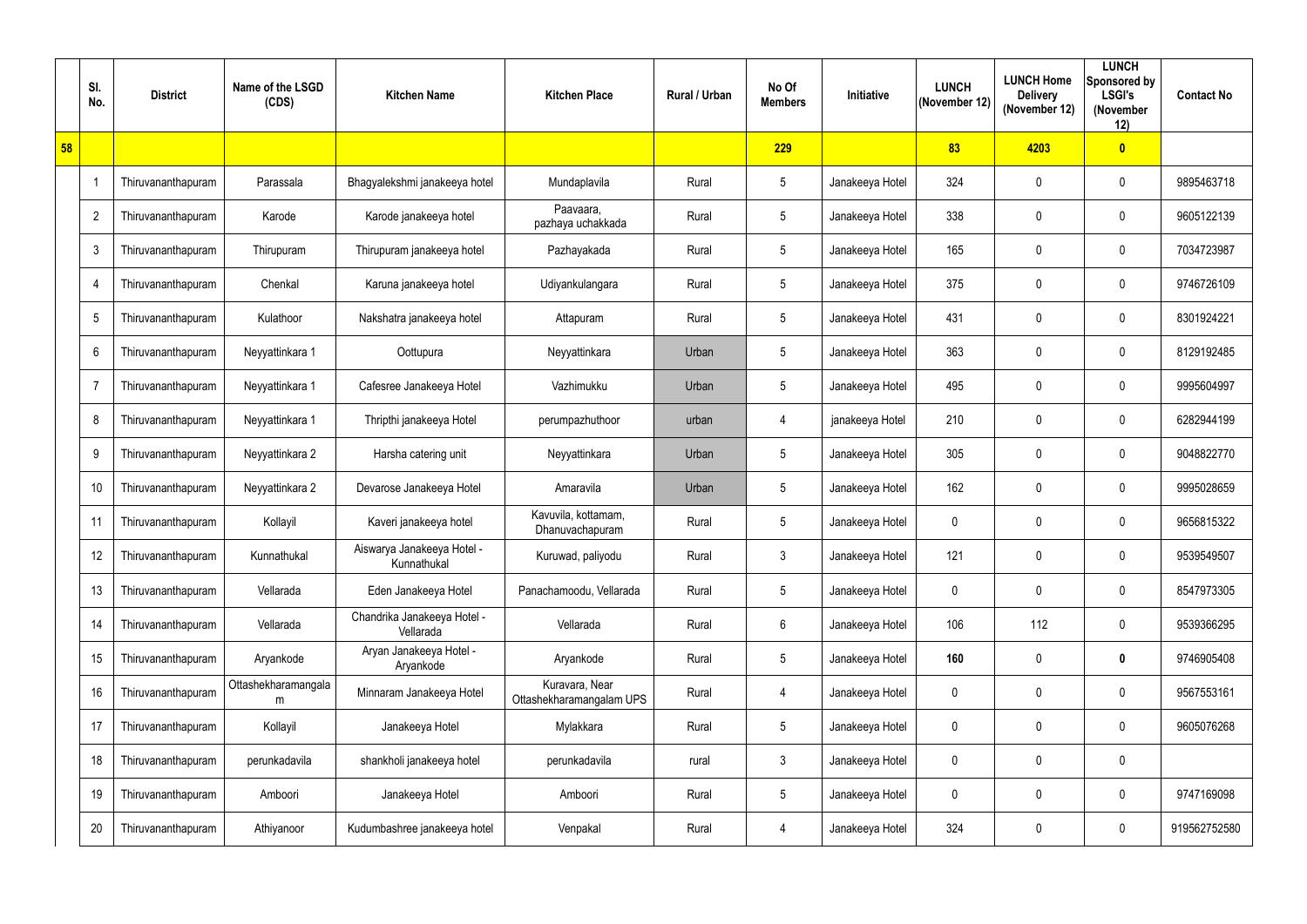| SI.<br>No. | <b>District</b>    | Name of the LSGD<br>(CDS)  | <b>Kitchen Name</b>                           | <b>Kitchen Place</b>                              | Rural / Urban | No Of<br><b>Members</b> | Initiative      | <b>LUNCH</b><br>(November 12) | <b>LUNCH Home</b><br><b>Delivery</b><br>(November 12) | <b>LUNCH</b><br>Sponsored by<br><b>LSGI's</b><br>(November<br>12) | <b>Contact No</b> |
|------------|--------------------|----------------------------|-----------------------------------------------|---------------------------------------------------|---------------|-------------------------|-----------------|-------------------------------|-------------------------------------------------------|-------------------------------------------------------------------|-------------------|
| 21         | Thiruvananthapuram | Kottukal                   | Vismaya janakeeya hotel                       | Uchakkada                                         | Rural         | $5\overline{)}$         | Janakeeya Hotel | 425                           | $\mathbf 0$                                           | $\overline{0}$                                                    | 6282447041        |
| 22         | Thiruvananthapuram | Kanjiramkulam              | Padaswaram unit                               | Kanjiramkulam                                     | Rural         | 4                       | Janakeeya Hotel | $\mathbf 0$                   | 0                                                     | $\overline{0}$                                                    | 919072899432      |
| 23         | Thiruvananthapuram | Karumkulam                 | Alil Janakeeya Hotel                          | Pallam                                            | Rural         | 5                       | Janakeeya Hotel | 131                           | $\mathbf 0$                                           | $\overline{0}$                                                    | 917736513673      |
| 24         | Thiruvananthapuram | Venganoor                  | Venganoor Ruchi janakeeya hotel               | Peringamala                                       | Rural         | 10 <sup>°</sup>         | Janakeeya Hotel | 512                           | 0                                                     | $\boldsymbol{0}$                                                  | 9656309710        |
| 25         | Thiruvananthapuram | Vilavoorkkal               | Priyam Janakeeya Hotel                        | Chanthamukku, Peyadu Jn                           | Rural         | $5\overline{)}$         | Janakeeya Hotel | 289                           | 0                                                     | $\overline{0}$                                                    | 7902504494        |
| 26         | Thiruvananthapuram | Vilavoorkal                | Vilavoorkal janakeeya hotel                   | Pottayil                                          | Rural         | $\sqrt{5}$              | Janakeeya Hotel | 296                           | $\mathbf 0$                                           | $\overline{0}$                                                    | 9497883130        |
| 27         | Thiruvananthapuram | Kalliyoor                  | Stree Shakthi Janakeeya Hotel                 | Kalliyoor                                         | Rural         | $5\overline{)}$         | Janakeeya Hotel | $\mathbf 0$                   | 0                                                     | $\overline{0}$                                                    | 9074998782        |
| 28         | Thiruvananthapuram | Maranalloor                | Mayooram Janakeeya Hotel                      | Mannadikkonam                                     | Rural         | 4                       | Janakeeya Hotel | 155                           | $\mathbf 0$                                           | $\overline{0}$                                                    | 9847371025        |
| 29         | Thiruvananthapuram | Pallichal                  | Vandhanam Janakeeya hotel                     | Naruvamoodu                                       | Rural         | $\overline{4}$          | Janakeeya Hotel | 260                           | $\mathbf 0$                                           | $\overline{0}$                                                    | 9562636222        |
| 30         | Thiruvananthapuram | Vilappil                   | Sreebhadra janakeey a hotel                   | peyad                                             | Rural         | $5\overline{)}$         | Janakeeya Hotel | 287                           | 0                                                     | $\overline{0}$                                                    | 919496194745      |
| 31         | Thiruvananthapuram | Malayinkeezhu              | Thapasya janakeeya hotel                      | Aruvacode                                         | Rural         | $\sqrt{5}$              | Janakeeya Hotel | 135                           | $\boldsymbol{0}$                                      | $\boldsymbol{0}$                                                  | 9074329707        |
| 32         | Thiruvananthapuram | Andoorkonam                | Thiruvathira janakeeya hotel                  | Kaniyapuram                                       | Rural         | $\mathfrak{Z}$          | Janakeeya Hotel | 162                           |                                                       |                                                                   | 8921698989        |
| 3,3        | Thiruvananthapuram | Kadinamkulam               | Sabarmathi janakeeya hotel                    | Chitattumukku                                     | Rural         | 4                       | Janakeeya Hotel | 180                           | $\mathbf 0$                                           | $\mathbf 0$                                                       |                   |
| 34         | Thiruvananthapuram | Azhoor                     | Kudumbadsree janakeeya hotel                  | Azhoor                                            | Rural         | $\overline{4}$          | Janakeeya Hotel | 11                            | $\mathbf 0$                                           | $\boldsymbol{0}$                                                  | 8129060294        |
| 35         | Thiruvanathapuram  | Pothencode                 | Pothencode Kudumbashree<br>Janakeeya hotel    | Pothencode ayiroorppara<br>Farmers centre         | Rural         | $\sqrt{5}$              | Janakeeya Hotel | 150                           | 0                                                     | $\mathbf 0$                                                       | 9037832338        |
| 36         | Thiruvananthapuram | Mangalapuram               | Mangalapuram Kudumbashree<br>Janakeeya Hotel  | Managalapuram Junction,<br>Near Panchayath Office | Rural         | $\sqrt{5}$              | Janakeeya Hotel | 100                           | $\mathbf 0$                                           | $\overline{0}$                                                    | 9995459534        |
| 37         | Thiruvananthapuram | Mangalapuram               | Swad Kudumbashree Janakeeya<br>hotel          | Murukkumpuzha                                     | Rural         | $\mathfrak{Z}$          | Janakeeya Hotel | 220                           | $\pmb{0}$                                             | $\mathbf 0$                                                       | 8281624670        |
| 38         | Thiruvananthapuram | Mangalapuram               | Ruchisagaram Kudumbashree<br>Janakeeya Hotel  | Chembakamangalam                                  | Rural         | $5\phantom{.0}$         | Janakeeya Hotel | 210                           | $\mathbf 0$                                           | $\mathbf 0$                                                       | 8139079929        |
| 39         | Thiruvanathapuram  | <b>TVM Corporation CDS</b> | Krishnakripa Janakeeya hotel                  | Anayara                                           | Urban         | $5\phantom{.0}$         | Janakeeya Hotel | 190                           | $\mathbf 0$                                           | $\mathbf 0$                                                       | 9745823832        |
| 40         | Thiruvanathapuram  | <b>TVM Corporation CDS</b> | Vanitha Janakeeya Hotel                       | Manvila                                           | Urban         | $\overline{4}$          | Janakeeya Hotel | 455                           | $\boldsymbol{0}$                                      | $\boldsymbol{0}$                                                  | 8129412369        |
| 41         | Thiruvanathapuram  | <b>TVM Corporation CDS</b> | Bhagyalekshmi Kudumbashree<br>Janakeeya Hotel | <b>EK Nayanar Trust, Medical</b><br>College       | Urban         | $6\phantom{.0}$         | Janakeeya Hotel | 470                           | $\boldsymbol{0}$                                      | $\boldsymbol{0}$                                                  |                   |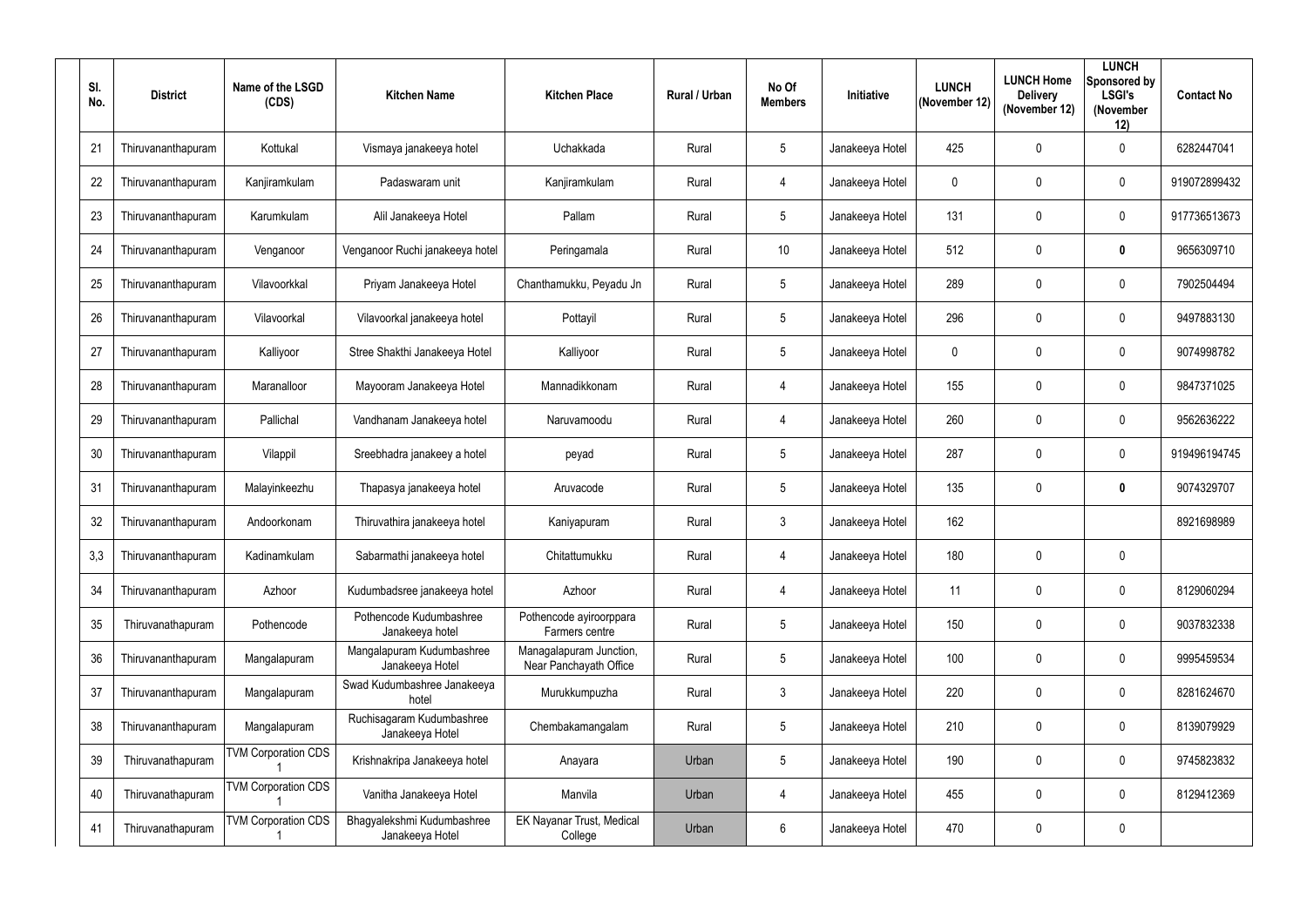|     | SI.<br>No. | <b>District</b>    | Name of the LSGD<br>(CDS)  | <b>Kitchen Name</b>        | <b>Kitchen Place</b>                              | Rural / Urban | No Of<br><b>Members</b> | <b>Initiative</b> | <b>LUNCH</b><br>(November 12) | <b>LUNCH Home</b><br><b>Delivery</b><br>(November 12) | <b>LUNCH</b><br>Sponsored by<br><b>LSGI's</b><br>(November<br>12) | <b>Contact No</b> |
|-----|------------|--------------------|----------------------------|----------------------------|---------------------------------------------------|---------------|-------------------------|-------------------|-------------------------------|-------------------------------------------------------|-------------------------------------------------------------------|-------------------|
|     | 42         | Thiruvanathapuram  | <b>TVM Corporation CDS</b> | Tripthi Janakeeya Hotel    | Pallithura                                        | Urban         | $\mathfrak{Z}$          | Janakeeya Hotel   | 223                           | 0                                                     | $\mathbf 0$                                                       | 9387738568        |
|     | 43         | Thiruvanathapuram  | <b>TVM Corporation CDS</b> | soubhagya janakeeya Hotel  | kazhakoottam                                      | Urban         | $\mathfrak{Z}$          | janakeeya Hotel   | 350                           | 0                                                     | $\mathbf 0$                                                       | 8921555192        |
|     | 44         | Thiruvanathapuram  | <b>TVM Corporation CDS</b> | Uthradam Janakeeya Hotel   | Pattom                                            | Urban         | $\mathfrak{Z}$          | janakeeya Hotel   | 440                           | $\mathbf 0$                                           | $\mathbf 0$                                                       | 8281062575        |
|     | 45         | Thiruvananthapuram | <b>TVM Corporation CDS</b> | Janakeeya hotel            | Mannarakonam                                      | Urban         | $\mathfrak{Z}$          | Janakeeya Hotel   | 900                           | $\mathbf 0$                                           | $\mathbf 0$                                                       | 8281088923        |
|     | 46         | Thiruvananthapuram | <b>TVM Corporation CDS</b> | Kismath Janakeeya Hotel    | Pottakuzhi                                        | Urban         | $\mathfrak{Z}$          | Janakeeya Hotel   | 600                           | 0                                                     | $\mathbf 0$                                                       | 8129179622        |
|     | 47         | Thiruvananthapuram | <b>TVM Corporation CDS</b> | Salt and Pepper            | Poomalliyoorkkonam                                | Urban         | $\mathfrak{Z}$          | Janakeeya Hotel   | 400                           | 0                                                     | $\mathbf 0$                                                       | 8593986935        |
|     | 48         | Thiruvananthapuram | <b>TVM Corporation CDS</b> | Sreebhadra Janakeeya Hotel | Pettah                                            | Urban         | 4                       | Janakeeya Hotel   | 237                           | 0                                                     | $\mathbf 0$                                                       | 9847227647        |
|     | 49         | Thiruvananthapuram | <b>TVM Corporation CDS</b> | kalavara Janakeeya Hotel   | vattiyoorkavu                                     | Urban         | $\mathfrak{Z}$          | Janakeeya Hotel   | 353                           | 0                                                     | $\mathbf 0$                                                       | 9847655426        |
|     | 50         | Thiruvananthapuram | <b>TVM Corporation CDS</b> | punartham kudumbashree     | kudappanakunnu                                    | Urban         | $\mathfrak{Z}$          | Janakeeya Hotel   | 357                           | $\mathbf 0$                                           | $\mathbf 0$                                                       | 9747115789        |
|     | 51         | Thiruvananthapuram | <b>TVM Corporation CDS</b> | peroor JH                  | Palayam                                           | Urban         | $\mathbf{3}$            | Janakeeya Hotel   | 250                           | 0                                                     | $\mathbf 0$                                                       | 8086119633        |
|     | 52         | Thiruvananthapuram | Aryanadu                   | Aryanad Janakeeya Hotel    | Aryanad                                           | Rural         | $6\phantom{.}$          | Janakeeya Hotel   | 386                           | 0                                                     | $\mathbf{0}$                                                      | 9207447839        |
|     | 53         | Thiruvananthapuram | Kuttichal                  | Kutichal Janakeeya Hotel   | Kuttichal                                         | Rural         | $5\phantom{.0}$         | Janakeeya Hotel   | 282                           | 0                                                     | $\mathbf 0$                                                       | 9446331479        |
| 113 | 54         | Thiruvananthapuram | Poovachal                  | Poovachal Janakeeya Hotel  | Poovachal Panchayath                              | Rural         | 5                       | Janakeeya Hotel   | 287                           | 0                                                     | $\mathbf 0$                                                       | 9495225046        |
|     | 55         | Thiruvananthapuram | Vithura                    | Navodaya Janakeeya hotel   | Koppam, Vithura                                   | Rural         | $\overline{4}$          | Janakeeya Hotel   | 90                            | 0                                                     | $\overline{0}$                                                    | 9946837014        |
|     | 56         | Thiruvananthapuram | Tholicode                  | Tholicode Janakeeya Hotel  | Pulimoodu, Near Bharath<br>Petrol Pump, Tholicode | Rural         | $\overline{4}$          | Janakeeya Hotel   | 117                           | 0                                                     | $\overline{0}$                                                    | 9539995862        |
|     | 57         | Thiruvananthapuram | Vellanad                   | vellanad JH                | kulacode vellanad                                 | Rural         | $\mathfrak{Z}$          | Janakeeya Hotel   | $\mathbf 0$                   | 0                                                     | $\overline{0}$                                                    | 9048295005        |
|     | 58         | Thiruvananthapuram | uzhamalackal               | mazhavil jh                | Puthukulangara                                    | Rural         | $5\phantom{.0}$         | Janakeeya Hotel   | $\mathbf 0$                   | 0                                                     | $\overline{0}$                                                    | 96457 54988       |
|     | 59         | Thiruvananthapuram | <b>TVPM Corpn CDS 4</b>    | Maithri Janakeeya Hotel    | Poozhyakkunnu, Nemom, TVM                         | Urban         | $5\phantom{.0}$         | Janakeeya Hotel   | 279                           | 0                                                     | $\overline{0}$                                                    | 9846905594        |
|     | 60         | Thiruvananthapuram | TVPM. Corpn. CDS III       | Janatha hotel              | Over bridge                                       | Urban         | 9                       | Janakeeya Hotel   | 678                           | 0                                                     | $\overline{0}$                                                    | 919746149160      |
|     | 61         | Thiruvananthapuram | TVPM. Corpn. CDS III       | Asraya Janakeeya Hotel     | <b>DPI</b>                                        | Urban         | 4                       | Janakeeya Hotel   | $\mathbf 0$                   | 0                                                     | $\overline{0}$                                                    | 918113008306      |
|     | 62         | Thiruvananthapuram | TVPM. Corpn. CDS III       | Ruchikkoott                | Mudavanmukal                                      | Urban         | 4                       | Janakeeya Hotel   | 758                           | $\boldsymbol{0}$                                      | $\overline{0}$                                                    | 917907579424      |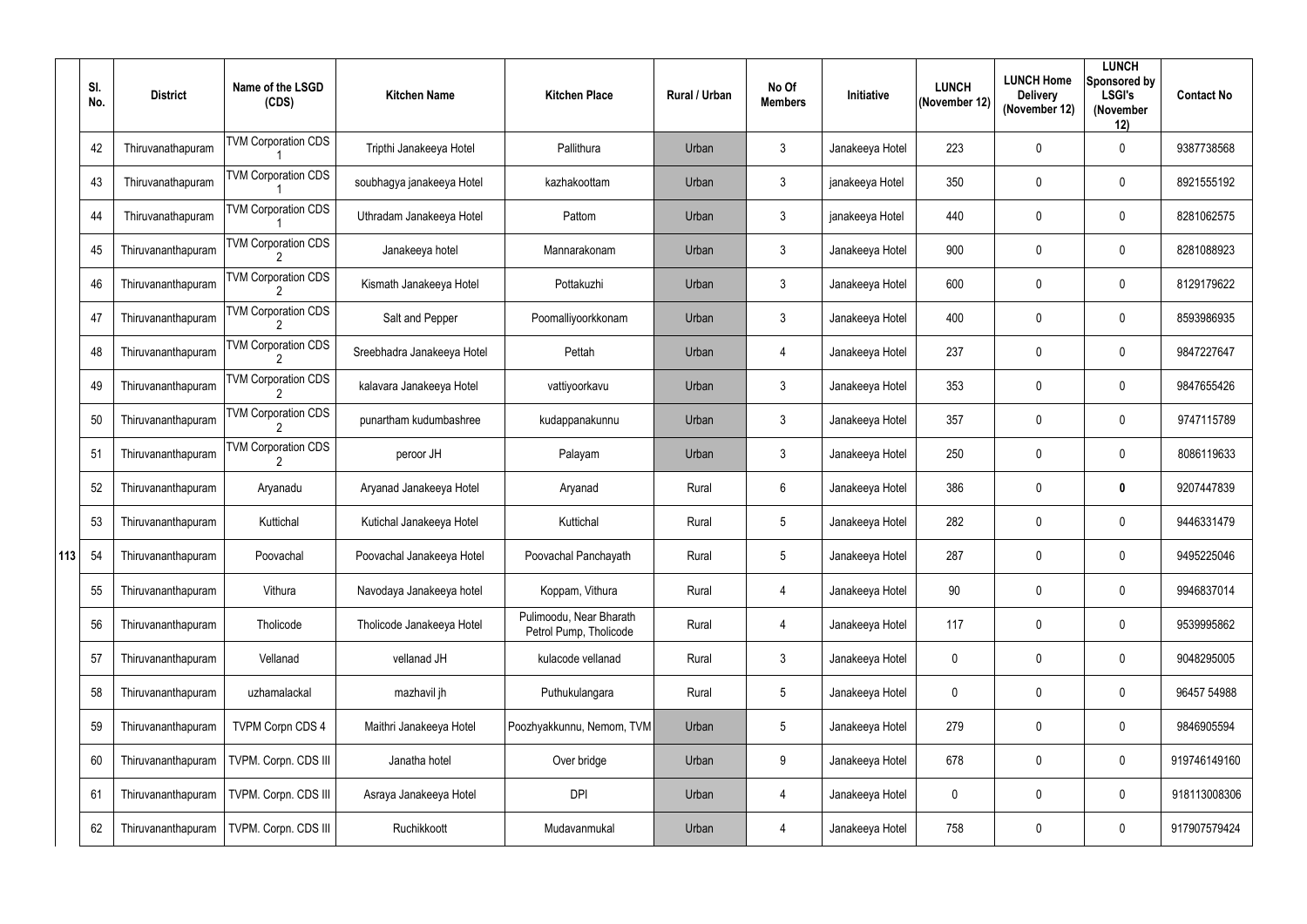| SI.<br>No. | <b>District</b>    | Name of the LSGD<br>(CDS) | <b>Kitchen Name</b>                     | <b>Kitchen Place</b>                      | <b>Rural / Urban</b> | No Of<br><b>Members</b> | Initiative      | <b>LUNCH</b><br>(November 12) | <b>LUNCH Home</b><br><b>Delivery</b><br>(November 12) | <b>LUNCH</b><br>Sponsored by<br><b>LSGI's</b><br>(November<br>12) | <b>Contact No</b> |
|------------|--------------------|---------------------------|-----------------------------------------|-------------------------------------------|----------------------|-------------------------|-----------------|-------------------------------|-------------------------------------------------------|-------------------------------------------------------------------|-------------------|
| 63         | Thiruvananthapuram | TVPM. Corpn. CDS IV       | Janakeeya hotel tvm corporation<br>cds4 | Vallakkadavu                              | Urban                | 5                       | Janakeeya Hotel | 102                           | $\mathbf 0$                                           | $\overline{0}$                                                    | 8129795072        |
| 64         | Thiruvananthapuram | TVPM. Corpn. CDS IV       | Karuna Janakeeya Hotel                  | Avaduthura                                | Urban                | $5\phantom{.0}$         | Janakeeya Hotel | 298                           | $\mathbf 0$                                           | $\overline{0}$                                                    | 9567523799        |
| 65         | Thiruvananthapuram | Anadu                     | Nanma anad                              | Govt LPS Anad                             | Rural                | $\overline{4}$          | Janakeeya Hotel | 276                           | $\mathbf 0$                                           | $\overline{0}$                                                    | 9645709754        |
| 66         | Thiruvananthapuram | Vembayam                  | Liya canteen                            | Perumboor near panchayath<br>office       | Rural                | 5                       | Janakeeya Hotel | $\mathbf 0$                   | $\mathbf 0$                                           | $\overline{0}$                                                    | 9544337362        |
| 67         | Thiruvananthapuram | Vembayam                  | Four's Janakeeya Hotel                  | Naduveli Konchira                         | Rural                | 4                       | Janakeeya Hotel | 267                           | $\mathbf 0$                                           | $\overline{0}$                                                    | 9526253578        |
| 68         | Thiruvananthapuram | Nedumangad 1              | Subhiksham                              | Irinjayam                                 | Urban                | $\overline{4}$          | Janakeeya Hotel | 182                           | $\mathbf 0$                                           | $\overline{0}$                                                    | 9745606588        |
| 69         | Thiruvananthapuram | Nedumangad 1              | Ootupura                                | Pazhakutty                                | Urban                | 6                       | Janakeeya Hotel | 268                           | $\mathbf 0$                                           | $\overline{0}$                                                    | 7510910614        |
| 70         | Thiruvananthapuram | Nedumangad 2              | Niravu                                  | Near ksrtc bus stand                      | Urban                | $\overline{4}$          | Janakeeya Hotel | 462                           | $\mathbf 0$                                           | $\overline{0}$                                                    | 9645958207        |
| 71         | Thiruvananthapuram | Nedumangad 2              | Ruchiyidam                              | <b>Near Municipality</b>                  | Urban                | $\pmb{0}$               | Janakeeya Hotel | 432                           | $\mathbf 0$                                           | $\overline{0}$                                                    | 9846371353        |
| 72         | Thiruvananthapuram | Karakulam                 | Karakulam Vanitha hotel                 | Karakulam Junction                        | Rural                | 4                       | Janakeeya Hotel | 388                           | 0                                                     | $\overline{0}$                                                    | 9747176668        |
| 73         | Thiruvananthapuram | Panavoor                  | Kudumbashree vanitha hotel              | HI auditorium near panavoor<br>panchayath | Rural                | $6\phantom{.}$          | Janakeeya Hotel | 293                           | $\boldsymbol{0}$                                      | $\overline{0}$                                                    | 9526740817        |
| 74         | Thiruvananthapuram | Aruvikara                 | Nanma                                   | Aruvikara junction                        | Rural                | $\mathbf{3}$            | Janakeeya hotel | 245                           | $\boldsymbol{0}$                                      | 5                                                                 | 8606524464        |
| 75         | Thiruvananthapuram | Pullampara                | Janakeeya Hotel                         | Kalumkinmukham                            | Rural                | $5\phantom{.0}$         | Janakeeya Hotel | $\mathbf 0$                   | $\overline{0}$                                        | $\mathbf 0$                                                       |                   |
| 76         | Thiruvananthapuram | Pangode                   | Bhagyalekshmi janakeeya hotel           | Pangodu Panchayath Hall                   | Rural                | $\sqrt{5}$              | Janakeeya Hotel | $\mathbf 0$                   | $\boldsymbol{0}$                                      | $\mathbf 0$                                                       |                   |
| 77         | Thiruvananthapuram | Manickal                  | Janakeeya hotel                         | Pirappancode                              | Rural                | $6\,$                   | Janakeeya Hotel | 168                           | $\boldsymbol{0}$                                      | $\mathbf 0$                                                       | 9745874522        |
| 78         | Thiruvananthapuram | Vamanapuram               | Pournami Kalamachal                     | Kalamachal                                | Rural                | $\sqrt{5}$              | Janakeeya Hotel | 174                           | $\boldsymbol{0}$                                      | $\boldsymbol{0}$                                                  | 9846825964        |
| 79         | Thiruvananthapuram | kallara                   | Amma janakeeya hotel                    | kallara                                   | rural                | $\overline{4}$          | Janakeeya Hotel | 178                           | $\pmb{0}$                                             | $\mathbf 0$                                                       | 8111891405        |
| 80         | Thiruvananthapuram | nellanad                  | Nellanad janakeeya hotel                | keezhayikkonam                            | rural                | $6\,$                   | Janakeeya Hotel | 355                           | $\pmb{0}$                                             | $\mathbf 0$                                                       | 9946994811        |
| 81         | Thiruvananthapuram | Pazhayakunnummel          | Chaitanya janakeeya hotel               | Pazhayakunnumel                           | Rural                | $5\phantom{.0}$         | Janakeeya Hotel | $\mathbf 0$                   | $\boldsymbol{0}$                                      | $\mathbf 0$                                                       | 9496997201        |
| 82         | Thiruvananthapuram | Karavaram                 | Takkolam, Karavaram janakeeya<br>hotel  | Pullurmukk, kallambalam                   | Rural                | $\sqrt{5}$              | Janakeeya Hotel | $\boldsymbol{0}$              | $\boldsymbol{0}$                                      | $\mathbf 0$                                                       | 9539723288        |
| 83         | Thiruvananthapuram | Kilimanoor                | Tanima vanitha canteen                  | Kilimanoor                                | Rural                | $\overline{4}$          | Janakeeya Hotel | 104                           | $\boldsymbol{0}$                                      | $\boldsymbol{0}$                                                  | 9846657166        |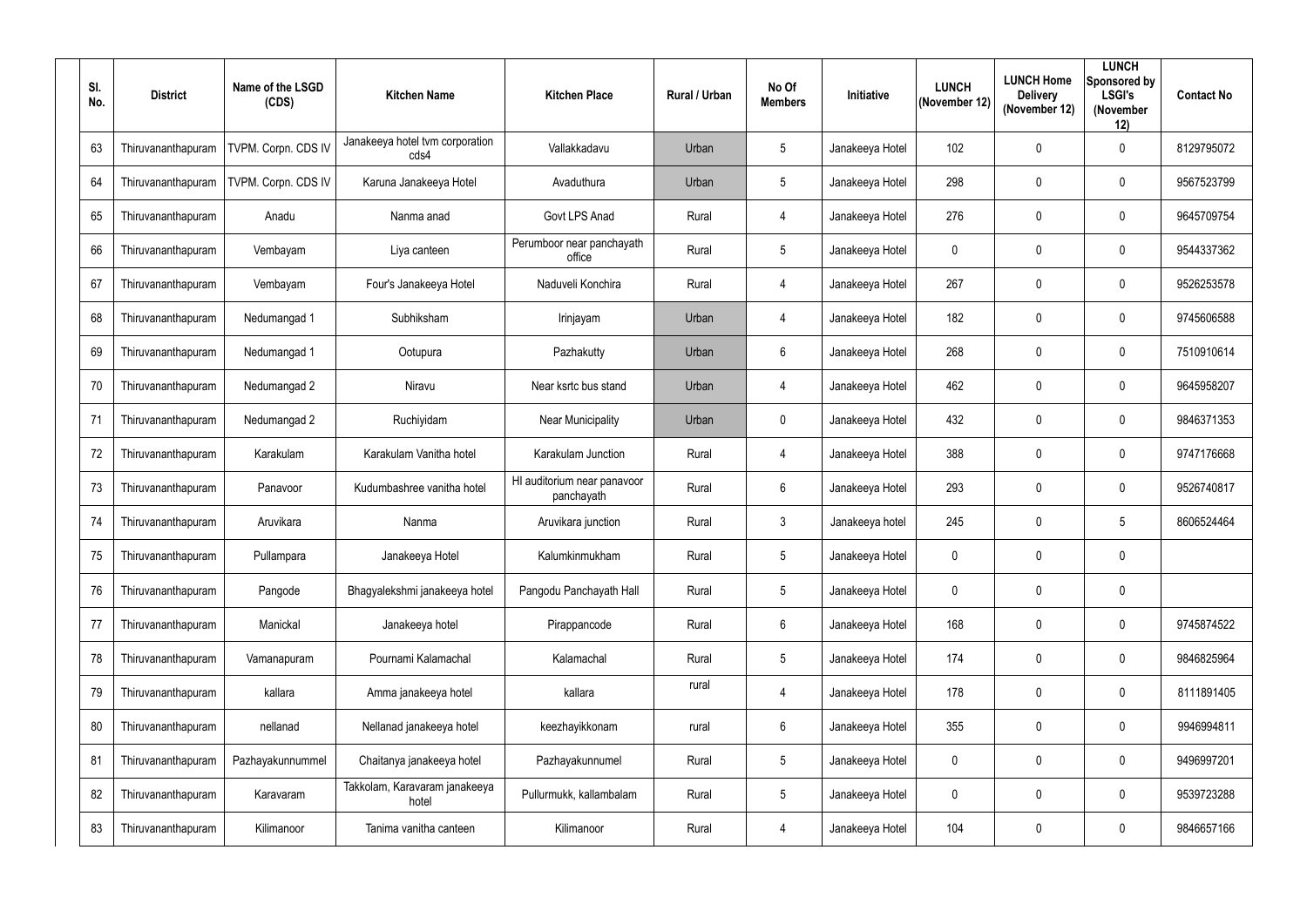| SI.<br>No. | <b>District</b>    | Name of the LSGD<br>(CDS) | <b>Kitchen Name</b>          | <b>Kitchen Place</b>     | Rural / Urban | No Of<br><b>Members</b> | Initiative      | <b>LUNCH</b><br>(November 12) | <b>LUNCH Home</b><br><b>Delivery</b><br>(November 12) | <b>LUNCH</b><br>Sponsored by<br><b>LSGI's</b><br>(November<br>12) | <b>Contact No</b> |
|------------|--------------------|---------------------------|------------------------------|--------------------------|---------------|-------------------------|-----------------|-------------------------------|-------------------------------------------------------|-------------------------------------------------------------------|-------------------|
| 84         | Thiruvananthapuram | Pulimath                  | Iswarya catering unit        | Pulimath, Karet          | Rural         | $\overline{4}$          | Janakeeya Hotel | 98                            | $\mathbf 0$                                           | $\mathbf 0$                                                       | 9645514593        |
| 85         | Thiruvananthapuram | Navaikkulam               | Kudumbashree janakeeya hotel | Kadambaattukonam         | Rural         | $5\phantom{.0}$         | Janakeeya Hotel | 85                            | $\mathbf 0$                                           | $\mathbf 0$                                                       | 9400619476        |
| 86         | Thiruvananthapuram | Nagaroor                  | Janakeeya Hotel              | Altharamoodu             | Rural         | 5                       | Janakeeya Hotel | 114                           | $\mathbf 0$                                           | $\mathbf 0$                                                       | 7034964806        |
| 87         | Thiruvananthapuram | Pallikal                  | pallikkal janakeeya hotel    | pakalkkuri               | rural         | $\overline{4}$          | Janakeeya Hotel | 74                            | $\mathbf 0$                                           | $\mathbf 0$                                                       | 9447886364        |
| 88         | Thiruvananthapuram | Madavoor                  | Madavoor janakeeya hotel     | madavoor                 | rural         | $5\overline{)}$         | Janakeeya Hotel | 89                            | $\mathbf 0$                                           | $\mathbf 0$                                                       | 9526206002        |
| 89         | Thiruvananthapuram | Chirayinkeezh             | Sevenstar Janakeeya Hotel    | Sarkkara                 | Rural         | 5                       | Janakeeya Hotel | 68                            | $\mathbf 0$                                           | $\mathbf 0$                                                       | 8921556636        |
| 90         | Thiruvananthapuram | Kadaykkavoor              | Karmalamatha Janakeeya Hotel | Kadakkavoor              | Rural         | $5\phantom{.0}$         | Janakeeya Hotel | 256                           | $\mathbf 0$                                           | $\mathbf 0$                                                       | 9645405591        |
| 91         | Thiruvananthapuram | Mudakkal                  | Sarovaram Janakeeya Hotel    | Valakkadu                | Rural         | $\mathbf{3}$            | Janakeeya Hotel | 120                           | $\mathbf 0$                                           | $\mathbf 0$                                                       | 8086240900        |
| 92         | Thiruvananthapuram | Vakkom                    | Jananai Janakeeya Hotel      | SN Junction, Jeeva Dhara | Rural         | 5                       | Janakeeya Hotel | 67                            |                                                       |                                                                   | 8137014724        |
| 93         | Thiruvananthapuram | Vakkom                    | Diya Janakeeya Hotel         | Panayile Kadavu          | Rural         | $5\overline{)}$         | Janakeeya Hotel | 306                           | $\mathbf 0$                                           | $\mathbf 0$                                                       | 8590439391        |
| 94         | Thiruvananthapuram | Kizhuvilam                | Kudumbashree vanitha canteen | Kizhuvillam              | Rural         | $\overline{4}$          | Janakeeya Hotel | $\mathbf 0$                   | $\mathbf 0$                                           | $\mathbf 0$                                                       | 9747361312        |
| 95         | Thiruvananthapuram | Anchuthengu               | Swad Janakeeya Hotel         | Anchuthengu              | Rural         | $5\phantom{.0}$         | Janakeeya Hotel | 145                           | $\boldsymbol{0}$                                      | $\mathbf 0$                                                       |                   |
| 96         | Thiruvananthapuram | Attingal                  | Bhagyashree janakeeya hotel  | Attingal                 | Urban         | $5\phantom{.0}$         | Janakeeya Hotel | 167                           | $\mathbf 0$                                           | $\mathbf 0$                                                       | 9539968503        |
| 97         | Thiruvananthapuram | Cherunniyoor              | Lekshmi janakeeya hotel      | Dhalavapuram             | Rural         | $\mathfrak{Z}$          | Janakeeya Hotel | 148                           | $\mathbf 0$                                           | $\pmb{0}$                                                         | 9995391999        |
| 98         | Thiruvananthapuram | Chemmaruthi               | Dreams janakeeya hotel       | Mavinmoodu, muthana      | Rural         | $\sqrt{5}$              | Janakeeya Hotel | 96                            | $\mathbf 0$                                           | $\overline{2}$                                                    | 8129240185        |
| 99         | Thiruvananthapuram | Chemmaruthi               | Natturuchi janakeeya hotel   | Panayara&sivapuram       | Rural         | $5\phantom{.0}$         | Janakeeya Hotel | 292                           | $\mathbf 0$                                           | $\pmb{0}$                                                         | 8129240185        |
| 100        | Thiruvananthapuram | Chemmaruthi               | Bhanusree                    | Chavadimukku             | Rural         | $\overline{4}$          | Janakeeya Hotel | 144                           | $\pmb{0}$                                             | $\boldsymbol{0}$                                                  | 8129240185        |
| 101        | Thiruvananthapuram | Manamboor                 | Manamboor janakeeya hotel    | Kavalayoor               | Rural         | $\overline{4}$          | Janakeeya Hotel | 165                           | $\boldsymbol{0}$                                      | 0\$                                                               | 9074388684        |
| 102        | Thiruvananthapuram | Edava                     | Sreenandha janakeeyahotel    | Kaappil                  | Rural         | $5\phantom{.0}$         | Janakeeya Hotel | 84                            | 12                                                    | $\overline{2}$                                                    | 9895337334        |
| 103        | Thiruvananthapuram | Elakamon                  | Sreenarayana janakeeya hotel | Elakamon                 | Rural         | $\overline{7}$          | Janakeeya Hotel | 32                            | $\boldsymbol{0}$                                      | $\boldsymbol{0}$                                                  | 8086637798        |
| 104        | Thiruvananthapuram | Elakamon                  | kudumbashree janakeeya hotel | Elakamon                 | Rural         | $\sqrt{5}$              | janakeeya hotel | 28                            | $\boldsymbol{0}$                                      | $\boldsymbol{0}$                                                  | 8590725126        |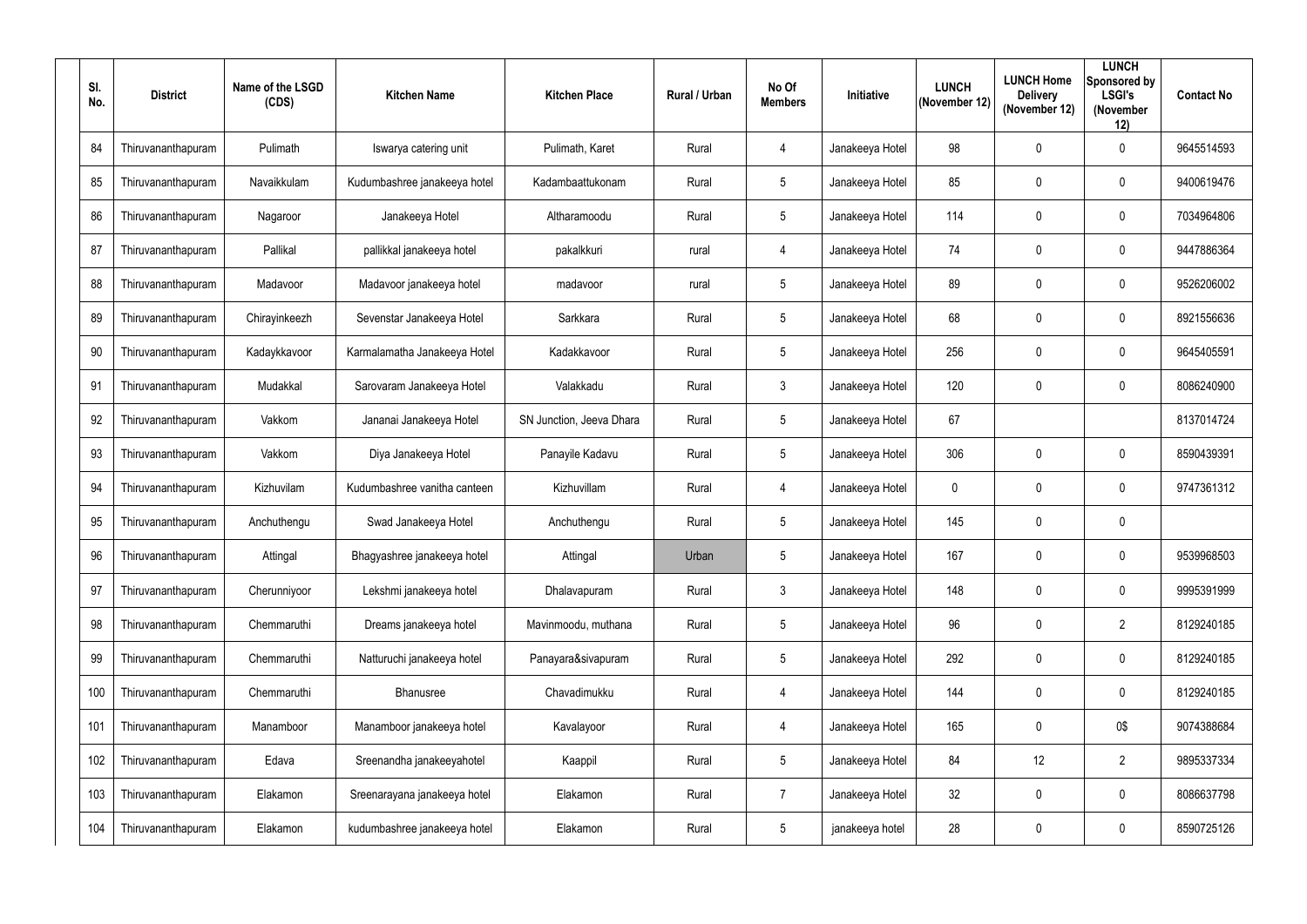|     | SI.<br>No.      | <b>District</b>    | Name of the LSGD<br>(CDS) | <b>Kitchen Name</b>                        | <b>Kitchen Place</b>                             | Rural / Urban | No Of<br><b>Members</b> | Initiative      | <b>LUNCH</b><br>(November 12) | <b>LUNCH Home</b><br><b>Delivery</b><br>(November 12) | <b>LUNCH</b><br>Sponsored by<br><b>LSGI's</b><br>(November<br>12) | <b>Contact No</b> |
|-----|-----------------|--------------------|---------------------------|--------------------------------------------|--------------------------------------------------|---------------|-------------------------|-----------------|-------------------------------|-------------------------------------------------------|-------------------------------------------------------------------|-------------------|
|     | 105             | Thiruvananthapuram | Vettoor                   | Kashi janakeeya hotel                      | Vettoor                                          | Rural         | $\overline{4}$          | Janakeeya Hotel | 65                            | 0                                                     | $\overline{0}$                                                    | 9061547396        |
|     | 106             | Thiruvananthapuram | Ottoor                    | Kudumbashree Janakeeya hotel               | ottoor                                           | rural         | $\mathfrak{Z}$          | Janakeeya Hotel | 42                            | 0                                                     | $\mathbf 0$                                                       | 8590570561        |
|     | 107             | Thiruvanathapuram  | Varkala                   | Janakeeya hotel                            | Varkala municipality                             | Urban         | 5                       | Janakeeya Hotel | 43                            | $\mathbf 0$                                           | $\overline{0}$                                                    | 8943261611        |
| 107 |                 |                    |                           |                                            |                                                  |               | 485                     |                 | $\mathbf 0$                   | $\mathbf 0$                                           | $\mathbf 0$                                                       |                   |
|     |                 | Thrissur           | Kadangodu                 | Janakeeya Hotel Kadangod                   | Kadangod                                         | Rural         | $\overline{4}$          | Janakeeya Hotel | $\mathbf 0$                   | 99                                                    | $\overline{7}$                                                    |                   |
|     | $\overline{2}$  | Thrissur           | Chalakudy                 | Thripthy Janakeeya Hotel<br>Chalakudy      | North Busstand Chalakudy                         | Urban         | $\overline{4}$          | Janakeeya Hotel | 195                           | 128                                                   | $\overline{0}$                                                    | 9544048190        |
|     | 3               | Thrissur           | Pananchery                | Pananchery Janakeeya Hotel                 | Pattikkad                                        | Rural         | 5                       | Janakeeya Hotel | 94                            | 75                                                    | $\overline{0}$                                                    | 9746354118        |
|     | 4               | Thrissur           | Kadavallur                | Janakeeya Hotel Kadavalloor                | Panjayath Compound                               | Rural         | $\overline{4}$          | Janakeeya Hotel | 126                           | 69                                                    | $\mathbf 0$                                                       |                   |
|     | $5\overline{)}$ | Thrissur           | Kattoor                   | Janakeeya Hotel Kattoor                    | Kudumbashree Vipanana<br>Kendram, Katoor Bazzar, | Rural         | 5                       | Janakeeya Hotel | $\mathbf 0$                   | 0                                                     | $\overline{0}$                                                    | 8606248967        |
|     | 6               | Thrissur           | Elavally                  | Janakeeya Hotel Elavally                   | <b>Elavally Panchayath</b><br>Compound           | Rural         | $\overline{4}$          | Janakeeya Hotel | 164                           | $\mathbf 0$                                           | $\overline{0}$                                                    | 9744738247        |
|     | 7               | Thrissur           | Paralam                   | Paralam Janakeeya Hotel                    | Nanma Kudumbashree<br>canteen                    | Rural         | $\mathfrak{Z}$          | Janakeeya Hotel | 18                            | 50                                                    | $\overline{0}$                                                    | 9744441594        |
|     | 8               | Thrissur           | Kadukutty                 | Uppum Mulakum Janakeeya Hotel<br>Kadukutty | Kottamuri Junction                               | Rural         | 5                       | Janakeeya Hotel | $\mathbf 0$                   | 88                                                    | $\overline{0}$                                                    | 9846634710        |
|     | 9               | Thrissur           | Thrissur 2                | Kuttanellur Janakeeya Hotel                | Kuttanellur                                      | Urban         | 5                       | Janakeeya Hotel | 60                            | $\mathbf 0$                                           | $\overline{0}$                                                    | 8330800498        |
|     | 10              | Thrissur           | Pazhayannur               | Janakeeya Hotel, Pazhayanoor               | Pazhayannur Panchayath                           | Rural         | $\overline{4}$          | Janakeeya Hotel | $\mathbf 0$                   | 205                                                   | $\pmb{0}$                                                         | 9400257329        |
|     | 11              | Thrissur           | Aloor                     | Aloor Janakeeya Hotel                      | Aloor                                            | Rural         | 5                       | Janakeeya Hotel | $\boldsymbol{0}$              | 162                                                   | $\mathbf 0$                                                       | 9946922936        |
|     | 12              | Thrissur           | Muriyad                   | Jankeeya Hotel, Muriyad                    | Karuna Canteen, Muriyad                          | Rural         | 5                       | Janakeeya Hotel | $\boldsymbol{0}$              | 74                                                    | $\boldsymbol{0}$                                                  | 9961920358        |
|     | 13              | Thrissur           | Valapad                   | Janakeeya Hotel Valapad                    | Valapad Chanthapadi                              | Rural         | $6\phantom{.0}$         | Janakeeya Hotel | 132                           | $\mathbf 0$                                           | $\boldsymbol{0}$                                                  |                   |
|     | 14              | Thrissur           | Kaipamangalam             | Kaipamngalam Janakeeya Hotel               | Kaipamangalam Panchayath                         | Rural         | $\mathfrak{Z}$          | Janakeeya Hotel | 186                           | $\mathbf 0$                                           | $\overline{2}$                                                    |                   |
|     | 15              | Thrissur           | Annamanada                | Snehitha Catering                          | Annamanada                                       | Rural         | $5\overline{)}$         | Janakeeya Hotel | $\mathbf 0$                   | 27                                                    | $\boldsymbol{0}$                                                  | 9747712615        |
|     | 16              | Thrissur           | Vellangallur              | Janakeeya Hotel Vellangallur               | Panchayath Community Hall                        | Rural         | 6                       | Janakeeya Hotel | 40                            | 51                                                    | $\mathbf 0$                                                       | 9947462258        |
|     | 17              | Thrissur           | Pavaratty                 | Janakeeya Hotel Pavaratty                  | Akashaya Vanitha Canteen                         | Rural         | $\mathfrak{Z}$          | Janakeeya Hotel | 154                           | $\mathbf 0$                                           | $\boldsymbol{0}$                                                  |                   |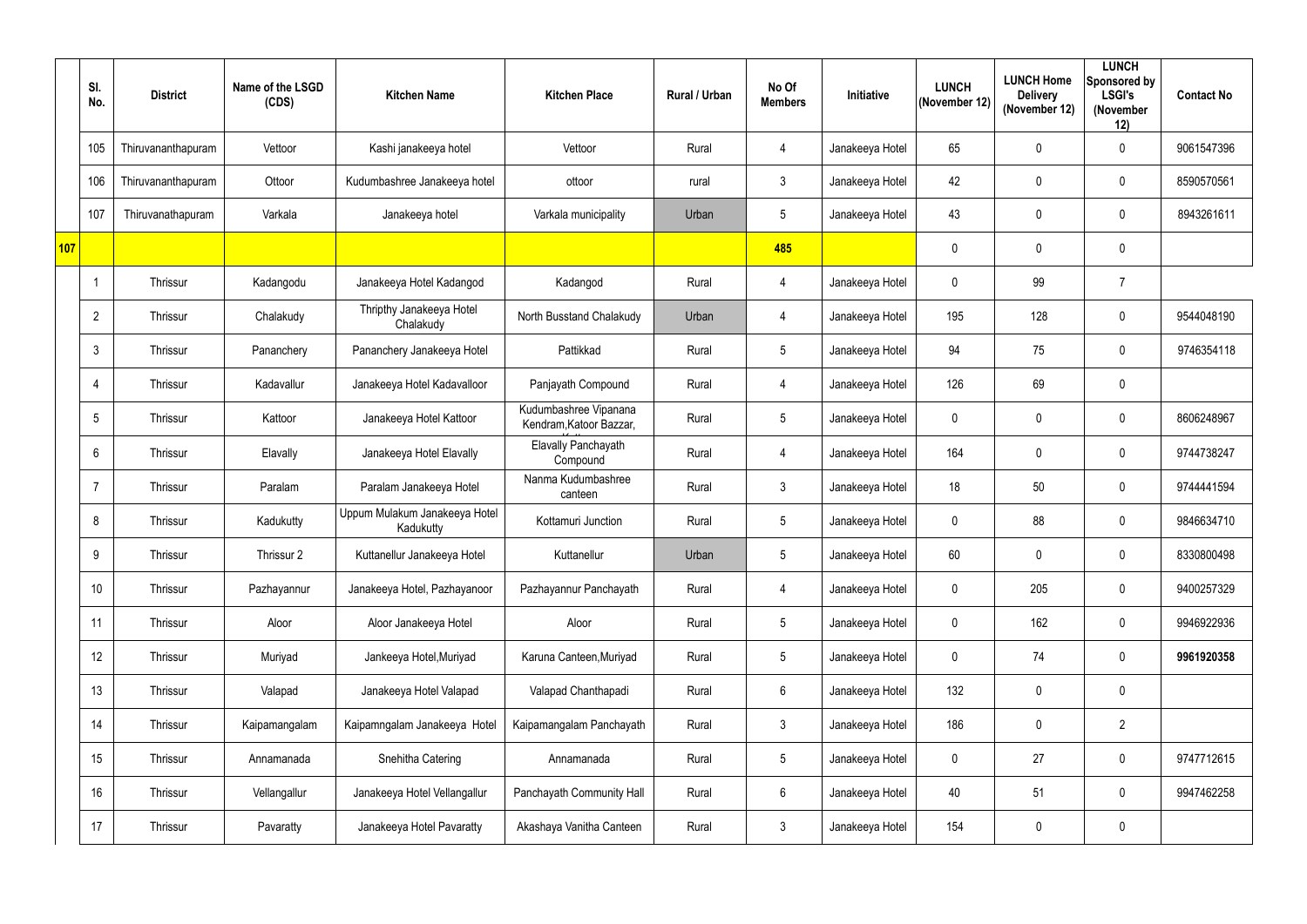| SI.<br>No.      | <b>District</b> | Name of the LSGD<br>(CDS) | <b>Kitchen Name</b>                             | <b>Kitchen Place</b>                         | Rural / Urban | No Of<br><b>Members</b> | <b>Initiative</b> | <b>LUNCH</b><br>(November 12) | <b>LUNCH Home</b><br><b>Delivery</b><br>(November 12) | <b>LUNCH</b><br>Sponsored by<br><b>LSGI's</b><br>(November<br>12) | <b>Contact No</b> |
|-----------------|-----------------|---------------------------|-------------------------------------------------|----------------------------------------------|---------------|-------------------------|-------------------|-------------------------------|-------------------------------------------------------|-------------------------------------------------------------------|-------------------|
| 18              | Thrissur        | Edathiruthy               | Janakeeya Hotel Edathuruthi<br>(Nalinam Stores) | Opposite of GLPS,<br>Chenthrappinni Centre   | Rural         | $\overline{4}$          | Janakeeya Hotel   | 85                            | $\mathbf 0$                                           |                                                                   |                   |
| 19              | Thrissur        | Adatt                     | Janakeeya Hotel Adat                            | Muthuvara                                    | Rural         | $\overline{7}$          | Janakeeya Hotel   | 97                            | 76                                                    | $\mathbf 0$                                                       | 6235203703        |
| 20              | Thrissur        | Irinjalakuda 1            | Janakeeya Hotel Irinjalakuda Cds1               | Irinjalakuda Muncipality                     | Urban         | $\overline{4}$          | Janakeeya Hotel   | 56                            | $\mathbf 0$                                           | $\mathbf 0$                                                       | 9526912506        |
| 21              | Thrissur        | Parapookkara              | Janakeeya Hotel, Parapookkara                   | Panchayath Canteen                           | Rural         | 5 <sub>5</sub>          | Janakeeya Hotel   | 66                            | $\mathbf 0$                                           | $\mathbf 0$                                                       | 9605428611        |
| 22              | Thrissur        | Puthanchira               | Annapoorna Janakeeya Hotel<br>Puthenchira       | Panchayath Community Hall                    | Rural         | $5\phantom{.0}$         | Janakeeya Hotel   | 11                            | 16                                                    | $\mathbf 0$                                                       | 9383421350        |
| 23              | Thrissur        | SreeNarayanapuram         | Sree Narayana Puram Janakeeya<br>Hotel          | Sreenarayanapuram<br>Panchayath              | Rural         | $5\phantom{.0}$         | Janakeeya Hotel   | 165                           | $\mathbf 0$                                           | 0\$                                                               |                   |
| 24              | Thrissur        | Nadathara                 | Nadathara Janakeeya Hotel                       | Moorkanikkara                                | Rural         | $5\phantom{.0}$         | Janakeeya Hotel   | 54                            | 75                                                    | $5\phantom{.0}$                                                   | 9744611176        |
| 25              | Thrissur        | Vallachira                | Vallachira Janakeeya Hotel                      | Vallachira Gramapanchayath                   | Rural         | $\overline{4}$          | Janakeeya Hotel   | $\mathbf 0$                   | 98                                                    | $\mathbf 0$                                                       | 9744804256        |
| 26              | Thrissur        | Poyya                     | Janakeeya Hotel, Poyya                          | Poyya Junction                               | Rural         | $5\phantom{.0}$         | Janakeeya Hotel   | $\mathbf 0$                   | $\mathbf 0$                                           | $\mathbf 0$                                                       | 7902318250        |
| 27              | Thrissur        | Wadakanchery 1            | Vrindavan Janakeeya Hotel                       | Ottupara                                     | Urban         | 5 <sup>5</sup>          | Janakeeya Hotel   | 226                           | $\mathbf 0$                                           | $\mathbf 0$                                                       |                   |
| 28              | Thrissur        | Varandarappilly           | Janakeeya Hotel                                 | Varandarappilly Panchayath                   | Rural         | $5\phantom{.0}$         | Janakeeya Hotel   | 42                            | 39                                                    | $\mathbf 0$                                                       | 9048283463        |
| 29              | Thrissur        | Nenmanikkara              | Vanitha Janakeeya Hotel                         | Paliyekkara, Nenmanikkara<br>Gramapanchayath | Rural         | 5 <sup>5</sup>          | Janakeeya Hotel   | 88                            | 20                                                    | $\mathbf 0$                                                       | 9747494386        |
| 30 <sup>°</sup> | Thrissur        | Kodakara                  | Nanma Janakeeya Hotel                           | Kodakara Bus Stand                           | Rural         | $5\phantom{.0}$         | Janakeeya Hotel   | 207                           | 229                                                   | $5\phantom{.0}$                                                   | 9946283762        |
| 31              | Thrissur        | Thekkumkkara              | Janakeeya Hotel Thekkumkara                     | Vanitha Canteen, Thekkumkara                 | Rural         | $\overline{4}$          | Janakeeya Hotel   | 50                            | $\mathbf 0$                                           | $\mathbf 0$                                                       |                   |
| 32              | Thrissur        | Alagappa Ngar             | Janakeeya Hotel                                 | Amballur                                     | Rural         | $5\phantom{.0}$         | Janakeeya Hotel   | 100                           | 59                                                    | $\overline{4}$                                                    | 8606553521        |
| 33              | Thrissur        | Kolazhy                   | Janakeeya Hotel Kolazhy                         | <b>ZMLP School</b>                           | Rural         | $\overline{4}$          | Janakeeya Hotel   | $\mathbf 0$                   | 85                                                    | $\mathbf 0$                                                       | 9645535725        |
| 34              | Thrissur        | Manalur                   | Janakeeya Hotel Manalur                         | Govt High School, Manaloor                   | Rural         | $6\overline{6}$         | Janakeeya Hotel   | 32 <sub>2</sub>               | 28                                                    | $\mathbf 0$                                                       | 9446619441        |
| 35              | Thrissur        | Arimpur                   | Janakeeya Hotel Arimbur                         | Kudumbashree Vanitha<br>Canteen, Arimbur     | Rural         | $5\overline{)}$         | Janakeeya Hotel   | 230                           | $80\,$                                                | $\mathbf 0$                                                       | 9946789338        |
| 36              | Thrissur        | Thanniyam                 | Thannyam Janakeeya Hotel                        | Peringottukara                               | Rural         | $\overline{4}$          | Janakeeya Hotel   | 58                            | 13                                                    | $\mathbf 0$                                                       | 9048570194        |
| 37              | Thrissur        | Madakkathara              | Madakkathara Annapoorna<br>Janakeeya Hotel      | Madakkathara                                 | Rural         | $6\overline{6}$         | Janakeeya Hotel   | $\pmb{0}$                     | 79                                                    | $\mathbf{3}$                                                      | 9388431507        |
| 38              | Thrissur        | Athirappilly              | Panchayath Kudumbashree<br>Canteen              | Athirappilly                                 | Rural         | 3 <sup>1</sup>          | Janakeeya Hotel   | $\boldsymbol{0}$              | 65                                                    | $\pmb{0}$                                                         | 9496151187        |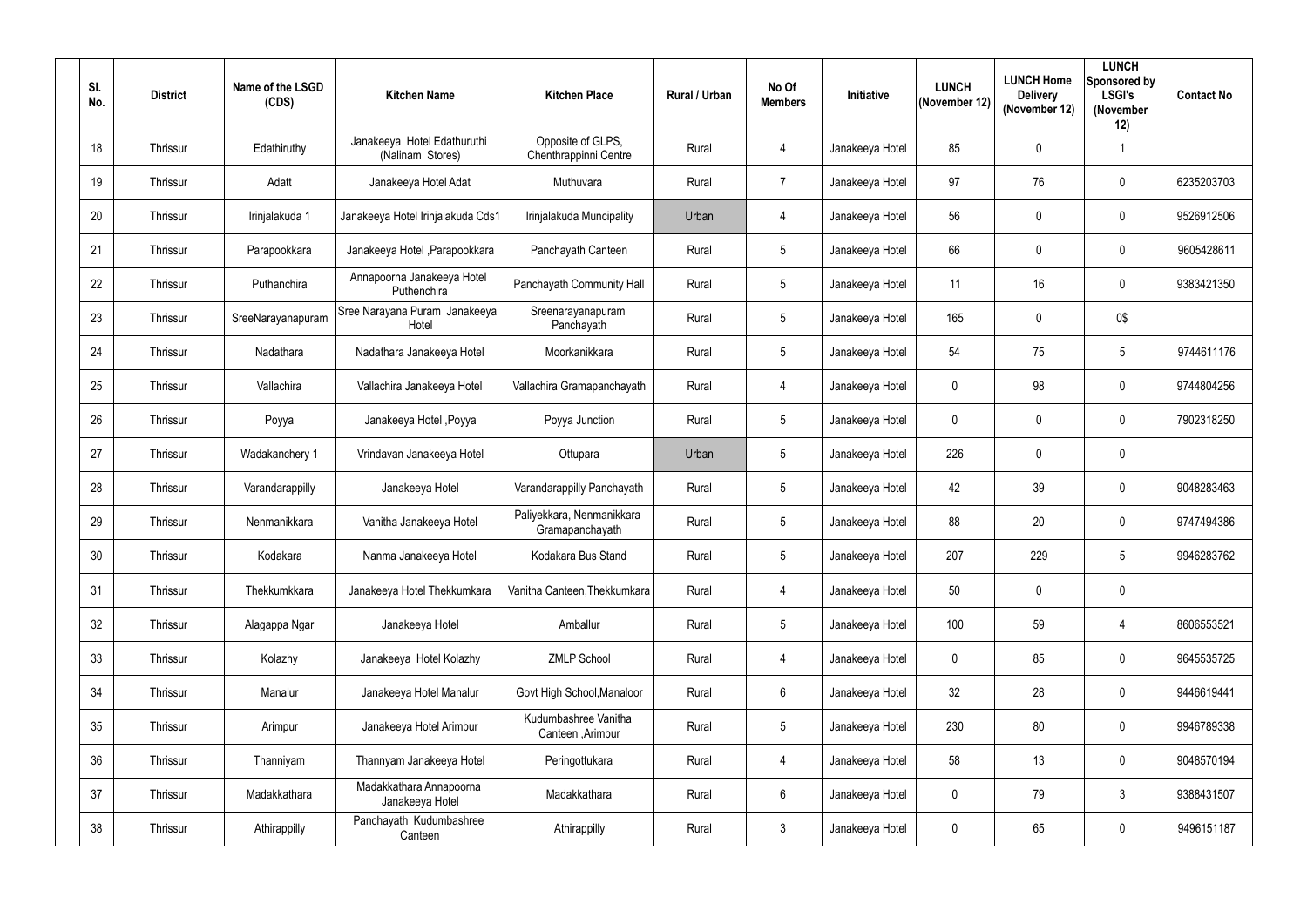|    | SI.<br>No. | <b>District</b> | Name of the LSGD<br>(CDS) | <b>Kitchen Name</b>                    | <b>Kitchen Place</b>               | <b>Rural / Urban</b> | No Of<br><b>Members</b> | Initiative      | <b>LUNCH</b><br>(November 12) | <b>LUNCH Home</b><br><b>Delivery</b><br>(November 12) | <b>LUNCH</b><br>Sponsored by<br><b>LSGI's</b><br>(November<br>12) | <b>Contact No</b> |
|----|------------|-----------------|---------------------------|----------------------------------------|------------------------------------|----------------------|-------------------------|-----------------|-------------------------------|-------------------------------------------------------|-------------------------------------------------------------------|-------------------|
|    | 39         | Thrissur        | Kodassery                 | Five Star Janakeeya Hotel              | Kodassery                          | Rural                | $\overline{4}$          | Janakeeya Hotel | $\mathbf 0$                   | 0                                                     | $\mathbf 0$                                                       | 9846464927        |
|    | 40         | Thrissur        | Mattathur                 | Karunya<br>kudumbShree                 | Vellikkulangara                    | Rural                | $\overline{4}$          | Janakeeya Hotel | 157                           | 87                                                    | $\mathbf 0$                                                       | 8086449102        |
|    | 41         | Thrissur        | Koratty                   | Ruchi Janakeeya Hotel                  | Koratty                            | Rural                | $\overline{4}$          | Janakeeya Hotel | 144                           | 117                                                   | $\mathbf 0$                                                       | 9496527583        |
|    | 42         | Thrissur        | Thrikkoor                 | Susthira Janakeeya Hotel               | Alengaad                           | Rural                | $\mathbf{3}$            | Janakeeya Hotel | 133                           | 38                                                    | $\mathbf{3}$                                                      | 8111847055        |
|    | 43         | Thrissur        | Venkitangu                | Ottupura<br>Janakeeya Hotel Vengidangu | Vengidangu Panchayath              | Rural                | $\mathbf{3}$            | Janakeeya Hotel | 129                           | 58                                                    | $\mathbf 0$                                                       | 8156981840        |
|    | 44         | Thrissur        | Padiyoor                  | Padiyoor<br>Janakeya Hotel             | HDC School, Kakkathuruthy          | Rural                | $\mathbf{3}$            | Janakeeya Hotel | $\mathbf 0$                   | 0                                                     | $\mathbf 0$                                                       | 9048817359        |
|    | 45         | Thrissur        | Pariyaram                 | Samridhi Janakeeya Hotel               | Pariyaram                          | Rural                | $5\overline{)}$         | Janakeeya Hotel | 60                            | 59                                                    | $\mathbf 0$                                                       | 7025950795        |
| 95 | 46         | Thrissur        | Wadakanchery cds2         | Janakeeya Hotel, Wadakanchery<br>cds2  | Minaloor                           | Urban                | $\mathbf{3}$            | Janakeeya Hotel | 77                            | 0                                                     | $\mathbf 0$                                                       |                   |
|    | 47         | <b>Thrissur</b> | Kodungaloor cds2          | Jathikka Janakeeya Hotel               | Arakkulam                          | Urban                | $\overline{4}$          | Janakeeya Hotel | 95                            | 0                                                     | $\mathbf 0$                                                       | 9745397171        |
|    | 48         | Thrissur        | Punnayur                  | Kaipunnyam Janakeeya Hotel             | Edakazhiyur                        | Rural                | $5\phantom{.0}$         | Janakeeya Hotel | 41                            | 58                                                    | $\mathbf 0$                                                       | 9744680885        |
|    | 49         | Thrissur        | Velookkara                | Velookkara Janakeeya Hotel             | Panchayath shopping complex        | Rural                | $\mathbf{3}$            | Janakeeya Hotel | 40                            | 0                                                     | $\mathbf 0$                                                       | 9048756685        |
|    | 50         | Thrissur        | Meloor                    | Thanima Janakeeya Hotel Meloor         | Meloor centre                      | Rural                | $\overline{4}$          | Janakeeya Hotel | $\mathbf 0$                   | 165                                                   | $\mathbf 0$                                                       | 7902354039        |
|    | 51         | Thrissur        | Vallathol Nagar           | Janakeeya Hotel, Vallathol Nagar       | near youth welfare center          | rural                | $5\overline{)}$         | Janakeeya Hotel | 45                            | 193                                                   | $\mathbf 0$                                                       | 9961296574        |
|    | 52         | Thrissur        | Eriyad                    | janakeeya Hotel, eriyad                | community hall                     | Rural                | $\overline{4}$          | Janakeeya Hotel | $\mathbf 0$                   | $\mathbf 0$                                           | $\mathbf 0$                                                       |                   |
|    | 53         | Thrissur        | Edavilangu                | Janakeeya Hotel, Edavilangu            | Edavilangu Center                  | Rural                | $\overline{4}$          | Janakeeya Hotel | 262                           | 0                                                     | $\overline{0}$                                                    |                   |
|    | 54         | Thrissur        | Avanoor                   | Janakeeya Hotel, Avanoor               | near panchayath office,<br>Avanoor | Rural                | $5\overline{)}$         | Janakeeya Hotel | 76                            | 42                                                    | $\mathbf 0$                                                       | 9447343516        |
|    | 55         | Thrissur        | Mala                      | Janakeeya hotel Mala                   | Near panchayath office, Mala       | Rural                | $\overline{4}$          | Janakeeya Hotel | $\overline{0}$                | 152                                                   | $\mathbf 0$                                                       | 9946442260        |
|    | 56         | Thrissur        | Guruvayur1                | Guruvayur Janakeeya Hotel              | Guruvayur                          | Urban                | $\mathbf{3}$            | Janakeeya Hotel | 514                           | 283                                                   | $\mathbf 0$                                                       | 9961227858        |
|    | 57         | Thrissur        | Vadakkekad                | Kudumbasree janakeeya hotel            | Nalam kallu                        | Rural                | $\overline{4}$          | Janakeeya Hotel | 34                            | 78                                                    | $\mathbf 0$                                                       | 9645190166        |
|    | 58         | Thrissur        | Kadappuram                | Kadappuram janakeeya hotel             | Kadappuram panchayath<br>building  | Rural                | $\overline{4}$          | Janakeeya Hotel | 41                            | 62                                                    | $\mathbf 0$                                                       | 8156984319        |
|    | 59         | Thrissur        | Chavakkad                 | Chavakkad Janakeeya hotel              | Chavakkad, near bus stand          | Urban                | $5\overline{)}$         | Janakeeya Hotel | 136                           | 91                                                    | $\overline{0}$                                                    | 7560874804        |
|    | 60         | Thrissur        | Engadiyoor                | pavithra janikeeya hotel               | Pokulangara                        | Rural                | $5\overline{)}$         | Janakeeya Hotel | 245                           | $\mathbf 0$                                           | $\mathbf 0$                                                       | 9562239618        |
|    | 61         | Thrissur        | Varavoor                  | Friends janakeeya hotel, Varavoor      | Thichur                            | Rural                | $\mathbf{3}$            | Janakeeya Hotel | 62                            | $\mathbf 0$                                           | $\overline{0}$                                                    |                   |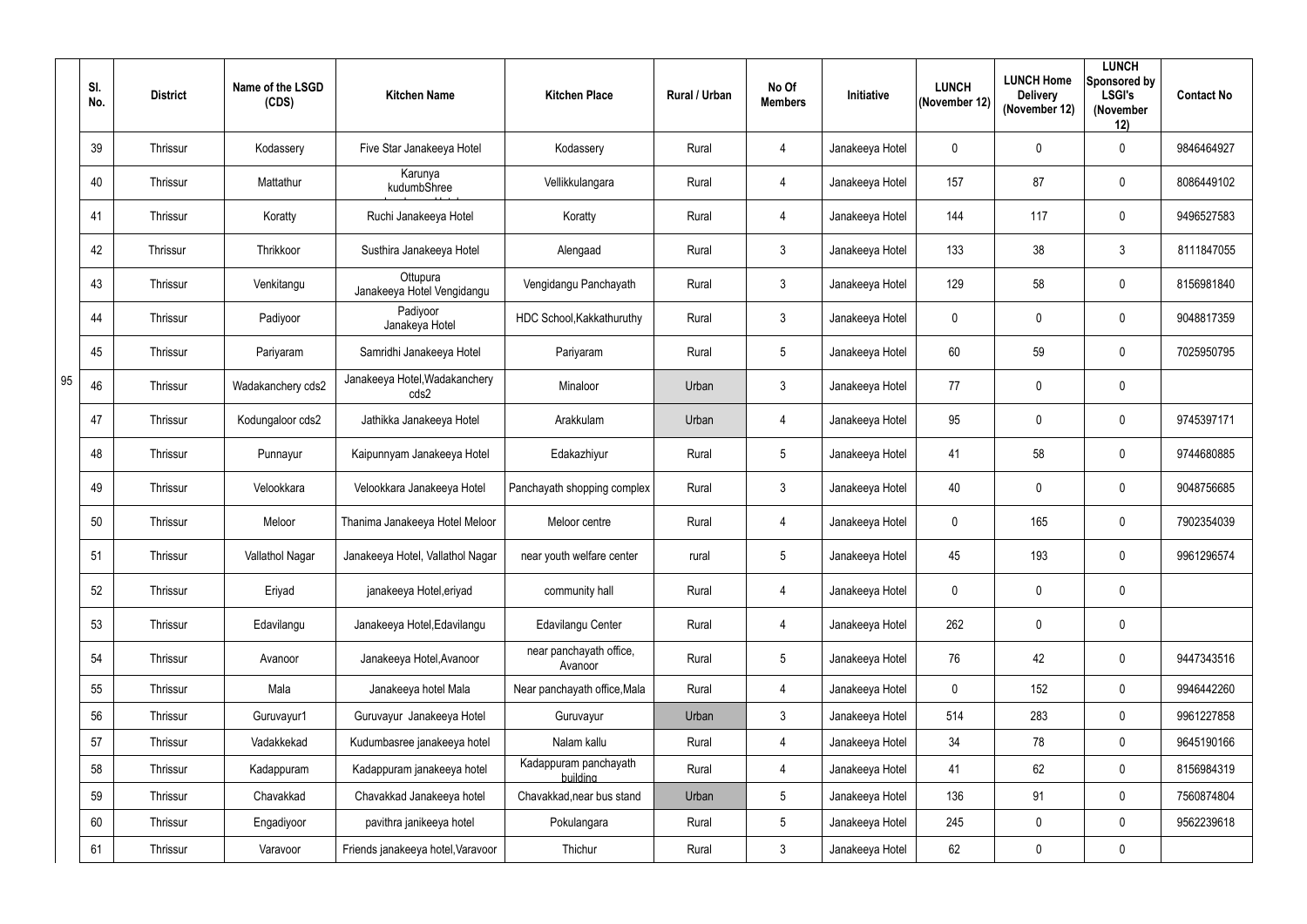| SI.<br>No. | <b>District</b> | Name of the LSGD<br>(CDS) | <b>Kitchen Name</b>            | <b>Kitchen Place</b>                   | Rural / Urban | No Of<br><b>Members</b> | Initiative      | <b>LUNCH</b><br>(November 12) | <b>LUNCH Home</b><br><b>Delivery</b><br>(November 12) | <b>LUNCH</b><br>Sponsored by<br><b>LSGI's</b><br>(November<br>12) | <b>Contact No</b> |
|------------|-----------------|---------------------------|--------------------------------|----------------------------------------|---------------|-------------------------|-----------------|-------------------------------|-------------------------------------------------------|-------------------------------------------------------------------|-------------------|
| 62         | Thrisssur       | Punnayurkulam             | Punnayurkkulam janakeeya hotel | Althara centre                         | Rural         | $5\overline{)}$         | Janakeeya Hotel | 165                           | 36                                                    | $\mathbf 0$                                                       | 8086093454        |
| 63         | Thrissur        | Thiruwilamala             | Villuadry Janakeeya hotel      | Thiruwilamala                          | Rural         | $5\overline{)}$         | Janakeeya Hotel | $\mathbf 0$                   | 85                                                    | $\mathbf 0$                                                       | 9846174729        |
| 64         | Thrissur        | Kattakampal               | Janakeeya Hotel Kattakampal    | Chirakkal                              | Rural         | 4                       | Janakeeya Hotel | 74                            | 20                                                    | $\boldsymbol{0}$                                                  |                   |
| 65         | Thrissur        | Kandanassery              | kandanassery janakeeya hotel   | kandanassery                           | Rural         | $5\overline{)}$         | Janakeeya Hotel | 59                            | 28                                                    | $\boldsymbol{0}$                                                  |                   |
| 66         | Thrissur        | Kaiparambu                | Janakeeya Hotel Kaiparambu     | Near mundoor health center             | Rural         | $5\phantom{.0}$         | janakeeya hotel | 78                            | 12                                                    | $\mathbf 0$                                                       | 9645828069        |
| 67         | Thrissur        | Thrissur 2(new)           | kitchen girls janakeeya hotel  | Olari                                  | urban         | $\overline{4}$          | janakeeya hotel | 115                           | 96                                                    | $\mathbf 0$                                                       | 9388828112        |
| 68         | Thrissur        | Kuzhur                    |                                | kuzhur                                 | Rural         | $\overline{4}$          | janakeeya hotel | $\mathbf 0$                   | $\mathbf 0$                                           | $\mathbf 0$                                                       | 9526566073        |
| 69         | Thrissur        | Chazhur                   | Chazur Janakeeya Hotel         | Pazhuvil Center                        | Rural         | $\overline{4}$          | janakeeya hotel | $\mathbf 0$                   | 100                                                   | $\mathbf 0$                                                       | 9061946216        |
| 70         | Thrissur        | Nattika                   | uttupura                       | Thriprayar                             | Rural         | $5\phantom{.0}$         | janakeeya hotel | 516                           | $\mathbf 0$                                           | $\mathbf 0$                                                       | 9544055637        |
| 71         | Thrissur        | Thalikulam                | Nidhi janakeeya hotel          | Puthenthodu                            | Rural         | $5\phantom{.0}$         |                 | 213                           | $\mathbf 0$                                           | $\mathbf 0$                                                       | 8606213960        |
| 72         | Thrissur        | Vadanapilly               | vadanappilly janakeeya hotel   | vadanapilly                            | Rural         | $5\phantom{.0}$         | janakeeya hotel | 225                           | $\mathbf 0$                                           | $\mathbf 0$                                                       | 9947728948        |
| 73         | Thrissur        | orumanayur                | orumanayur janakeeya hotel     | orumanayur                             | rural         | $5\phantom{.0}$         | janakeeya hotel | 115                           | 30                                                    | $\mathbf 0$                                                       | 9995588758        |
| 74         | Thrissur        | Panjal                    | Five-star Janakeeya hotel      | Panjal                                 | Rural         | $5\phantom{.0}$         | janakeeya hotel | $\mathbf 0$                   | 108                                                   | $\mathbf 0$                                                       | 9746847353        |
| 75         | Thrissur        | veloor                    | Veloor Janakeeya hotel         | veloor                                 | Rural         | $5\phantom{.0}$         | janakeeya hotel | 49                            | 38                                                    | $\overline{2}$                                                    | 9447724685        |
| 76         | Thrissur        | Chowanoor                 | Chowanoor Janakeeya hotel      | Chowanoor                              | Rural         | $\mathbf{3}$            | janakeeya hotel | 50                            | 73                                                    | $\mathbf 0$                                                       | 9,526,340,307     |
| 77         | Thrissur        | Puthur                    | Puthur janakeeyahotel          | puthur                                 | Rural         |                         | janakeeya hotel | 60                            | 63                                                    | 0                                                                 | 6238101595        |
| 78         | Thrissur        | Erumapetty                | subhiksha janakeeya hotel      | Erumapetty                             | Rural         | 5 <sub>5</sub>          | janakeeya hotel | 111                           | 25                                                    | $\boldsymbol{0}$                                                  | 9207201880        |
| 79         | Thrissur        | Kondazhy                  | Santhwanam Janakeeya Hotel     | Kondazhy                               | Rural         | 4                       | janakeeya hotel | $\mathbf 0$                   | 43                                                    | $\overline{0}$                                                    | 9526401759        |
| 80         | Thrissur        | Mullurkkara               | Kaniv Janakeeya Hotel          | Atoor                                  | Rural         | 4                       | janakeeya hotel | 76                            | 8                                                     | $\mathbf 0$                                                       |                   |
| 81         | Thrissur        | Porkkulam                 | Porkulam janakeeya hotel       | Parempadam                             | Rural         | $5\overline{)}$         | Janakeeya hotel | $\boldsymbol{0}$              | 75                                                    | $\overline{2}$                                                    | 8129017841        |
| 82         | Thrissur        | Puthukkad                 | Puthukkad Janakeeya Hotel      | Puthukkad                              | Rural         | $5\overline{)}$         | Janakeeya hotel | 53                            | 59                                                    | $\mathbf 0$                                                       |                   |
| 83         | Thrissur        | Choondal                  | Choondal Janakeeya Hotel       | <b>Kechery Centre</b>                  | Rural         | 8                       | Janakeeya Hotel | 43                            | 50                                                    | $\boldsymbol{0}$                                                  |                   |
| 84         | Thrissur        | Cherpu                    | Cherpu Janakeeya Hotel         | Cherpu                                 | Rural         | $\mathfrak{Z}$          | Janakeeya Hotel | $\mathbf 0$                   | 70                                                    | $\mathbf 0$                                                       | 9605375648        |
| 85         | Thrissur        | Mathilakam                | Mathilakam Janakeeya hotel     | Mathilakam gramapanchayath<br>compound | Rural         | 3                       | Janakeeya hotel | 22                            | $\pmb{0}$                                             | $\mathbf 0$                                                       | 9995986808        |
| 86         | Thrissur        | Anthikad                  | Anthikad Janakeeya hotel       | Anthikad                               | Rural         | 4                       | Janakeeya hotel | $\pmb{0}$                     | $\pmb{0}$                                             | $\boldsymbol{0}$                                                  |                   |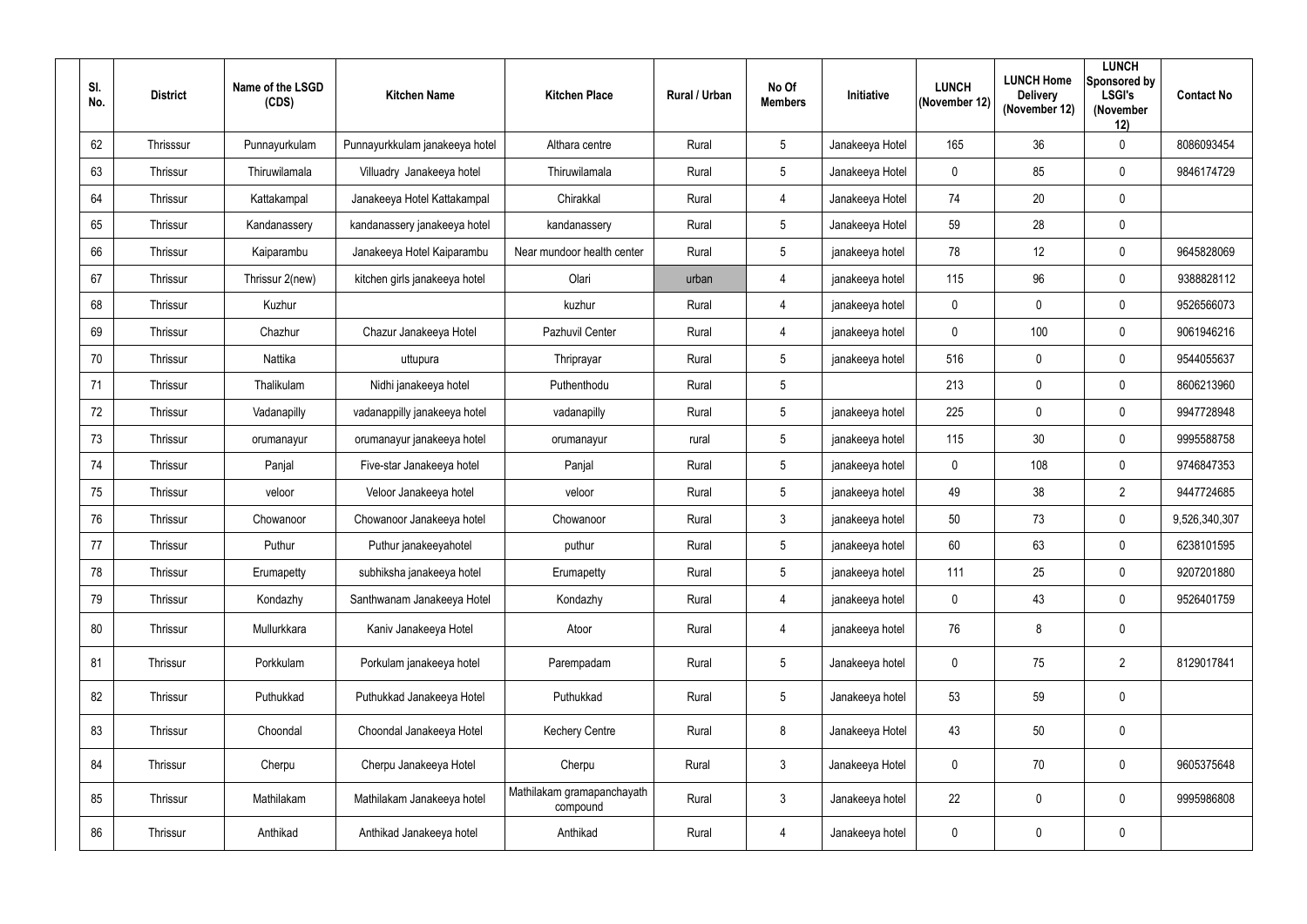| SI.<br>No.      | <b>District</b> | Name of the LSGD<br>(CDS) | <b>Kitchen Name</b>                 | <b>Kitchen Place</b>                   | Rural / Urban | No Of<br><b>Members</b> | Initiative      | <b>LUNCH</b><br>(November 12) | <b>LUNCH Home</b><br><b>Delivery</b><br>(November 12) | <b>LUNCH</b><br>Sponsored by<br><b>LSGI's</b><br>(November<br>12) | <b>Contact No</b> |
|-----------------|-----------------|---------------------------|-------------------------------------|----------------------------------------|---------------|-------------------------|-----------------|-------------------------------|-------------------------------------------------------|-------------------------------------------------------------------|-------------------|
| 87              | Thrissur        | Mullassery                | Mullassery Janakeeya Hotel          | Mullassery centre                      | Rural         | $5\phantom{.0}$         | Janakeeya hotel | 56                            | 68                                                    | $\mathbf 0$                                                       |                   |
| 88              | Thrissur        | Karalam                   | Karalam Janakeeya Hotel             |                                        | Rural         | 4                       | Janakeeya hotel | 59                            | $\mathbf 0$                                           | $\overline{0}$                                                    | 6282924636        |
| 89              | Thrissur        | Poomangalam               | Poomangalam Janakeeya Hotel         | Edakkulam                              | Rural         | $\mathbf{3}$            | Janakeeya hotel | $\mathbf 0$                   | 72                                                    | $\mathbf 0$                                                       |                   |
| 90              | Thrissur        | MG Kavu                   | Annapoorna Janakeeya Hotel          | <b>MG Kavu</b>                         | Rural         | 4                       | Janakeeya hotel | 169                           | 25                                                    | $\mathbf 0$                                                       |                   |
| 91              | Thrissur        | chelakkara                | Nila janakeeya hotel                | chelakkara                             | rural         | $5\phantom{.0}$         | janakeeya hotel | $\mathbf 0$                   | 138                                                   | $\mathbf 0$                                                       |                   |
| 92              | Thrissur        | Avinissery                | Avinissery Janakeeya Hotel          | Palakkal                               | Rural         | 4                       | janakeeya hotel | $\mathbf 0$                   | 88                                                    | $\mathbf 0$                                                       |                   |
| 93              | Thrissur        | Nadathara 2               | Grandmaas Janakeeya hotel           | Nadathara                              | Rural         | $5\overline{)}$         | Janakeeya Hotel | 155                           | 164                                                   | $\mathbf 0$                                                       |                   |
| 94              | Thrissur        | Chavakkad                 | Janakeeya hotel                     | Chavakkad                              | Urban         | $5\overline{)}$         | Janakeeya hotel | 138                           | 41                                                    | $\overline{0}$                                                    | 7034752180        |
| 95              | Thrissur        | Mala 2                    | Janakeeya hotel                     |                                        | Rural         | $5\phantom{.0}$         | janakeeya hotel | $\mathbf 0$                   | 97                                                    | $\mathbf 0$                                                       |                   |
| 95              |                 |                           |                                     |                                        |               | 423                     |                 | 7628                          | 5185                                                  | 34                                                                |                   |
| $\overline{1}$  | Wayanad         | Vellamunda                | Thanima mess                        | 8/4 vellamuda                          | Rural         | 4                       | janakeeya Hotel | 131                           | $\pmb{0}$                                             | $\overline{0}$                                                    | 7025659685        |
| $\overline{2}$  | Wayanad         | Thavinjal                 | Sobhagya Vanitha mess               | Thalappuzha<br>chungam                 | Rural         | 4                       | janakeeya Hotel | 116                           | $\overline{0}$                                        | $\overline{0}$                                                    | 9497247541        |
| $\mathfrak{Z}$  | Wayanad         | Vythiri                   | Dharshana catering                  | Vythiri                                | Rural         | 4                       | janakeeya Hotel | 205                           | $\mathbf 0$                                           | $\mathbf 0$                                                       | 9074598184        |
| $\overline{4}$  | Wayanad         | Mullankolly               | Kairali catering group              | Mullankolli                            | Rural         | 3 <sup>1</sup>          | janakeeya Hotel | 97                            | $\mathbf 0$                                           | $\mathbf 0$                                                       | 9526706627        |
| $\overline{5}$  | Wayanad         | Poothadi                  | Mary matha mess                     | Kenichira                              | Rural         | 5 <sub>5</sub>          | janakeeya Hotel | 123                           | $\mathbf 0$                                           | $\pmb{0}$                                                         | 9526376970        |
| $6\phantom{.}6$ | Wayanad         | Meppadi                   | Cafe Kudumbashree                   | Meppadi                                | Rural         | $5\overline{)}$         | janakeeya Hotel | 253                           | $\mathbf 0$                                           | $\mathbf 0$                                                       | 9207935764        |
| $\overline{7}$  | Wayanad         | Pozhuthana                | Dhanya mess                         | Pozhuthana                             | Rural         | 3 <sup>1</sup>          | janakeeya Hotel | 181                           | $\mathbf 0$                                           | $\pmb{0}$                                                         | 8111838165        |
| 8               | Wayanad         | Thondernad                | Thanima canteen                     | Korom                                  | Rural         | 3 <sup>1</sup>          | janakeeya Hotel | 71                            | $\mathbf 0$                                           | $\mathbf 0$                                                       | 8943476943        |
| $9\,$           | Wayanad         | Meenangady                | Haritham Janakeeya Hotel            | Opposite police station,<br>Meenangadi | Rural         | $6\overline{6}$         | janakeeya Hotel | 178                           | $\mathbf 0$                                           | $\mathbf 0$                                                       | 9526895975        |
| 10 <sup>°</sup> | Wayanad         | Nenmeni                   | Minnaram Mess and Chappathi<br>Unit | Cheeral                                | Rural         | $5\phantom{.0}$         | janakeeya Hotel | 94                            | $\mathbf 0$                                           | $\pmb{0}$                                                         | 8086835886        |
| 11              | Wayanad         | Thirunelli                | Adigamanai Mess and Catering        | Kartikulam                             | Rural         | 5 <sub>5</sub>          | janakeeya Hotel | 152                           | $\pmb{0}$                                             | $\boldsymbol{0}$                                                  | 9207406211        |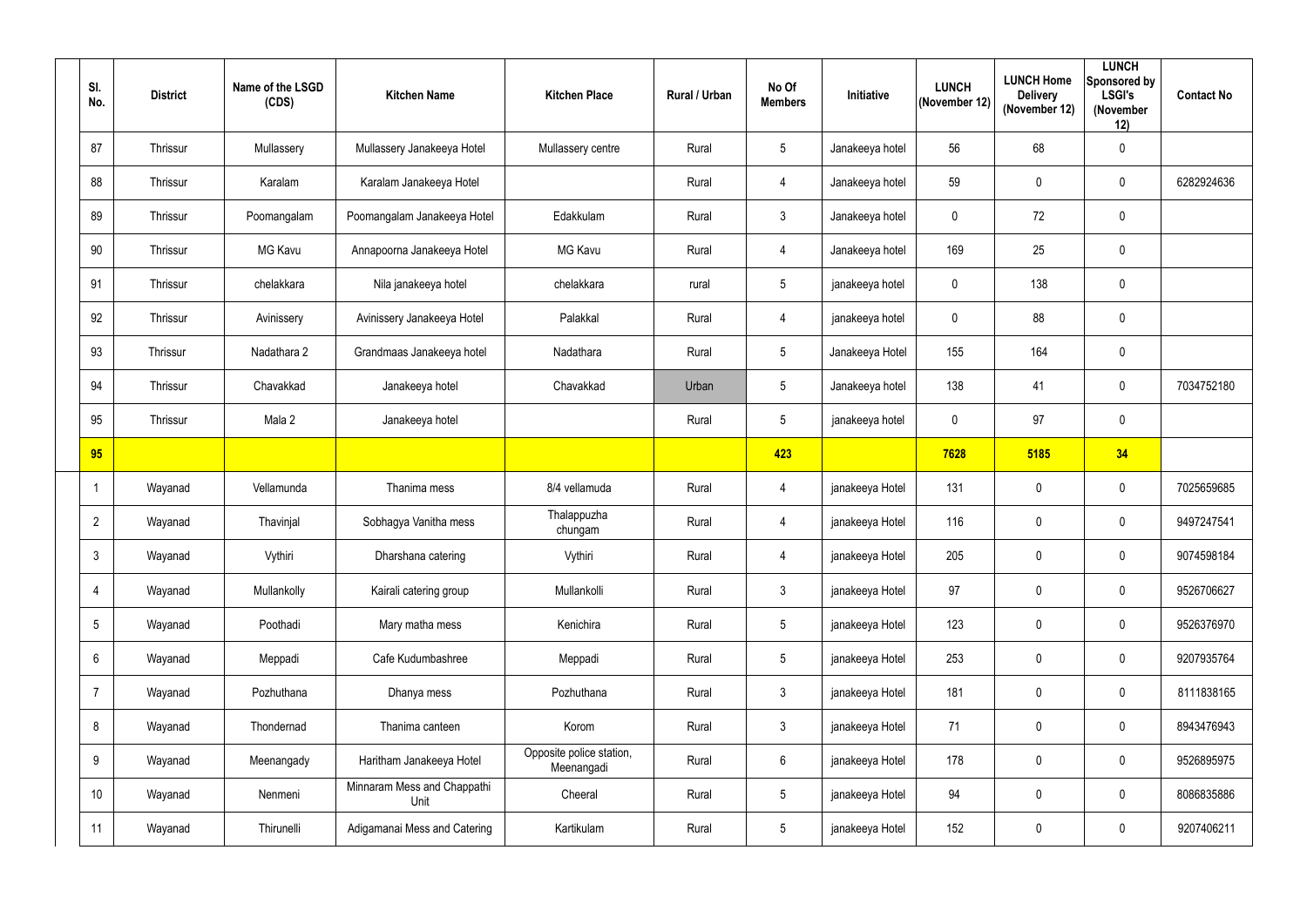|    | SI.<br>No. | <b>District</b> | Name of the LSGD<br>(CDS) | <b>Kitchen Name</b>   | <b>Kitchen Place</b>            | Rural / Urban | No Of<br><b>Members</b> | <b>Initiative</b> | <b>LUNCH</b><br>(November 12) | <b>LUNCH Home</b><br><b>Delivery</b><br>(November 12) | <b>LUNCH</b><br><b>Sponsored by</b><br><b>LSGI's</b><br>(November<br>12) | <b>Contact No</b> |
|----|------------|-----------------|---------------------------|-----------------------|---------------------------------|---------------|-------------------------|-------------------|-------------------------------|-------------------------------------------------------|--------------------------------------------------------------------------|-------------------|
|    | 12         | Wayanad         | Mananthavady              | Dhanasree canteen     | Mananthavadi                    | Urban         | $\sqrt{5}$              | janakeeya Hotel   | 390                           | $\mathbf 0$                                           | $\mathbf 0$                                                              | 9496997382        |
|    | 13         | Wayanad         | Ambalavayal               | <b>Ruchi Catering</b> | kalathuvayal                    | Rural         | $5\phantom{.0}$         | janakeeya Hotel   | 230                           | 0                                                     | $\mathbf 0$                                                              | 9495084437        |
| 28 | 14         | Wayanad         | Kaniyambetta              | sree Vinayaka         | millumukk                       | rural         | $5\phantom{.0}$         | janakeeya Hotel   | 170                           | 0                                                     | $\mathbf 0$                                                              | 9061486938        |
|    | 15         | Wayanad         | Pulpally                  | Vinayaka catering     | Pulpally                        | Rural         | $5\phantom{.0}$         | janakeeya Hotel   | 137                           | 0                                                     | $\overline{0}$                                                           | 9947319307        |
|    | 16         | Wayanad         | Noolpuzha                 | Friends catering      | Naikketty                       | Rural         | $5\phantom{.0}$         | janakeeya Hotel   | 215                           | $\mathbf 0$                                           | $\mathbf 0$                                                              | 7558019388        |
|    | 17         | Wayanad         | Panamaram                 | Testy mess            | Panamaram                       | Rural         | 4                       | janakeeya Hotel   | 168                           | $\pmb{0}$                                             | $\overline{0}$                                                           | 9605814620        |
|    | 18         | wayanad         | Moopainad                 | vanitha mess          | vaduvanchal                     | Rural         | $5\phantom{.0}$         | janakeeya Hotel   | 204                           | $\mathbf 0$                                           | $\mathbf 0$                                                              | 974596708         |
|    | 19         | wayanad         | Edavaka                   | <b>Teasty Mess</b>    | Irumbupalam                     | Rural         | 4                       | janakeeya Hotel   | 101                           | $\mathbf 0$                                           | $\mathbf 0$                                                              | 9847842390        |
|    | 20         | wayanad         | kalpetta                  | shiya catering        | pallithazhe, kalpetta town      | urban         | $\mathfrak{Z}$          | janakeeya Hotel   | 342                           | 0                                                     | $\mathbf 0$                                                              | 6282822890        |
|    | 21         | wayanad         | sulthan bathery           | preethis              | near telephone exchange         | urban         | $5\overline{)}$         | janakeeya Hotel   | $\mathbf 0$                   | $\mathbf 0$                                           | $\mathbf 0$                                                              | 9961088393        |
|    | 22         | wayanad         | Muttil                    | swad cattering        | Muttil bus stand                | Rural         | $5\phantom{.0}$         | janakeeya Hotel   | 255                           | $\mathbf 0$                                           | $\mathbf 0$                                                              | 9074461322        |
|    | 23         | wayanad         | padinjarathara            | oruma                 | padinjarathara town             | Rural         | $5\overline{)}$         | janakeeya Hotel   | 257                           | $\mathbf 0$                                           | $\mathbf 0$                                                              | 9495814542        |
|    | 24         | wayanad         | kalpetta                  | Anjuse cattering      | kalpetta town                   | Urban         | $5\phantom{.0}$         | janakeeya Hotel   | 310                           | $\pmb{0}$                                             | 0                                                                        | 9745883809        |
|    | 25         | wayanad         | Thariyode                 | Haritham              | kavumadham town                 | Rural         | $\mathfrak{Z}$          | janakeeya Hotel   | 87                            | $\pmb{0}$                                             | $\mathbf 0$                                                              | 9074095457        |
|    | 26         | wayanad         | Mananthavady              | chothis mess          | Kozhikode road,<br>Mananthavady | Urban         | $\mathfrak{Z}$          | janakeeya Hotel   | 220                           | $\pmb{0}$                                             | $\mathbf 0$                                                              | 9947376596        |
|    | 27         | wayanad         | vengapalli                | Annapoorna            | vengapalli town                 | Rural         | $5\phantom{.0}$         | janakeeya Hotel   | 304                           | $\mathbf 0$                                           | $\mathbf 0$                                                              | 7592831851        |
|    | 28         | Wayanad         | Kottathara                | Jyothi vanitha mess   | Venniyod                        | Rural         | $\mathfrak{Z}$          | janakeeya Hotel   | 258                           | $\pmb{0}$                                             | $\mathbf 0$                                                              | 9961844026        |
| 28 |            |                 |                           | 900                   |                                 |               | 122                     |                   | 5249                          | $\boldsymbol{0}$                                      | $\mathbf 0$                                                              |                   |
|    |            |                 |                           |                       |                                 | <b>TOTAL</b>  | 4638                    |                   |                               | 17667                                                 | 151                                                                      |                   |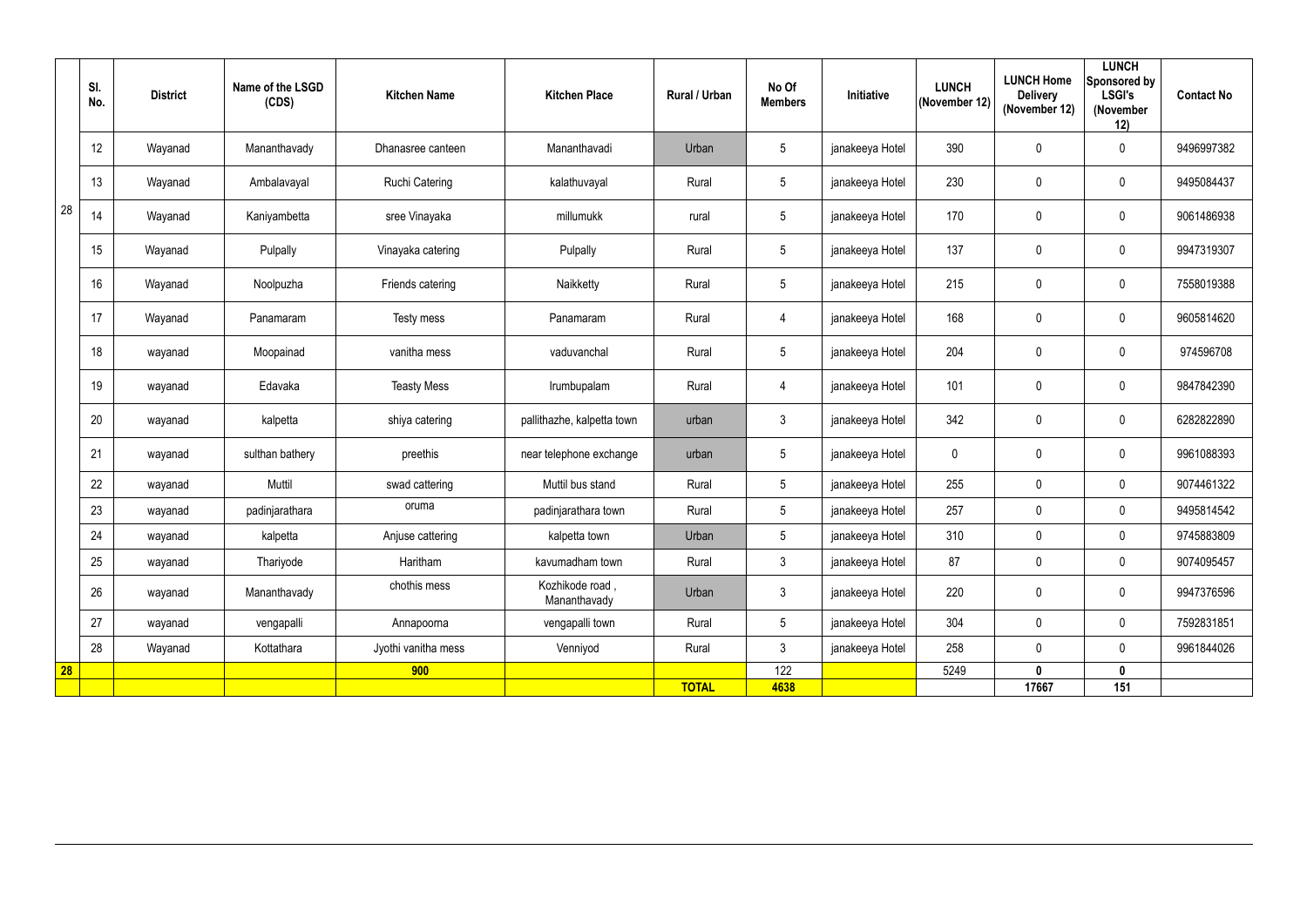| SI.<br>No. | <b>District</b> | Name of the LSGD<br>(CDS)                                                                        | <b>Kitchen Name</b>                                | <b>Kitchen Place</b>  | Rural / Urban                   | No Of<br><b>Members</b> | Initiative                                                           | <b>LUNCH</b><br>$ ($ November 12 $) $ | <b>LUNCH Home</b><br><b>Delivery</b><br>(November 12) | <b>LUNCH</b><br>Sponsored by<br><b>LSGI's</b><br>(November<br>12) | <b>Contact No</b> |
|------------|-----------------|--------------------------------------------------------------------------------------------------|----------------------------------------------------|-----------------------|---------------------------------|-------------------------|----------------------------------------------------------------------|---------------------------------------|-------------------------------------------------------|-------------------------------------------------------------------|-------------------|
|            |                 |                                                                                                  | STATUS OF JANAKEEYA HOTELS FUNCTIONING IN DISTRICT |                       |                                 |                         | STATUS OF FOOD DISTRIBUTED THROUGH JANAKEEYA HOTELS AS ON 10.11.2021 |                                       |                                                       |                                                                   |                   |
|            | <b>District</b> | <b>Total</b><br>Janakeeya Hotels                                                                 | <b>Rural Units</b>                                 | <b>Urban</b><br>units | <b>STATUS OF</b><br><b>FOOD</b> | Home<br><b>Delviery</b> | Food Sponsored<br>by LSGIs                                           |                                       | <b>TOTAL Meals</b><br><b>Distributed</b>              |                                                                   |                   |
|            | <b>TVM</b>      | 107                                                                                              | 77                                                 | 30                    | $\overline{0}$                  | $\overline{0}$          | $\overline{0}$                                                       |                                       | $\mathbf 0$                                           |                                                                   |                   |
|            | <b>KLM</b>      | 82                                                                                               | 72                                                 | 10                    | 12273                           | $\overline{0}$          | 8                                                                    |                                       | 12,281                                                |                                                                   |                   |
|            | <b>PTA</b>      | 59                                                                                               | 54                                                 | $5\phantom{.0}$       | 83                              | 4203                    | $\overline{0}$                                                       |                                       | 4,286                                                 |                                                                   |                   |
|            | <b>ALP</b>      | 86                                                                                               | 77                                                 | 9                     | 2,128                           | 3319                    | 27                                                                   |                                       | 5,474                                                 |                                                                   |                   |
|            | <b>KTM</b>      | 80                                                                                               | 72                                                 | 8 <sup>°</sup>        | 8133                            | 227                     | 21                                                                   |                                       | 8,381                                                 |                                                                   |                   |
|            | <b>IDK</b>      | 46                                                                                               | 45                                                 |                       | 5577                            | $\overline{0}$          | $\overline{4}$                                                       |                                       | 5,581                                                 |                                                                   |                   |
|            | <b>EKM</b>      | 111                                                                                              | 80                                                 | 31                    | 21188                           | 3610                    | $6\phantom{.}6$                                                      |                                       | 24,804                                                |                                                                   |                   |
|            | <b>TSR</b>      | 95                                                                                               | 85                                                 | 10                    | 7,628                           | 5,185                   | 34                                                                   |                                       | 12,847                                                |                                                                   |                   |
|            | PGT             | 102                                                                                              | 92                                                 | 10                    | 12,872                          | $\overline{5}$          | 15                                                                   |                                       | 12,892                                                |                                                                   |                   |
|            | <b>MLP</b>      | 115                                                                                              | 97                                                 | 18                    | 16,037                          | 5287                    | 13 <sup>°</sup>                                                      |                                       | 21,337                                                |                                                                   |                   |
|            | <b>WYD</b>      | 28                                                                                               | 23                                                 | 5 <sub>5</sub>        | 5249                            | $\overline{0}$          | $\overline{0}$                                                       |                                       | 5,249                                                 |                                                                   |                   |
|            | <b>KKD</b>      | 104                                                                                              | 75                                                 | 29                    | 29,599                          | 1016                    | 6 <sup>1</sup>                                                       |                                       | 30,621                                                |                                                                   |                   |
|            | <b>KNR</b>      | 87                                                                                               | 73                                                 | 14                    | 16,655                          | $\pmb{0}$               | 17                                                                   |                                       | 16,672                                                |                                                                   |                   |
|            | <b>KSG</b>      | 41                                                                                               | 35                                                 | $6\,$                 | 6367                            | $\pmb{0}$               | $\overline{0}$                                                       |                                       | 6,367                                                 |                                                                   |                   |
|            | <b>Total</b>    | 1143                                                                                             | 957                                                | 186                   | 143,789                         | 22,852                  | 151                                                                  |                                       | 166,792                                               |                                                                   |                   |
|            |                 |                                                                                                  | 2179                                               |                       |                                 | 166,792                 |                                                                      |                                       |                                                       |                                                                   |                   |
|            | Date            | <b>Grand Total of meals</b><br><b>Distributed through</b><br>Janakeeya hotel as<br>on 12.11.2021 | Urban<br>units                                     | <b>Total</b><br>units | Rs. 20 /Lunch<br><b>Parcel</b>  | Home<br><b>Delivery</b> | <b>LUNCH</b><br>sponsored by<br><b>LSGIs</b>                         |                                       | <b>Total Meals</b>                                    |                                                                   |                   |
|            |                 | 957                                                                                              | 186                                                | 1143                  | 143,789                         | 22,852                  | 151                                                                  |                                       | 166,792                                               |                                                                   |                   |